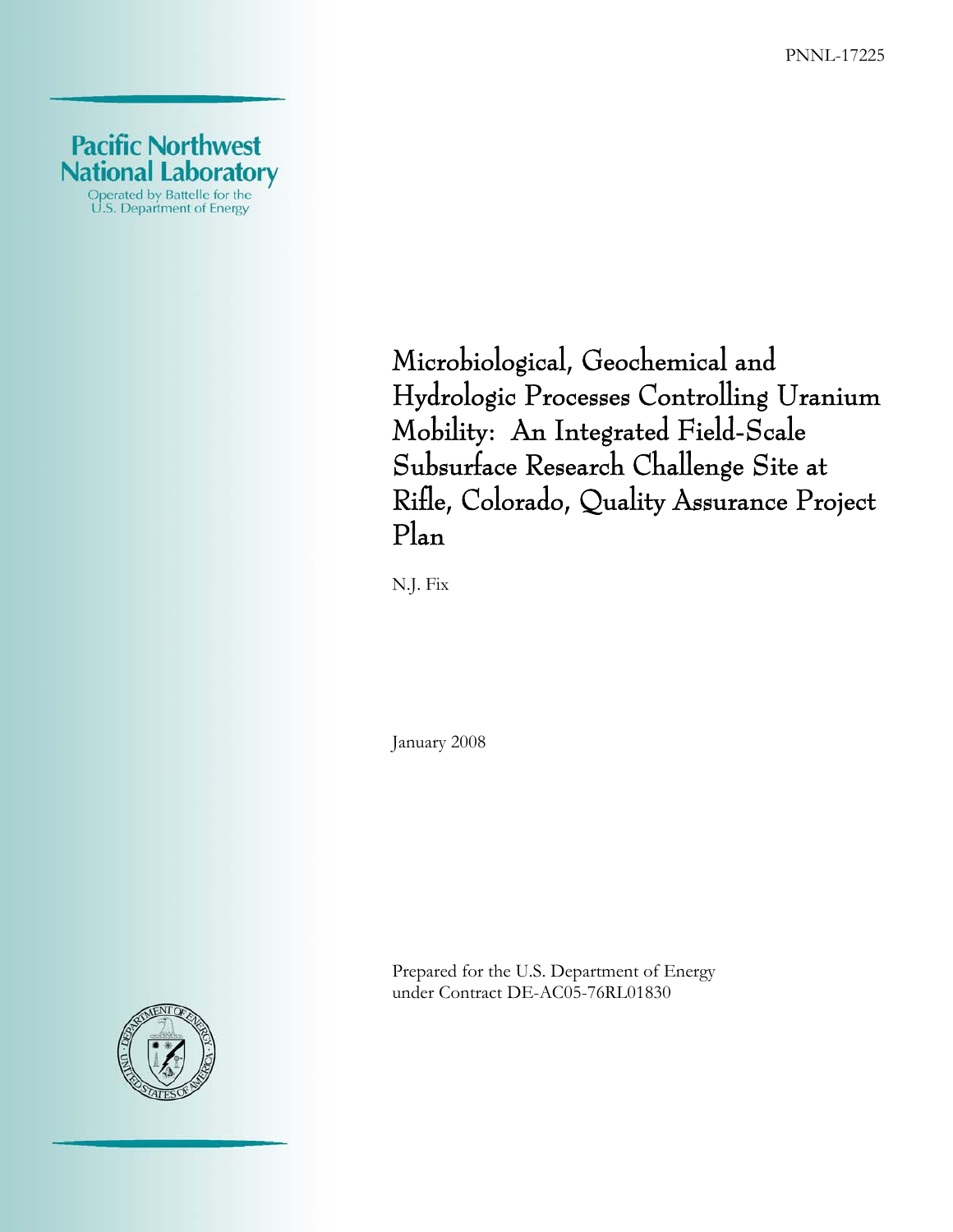#### **DISCLAIMER**

This report was prepared as an account of work sponsored by an agency of the United States Government. Neither the United States Government nor any agency thereof, nor Battelle Memorial Institute, nor any of their employees, makes **any warranty, express or implied, or assumes any legal liability or responsibility for the accuracy, completeness, or usefulness of any information, apparatus, product, or process disclosed, or represents that its use would not infringe privately owned rights**. Reference herein to any specific commercial product, process, or service by trade name, trademark, manufacturer, or otherwise does not necessarily constitute or imply its endorsement, recommendation, or favoring by the United States Government or any agency thereof, or Battelle Memorial Institute. The views and opinions of authors expressed herein do not necessarily state or reflect those of the United States Government or any agency thereof.

#### PACIFIC NORTHWEST NATIONAL LABORATORY *operated by* BATTELLE *for the* UNITED STATES DEPARTMENT OF ENERGY *under Contract DE-AC05-76RL01830*

#### **Printed in the United States of America**

**Available to DOE and DOE contractors from the Office of Scientific and Technical Information, P.O. Box 62, Oak Ridge, TN 37831-0062; ph: (865) 576-8401 fax: (865) 576-5728 email: reports@adonis.osti.gov** 

**Available to the public from the National Technical Information Service, U.S. Department of Commerce, 5285 Port Royal Rd., Springfield, VA 22161 ph: (800) 553-6847 fax: (703) 605-6900 email: orders@ntis.fedworld.gov online ordering: http://www.ntis.gov/ordering.htm** 

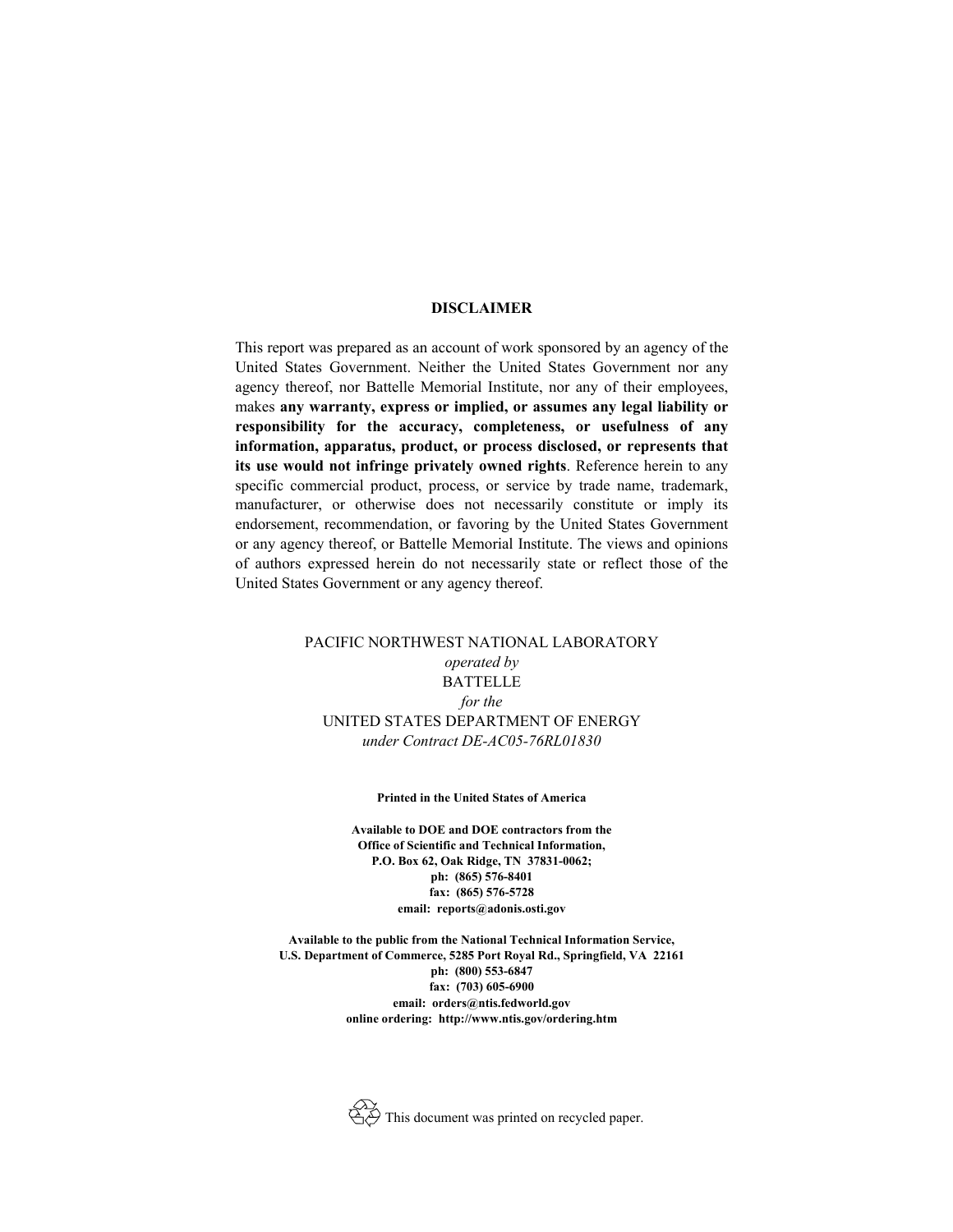PNNL-17225

## **Microbiological, Geochemical and Hydrologic Processes Controlling Uranium Mobility: An Integrated Field-Scale Subsurface Research Challenge Site at Rifle, Colorado, Quality Assurance Project Plan**

N. J. Fix

January 2008

Prepared for the U.S. Department of Energy under Contract DE-AC05-76RL01830

Pacific Northwest National Laboratory Richland, Washington 99352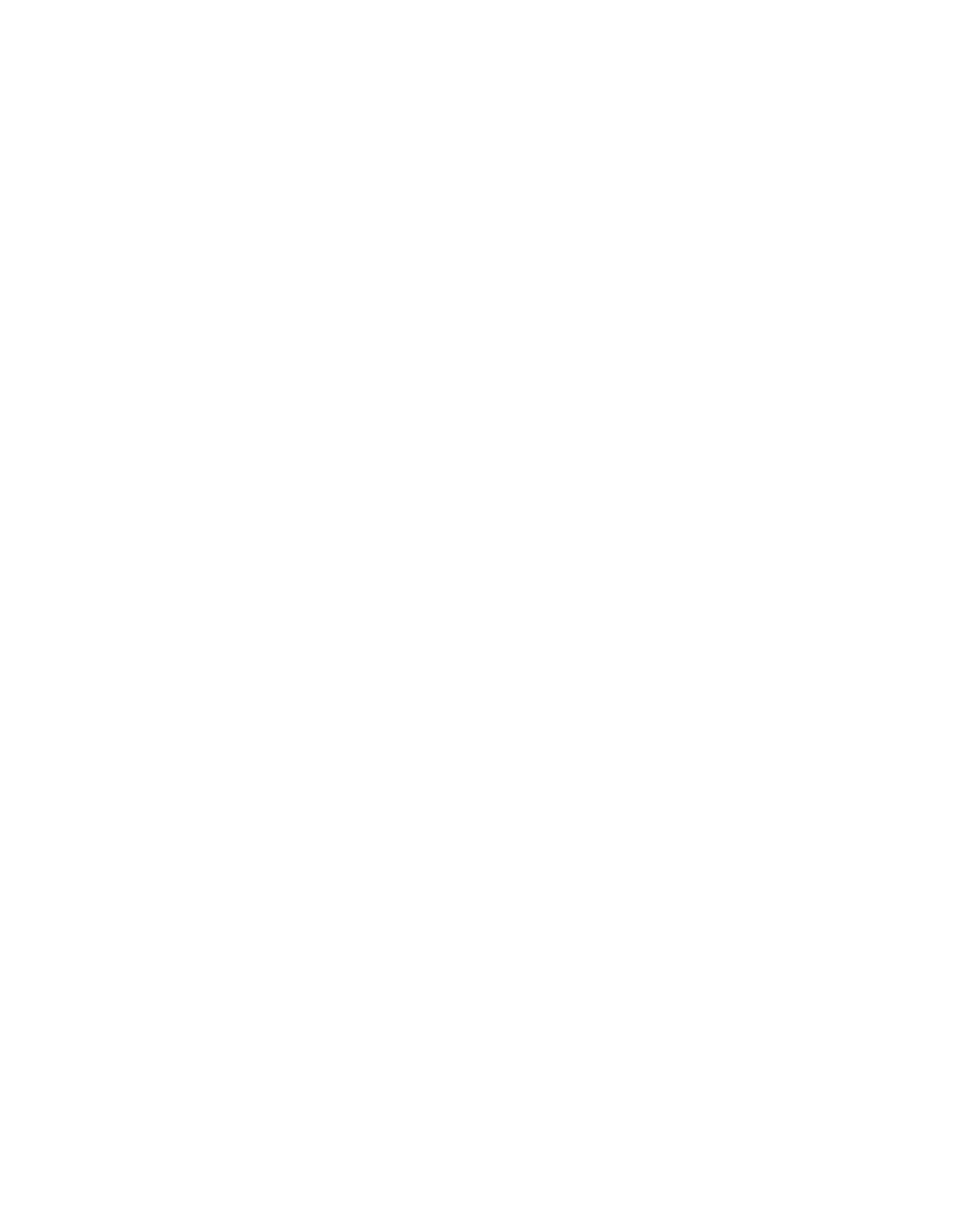## Microbiological, Geochemical and Hydrologic Processes **Controlling Uranium Mobility: An Integrated Field-Scale** Subsurface Research Challenge Site at Rifle, Colorado, **Quality Assurance Project Plan**

Project # 51882

Prepared by Pacific Northwest National Laboratory Richland, Washington 99352

Issue Date: January 2008

#### Approval:

F.B. Metting, Product Line Manager **Biological Sciences Division** 

P.E. Long, Project Manager Environmental Sustainability S&T Division

#### **Concurrence:**

N.J. Fix, Project Quality Engineer **Quality Assurance Services** 

<u>'San 2008</u> Date

2008 Jate

<u>sth</u> 01082008 Date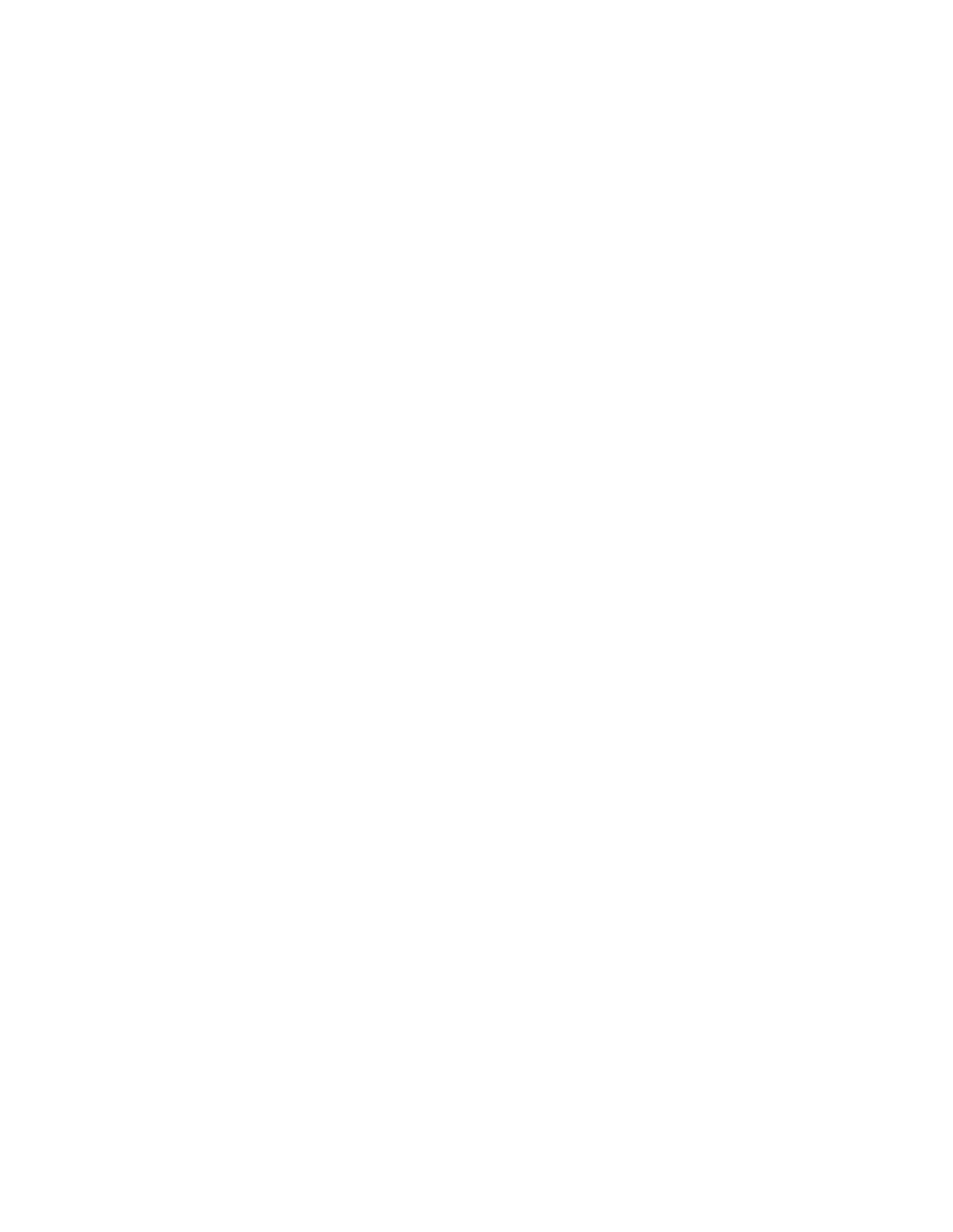## **Summary**

The U.S. Department of Energy (DOE) faces the challenge of cleaning up and/or monitoring large, dilute plumes contaminated by metals, such as uranium and chromium, whose mobility and solubility change with redox status. Field-scale experiments with acetate as the electron donor have stimulated metal-reducing bacteria to effectively remove uranium [U(VI)] from groundwater at the Uranium Mill Tailings Site in Rifle, Colorado. The shallow depth to groundwater (3-4 m [9.8-13.1 ft), thin saturated zone  $(\sim 2.5 \text{ m } [8.2 \text{ ft}])$ , and well-defined groundwater flow system at the Rifle, Colorado, site facilitated the monitoring of microbial and geochemical processes which led to two important findings: 1) the transition from iron reduction to sulfate reduction significantly decreased the U(VI) bioreduction rate; and 2) U(VI) removal from groundwater continued for 18 months, actually increasing after acetate amendment was terminated. Understanding these behaviors in the context of site-specific hydrologic, geochemical, and biological processes and conditions is critical to the design of optimal biostimulation strategies for prolonging uranium bioremediation.

The Pacific Northwest National Laboratory and a multidisciplinary team of national laboratory and academic collaborators have embarked on a research project proposed for the Rifle, Colorado, site to gain a comprehensive and mechanistic understanding of the microbial factors and associated geochemistry controlling uranium mobility so that DOE can confidently remediate uranium plumes, as well as support stewardship of uranium-contaminated sites. Specifically, the team is testing four (4) hypotheses that address knowledge gaps in the following areas:

- 1. Geochemical and microbial controls on stimulated U(VI) bioreduction by iron-reducers
- 2. U(VI) sorption under iron-reducing conditions
- 3. Post-biostimulation U(VI) stability and removal
- 4. Rates of natural bioreduction of U(VI).

1

The hypotheses will be tested with a focused set of field and laboratory experiments that use recently developed sciences of proteogenomics and stable isotope probing to track microbial metabolic status and specific organisms responding to acetate amendment. The project will relate this information directly to changes in iron redox status and sulfide minerals, with field-scale changes detected by noninvasive hydrogeophysics, including three-dimensional complex resistivity tomography. The approach specifically targets new knowledge that can be translated into scientifically defensible flow and reactive transport process models of microbially mediated and abiotic reactions, taking a major step toward the DOE Environmental Remediation Science Program's long-term goal to "…incorporate coupled biological, chemical and physical processes into decision making for environmental remediation."<sup>1</sup>

<sup>&</sup>lt;sup>1</sup>Biological and Environmental Research Advisory Committee. 2004. Letter Report of the Biological and *Environmental Research Advisory Committee on Long Term Performance Goals for the Office of Biological and Environmental Research.* Available at http://www.sc.doe.gov/ober/berac/PARTSreport.pdf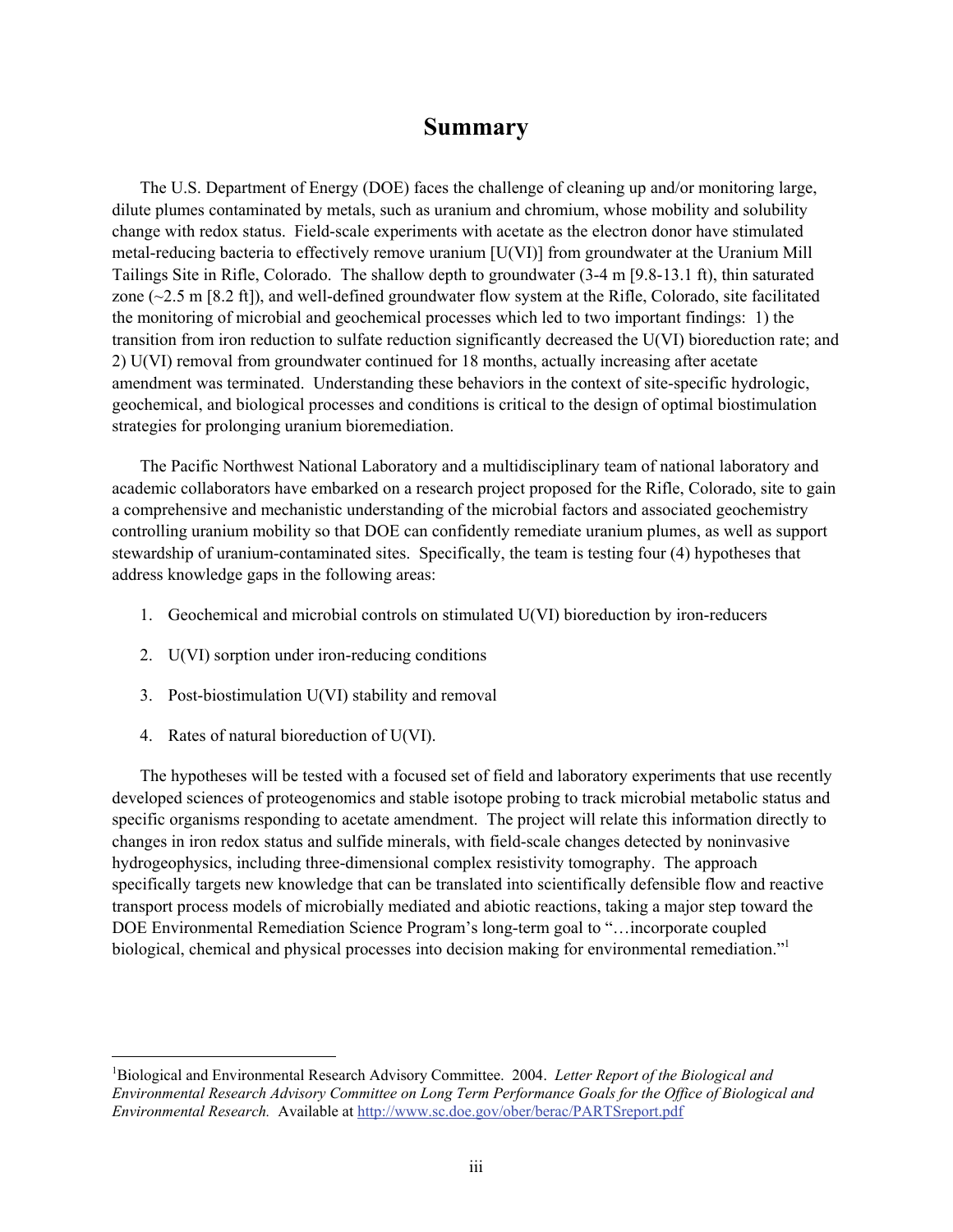This Quality Assurance Project Plan provides the quality assurance requirements and processes that will be followed by the Rifle Integrated Field-Scale Subsurface Research Challenge Project. The Quality Assurance Project Plan is based on the requirements in the *EPA Requirements for Quality Assurance Project Plans (QA-R-5)* (EPA/240/B-01/003)<sup>2</sup>; DOE Order 414.1C, "Quality Assurance"<sup>3</sup>; 10 *Code of Federal Regulations* 830, Subpart A, "Quality Assurance Requirements"<sup>4</sup> ; and the *Price Anderson*  Amendments Act<sup>5</sup>.

l

<sup>2</sup> EPA/240/B-01/003 (QA/R-5). 2001. *EPA Requirements for Quality Assurance Project Plans*.

U.S. Environmental Protection Agency, Washington, D.C.

<sup>&</sup>lt;sup>3</sup> DOE Order 414.1C. 2005. "Quality Assurance." U.S. Department of Energy, Washington, D.C.

<sup>&</sup>lt;sup>4</sup> 10 CFR 830, Subpart A, "Quality Assurance Requirements." Code of Federal Regulations.

<sup>&</sup>lt;sup>5</sup> PAAA-Price-Anderson Amendments Act. *Energy Policy Act of 2005*. Title VI—Nuclear Matters, Subtitle A— Price-Anderson Act Amendments, Section 601 et. seq. Public Law 109-58, as amended, 42 USC 15801 et seq.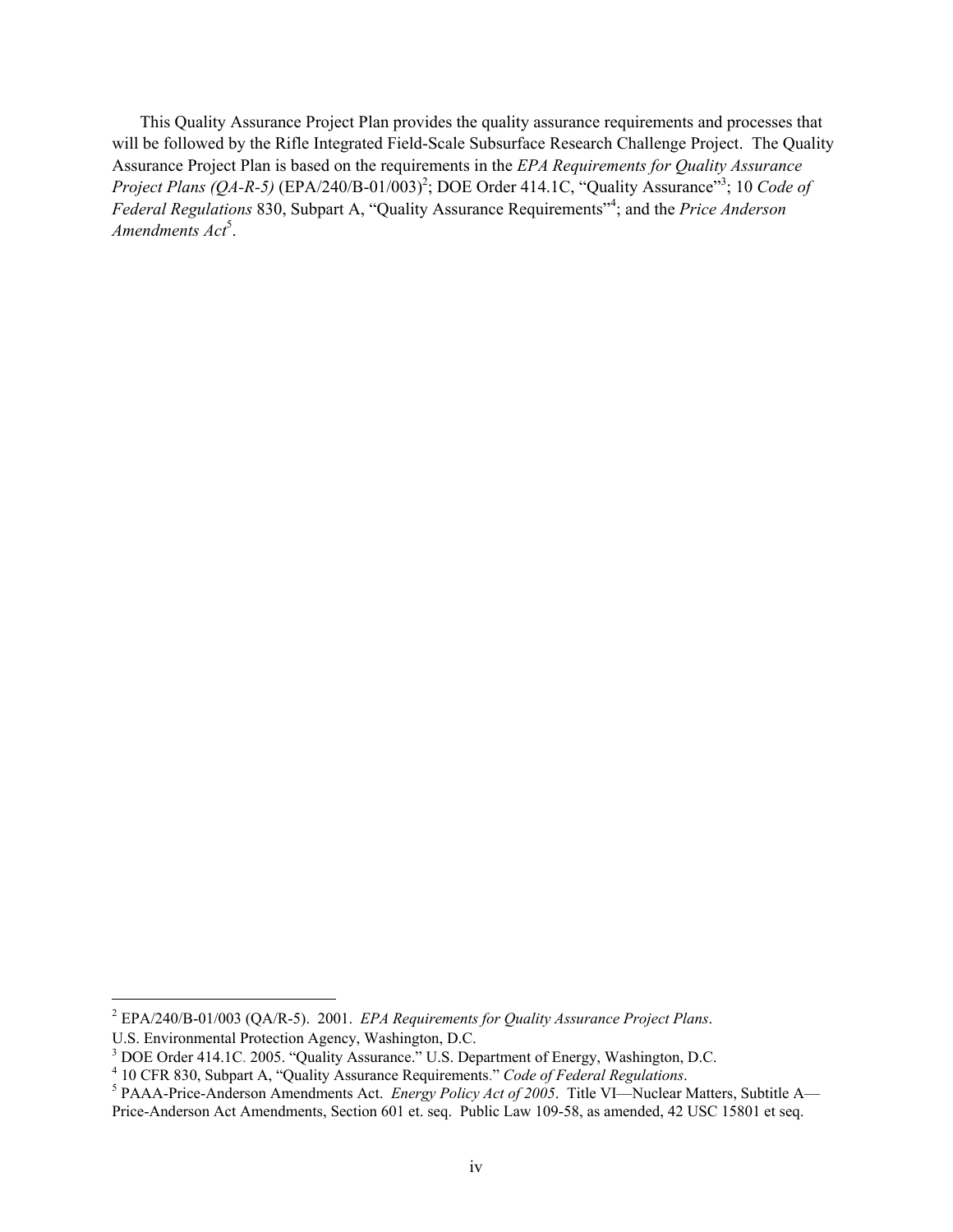# **Acronyms**

| <b>ARM</b>    | Atmospheric Radiation Measurement Program                                |
|---------------|--------------------------------------------------------------------------|
| <b>ATS</b>    | <b>Assessment Tracking System</b>                                        |
| <b>BER</b>    | Biological and Environmental Research                                    |
| <b>CAWSRP</b> | Conducting Analytical Work in Support of Regulatory Programs             |
| <b>CERCLA</b> | Comprehensive Environmental Response, Compensation, and<br>Liability Act |
| <b>CFR</b>    | Code of Federal Regulations                                              |
| <b>CMP</b>    | Configuration Management Plan                                            |
| <b>DOE</b>    | U.S. Department of Energy                                                |
| <b>DQO</b>    | Data Quality Objectives                                                  |
| EPA           | U.S. Environmental Protection Agency                                     |
| <b>ERSD</b>   | DOE Environmental Remediation Sciences Division                          |
| <b>ERSP</b>   | <b>Environmental Remediation Science Program</b>                         |
| ES&H          | Environmental Safety and Health                                          |
| <b>FREC</b>   | <b>Field Research Executive Committee</b>                                |
| FY.           | fiscal year                                                              |
| <b>GEM</b>    | Geospatial Environmental Mapping System                                  |
| <b>IFC</b>    | <b>Integrated Field-Scale</b>                                            |
| <b>INL</b>    | Idaho National Laboratory                                                |
| <b>LBNL</b>   | Lawrence Berkeley National Laboratory                                    |
| LM            | DOE Legacy Management Office                                             |
| LOI           | letter of instruction                                                    |
| M&TE          | measuring and test equipment                                             |
| <b>MDL</b>    | method detection limits                                                  |
| <b>NEPA</b>   | National Environmental Policy Act                                        |
| <b>NRC</b>    | U.S. Nuclear Regulatory Commission                                       |
| <b>OBER</b>   | DOE Office of Biological and Environmental Research                      |
| OJT           | on-the-job-training                                                      |
| <b>PAAA</b>   | Price-Anderson Amendments Act                                            |
| <b>PDF</b>    | portable document format                                                 |
| PI            | Principal Investigator                                                   |
| <b>PMP</b>    | Project Management Plan                                                  |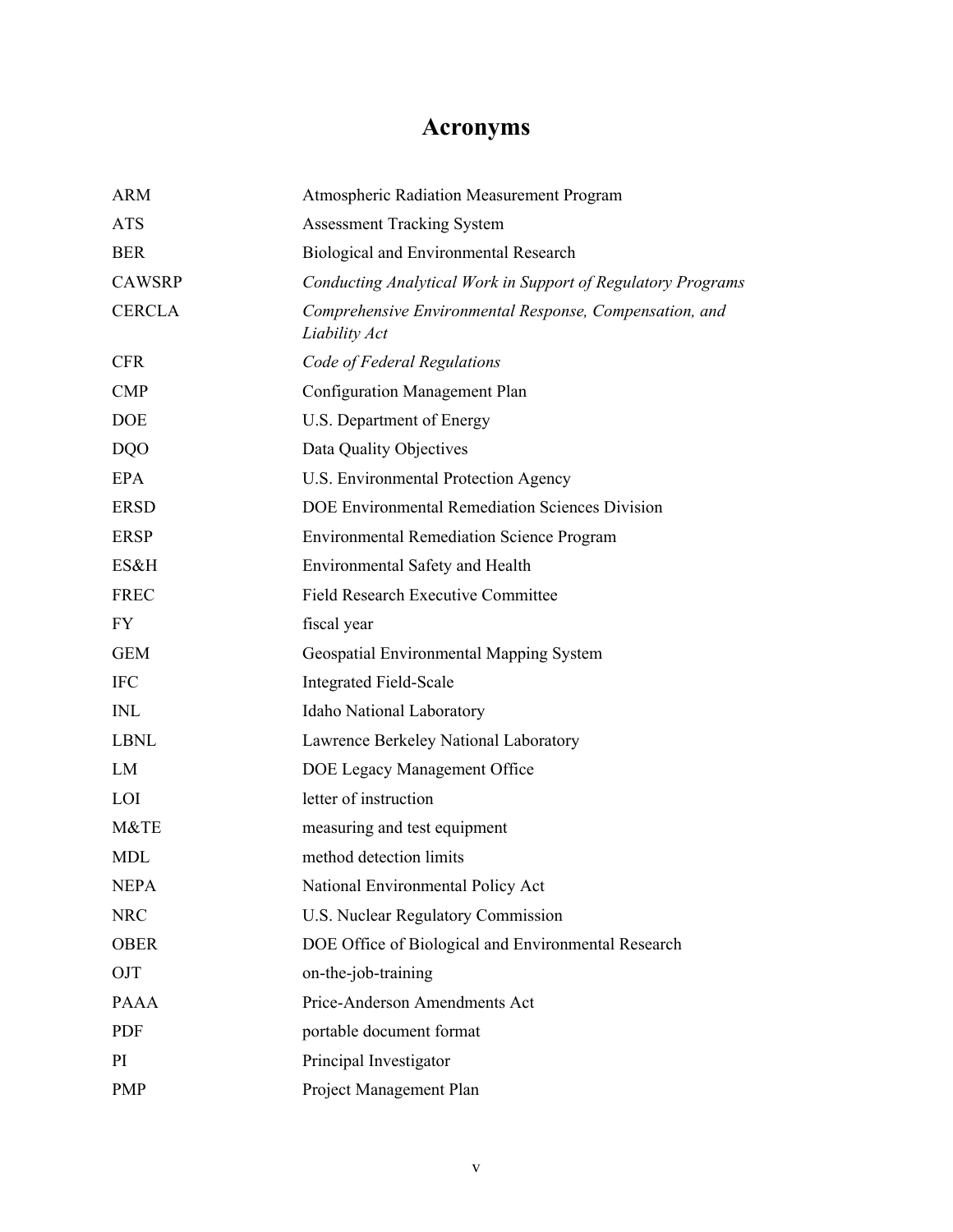| <b>PNNL</b>            | Pacific Northwest National Laboratory               |
|------------------------|-----------------------------------------------------|
| <b>PNSO</b>            | Pacific Northwest Site Office                       |
| P <sub>O</sub>         | purchase orders                                     |
| QA                     | Quality assurance                                   |
| QAP                    | <b>Quality Assurance Plan</b>                       |
| $QAP$ <sub>j</sub> $P$ | <b>Quality Assurance Project Plan</b>               |
| <b>RTDI</b>            | Records Transfer/ Data Input Form                   |
| <b>SBMS</b>            | <b>Standards-Based Management System</b>            |
| <b>SC</b>              | DOE Office of Science                               |
| <b>SOARS</b>           | System Operation and Analysis at Remote Sites       |
| <b>SOW</b>             | statements of work                                  |
| <b>SRS</b>             | Software Requirements Specifications                |
| <b>UMTRA</b>           | Uranium Mill Tailing Remediation Action             |
| <b>UMTRCA</b>          | Uranium Mill Tailings Radiation Control Act of 1978 |
| V&VPR                  | Verification and Validation Plan Review             |
| <b>VPP</b>             | Verification and Validation Plan                    |
| <b>VVR</b>             | Verification and Validation Report                  |
| <b>WBR</b>             | workstation backup and restore                      |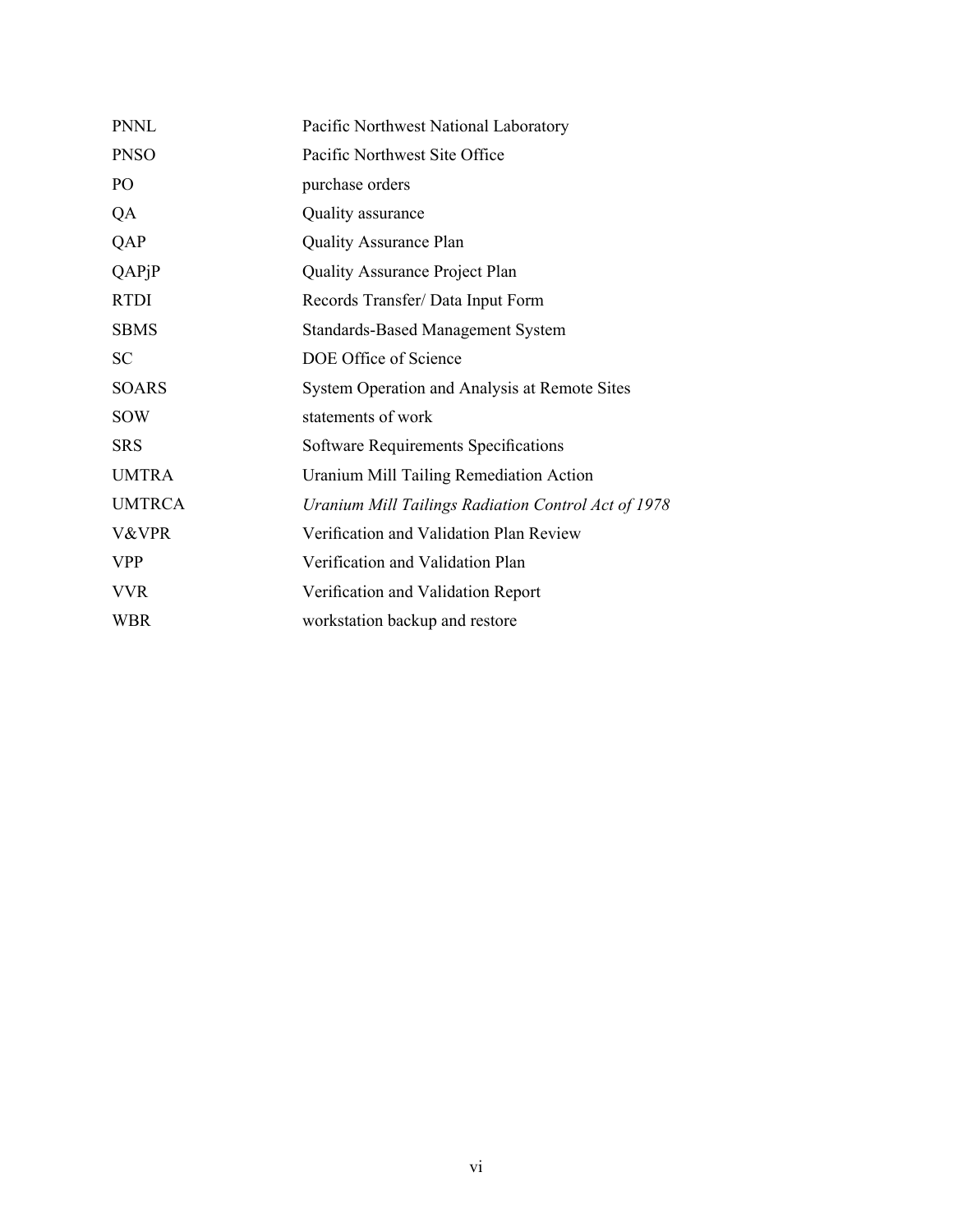| 1.0 |     |       |  |
|-----|-----|-------|--|
| 2.0 |     |       |  |
|     | 2.1 |       |  |
|     | 2.2 |       |  |
|     | 2.3 |       |  |
|     | 2.4 |       |  |
|     | 2.5 |       |  |
|     | 2.6 |       |  |
|     | 2.7 |       |  |
| 3.0 |     |       |  |
|     | 3.1 |       |  |
|     | 3.2 |       |  |
|     |     | 3.2.1 |  |
|     |     | 3.2.2 |  |
|     |     | 3.2.3 |  |
|     |     | 3.2.4 |  |
|     |     | 3.2.5 |  |
|     |     | 3.2.6 |  |
|     | 3.3 |       |  |
|     | 3.4 |       |  |
| 4.0 |     |       |  |
| 5.0 |     |       |  |
|     | 5.1 |       |  |
|     |     | 5.1.1 |  |
|     |     | 5.1.2 |  |
|     | 5.2 |       |  |
|     |     | 5.2.1 |  |
|     |     | 5.2.2 |  |
|     |     | 5.2.3 |  |
|     |     | 5.2.4 |  |
|     |     | 5.2.5 |  |
|     |     | 5.2.6 |  |
|     |     | 5.2.7 |  |
|     |     |       |  |

# **Contents**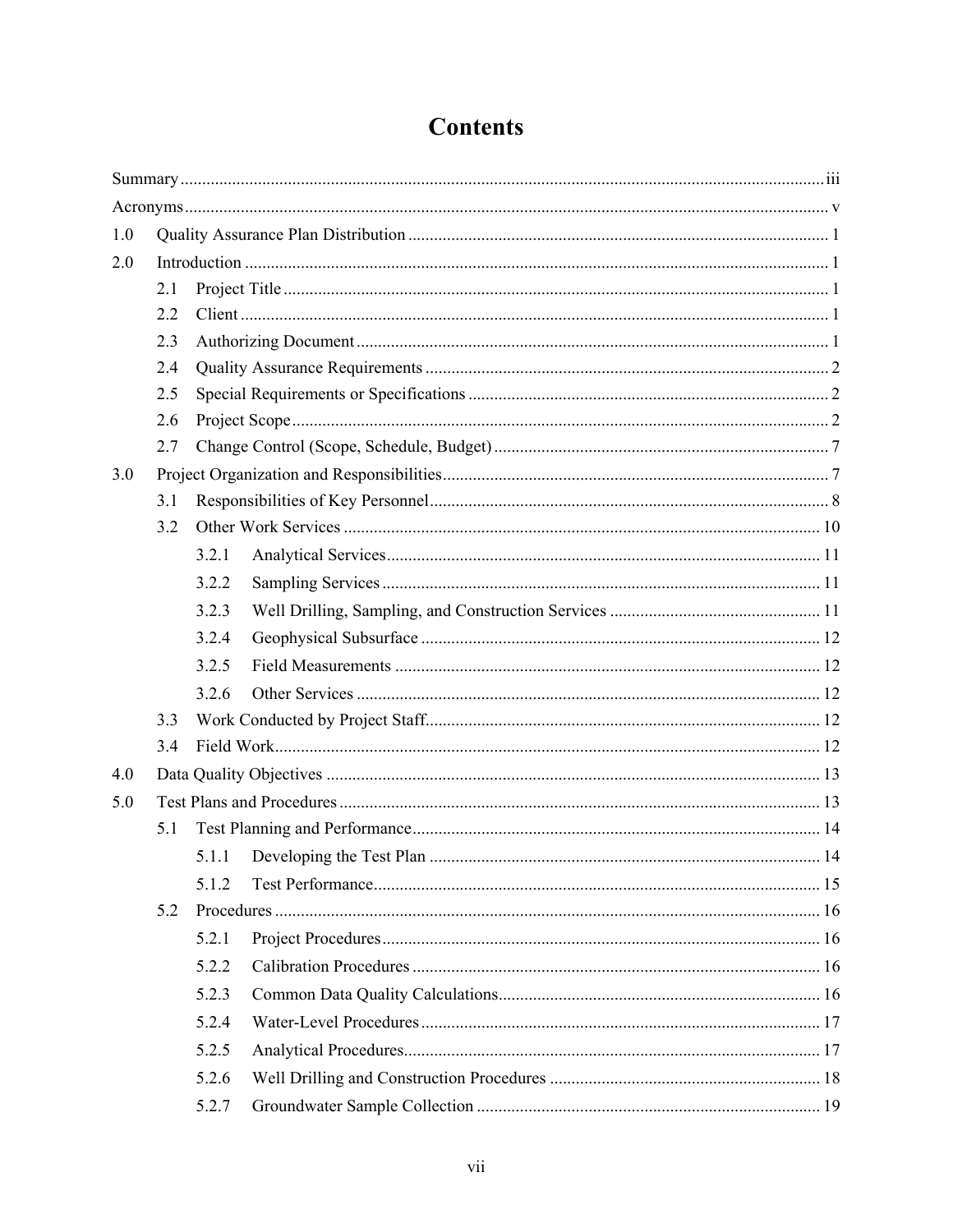|      | 5.2.8  |                                                                                          |  |
|------|--------|------------------------------------------------------------------------------------------|--|
|      | 5.2.9  |                                                                                          |  |
|      | 5.2.10 |                                                                                          |  |
|      | 5.2.11 |                                                                                          |  |
|      |        |                                                                                          |  |
| 6.0  |        |                                                                                          |  |
|      | 6.1    |                                                                                          |  |
|      | 6.2    |                                                                                          |  |
|      | 6.3    |                                                                                          |  |
| 7.0  |        |                                                                                          |  |
|      | 7.1    |                                                                                          |  |
|      | 7.2    |                                                                                          |  |
|      | 7.3    |                                                                                          |  |
|      | 7.4    |                                                                                          |  |
| 8.0  |        |                                                                                          |  |
| 9.0  |        |                                                                                          |  |
|      | 9.1    |                                                                                          |  |
|      | 9.2    |                                                                                          |  |
| 10.0 |        |                                                                                          |  |
| 11.0 |        | Specific Routine Procedures Used to Assess Data Precision, Accuracy, and Completeness 27 |  |
| 12.0 |        |                                                                                          |  |
|      |        |                                                                                          |  |
|      |        |                                                                                          |  |
|      |        |                                                                                          |  |
|      |        |                                                                                          |  |
| 13.0 |        |                                                                                          |  |
|      |        |                                                                                          |  |
|      |        |                                                                                          |  |
|      |        |                                                                                          |  |
|      |        |                                                                                          |  |
|      |        |                                                                                          |  |
|      |        |                                                                                          |  |
| 15.0 |        |                                                                                          |  |
|      |        |                                                                                          |  |
|      |        |                                                                                          |  |
|      |        |                                                                                          |  |
| 16.0 |        |                                                                                          |  |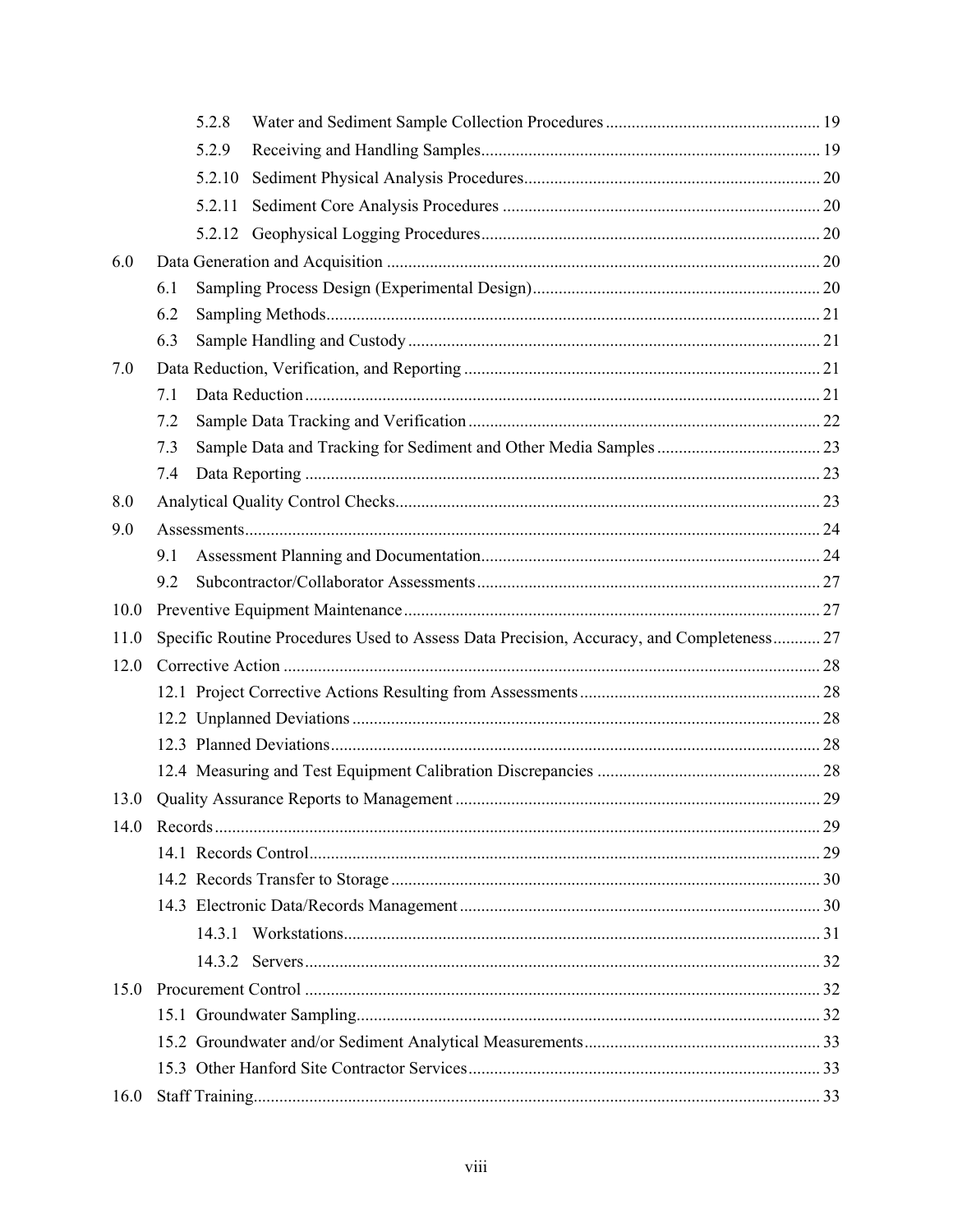|  | 17.4.3 DOE National Laboratory and University Collaborator Computer Modeling<br>Appendix C - Experimental and Modeling Procedures Development for the Rifle IFC Site Project C-1<br>Appendix E - ERSD Management Plan for the Integrated Field Challenge Projects  E-1 |
|--|------------------------------------------------------------------------------------------------------------------------------------------------------------------------------------------------------------------------------------------------------------------------|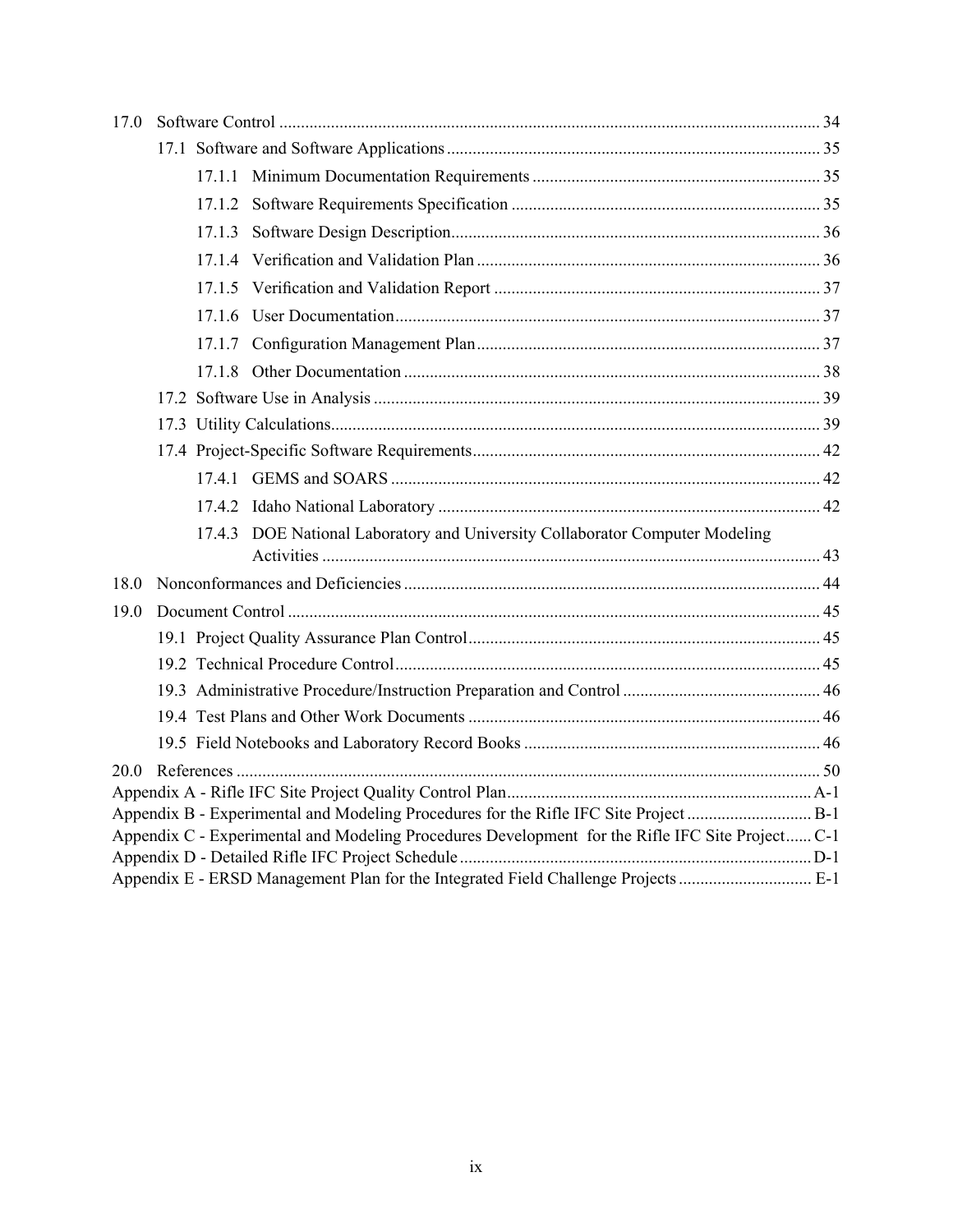# Figures

# **Tables**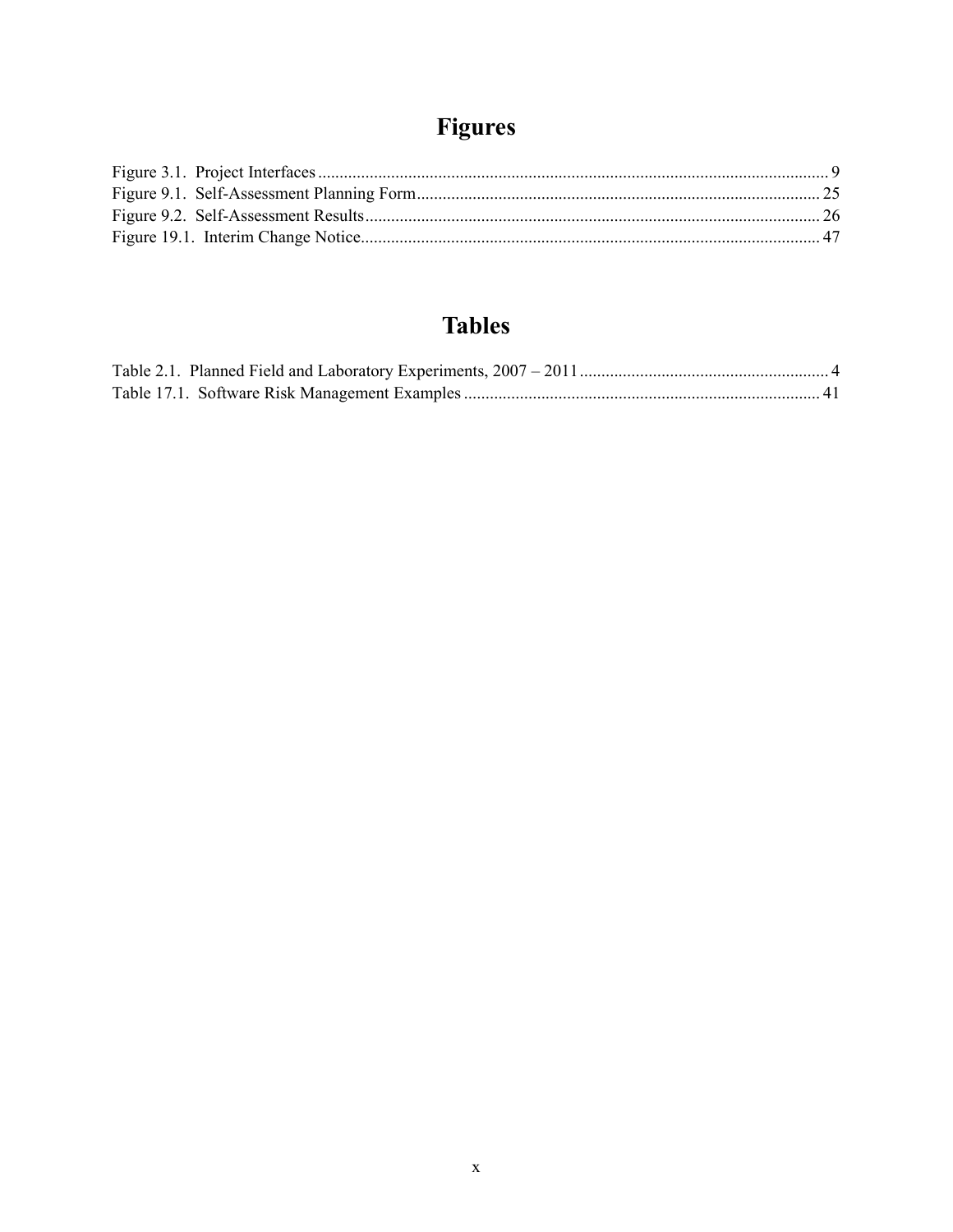## **1.0 Quality Assurance Plan Distribution**

Pacific Northwest National Laboratory (PNNL) document control will distribute this Quality Assurance Project Plan (QAPjP) internally to staff at PNNL; the U.S. Department of Energy (DOE) Office of Biological and Environmental Research (OBER); DOE Pacific Northwest Site Office (PNSO), and the DOE Legacy Management Office (DOE LM), as requested. The Project Manager will determine the final PNNL and external distribution list.

The QAPjP will also be published in accordance with the PNNL Standards-Based Management System (SBMS) subject area, "Publishing Scientific and Technical Information" (PNNL 2007d) and will be made available to all Integrated Field-Scale Subsurface Research Challenge Site at Rifle, Colorado (referred to as the Rifle IFC Site Project) participants as a portable document format (PDF) file via the project's SharePoint® site<sup>1</sup>.

## **2.0 Introduction**

#### **2.1 Project Title**

The title of this project is as follows: Microbiological, Geochemical and Hydrologic Processes Controlling Uranium Mobility: An Integrated Field-Scale Subsurface Research Challenge Site at Rifle, Colorado, Quality Assurance Project Plan.

### **2.2 Client**

l

The client for this project is the U.S. Department of Energy, Office of Biological and Environmental Research, Washington, D.C.

#### **2.3 Authorizing Document**

This project is funded by the DOE, Environmental Remediation Sciences Division (ERSD) through the Environmental Remediation Science Program (ERSP) Notice LAB 06-16. Additional funding sources are not anticipated to be issued for the duration of the contract for this work scope. However, the QAPjP will be revised as appropriate should conditions change.

The project runs from fiscal year (FY) 2007 through FY 2011 and is projected to be funded at \$16,212,623.00. It should be noted that the first year of funding was approximately \$1,000,000.00 less than originally proposed thus the total funding for the project is likely to be less than the projected amount.

 $<sup>1</sup>$  SharePoint is a registered trademark of the Microsoft Corporation.</sup>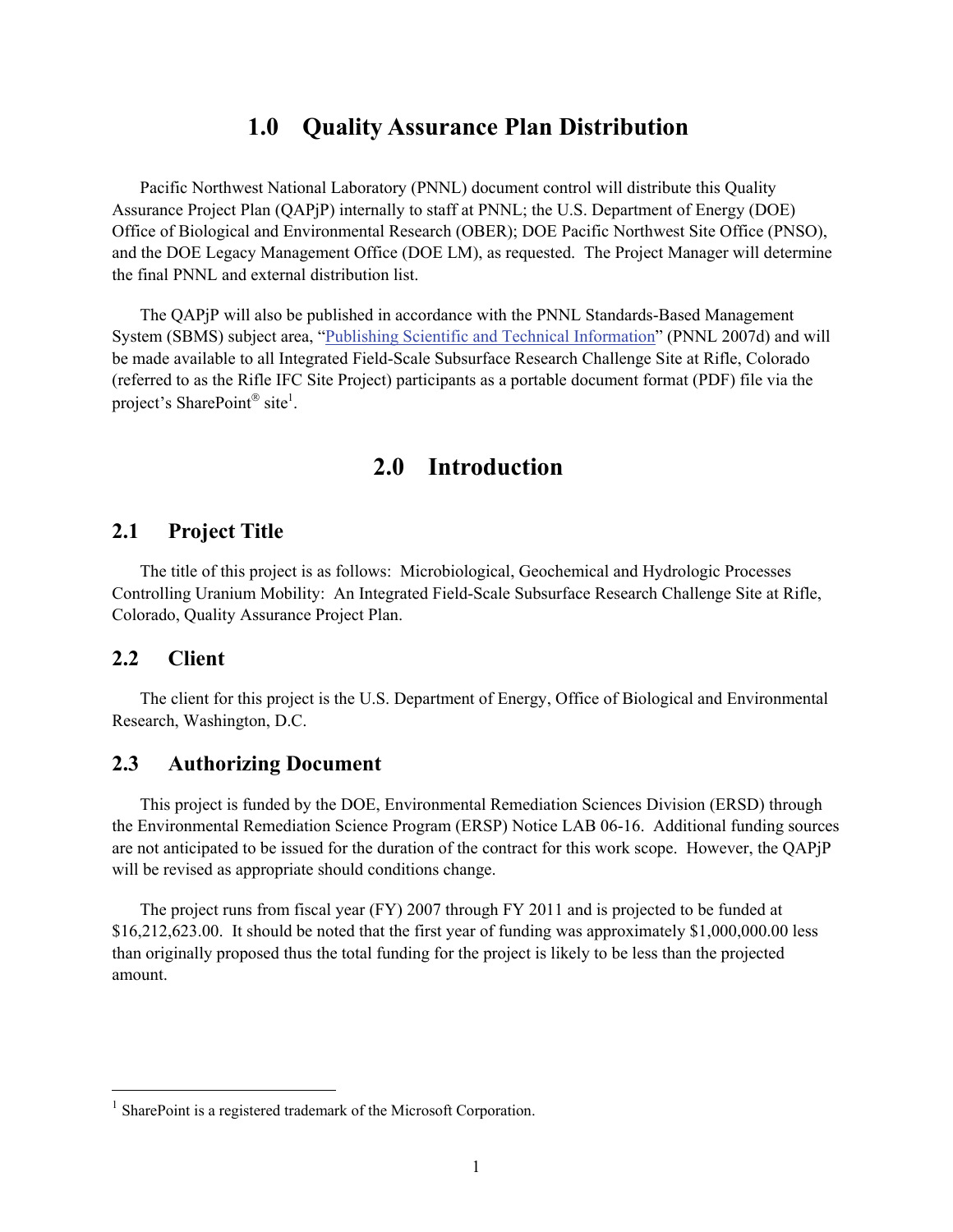#### **2.4 Quality Assurance Requirements**

The QAPjP is based on the QA requirements of DOE Order 414.1C, "Quality Assurance," and 10 *Code of Federal Regulations* (CFR) 830, Subpart A, "Quality Assurance Requirements," as delineated in the PNNL SBMS. The QAPjP is also based on the quality assurance (QA) requirements of the *UMTRA Project Office Quality Assurance Program Plan* (DOE 1993), which required compliance with DOE Order 5700.6C, "Quality Assurance" (superseded by DOE Order 414.1C) and the *U.S. Department of Energy, Office of Legacy Management, Quality Assurance Program Plan* (DOE 2006). Field activities of the project are subject to the *Price-Anderson Amendments Act* (PAAA) compliance as defined in the PNNL PAAA Program and implemented through the SBMS subject area, "Price-Anderson Amendments Act" (PNNL 2007c).

#### **2.5 Special Requirements or Specifications**

DOE Orders 435.1, "Radioactive Waste Management"; 5400.5, "Radiation Protection of the Public and Environment"; and 450.1, "Environmental Protection Program," apply to the project to ensure that activities related to the radioactive materials and samples are protective of human health, and fulfill PNNL's environment and stewardship requirements.

Field Experiment and Sampling and Analysis Plans (see Sections 4.0 and 5.0) will be based on the scientific method, and as appropriate, applying the Data Quality Objectives (DQO) process, in accordance with the *Guidance on Systematic Planning Using the Data Quality Objectives Process (QA/G-4)* (EPA/240/B-06/001). Field Experiment and Sampling and Analysis Plans are reviewed and approved at the project level and updated as necessary.

Computer modeling and database activities for the project shall comply with the requirements as specified in the SBMS subject areas, "Safety Software" (PNNL 2007f) and "Software" (PNNL 2007h), as appropriate. Specific safety software and software requirements for PNNL and collaborator activities are described in Section 17.0.

### **2.6 Project Scope**

Surface remedial action was completed for the Rifle Processing Site in July 1996 in accordance with the *Uranium Mill Tailings Radiation Control Act of 1978* (UMTRCA) regulations as a Uranium Mill Tailing Remediation Action (UMTRA) Project. *National Environmental Policy Act* (NEPA) compliance was achieved with the October 1996 "Final Programmatic Environmental Impact Statement" for the UMTRA Ground Water Project (61 FR 67325-67326). DOE received certification from the U.S. Nuclear Regulatory Commission (NRC) for the cleanup in January 1998. NRC concurred with the Ground Water Compliance Action Plan for the UMTRA Projects Site as of July 2002. The compliance strategy selected was natural flushing for uranium in conjunction with alternate concentrations limits for vanadium and selenium. The compliance strategy of natural flushing means that selected wells will be monitored periodically by DOE LM, but no active remediation is planned. Contaminant concentrations were expected to decline slowly over the next 5 years. Site monitoring was employed to establish the background rate of changes in contaminant concentrations.

Estimating naturally occurring rates of U(VI) bioreduction is potentially of key importance to the long-term stewardship of DOE LM sites contaminated with redox-sensitive metals. Although there have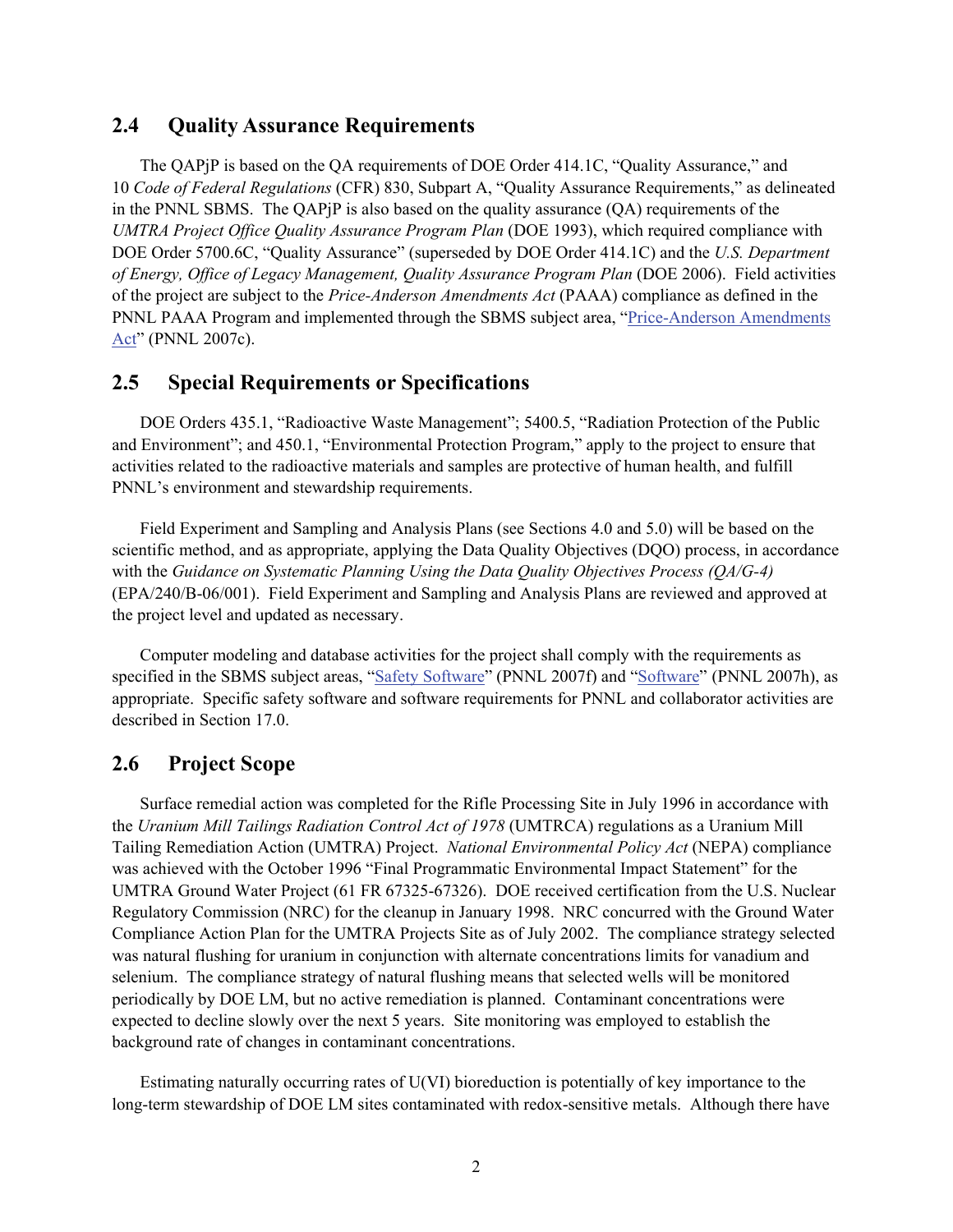been great strides in discerning the as-yet-to-be cultured bacteria present in UMTRA samples using molecular methods, the presence and/or absence of any particular microorganism in this setting does not ensure that those bacteria are active or important in uranium reduction. This knowledge gap makes the determination of the natural (unamended) rates of uranium reduction at the Rifle site particularly hard to achieve.

The objective of the research at the Rifle site is to gain a comprehensive and mechanistic understanding of the microbial factors and associated geochemistry controlling uranium mobility at the field scale so that DOE can confidently remediate uranium plumes as well as support stewardship of uranium-contaminated sites.

The four hypotheses that form the basis of this project were developed from the current state of understanding the process, and are geared toward enabling predictable application of biostimulation for in situ removal of U(VI) from groundwater. Data obtained from the proposed experiments will be used to test the hypotheses and enable modeling of both engineered bioremediation and natural attenuation via naturally occurring microbially mediated U(IV) reduction (see modeling section below).

*Hypothesis 1*. In the presence of mM sulfate concentrations in groundwater, the transition from Fe(III) to sulfate reduction during acetate amendment will occur when the readily bioavailable Fe(III) is depleted. Iron reduction (and concomitant U(VI) reduction) can be extended in time through 1) the addition of nanoparticulate or soluble Fe(III) to the subsurface, and 2) introduction of acetate at concentrations sufficient to support iron reduction but not sulfate reduction.

*Hypothesis 2.* The sorption of U(VI) under reduced conditions is decreased overall in comparison to more oxic conditions, but is still large enough to retard U(VI) transport in the Rifle, Colorado aquifer relative to groundwater flow. Quantifying the impact of U(VI) sorption on groundwater U(VI) concentrations under iron-reducing conditions is a crucial part of numerical modeling of aquifer conditions during and after biostimulation experiments.

*Hypothesis 3*. Long-term post-biostimulation removal of U(VI) is dependent on ferrous sulfide minerals precipitated during sulfate reduction. After cessation of acetate amendment, these minerals become electron donors for a post-biostimulation microbial community capable of using low-ambient concentrations of oxygen and nitrate as terminal-electron acceptors. U(VI) is sorbed onto 1) biopolymers specific to the post-biostimulation microbial consortia, and 2) the freshly oxidized Fe(III) mineral surfaces.

*Hypothesis 4*. Slow, naturally occurring rates of microbially mediated U(VI) reduction can be estimated (low, medium, high) using molecular biomarkers in Rifle, Colorado, processing site samples by comparing the lowest acetate amendment in hypothesis 1 with samples from other Rifle site locations with no electron donor amendment.

The approach to testing these hypotheses is to conduct a suite of field and selected laboratory experiments in which input variables (such as acetate concentration) are controlled and monitoring and sampling is performed to observe the system response over a time course at selected spatial locations. For each field experiment, laboratory column experiments will be conducted before the field experiments, and detailed conceptual models will be developed into numerical models that will be used to predict and interpret experimental results. In many instances, the numerical models will include poorly constrained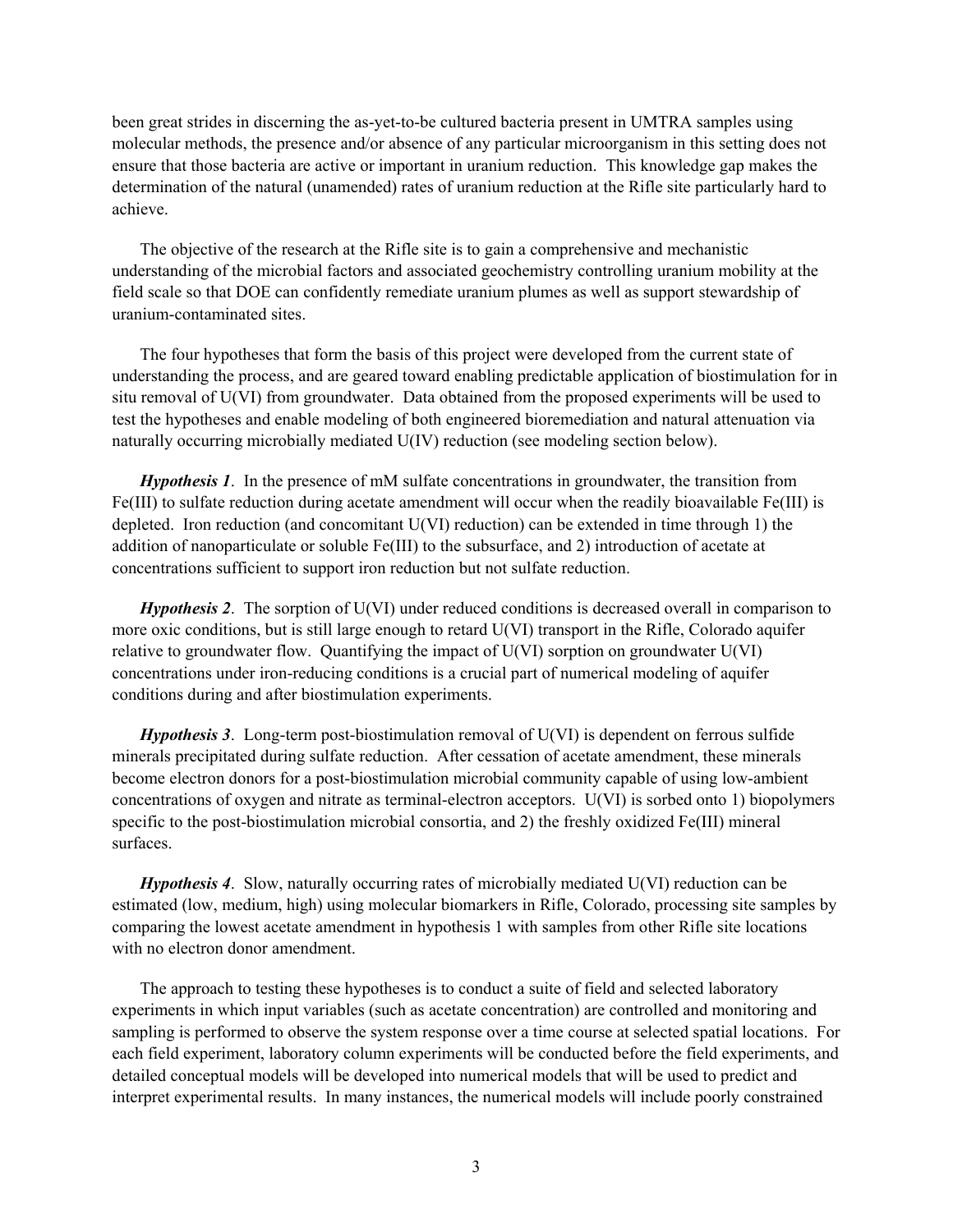parameters or processes that are not well known. Sensitivity analyses can be used to determine which of these are important to system behavior, thus providing the basis for improved experimental designs over time. Identification of these areas of process and parameter uncertainty is critical for developing a thorough predictive capability for contaminant transformation and translocation at DOE sites. Models will be initially calibrated against the outcome of the column experiments, and the proposed research will provide new insights into the scaling of such results via modeling from the laboratory to the field. Selected biostimulation column experiments will be conducted for longer time periods than are practical in the field, and combined with the in situ experiments and simulation, will give insights into long-term biostimulation schemes at a field site.

Table 2.1 lists field and laboratory experiments planned for this project from 2007 to 2011. This schedule is from the original project proposal and has already been modified as result of a co-Principal Investigator and collaborator meeting to initiate the project. Basically, the decision was made to conduct an initial "F-0" experiment in FY 2007.

**Note:** Appendix D contains a more detailed schedule for FY 2007 and 1 month of FY 2008. The detailed project schedule will be updated frequently and made available to project participants as PDFs on the project's SharePoint site.

| <b>Hypotheses/Experiment</b>                                                                                                                  |   |              | FY 2007      |                         |        | <b>FY 2008</b> |              |                     |              | FY 2009          |              |                     |   | <b>FY 2010</b> |              |                     | <b>FY 2011</b> |              |   |  |
|-----------------------------------------------------------------------------------------------------------------------------------------------|---|--------------|--------------|-------------------------|--------|----------------|--------------|---------------------|--------------|------------------|--------------|---------------------|---|----------------|--------------|---------------------|----------------|--------------|---|--|
| Year $\rightarrow$                                                                                                                            |   | Year 1       |              |                         | Year 2 |                |              |                     |              | Year 3           |              |                     |   | Year 4         |              |                     | Year 5         |              |   |  |
| Ouarter $\rightarrow$                                                                                                                         | 1 | $\mathbf{2}$ | $\mathbf{3}$ | $\overline{\mathbf{4}}$ | 1      | $\overline{2}$ | $\mathbf{3}$ | $\overline{\bf{4}}$ | $\mathbf{1}$ | $\boldsymbol{2}$ | $\mathbf{3}$ | $\overline{\bf{4}}$ | 1 | $\overline{2}$ | $\mathbf{3}$ | $\overline{\bf{4}}$ | 1              | $\mathbf{2}$ | 3 |  |
| <b>Hypothesis 1</b>                                                                                                                           |   |              |              |                         |        |                |              |                     |              |                  |              |                     |   |                |              |                     |                |              |   |  |
| L-1-A. Characterizing the transition from iron- to sulfate-<br>reduction under ambient conditions                                             |   |              |              |                         |        |                |              |                     |              |                  |              |                     |   |                |              |                     |                |              |   |  |
| L-1-B. Maintenance of iron-reducing conditions via acetate-<br>limitation                                                                     |   |              |              |                         |        |                |              |                     |              |                  |              |                     |   |                |              |                     |                |              |   |  |
| F-3. Biostimulation with low-acetate concentrations, tracking<br>the duration of iron reduction                                               |   |              |              |                         |        |                |              |                     |              |                  |              |                     |   |                |              |                     |                |              |   |  |
| L-1-C. Maintenance of iron-reducing conditions via ferric iron<br>amendment                                                                   |   |              |              |                         |        |                |              |                     |              |                  |              |                     |   |                |              |                     |                |              |   |  |
| F-5. Biostimulation with low acetate concentrations, followed<br>by increased acetate and then Fe(III) amendment                              |   |              |              |                         |        |                |              |                     |              |                  |              |                     |   |                |              |                     |                |              |   |  |
| L-1-D. Recovery of system poised at sulfate-reduction<br>through modified electron donor (acetate) or acceptor (ferric<br>iron) amendment     |   |              |              |                         |        |                |              |                     |              |                  |              |                     |   |                |              |                     |                |              |   |  |
| F-9. Optimal electron donor and/or receptor amendment under<br>high DO conditions. (Test of proteomic and modeling<br>predictive capability.) |   |              |              |                         |        |                |              |                     |              |                  |              |                     |   |                |              |                     |                |              |   |  |
| <b>Hypothesis 2</b>                                                                                                                           |   |              |              |                         |        |                |              |                     |              |                  |              |                     |   |                |              |                     |                |              |   |  |
| L-2-!. U(VI) Sorption under baseline Rifle <sup>a</sup> conditions                                                                            |   |              |              |                         |        |                |              |                     |              |                  |              |                     |   |                |              |                     |                |              |   |  |
| L-2-B. Abiotic effect of sorbed ferrous ion on U(VI) sorption                                                                                 |   |              |              |                         |        |                |              |                     |              |                  |              |                     |   |                |              |                     |                |              |   |  |
| F-4. Tracer test with accelerated U(VI) desorption                                                                                            |   |              |              |                         |        |                |              |                     |              |                  |              |                     |   |                |              |                     |                |              |   |  |
| L-2-C. U(VI) Sorption on bioreduced Rifle <sup>a</sup> sediments                                                                              |   |              |              |                         |        |                |              |                     |              |                  |              |                     |   |                |              |                     |                |              |   |  |
| L-2-D. Acceleration of U(VI) desorption from contaminated<br>Rifle <sup>a</sup> sediments                                                     |   |              |              |                         |        |                |              |                     |              |                  |              |                     |   |                |              |                     |                |              |   |  |
| F-6. Tracer test under reducing conditions without<br>biostimulation                                                                          |   |              |              |                         |        |                |              |                     |              |                  |              |                     |   |                |              |                     |                |              |   |  |
| F-8. Combined biostimulation/sorption experiment.<br>(hypotheses 1 and 2)                                                                     |   |              |              |                         |        |                |              |                     |              |                  |              |                     |   |                |              |                     |                |              |   |  |

**Table 2.1.** Planned Field and Laboratory Experiments, 2007 – 2011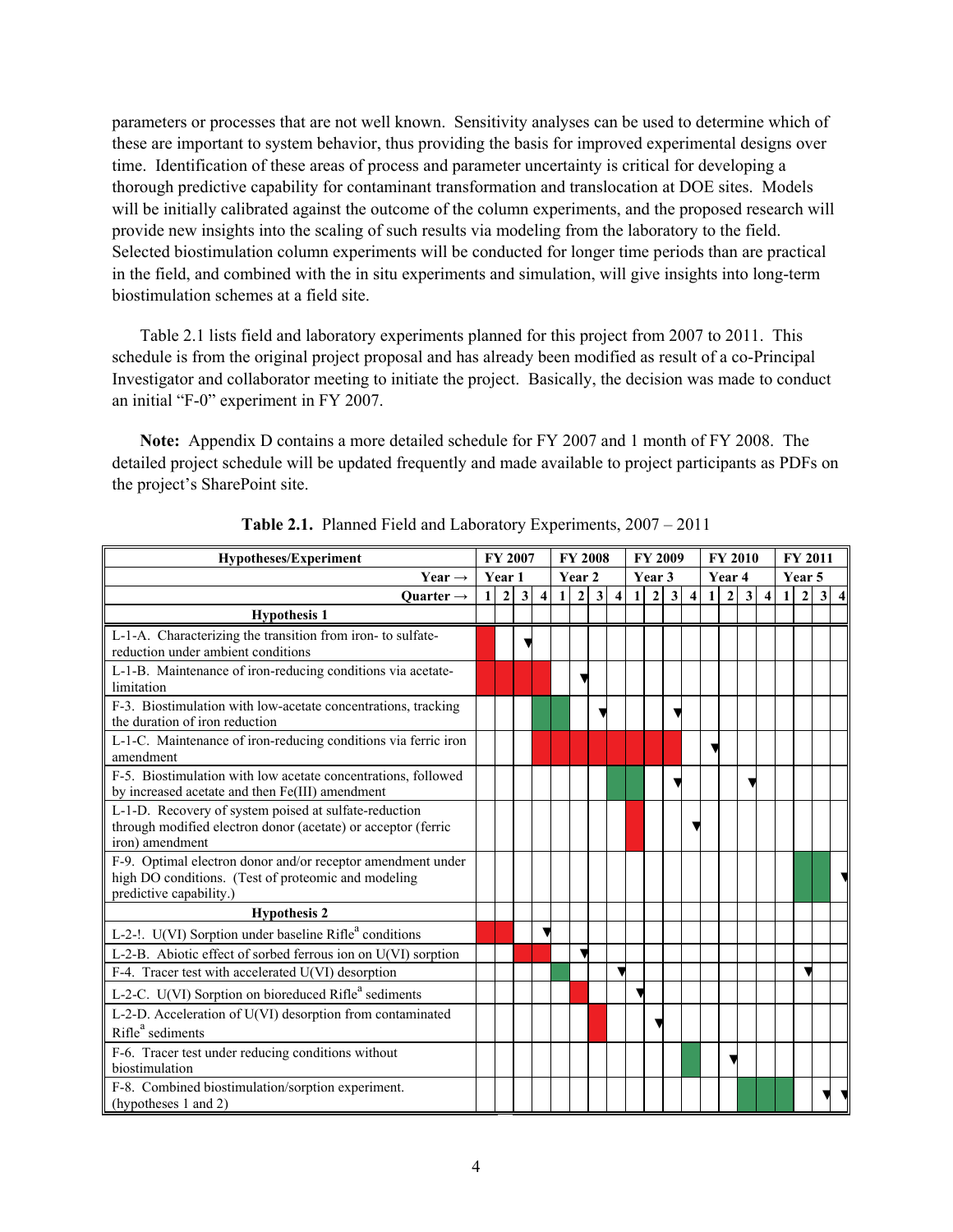| <b>Hypotheses/Experiment</b>                                                                                                                                                        |  |                | <b>FY 2007</b><br><b>FY 2008</b>   |                |  |                |                |                |  | <b>FY 2009</b> |              | <b>FY 2010</b>          |        | <b>FY 2011</b> |    |                |        |                |  |     |
|-------------------------------------------------------------------------------------------------------------------------------------------------------------------------------------|--|----------------|------------------------------------|----------------|--|----------------|----------------|----------------|--|----------------|--------------|-------------------------|--------|----------------|----|----------------|--------|----------------|--|-----|
| Year $\rightarrow$                                                                                                                                                                  |  | Year 1         |                                    |                |  | Year 2         |                |                |  | Year 3         |              |                         | Year 4 |                |    |                | Year 5 |                |  |     |
| Ouarter $\rightarrow$                                                                                                                                                               |  | $\overline{2}$ | 3                                  | $\overline{4}$ |  | $\overline{2}$ | 3 <sup>1</sup> | $\overline{4}$ |  | $\overline{2}$ | $\mathbf{3}$ | $\overline{\mathbf{4}}$ |        | $\overline{2}$ | 31 | $\overline{4}$ |        | $\overline{2}$ |  | 3 4 |
| <b>Hypothesis 3</b>                                                                                                                                                                 |  |                |                                    |                |  |                |                |                |  |                |              |                         |        |                |    |                |        |                |  |     |
| L-3-A. Biostimulation column experiments with a range of<br>sulfate concentrations to assess relative importance of<br>biopolymer versus abiotic FeS oxidation on sorption surfaces |  |                |                                    |                |  |                |                |                |  |                |              |                         |        |                |    |                |        |                |  |     |
| F-7. Biostimulation with low acetate concentration and/or<br>ferric iron amendment, driven to sulfate reduction, with<br>extensive sampling post-biostimulation for $\sim$ 2 years  |  |                |                                    |                |  |                |                |                |  |                |              |                         |        |                |    |                |        |                |  |     |
| <b>Hypothesis 4</b>                                                                                                                                                                 |  |                |                                    |                |  |                |                |                |  |                |              |                         |        |                |    |                |        |                |  |     |
| F-1. Bi-monthly sampling of background wells in years 1-3<br>for protein expression, gene expression, PLFA and TRFLP                                                                |  |                |                                    |                |  |                |                |                |  |                |              |                         |        |                |    |                |        |                |  |     |
| F-2. Deployment of in situ sediment incubators in background<br>areas; initial conditions in the incubator both sterile and<br>biostimulated                                        |  |                |                                    |                |  |                |                |                |  |                |              |                         |        |                |    |                |        |                |  |     |
| <sup>a</sup> Rifle IFC Site.<br>$\nabla$ = Publication milestone.                                                                                                                   |  |                | Lab Experiment<br>Field Experiment |                |  |                |                |                |  |                |              |                         |        |                |    |                |        |                |  |     |

A key element of the approach is to perform selected, focused column experiments, mostly conducted before field experiments. For the biostimulation laboratory experiments, microbiology, proteomic, geochemistry, and geophysics data will be collected systematically such that coherent data sets are available for assessing relationships among key parameters before conducting related field experiments.

The principal method to coordinate diverse disciplines on the project is to use laboratory studies and field experiments as the integrating project activity. Because data collected during experiments cannot readily be interpreted independently, participants need to connect to accomplish the experimental and project objectives. To foster this, the lead Principal Investigator (PI) will assign co-PIs to working groups for each experiment with the responsibility of interpreting and publishing results. Coordination will also be facilitated by 1) using a website presenting both real time and weekly updates of field and column experimental data, and 2) conducting monthly teleconferences with co-PIs to discuss current data collection status and interpretations. Finally, reactive transport modeling will serve as the overarching integrator. The experimentalists working on the project are expected to frame their data to support a quantitatively predictive understanding of field-scale uranium bioremediation. On the other side, modelers support experimental design and sampling plans for hypothesis testing that lead to the identification and parameterization of mechanistic process models.

The data management task will implement a central, web-accessible database, which will enable remote collaborative efforts. Users will be able to view all samples, characterization measurements, and experimental data. Raw data, sampling metadata, and instrument calibration will be stored to allow an auditable, reproducible link between field measurements and finalized data. Rigorous, workflow-based processes will be established to link field data to numerical predictive models to allow reproducibility. The model for a project website is the "Science" tab of the Atmospheric Radiation Measurement (ARM) Program website (http://www.arm.gov/science/key.stm), which covers the past, ongoing, and planned ARM experiments. For the Rifle IFC Site Project, website capabilities are anticipated to foster integration of diverse project activities. For project participants a password-protected website will be available to ensure that unauthorized access is not permitted. A public website will include selected realtime data streams for educational purposes and to increase the visibility of the project and broaden interest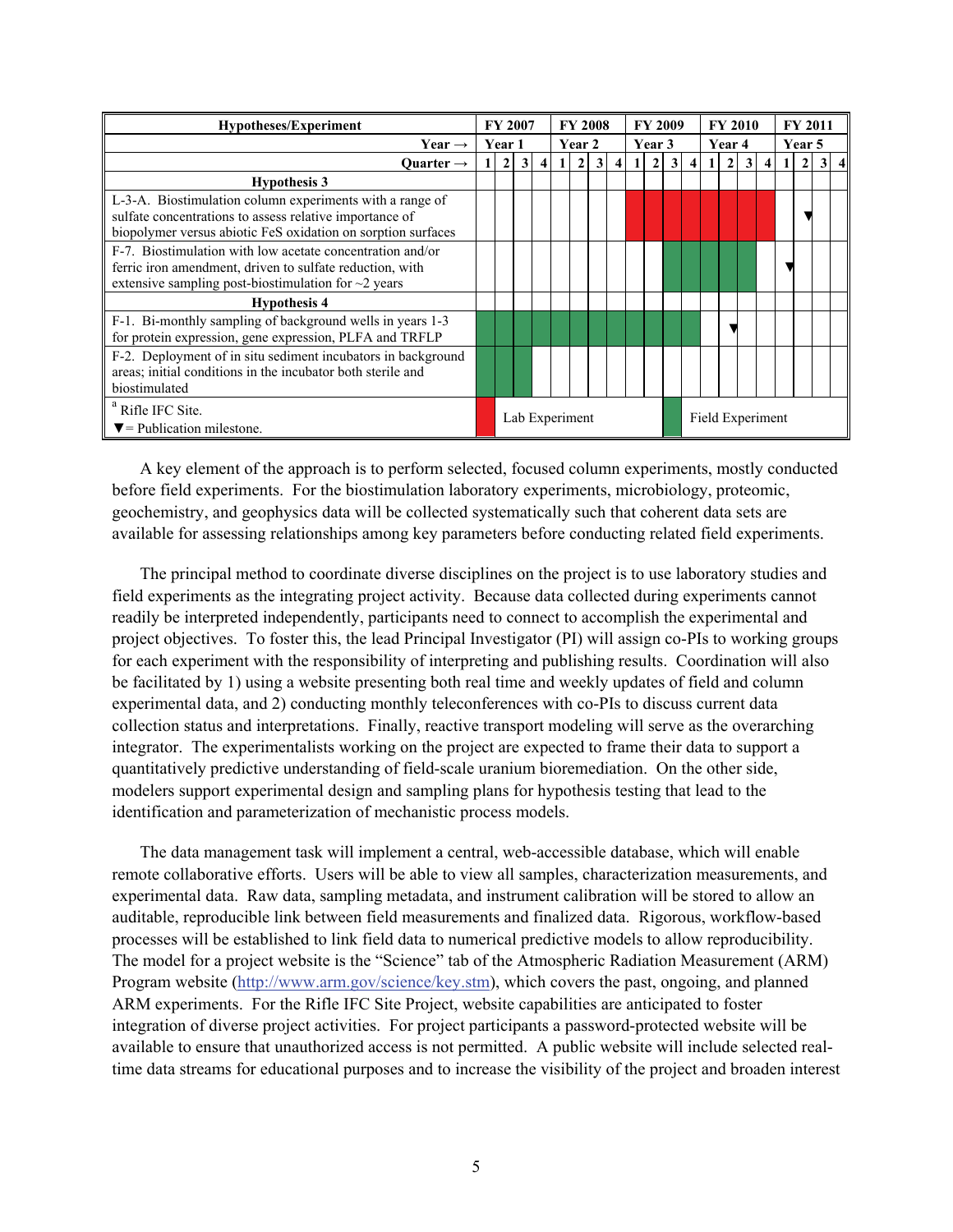by the scientific community. The same network will support an electronic notebook and the deployment of temporary monitoring stations. Key elements of this approach include the following:

- *A centrally managed data repository*. This repository will consist of a number of either relational databases or spreadsheets that will house all data (geochemical, hydrological, geophysical, microbiological, environmental and experimental) collected as part of the Rifle IFC Site Project. These databases will contain information on sensors, analytical procedures, and instruments consisting of the raw data and calibration equations used. The repository will also contain modeling results.
- *A web interface providing access.* This web interface will allow data access in a tiered manner. This will allow IFC scientists to publish and analyze results from ongoing experiments prior to data becoming publicly accessible. Eventually, the web interface will also include tools for basic data processing and visualization (e.g., statistical analyses, time-series graphing, data contouring and three-dimensional visualization). This will be implemented through a scientific workflow system.
- *Inventories of solid and liquid samples available to other investigators.* A critical aspect of the Rifle IFC Site Project research is providing access and highly valuable samples to other ERSD investigators. The availability of such samples, their analytical characteristics, and other research results generated on them will be readily traceable and linked through the website interface and associated sample database or lists.
- *Integration of additional data sources.* Ongoing regulatory-driven data acquisition at the Rifle UMTRA site has resulted in a considerable amount of data that will be used in the overall analyses of experiments performed by the Rifle IFC Site Project. These data are contained in databases that will be accessed via links from the Rifle IFC Site Project data management system.

The Rifle IFC Site Project will develop appreciable subsurface characterization data on the hydrogeology, microbiology, and geochemistry of the field experimental domain; and field results from the experimental evaluation of hypotheses 1-4. These results will be further complemented with laboratory studies that seek to optimize experimental conditions for the field experiments. All of these results and other relevant experimental and procedural information will be captured in the data management system, making them readily accessible to project team members and other ERSD investigators as they are published.

The Interpretational Program will have three primary objectives:

- 1. Develop conceptual and numeric geohydrologic, geochemical/biogeochemical, and microbiologic models of the Rifle IFC Site
- 2. Develop, if necessary, new, alternative, or otherwise different mass-transfer models that couple with hydrologic, geochemical, or microbiological processes
- 3. Use these resulting conceptual and numeric models for field experiment evaluation and hypothesis resolution using a variety of mathematical, geostatistical, and other modeling approaches practiced by the project team members. The project will support the STOMP computational model as its primary, multiprocess integrative model.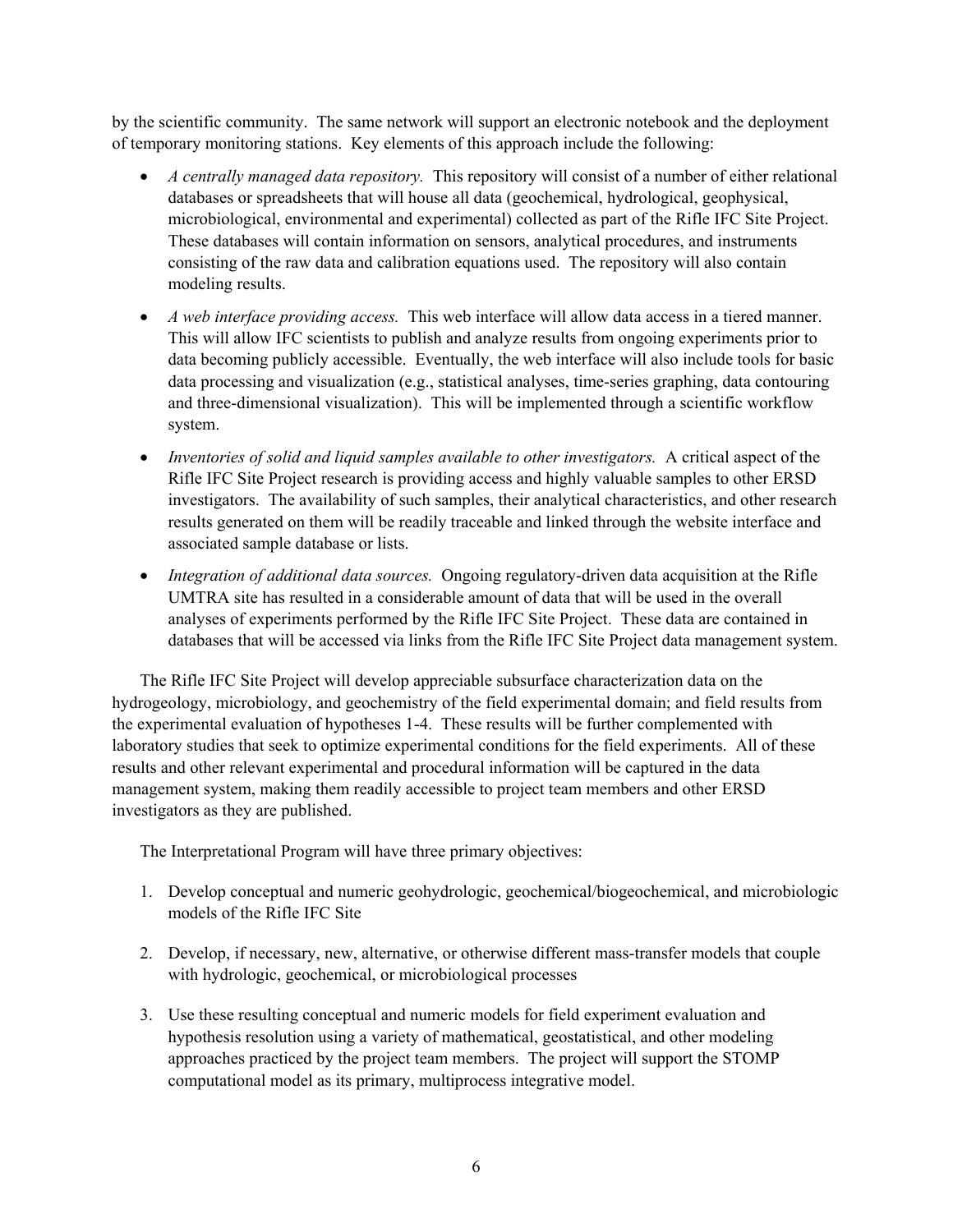The current capabilities of STOMP are well-suited to the range of analyses and experiments proposed by this project: characterization of processes and properties, experimental design and interpretation, testing hypotheses and alternative conceptual models, and prediction. Code modifications are anticipated to address specialized routines for biogeochemistry and mass transfer; however, these are considered to be minor changes to existing capabilities.

Management processes, including planning, scheduling/execution, and providing resources for work to prepare project deliverables based on risk, safety, life cycle, and complexity are described in the *Microbiological, Geochemical and Hydrologic Processes Controlling Uranium Mobility: An Integrated Field-Scale Subsurface Research Challenge Site at Rifle, Colorado Project Management Plan* (Project No. 51882, current revision).

The scope of this QAPjP is to provide PNNL project staff and collaborators with the program-specific planning, execution, assessment of work, and controls necessary to provide products/solutions and services of the highest quality consistent with project risks, PNNL SBMS "Policies and Standards" (PNNL 2006b) and the needs, expectations, and resources of the client.

### **2.7 Change Control (Scope, Schedule, Budget)**

The project scope, schedule, and budget baseline are compiled, tracked, and reported using a project control system in accordance with DOE direction.

Changes in work scope, schedule, or budget may be necessary during the year. For those activities under the control of PNNL, changes may be requested of subcontractors and collaborators by PNNL that will result in a change to the statements of work (SOWs) due to revisions of work scope, schedule, and/or budget. These changes will be documented in revisions or addenda to the existing SOWs and a PNNL Subcontract Supplement Form shall be completed.

Administrative changes requested of subcontractors and collaborators approved by the Project Manager may be authorized via verbal or electronic messages. Written documentation of the changes provided verbally or in electronic messages should be maintained in the permanent project files. These changes may only be made if technical work scope and budget are not significantly affected.

## **3.0 Project Organization and Responsibilities**

Research at the site will be coordinated and managed by PNNL and the DOE Grand Junction LM Office with oversight by the DOE Office of Science (SC) Biological and Environmental Research (BER) Field Site Coordinator. Decision-making authority for science activities, including final authorization to start field campaigns, will rest with PNNL via the Principal Investigator in consultation with the co-Principal Investigators. Daily execution of field experiments will be the responsibility of the Experimental Co-Principle Investigator the Field Site Manager, and staff. Routine sampling and sample analysis will be performed by the Field Site Manager's staff. However, the management approach and funding allocation assumes that co-Principal Investigators will participate in field experiments for which they are responsible by employing appropriate staff (Rifle, Colorado, graduate students or postdocs) for experiment work to ensure that sophisticated sampling and monitoring approaches are conducted at the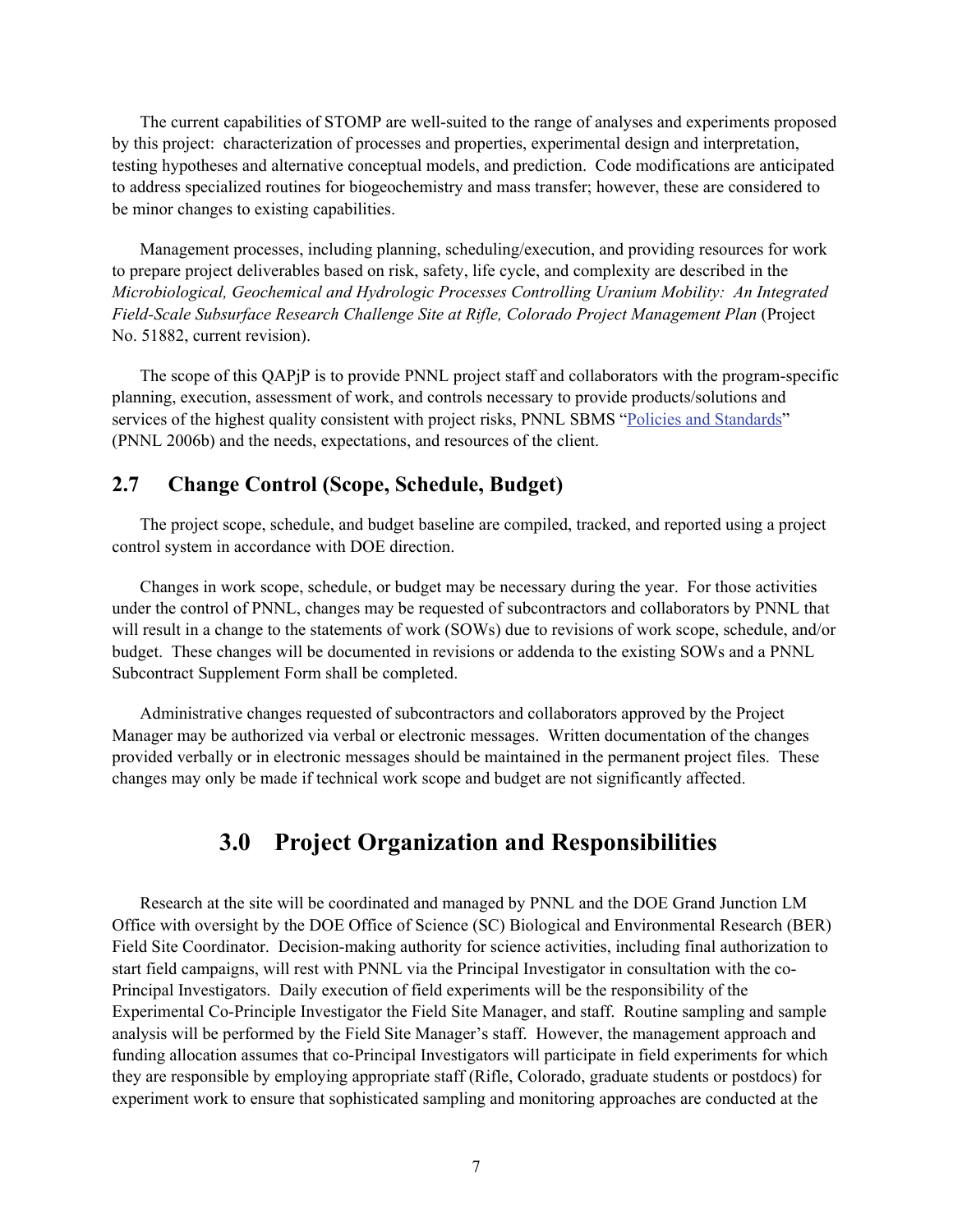highest level of quality. Specific roles are provided below. The coordination and management approach is designed to ensure quality experimental outcomes while maintaining safe operations.

The coordination and management approach is designed to ensure quality experimental outcomes while maintaining safe operations. The principal management mechanism will be specific, detailed experimental plans for each field experiment. These plans must be consistent with safety, training, NEPA, and regulatory requirements and will receive extensive independent review for overall scientific approach, technical details, and health and safety. Field experimental plan review will involve independent experts convened by DOE SC, the DOE (SC and LM), regulators, City of Rifle, Colorado, officials, and a local community representative, when appropriate. The reviews will be conducted on an as-needed basis using telephone conferencing or videoconferencing to minimize travel costs. Major experimental work will be done at the site only after review and approval (by the DOE SC BER Field Site Coordinator) of the governing experimental plan. The Principal Investigator or the responsible co-Principal Investigator shall be on site at the start of an experiment to ensure that the technical preparation for the experiment meets or exceeds the experimental and environmental, safety and health (ES&H) objectives outlined in the approved test plan. Field safety, NEPA, and regulatory compliance shall be the responsibility of the Field Site Manager.

Line authority, quality assurance authority and support within PNNL, and client interfaces are shown organizationally in Figure 3.1. The responsibilities of key personnel are summarized in Section 3.1. Changes to organizational/interface structures shown in Figure 3.1 that do not reflect a change in the overall scope of the activities or a change of requirements will not require a QAPjP revision and will be incorporated into the next required revision of the QAPjP.

## **3.1 Responsibilities of Key Personnel**

- **Project Manager** Responsible for development and implementation of the project management plan, health and safety plan, and QAPjP. Serves as the primary-client interface to assure that customer expectations for quality, cost, and schedule are met. Provides overall direction to task managers and project personnel within PNNL to accomplish project objectives; coordinates and executes project controls associated with scope, schedule, and budget baselines; reports on project status; assures that the project is staffed with technically qualified personnel; and assures the QAPjP is implemented.
- **Task Leaders** Oversees task-specific planning, control, communications, and progress reporting; prepares scope, resource needs, cost baseline, and deliverables; assures quality and timeliness of the work in accordance with plans, policies, and procedures; provides monthly reports; and interfaces with DOE, other contractors, subcontractors, and other Task Leaders.
- **Principle Investigators** Provides task-specific technical plans, communications, and progress reporting to the Task Leader; prepares technical details of the task plan; assures technical quality of the work; supports the Task Leader to assure work is performed on schedule, within budget, and in accordance with plans, policies, and procedures; assigns and directs work of project staff; interfaces with DOE, other contractors, subcontractors, and other investigators.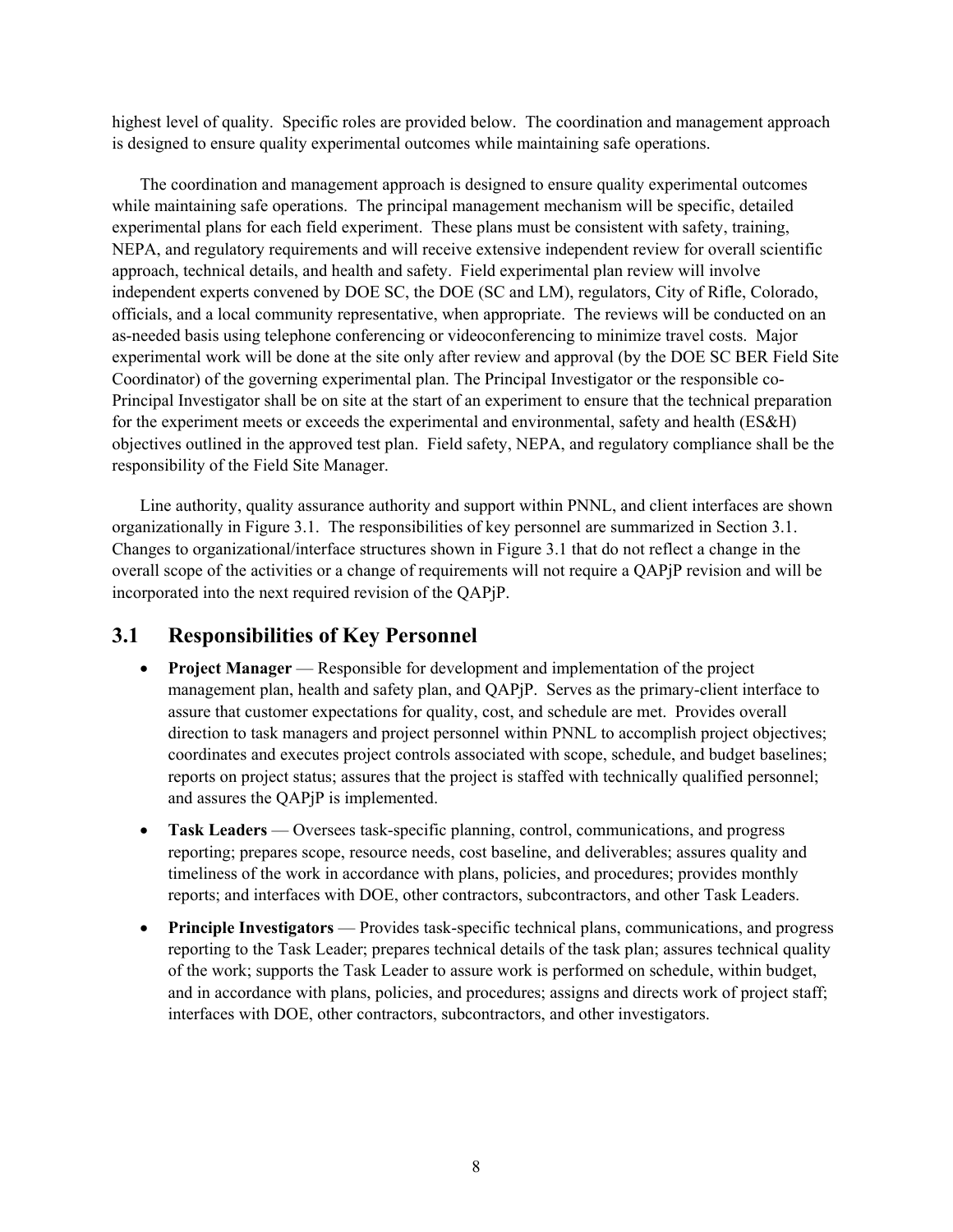

**Figure 3.1.** Project Interfaces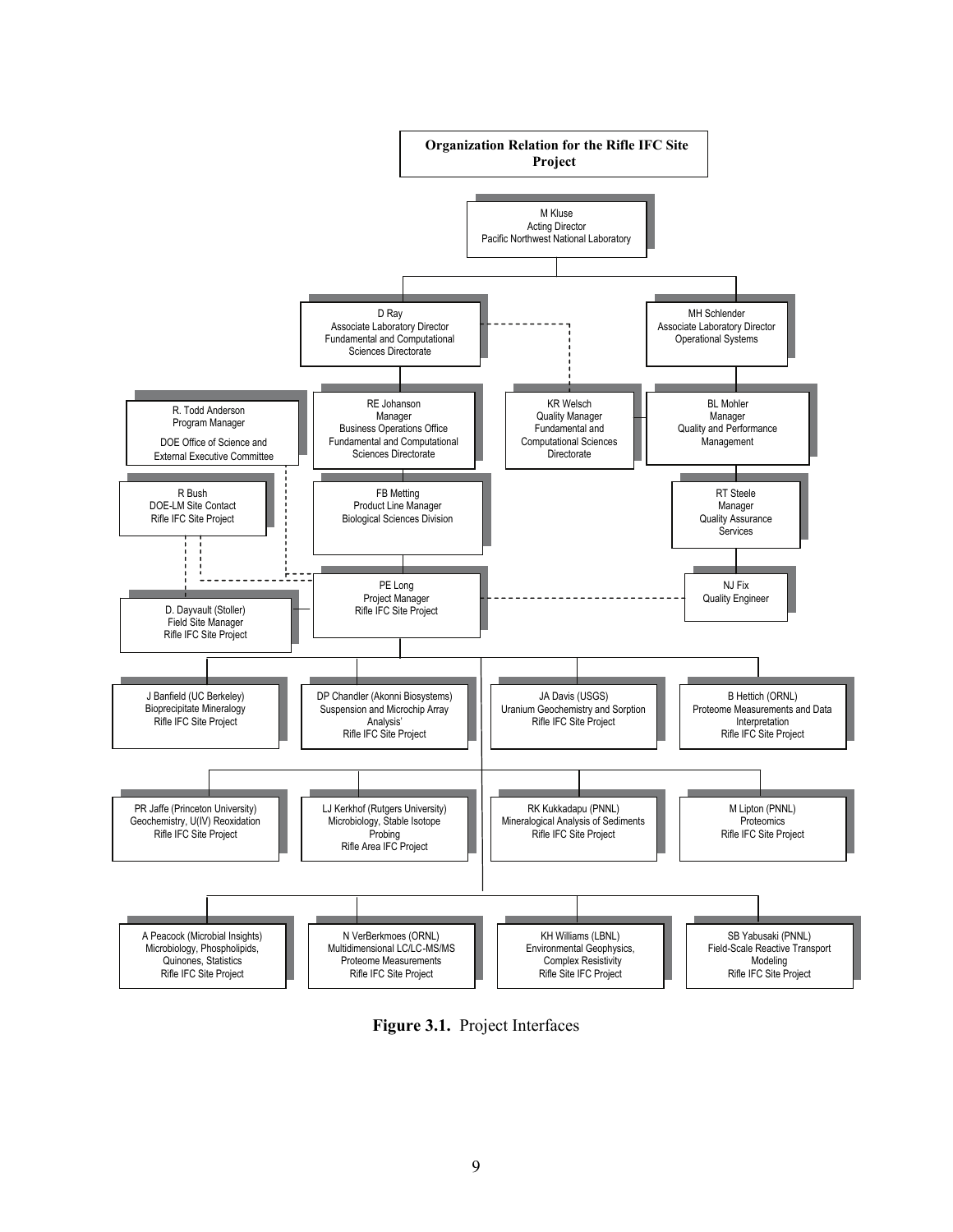- **Project Quality Engineer** Provides guidance and direction to Project Manager, Task Leads, and project staff within PNNL on PNNL QA Program requirements; performs assessments to assure quality of the work; develops, updates, and approves the QAPjP; and reviews and approves appropriate work plans and procedures.
- **Other Project Staff** Assures technical quality of the work and that it is performed on schedule, within budget, and in accordance with plans, policies, and procedures; and reports concerns, such as unsafe conditions, and stops work as necessary.

## **3.2 Other Work Services**

Other work services for various portions of project work will be through the purchasing process. General work scope, work requirements, specifications, and QA requirements are communicated via a contracting mechanism to various subcontractors (see Section 15.0). This project is funded as pure science and research by the DOE OBER; however, one of the goals of the project is to transfer impactful science and models from the Rifle IFC Site Project to the remediation program for the DOE complex during and immediately after project completion. This information may be used in the selection of technologies for the remediation of *Comprehensive Environmental Response, Compensation, and Liability Act* (CERCLA) operable units. Therefore, SOWs and test plans used for groundwater and sediment sampling and analysis will require compliance with the *EPA Requirements for Quality Assurance Project Plans (QA/R-5)* (EPA/240/B-01/003), and will specify requirements to be achieved by appropriate quality documents. SOWs will include instructions for inspecting/accepting supplies and consumables used for this project, as appropriate.

Subcontracts for drilling, sediment sampling, groundwater sampling, and associated support activities will include the following:

- S.M. Stoller performs routine groundwater sampling and water-level measurements as directed, purge water containment and disposal (when required), radiological control technician support, and miscellaneous solid-waste disposal.
- S.M. Stoller also provides drilling, sediment and water sample collection related to drilling, and well construction services.
- Other subcontractors may provide civil surveys, special analytical services, or other services.

Other work services for various portions of project work will be through the purchasing process. General work scope, work requirements, specifications, and QA requirements are communicated via a contracting mechanism to various subcontractors (see Section 15.0).

Contracted services received from S.M. Stoller or other Rifle IFC Site Project contractors may include construction of fences and enclosures, onsite laboratory trailers, surveying, etc.

Project staff will perform sampling and measurements according to written and approved internal procedures or test instructions. Analytical activities conducted by the project staff shall be conducted in accordance with written procedures or test instructions. Field measurements and the conduct of project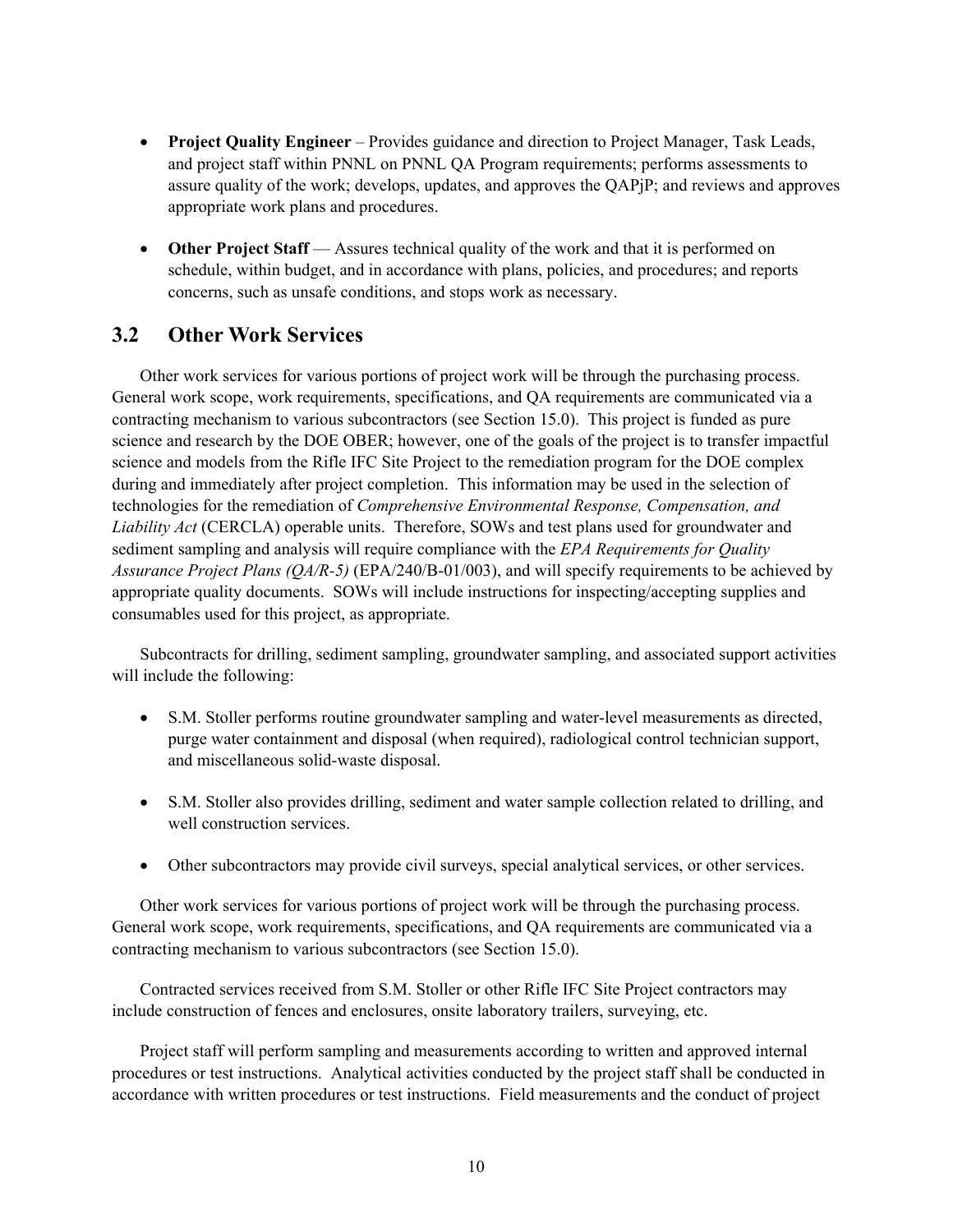field activities will be conducted in accordance with in-house operating procedures. Project staff members are responsible for preparing data reports that summarize the results of analyses, quality control data for the method used, and identification of data qualifiers. The results and raw data will be included in the project records.

#### **3.2.1 Analytical Services**

The analytical laboratories onsite, and at other DOE national laboratories are responsible for preparing data reports that summarize the results of analyses and detailed data packages that include the following:

- Sample receipt and tracking documentation, including identification of the organization and individuals performing the analysis; names and signatures of the responsible analysts; sample-holding time requirements; references to applicable chain-of-custody procedures; and dates of sample receipt, extraction (if applicable), and analysis.
- Quality control data, as appropriate for the methods used, including (as applicable) matrix spike/matrix spike duplicate data, recovery percentages, precision and accuracy data, laboratory blank data, and identification of any nonconformance that may have affected the laboratory's measurement system during the time period in which the analysis was performed.
- Analytical results or data deliverables, including reduced data and identification of data qualifiers and contractually defined reporting comments.

These requirements, as well as QA and technical requirements, are specified in the SOW to the analytical laboratories or by reference to this document. Also, the requirements for the hard copy and/or electronic data received from the analytical laboratories are specified in respective analytical subcontractor SOW.

#### **3.2.2 Sampling Services**

The individual or organization performing sampling is responsible for 1) obtaining the samples; 2) delivering samples to the laboratory; and 3) delivering completed paperwork to PNNL to implement sample tracking. All activities associated with the sample collection, sample handling, sample labeling, and custody of the samples in the field shall be consistent with the recommendations and protocol provided in Chapter 4, Section 4.2 through 4.4 in *RCRA Ground Water Monitoring Technical Enforcement Guidance Document* (National Water Well Association 1986), *Test Methods for Evaluating Solid Waste, SW-846 Third Edition* (EPA/SW-846, as amended), and the *Handbook for Analytical Quality Control in Water and Wastewater Laboratories* (EPA-600/4-79/019). Activities associated with the sample collection, sample handling, sample labeling, and custody of the samples in the field shall be consistent with the SOW.

#### **3.2.3 Well Drilling, Sampling, and Construction Services**

S.M. Stoller provides well-drilling and construction subcontractors and oversight for the Rifle Site. S.M. Stoller is responsible for 1) well-drilling design specifications and contract management, 2) site preparation and documentation requirements, 3) sediment and water sample collection during drilling (if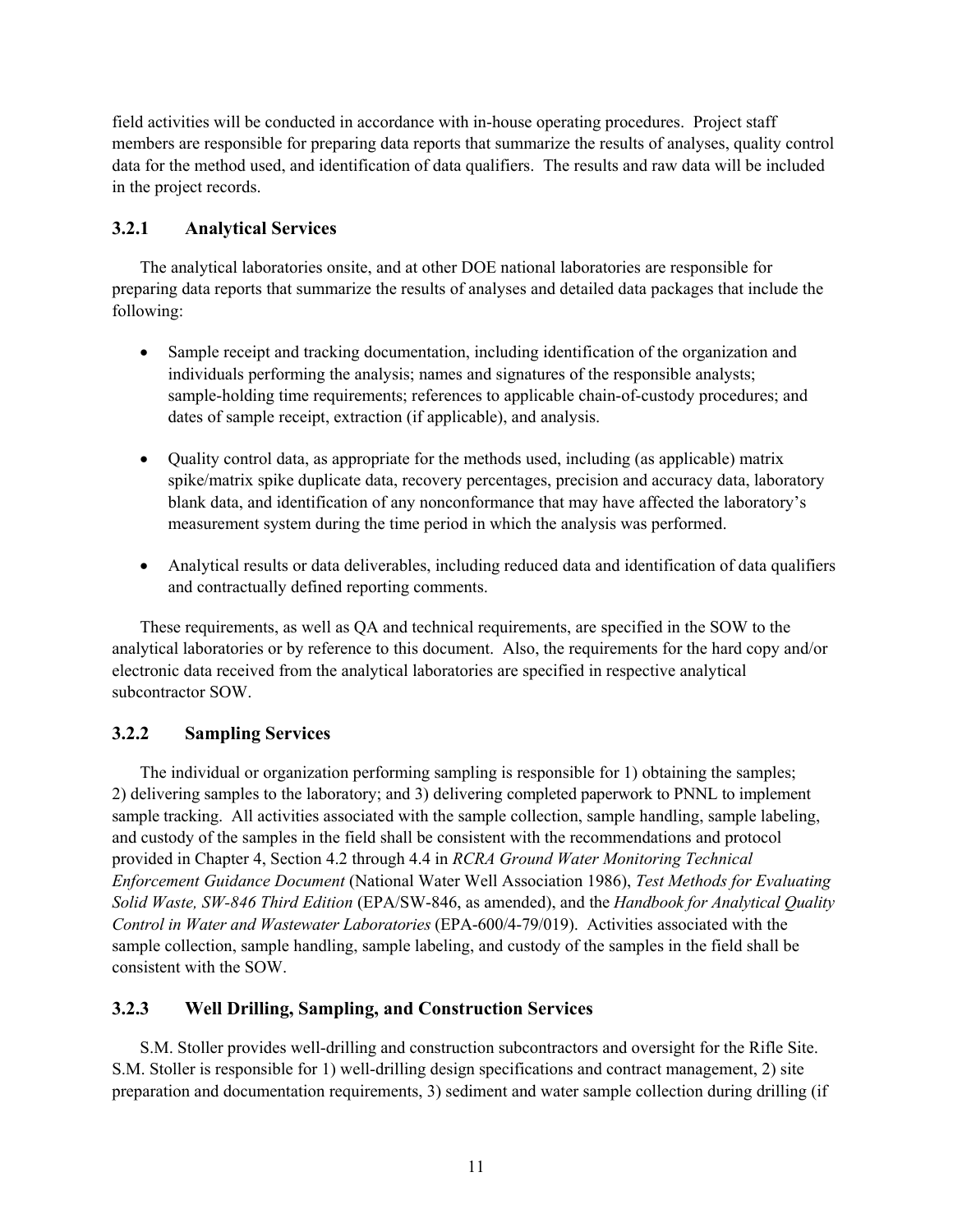required), 4) supporting hydrologic tests conducted during drilling (if required), and 5) well construction and development. Well construction will meet the requirements of 2 CCR 402-2. Well drilling and construction, sediment and water sampling, testing support, and associated quality requirements will be specified in the SOW to S.M. Stoller or by reference to this document. S.M. Stoller may subcontract work activities provided the requirements in the SOW and the S.M. Stoller QA Program are met by subcontractor(s).

#### **3.2.4 Geophysical Subsurface**

Lawrence Berkeley National Laboratory (LBNL) is responsible for conducting surface geophysics and geophysical logging in Rifle IFC Project site wells on the site. PNNL provides technical support to LBNL to ensure that the geophysical logging requirements and associated quality requirements are met. Requirements for data deliverables are also specified in the SOW.

Other geophysical subsurface activities are provided by LBNL and other collaborators on the project as needed. LBNL and/or the collaborators are responsible for obtaining these geophysical services. LBNL provides technical support to the collaborators to ensure geophysical logging requirements and associated quality requirements and data deliverables are specified in the SOW to the proposed subcontractor.

#### **3.2.5 Field Measurements**

Field measurements during well drilling will be conducted in accordance with Stoller Corporation procedures during well drilling or other equivalent procedures, and as directed in the SOW. Specific project-reviewed and -approved test plans will address procedures during field experiments.

#### **3.2.6 Other Services**

Other subcontracted services received from Stoller Corporation or other Rifle site contractors may include construction of fences and enclosures, onsite laboratory trailers, etc.

### **3.3 Work Conducted by Project Staff**

Analytical activities conducted by project staff in support of the Rifle IFC Site Project shall be conducted in accordance with written standard operating procedures documented in test plans associated with experiments, as appropriate. Field measurements will be conducted in accordance with in-house operating procedures or contractor procedures, as appropriate. The project staff members are responsible for preparing data reports that summarize the results of analyses, quality control data for the method used, and identification of data qualifiers. The results and raw data will be included in the project records.

Project staff will perform sampling and measurements according to written and approved test plans (Section 5.1), written procedures, or other written direction.

#### **3.4 Field Work**

Field work is executed by Rifle IFC Site Project staff. Prior to executing field work, project-specific test plans are developed, as described in Section 5.0. If supplemental information or individual parameters are needed to perform a test, a test instruction will be developed. The test instructions and test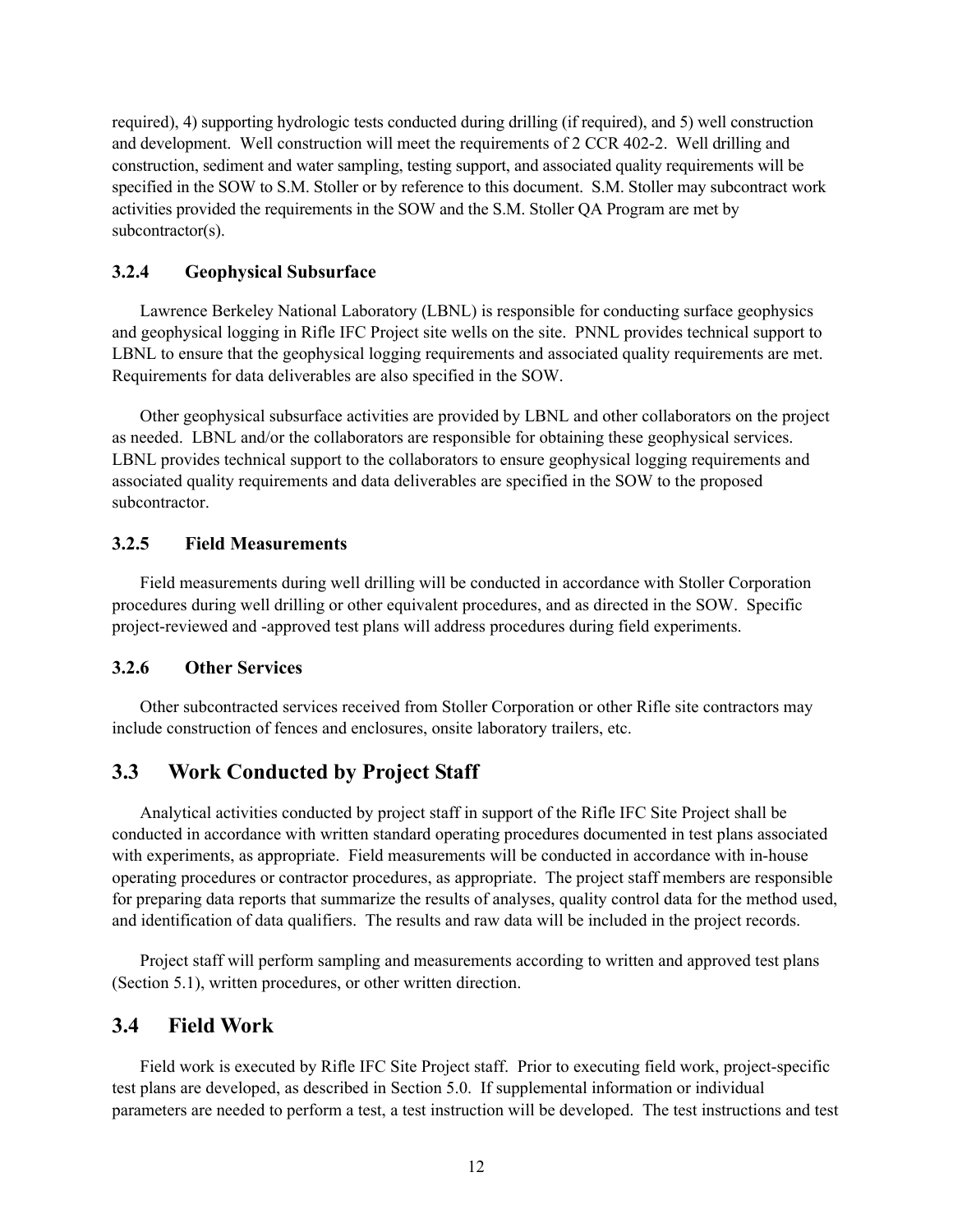plans shall be reviewed by a technical reviewer and project Quality Engineer as determined through consultation between the Quality Engineer and the Project Manager.

## **4.0 Data Quality Objectives**

The QA objectives for measurements generally applicable to technology investigations under the purview of this QAPjP are primarily related to the following: 1) the definition of appropriate methods and analytical precision and accuracy appropriate for chemical analysis of the analytes of interest; and 2) the definition of methods and limits and values for physical measurements associated with the investigation (e.g., column tests). Discussions of aqueous sample analytical objectives and analytical methods with corresponding target values for detection limits, precision, and accuracy are provided in Appendix A of this QAPjP; the *Environmental Sciences Laboratory QA Plan* (QA ESL, current revision); individual test plans; and test instructions and/or test procedures. The sediment analytical objectives and analytical methods with corresponding target values for detection limits, precision, and accuracy are provided in the *Environmental Sciences Laboratory QA Plan* (QA ESL), individual test plans, and/or test procedures. Where appropriate, DQOs were developed in accordance with *Guidance on Systematic Planning Using the Data Quality Objectives Process (QA/G-4)* (EPA/240/B-06/001) will be applied. Other measurement objectives and methods with corresponding target values for detection limits, precision, and accuracy (as applicable) are provided in the specific work plans and/or the SOW for such activities. Specific data quality needs for individual investigations that are different than the requirements established herein shall be addressed within individual work plans. Other measurement considerations, accuracy requirements, units, and data recording and reporting protocols for instruments supporting stratigraphic characterization, aquifer testing, and other types of field investigations shall be as specified in the applicable plans and/or procedures. Because of the dynamic nature of many of the field experiments conducted, some field measurements, samples, and tests are conducted in response to unpredicted test conditions. Under these circumstances, special measurements and samples will be documented as performed.

### **5.0 Test Plans and Procedures**

Test plans and procedures are used to assure that activities affecting quality are performed consistently and correctly. Test plans are prepared by project staff to conduct a single experiment or test as identified below. In particular, detailed experimental plans shall be prepared for each field experiment. These plans must be consistent with safety, training, NEPA, and regulatory requirements and will receive independent review for overall scientific approach, technical details, and health and safety. Field experimental plan reviews shall involve independent experts convened by DOE SC. Regulators will review plans as appropriate, and City of Rifle, Colorado, officials and a local community representative will be provided plans in advance of conducting tests. Reviews will be conducted on an as-needed basis using videoconferencing and/or e-mail to minimize travel costs. Major experimental work shall be done at the site only after review and approval by the DOE SC BER Field Site Coordinator.

Because linking laboratory experiments to field experiments is such an important part of this project, experimental plans shall be required for the proposed laboratory experiments. While these plans are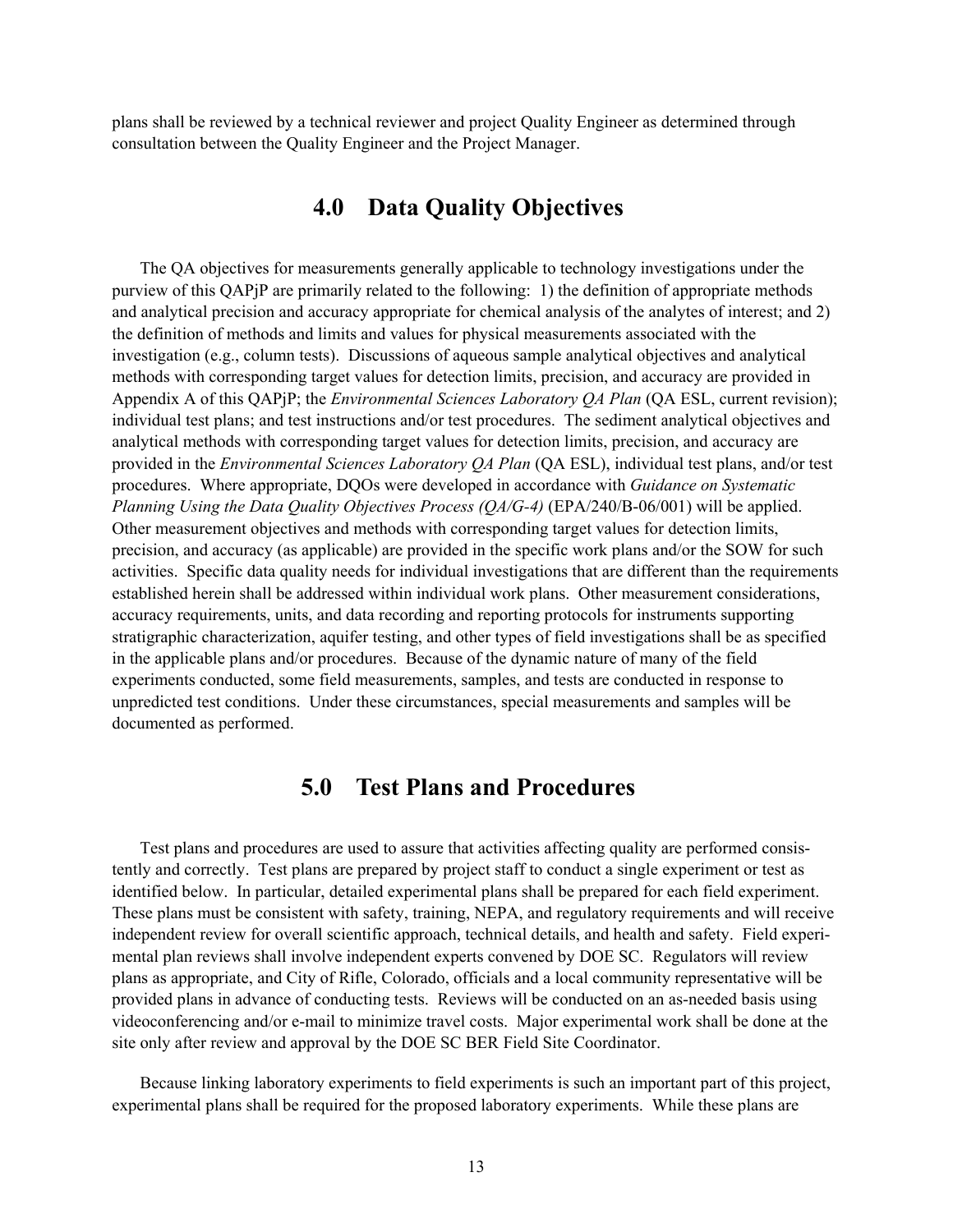expected to be less detailed than field plans, they will be reviewed and approved by the Principal Investigators, co-Principal Investigators, and an appropriate laboratory safety officer in the performing institution. Leading environmental researchers throughout the country will be informed of the availability of groundwater, sediment, and other samples from the Rifle, Colorado, site for research purposes by 1) presentations given at national meetings hosted by the American Society for Microbiology, American Geophysical Union, Geological Society of America, and the American Chemical Society; 2) an article or announcement in at least two news publications of those same organizations; and 3) a website with a section detailing the protocols for obtaining groundwater, sediment, and other samples. Access to samples will be accorded to project and non-project researchers alike, as deemed appropriate by the Principal Investigator.

## **5.1 Test Planning and Performance**

Test plans will be used to document a single or related set of experiments or tests (e.g., hydrologic field tests, or vertical sampling) work activity.

#### **5.1.1 Developing the Test Plan**

The test plan shall contain the following information:

- A title and/or number including date or revision.
- Dated signatures of the Preparer, Technical Lead, Project Manager or Task Lead, and Quality Representative.
- Individual page identification (page of ).

The content of each test plan will depend on the scope of the test. The following is a brief description of mandatory and optional items to be considered in the preparation of the test plan:

• **Purpose/Description (mandatory)** – Provide a short narrative on the purpose of the experiment, test, or activity.

*Example: The purpose of this test is to provide hydrologic property data at polyphosphate treatability injection test wells.* 

• **Prerequisites (mandatory)** – List items, conditions, or other concerns that must be satisfied prior to beginning the test.

*Example: Prior to beginning the work activity, the staff must complete special training on other plans or procedures that will be used in conjunction with the test plan, special handling or storage requirements, special access or permits, and required records that need to be generated as the result of the work activity.* 

• Safety (mandatory) – Describe the hazards associated with the work such as physical agents (e.g., temperature, pressure, noise, electrical); hazardous environments (e.g., confined spaces, remote locations, heat/cold stress); and hazardous materials (e.g., flammables, corrosives, highly toxic,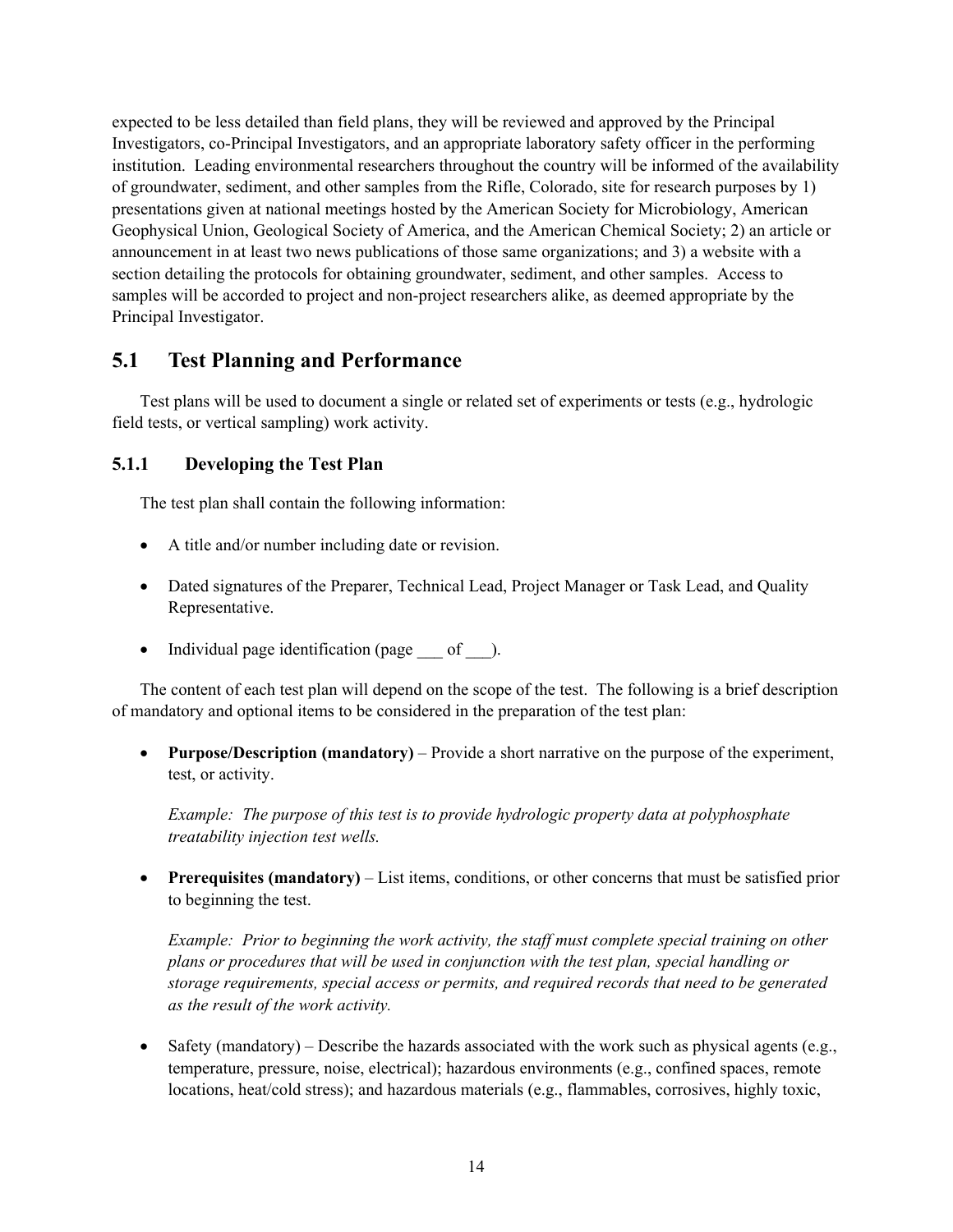carcinogens). Describe the methods used to mitigate the hazards that were identified (e.g., personal protective equipment, time periods away from the hazard, alarms, location of nearest aid station).

- Materials and Equipment (optional) List the materials and equipment that are necessary to complete the work.
- Measuring and Test Equipment (mandatory) List the equipment that will be used to make the measurements; include the calibration requirements, system checks, and quality control checks in this section or in the work instructions section of the test plan.
- Pretest Verification (mandatory) Determine if certain items of a test require verification prior to their use and indicate how the verification will be done.

*Example: A tracer solution containing Br will be used throughout the test and the initial concentration shall be known. The solution shall be measured by the calibrated probe (as described above) and the concentration shall be recorded prior to injection.* 

- **Documentation and Reporting (mandatory)** Describe where the data collected during the test should be documented (e.g., field record forms, laboratory record books [LRBs], entered into a computer, downloaded from computer to hardcopy). Additionally, describe what will be reported, to whom, and the due date(s).
- **Work Instructions (mandatory)** Provide step-by-step instructions and/or nonsequential instructions (whichever is more appropriate to the activity). Each step or instruction shall be as simple as possible but with sufficient detail so that individuals experienced in the technology or activity involved can easily understand. The following types of information should be considered for inclusion: administrative control hold points (i.e., where safety, quality, radiological, or other approvals or actions are required before proceeding); cautions that indicate potentially hazardous situations which, if not avoided, may result in death, injury, or damage to facilities or equipment; and notes that call attention to supplemental information that assist the user in making decisions or improving work performance.

#### **5.1.2 Test Performance**

Tests will be performed in accordance with the test plans, which shall be available at the work location. The Technical Lead is responsible for assuring that the current version is used to perform the work.

If changes to the test plan are required during the execution of the work, the Technical Lead shall document the deviation, and the justification or rationale for the change.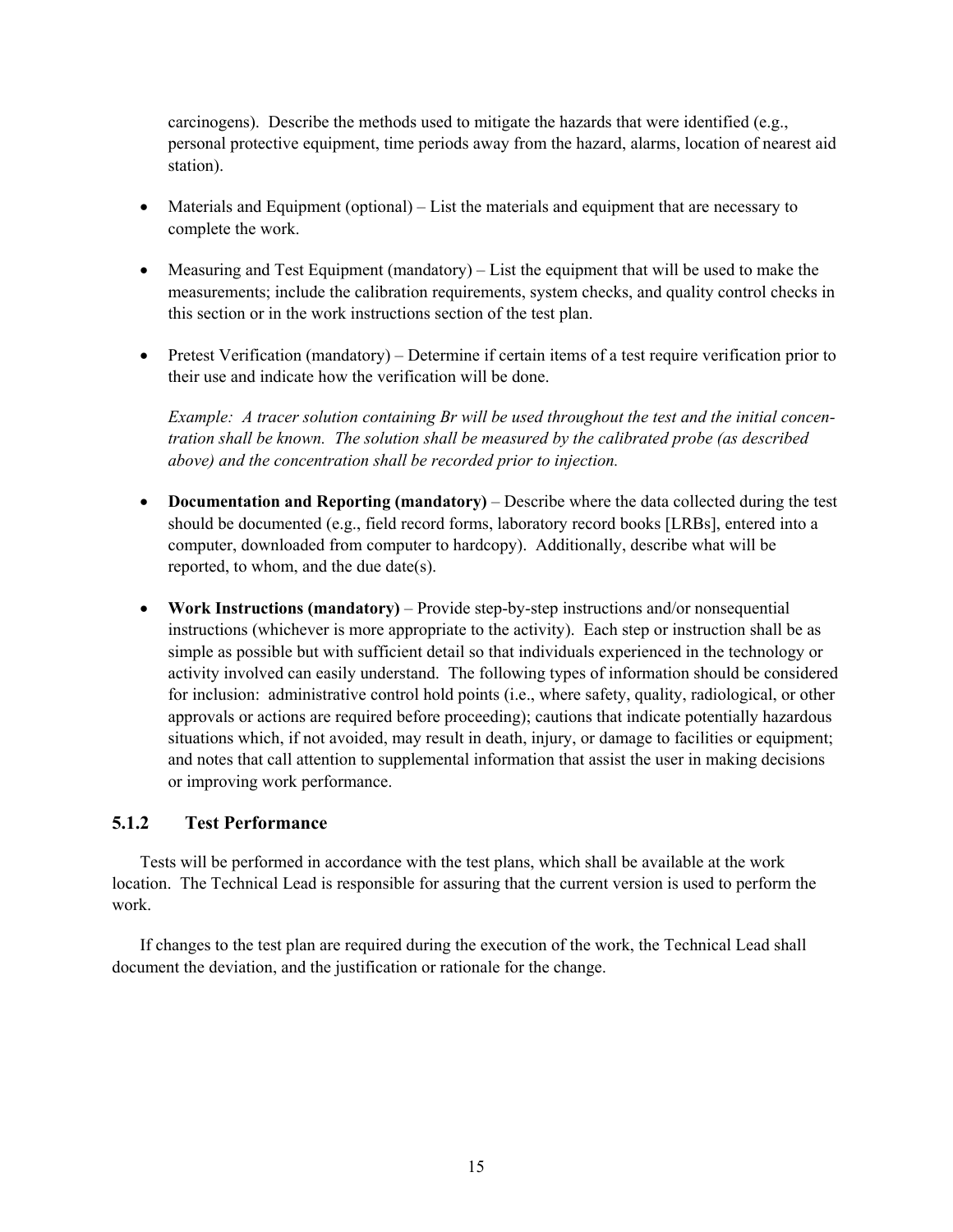#### **5.2 Procedures**

Procedures will be developed in accordance with the SBMS subject area, "Procedures, Permits, and Other Work Instructions" (PNNL 2004). Project staff will perform scheduling, data verification, data processing, and data management as described in Section 6.0 and by following the applicable internal technical procedures or instructions.

#### **5.2.1 Project Procedures**

Procedures used by PNNL project staff will be developed in accordance with the SBMS subject area, "Procedures, Permits, and Other Work Instructions" (PNNL 2004). Project staff will perform scheduling, data verification, data processing, and data management as described in Section 6.0 and by following the applicable internal technical procedures or instructions. Also, project staff will perform groundwater sampling, field measurements, water-level measurements, and aquifer testing by following the appropriate Rifle Site technical procedures.

#### **5.2.2 Calibration Procedures**

Requirements for calibrating field and analytical laboratory instruments and maintaining traceability to national or international standard (e.g., National Institute of Standards and Technology) is in accordance with *Test Methods for Evaluating Solid Waste: Physical/Chemical Methods, SW-846, Third Edition* (EPA/SW-846, as amended). These requirements are passed to the subcontractors by a SOW. PNNL will periodically assess the use and effectiveness of procedures and systems for calibration of equipment with the subcontractors.

Measuring and test equipment (M&TE) used by PNNL staff to collect quality-affecting data that are calibrated by the user (Category 2 M&TE) or by an approved external or internal source (Category 1 M&TE) will be in accordance with the SBMS subject area, "Calibration" (PNNL 2005b). Upon receiving calibrated equipment, staff must review the documentation for acceptability, verify the proper operation of the M&TE, and check the calibration label.

M&TE shall be controlled in accordance with the SBMS subject area, "Calibration" (PNNL 2005b)*.* Externally calibrated M&TE, such as balances, will be calibrated in accordance with manufacturers' tolerances unless other control limits are specified and justification is provided.

Data sheets and log-book entries will be used to document pipette performance checks. Calibration reports and other calibration data will be maintained as project records.

Quality control requirements are described in Appendix A of this QAPjP. A few exceptions to these requirements are considered necessary for the project, as described in the following paragraphs.

#### **5.2.3 Common Data Quality Calculations**

Data quality parameters of precision, accuracy, measures of agreement, detection limits/sensitivity, and uncertainty will be calculated per the formulas in CAWSRP, Section 6, in the exhibit "Calculations for Assessing Data Quality." For radiochemistry analyses, the minimum detectable activity (MDA) is reported as the detection limit.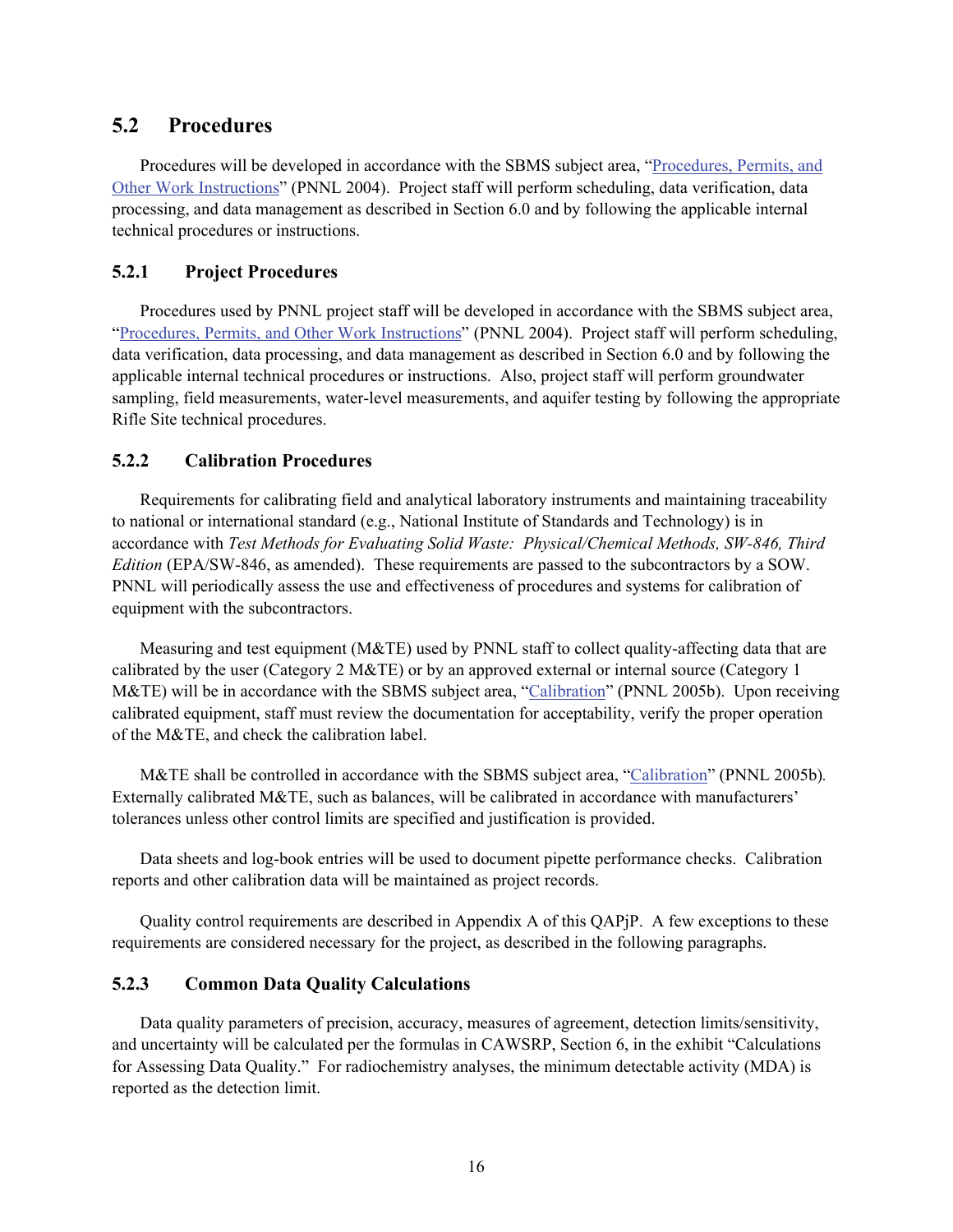Control charting is a tool used to monitor an ongoing/continuous process where there are sufficient data points to perform a representative statistical evaluation. The analyses performed within this project are performed as a research function in which instrumental operating parameters may be changed to accomplish many different objectives. The frequency of instrumental operating changes does not allow accumulation of sufficient data points to properly use control charting as a statistical analysis tool. In lieu of control charts, instrument performance is monitored daily by the use of fixed control limits.

#### **5.2.4 Water-Level Procedures**

Procedures for water-level measurements shall be written in accordance with industry accepted standards, such as guidelines prepared by the U.S. Geological Survey (1977), and updated as required for the latest advances in measuring equipment.

#### **5.2.5 Analytical Procedures**

The specific work plans and/or test plans identify the constituents to be analyzed. As applicable, a PNNL internal procedure generates the sampling package (e.g., chain-of-custody form), which identifies the analytical methods, sample identification, and other data on the chain-of-custody form. The chain-ofcustody form and samples are provided to the appropriate analytical laboratory. Administrative quality assurance processes and procedures (e.g., chain-of-custody, custody logs, sample handling, storage and disposal, training) will be required of the onsite and offsite analytical laboratories and will be specified in the SOW. The analytical methods required may be contained within the following references:

- *Test Methods for Evaluating Solid Waste: Physical/Chemical Methods, SW-846, Third Edition* (EPA/SW-846, as amended)
- *Methods for Chemical Analysis of Water and Wastes* (EPA-600/4-79-020)
- *Methods for the Determination of Organic Compounds in Drinking Water* (EPA-600/4-88-039)
- *Prescribed Procedures for Measurement of Radioactivity in Drinking Water* (EPA-600/4-80-032)
- *Procedures for Radiochemical Analysis of Nuclear Reactor Aqueous Solutions* (EPA-R4-73-014)
- *Radiochemical Analytical Procedures for Analysis of Environmental Samples* (EMSL-LV-0539-17).

Many radiochemical methods have not been standardized, but the procedures are documented in the laboratory specific-standard operating procedures. Aqueous sample chemical and radiological analytical methods and requirements for constituents are specified by the SOW, work plan, or other written direction. Similarly, microbiological analytical methods may be developed based on initial response of samples and so may be difficult to specify in advance. In these cases, the protocols and procedures are developed and documented as work progresses.

Most potential chemical constituents to be analyzed are provided in Appendix A, Table A.3 of this QAPjP and/or the *Environmental Sciences Laboratory QA Plan* (QAP ESL, current revision). Sediment and other media constituents to be analyzed and corresponding analytical methods and procedures will be passed on to the analytical laboratory by a SOW, work plan, or other written direction.

Method detection limits (MDLs) shall be determined for all nonradiochemical methods required by the project. Water MDLs shall be determined in accordance with 40 CFR 136, Appendix B, "Definition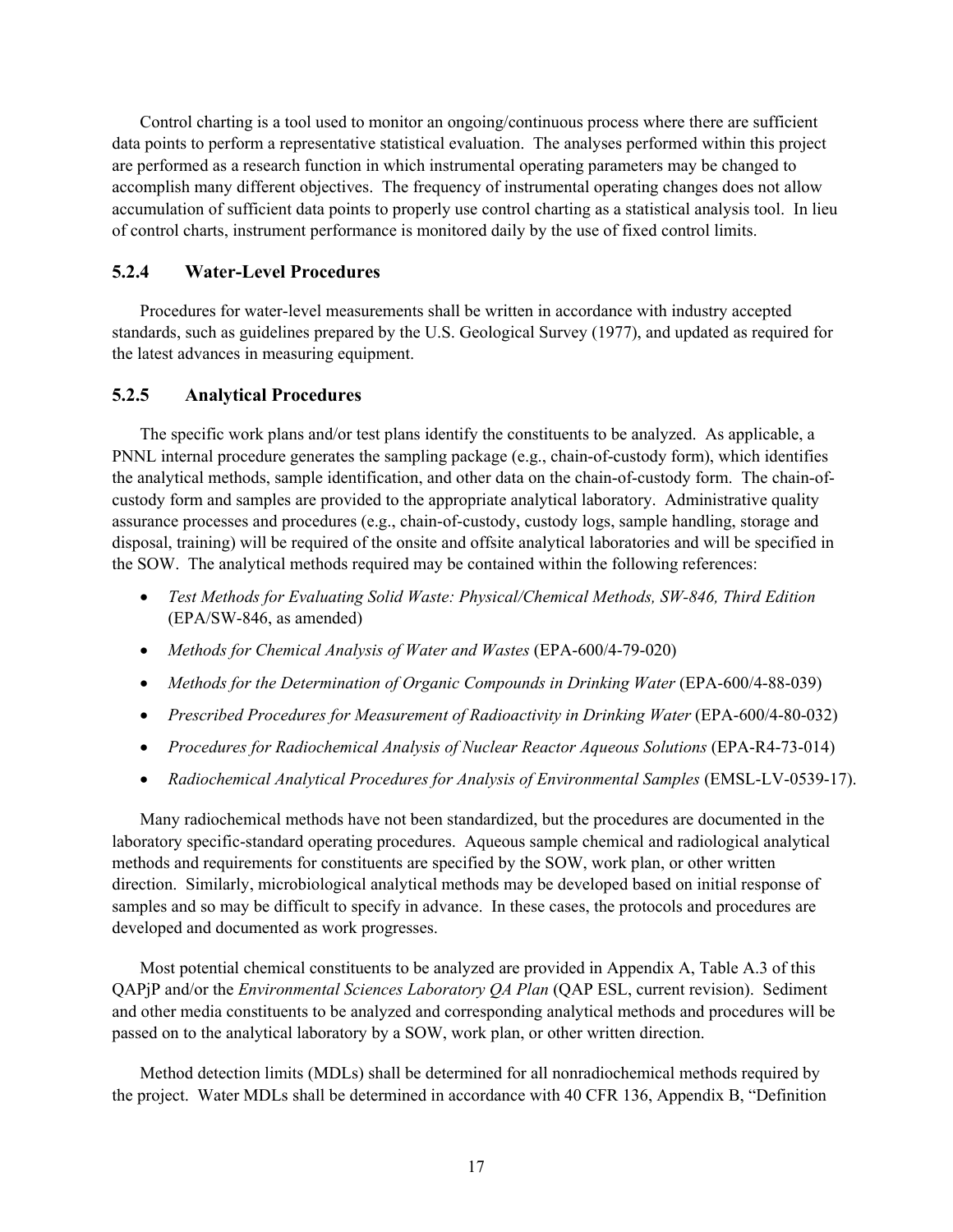and Procedure for the Determination of the Method Detection Limit—Revision 1.1." The laboratory provides MDL studies results to PNNL as specified in the SOW. Required detection limits for radiochemical methods are provided in the SOW, work plan, or other written direction.

Sediment constituents to be analyzed for, as well as the corresponding analytical methods and procedures, will be passed on to the analytical laboratory by a SOW. The MDLs for sediment analysis shall be determined using the calculation provided in Chapter One of EPA/SW-846, as amended.

Technical procedures not previously documented will be developed and used as described in Appendix C. If supplemental information or individual parameters are needed to perform a test, a test instruction will be developed. The test instruction shall be reviewed by a technical reviewer and must include the following information:

- A unique numerical designation
- Revision number
- Title
- Effective date
- Instructions operating parameters and specific test run information such as sample size and/or composition, temperature, pH, test duration, etc.
- Reference to controlling procedure or test plan
- Approval by author
- When well-established methods (e.g., American Society for Testing and Materials, Soil Science Society of America, or U.S. Environmental Protection Agency [EPA]) are used, a PNNL cover page will not be provided unless there is a deviation from the established method.

Test instructions will be made available on the project SharePoint site.

Appendix B of this QAPjP lists additional analyses and measurements with their respective procedures, methods, and other relevant information.

Administrative quality assurance processes and procedures (e.g., chain-of-custody, custody logs, sample handling, storage and disposal, training) will be required from the onsite and offsite analytical laboratories and will be specified in the SOW.

#### **5.2.6 Well Drilling and Construction Procedures**

S.M. Stoller will obtain well-drilling services through its procurement process. A SOW to S.M. Stoller specifies well drilling, characterization (aquifer and sediment sampling, etc.) and construction requirements. The well drilling, sediment samples collection, groundwater samples collection, waterlevel measurements, and notification to perform a geophysical logging/gyroscope well deviation survey (if required by the applicable test plan) is the responsibility of S.M. Stoller. These activities will be performed to S.M. Stoller procedures and/or to subcontractor procedures (e.g., conducting geophysical logging/gyroscope well deviation survey). S.M. Stoller Health and Safety, and QA procedures and waste management procedures will be followed during the drilling activity.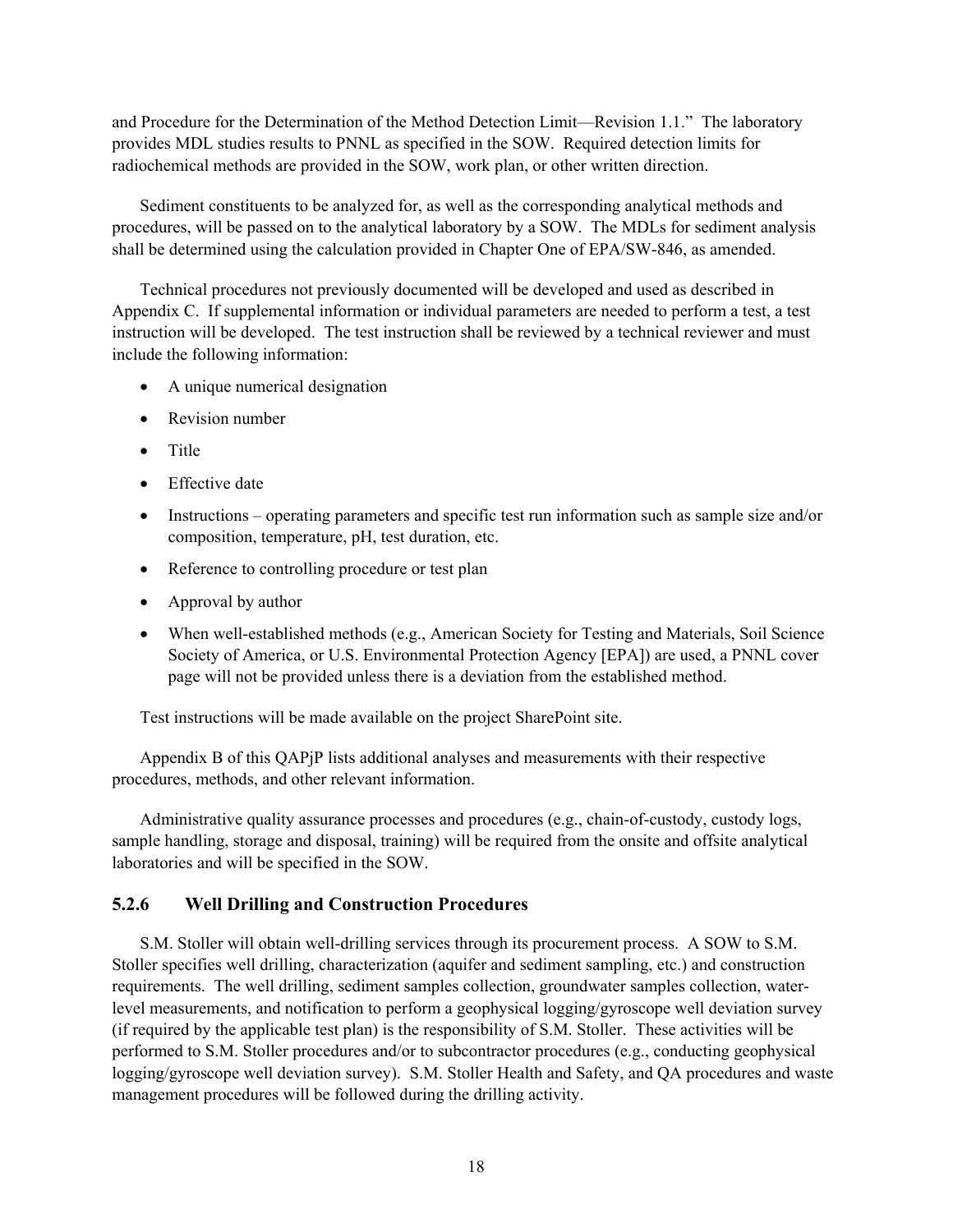#### **5.2.7 Groundwater Sample Collection**

Sampling during well drilling will be done by S.M. Stoller under the supervision of the Stoller field sampling organization or by Rifle IFC Site Project staff, Principal Investigators, or their designees. All other sampling conducted during field experiments will be done by Rifle IFC Site Project staff, Principal Investigators, or their designees. Quality requirements for sampling activities, including requirements for procedures, containers, transport, storage, chain-of-custody, and record requirements are specified in a Letter of Instruction to the S.M. Stoller field sampling organization.

Procedures are designed to reduce variability between sampling events and obtain representative samples, thereby maintaining consistent quality during groundwater sampling. The quality of the sampling operations is important to the ultimate quality of the data that the laboratory will obtain by following standard analytical procedures.

To assure that samples of known quality are obtained, controlled procedures based on standard methods for groundwater sampling will be used, whenever possible. The Rifle IFC Site Project Sampling and Analysis Technical Lead and project Quality Engineer will review and approve procedures before use for technical quality and consistency. In many cases, existing procedures can be used and incorporated in test plans by reference. Assessments will be performed by PNNL to further assure that procedures are followed to maintain sample quality and integrity (see Section 8.0).

#### **5.2.8 Water and Sediment Sample Collection Procedures**

Groundwater sampling of a routine nature within this project will be done by Rifle IFC Site Project personnel. To assure that samples of known quality are obtained, Rifle IFC Site Project staff will be required to follow applicable Rifle IFC procedures based on standard methods for groundwater sampling whenever possible. PNNL will perform assessments to further assure that procedures are followed to maintain sample quality and integrity (see Section 8.0).

Sediment and water samples collected during drilling will be collected by or under the direction of Stoller Corporation, and in accordance with Stoller or subcontractor procedures. The quality requirements for sampling activities, including chain-of-custody, storage, and records requirements are specified in the SOW (or well data sheet). Scheduling sample container preparation, chain-of-custody and related paperwork will follow internal Rifle IFC Site Project procedures.

#### **5.2.9 Receiving and Handling Samples**

Direction for sample receipt, handling, and storage at PNNL is provided in the SBMS subject area "Sample Handling, Archival, and Disposal" (PNNL 2007g).

Chain-of-custody for samples will be documented using a chain-of-custody form. An example of a chain-of-custody form is provided as an exhibit in CAWSRP. Chain of custody will be documented for moving samples from one facility to another, but not for moving samples within a facility or for samples analyzed at the field site or hand-carried from the field site to the Grand Junction Environmental Sciences Laboratory. Samples so handled will be documented in the onsite field LRB or data sheets.

Disposition of unused materials may include returning the material to the DOE Grand Junction facility or disposing of the material at the facility performing the sample analysis. Material returned to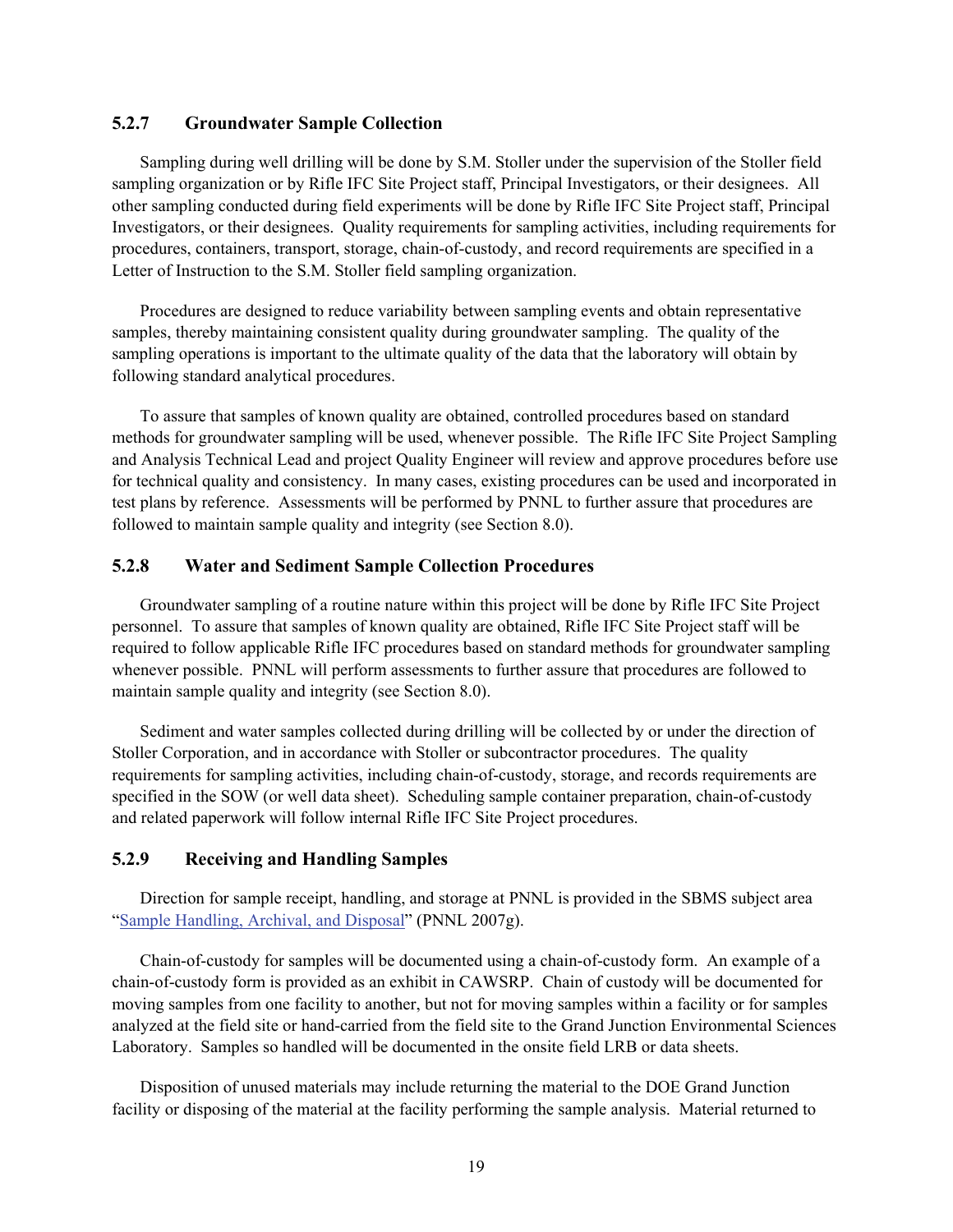the client will be documented by a chain-of-custody. Material disposed of at PNNL will be documented by standard waste paperwork (forms). See SBMS subject area, "Waste, Managing" (PNNL 2007i).

#### **5.2.10 Sediment Physical Analysis Procedures**

Sediment physical analyses including moisture content, particle-size distribution, hydraulic conductivity, water retention, water content, bulk density, particle density, and matric potential will be performed as directed in the test plan by PNNL staff. Selected procedures are contained in the internal *Procedures for Ground-water Investigations* (PNL-MA-567) or on project-specific internal procedures for the Rifle IFC Site Project.

#### **5.2.11 Sediment Core Analysis Procedures**

Sediment core analyses and column experiments will be performed by project participants as described in the test plan. Procedures are contained in the individual test plans, which will either provide a procedure or reference an existing procedure. Alternatively, for specialized analyses under development as part of scientific activities of the project, procedures may be documented as developed during sample analysis. Such procedures will be documented as described in Section 5.2.3 when work is completed.

#### **5.2.12 Geophysical Logging Procedures**

Geophysical logging and gyroscope well-deviation surveys during well drilling will be performed by S.M. Stoller using its procedures, and as directed in the SOW as applicable. All other geophysical logging procedures will be performed by LBNL or other project participants according to documented test procedures.

## **6.0 Data Generation and Acquisition**

## **6.1 Sampling Process Design (Experimental Design)**

Experimental data generation and data-collection designs for each of the Rifle IFC Site Projects are described in individual work plans and sampling and analysis plans.

Routine sampling processes used to support the Rifle IFC Site Project studies will be in accordance with the waste management area sampling design, based on applicable regulatory requirements (e.g., UMTRCA, *Resource Conservation and Recovery Ac*t [RCRA] or CERCLA) and applying the DQO process in accordance with *Guidance on Systematic Planning Using the Data Quality Objectives Process (QA/G-4)* (EPA/240/B-06/001). Process descriptions will be included in sampling and analysis plans, along with the number of samples, when to sample, number of sample locations, number of quality control samples (field replicates, etc.), analysis methods and quality control criteria, and groundwaterlevel measurements.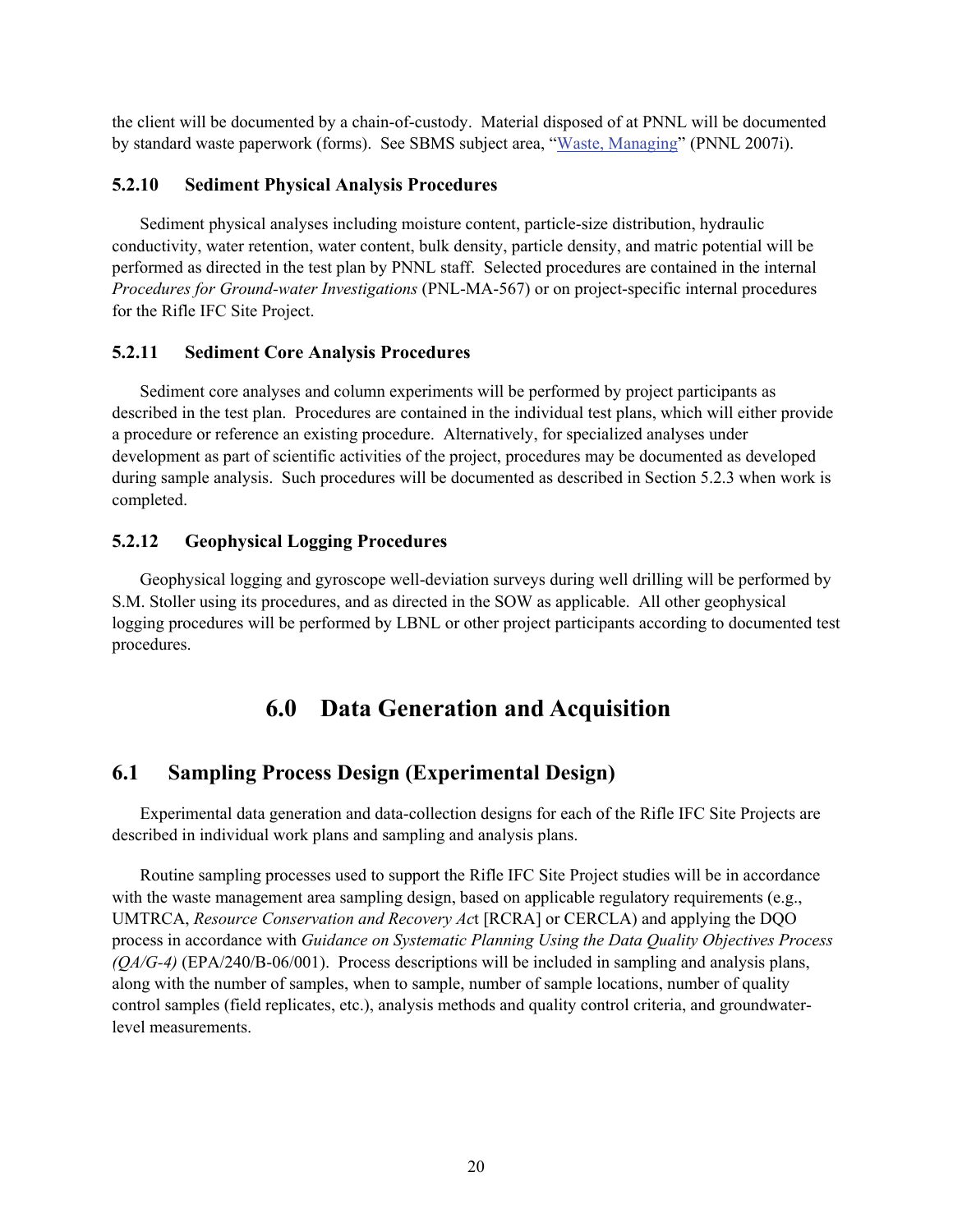#### **6.2 Sampling Methods**

The procedures for collecting samples and identifying the sampling methods and equipment (including any implementation requirements), sample preservation requirements, decontamination procedures, and materials needed for projects involving physical sampling are described in the Rifle IFC Site Project study-specific work plans and procedures. Specific performance requirements for the methods are also described. If a failure in the sampling or measurement system occurs, documentation of and recovery from the failure will be documented in the project-specific LRB or controlled field book. The Rifle IFC Site Project study Principle Investigator is responsible for ensuring the corrective action is effective and documented.

Preparation and decontamination of sampling equipment, including the disposal of decontamination by-products; the selection and preparation of sample containers, sample volumes, and preservation methods; and maximum holding times to sample extraction and/or analysis is also Rifle IFC Site Project topic-specific and will be managed in accordance with EPA/SW-846 (as amended) or PNNL-specific procedures, as applicable. Waste generated as a result of the activities will be handled in accordance with SBMS subject area, "Waste, Managing" (PNNL 2007i).

Field sample collection, if applicable, will be done by PNNL, or Rifle IFC Site Project staff to specific procedures and test plans. PNNL will prepare, integrate, and coordinate sample collection schedules and constituent analysis of groundwater samples in accordance with monitoring plans and a specific procedure. The paperwork and instructions provided to the field personnel will include sample authorization forms, chain-of-custody forms, labels, and the groundwater sample reports. PNNL staff will track, oversee, and interface with the sampling organization to assure work is completed as specified.

#### **6.3 Sample Handling and Custody**

Water samples will be collected by Rifle IFC Site Project staff in accordance with PNNL and/or approved Rifle IFC Site Project-specific procedures. Custody of field samples and receipt at the laboratory will be documented on the chain-of-custody forms in accordance with PNNL procedures. Also, shipping and transportation of the samples will be handled by PNNL in accordance with PNNL procedures and federal regulation.

## **7.0 Data Reduction, Verification, and Reporting**

#### **7.1 Data Reduction**

Data measured during technology project investigations are compiled, evaluated, and documented as described below. Samples and associated analyses will be scheduled and tracked to assure successful sample collection. Selected data may be loaded into the Rifle IFC Project database, as identified in the respective test plan.

Verification of analytical data is performed in accordance with Appendix A of this QAPjP, as appropriate. Results are reviewed to assure the reliability and validity of the field and laboratory measurements based on accuracy, precision, and detection limits. Representativeness, completeness, and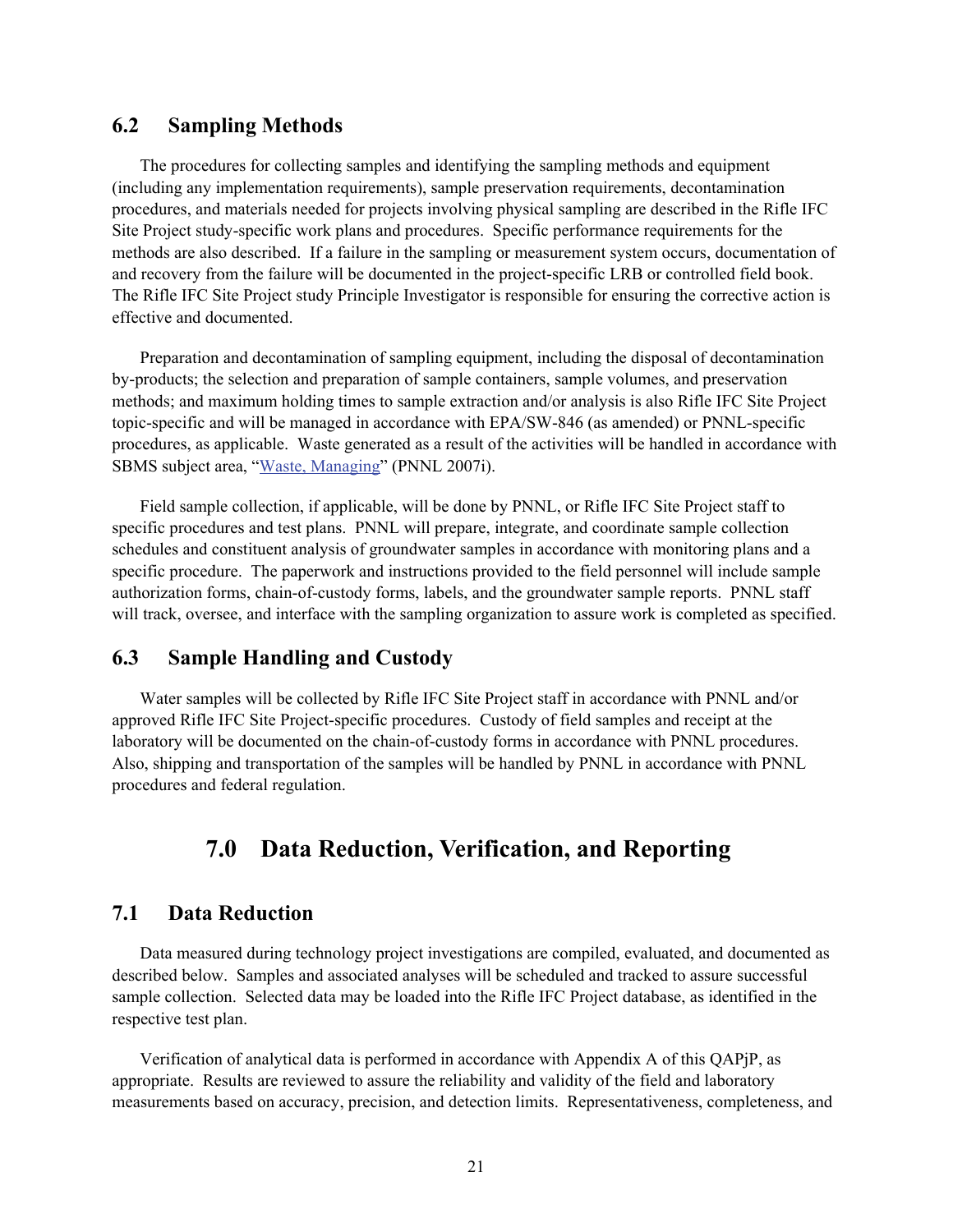comparability may also be evaluated for overall quality. These parameters are evaluated through laboratory quality control checks, replicate sampling and analyses, analysis of blind standards and blanks, and/or interlaboratory comparison. Acceptance criteria are established for each of these parameters in Appendix A of this QAPjP, the *Environmental Sciences Laboratory QA Plan* (QAP ESL, current revision), and/or in specific test plans. When a parameter is outside the criteria, corrective actions are taken to prevent a future occurrence and any data impacted is appropriately flagged.

When the data review identifies suspect data, those data are investigated to establish whether they reflect true conditions or an error. If appropriate and as determined by the Project Manager or delegate, a remedial design report is initiated in accordance with procedure DA-3, *Data Review Procedure* (see PNL-MA-567) or another appropriate project-specific method.

## **7.2 Sample Data Tracking and Verification**

The process for tracking and scheduling sampling and analysis requirements, sampling field activities, chains of custody, and laboratory analysis is managed using a variety of electronic data management tools. Data are received from the analytical laboratories in electronic and/or hard copy form.

A central, web-accessible SharePoint site or database for all samples, characterization measurements, and experimental data, which enables remote-collaborative efforts will be used. Raw data, sampling metadata, and instrument calibrations will be stored to allow an auditable, reproducible link between field measurements and finalized data. Clear linkage between field data and numerical predictive models will be established to allow reproducibility. Selected wells and sensors will be linked to an automated data acquisition infrastructure that will utilize a cell-phone wireless network feeding the System Operation and Analysis at Remote Sites (SOARS) real-time data collection system. A separate Internet-based network will support an electronic notebook and logging of key field events and activities by site personnel. Key sample data tracking and verification elements of this approach include the following:

- *A centrally managed data repository.* This will consist of an organized set of spreadsheets or a number of relational databases that will house all data (geochemical, hydrological, geophysical, microbiological, environmental and experimental) collected as part of the Rifle IFC Site Project. These spreadsheets or databases will contain information on sensors, analytical procedures and instruments consisting of the raw data and calibration equations used.
- *Inventories of solid and liquid samples*. The availability of solid and liquid sample data, their analytical characteristics, and other research results generated on them will be readily traceable and linked through the SharePoint site, spreadsheets, web interface or, associated databases.
- *Integration of additional data sources*. Ongoing regulatory driven data acquisition at the Rifle, Colorado, processing site has resulted in a considerable amount of data (e.g., Geospatial Environmental Mapping System [GEMS] http://gems.lm.doe.gov/imf/imf.jsp?site=gems\_continental\_us) which will be used in the overall analyses of experiments performed by the Rifle IFC Site Project. These data are contained in other databases that will be accessed via links from the IFC data management system. In addition, a number of parallel field efforts will generate useful data that will be integrated into the IFC database as appropriate.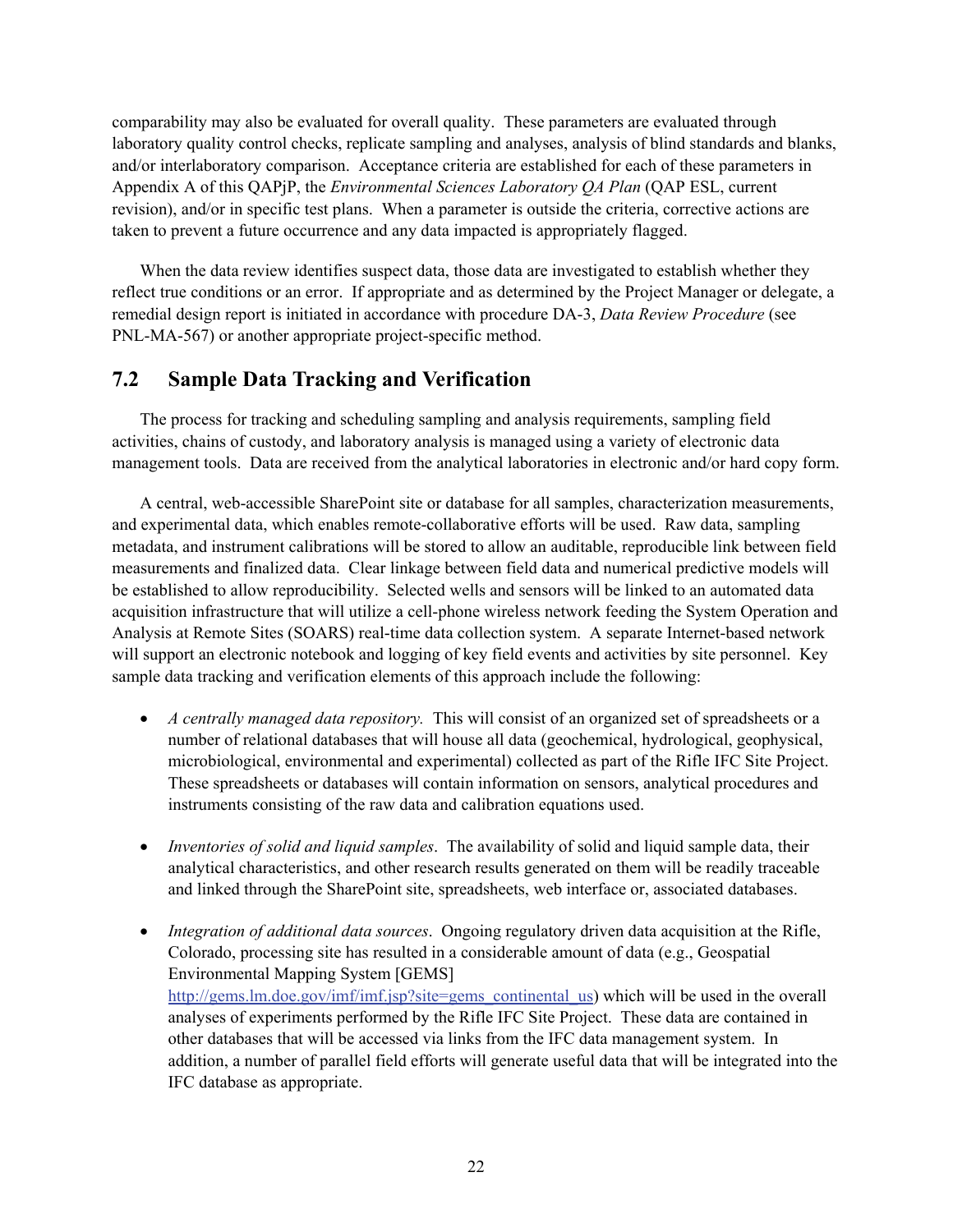### **7.3 Sample Data and Tracking for Sediment and Other Media Samples**

Completed data packages for sediment and other media samples will be verified by PNNL personnel after project participants provide data to PNNL to upload to the SharePoint site. Verification will consist of verifying required deliverables for completeness, required quality control results, and the availability of other documentation such as chain-of-custody forms, and case narratives that describe any issues related to the sample analyses. Verification may also include evaluating and qualifying results based on holding times, method blanks, matrix spikes, laboratory control samples, laboratory duplicates, and chemical and tracer recoveries, as appropriate to the methods used. No other verification/validation or calculation checks will be performed. At least 10% of all data types (i.e., volatile organic chemicals, semi-volatile organic chemicals, metal, etc.) will be verified. Verification will be documented on checklists to be included in the project files.

# **7.4 Data Reporting**

Data measured during the project are compiled, evaluated, and documented as described below. When the data review identifies suspect data, those data are investigated to establish whether they reflect true conditions or an error.

All data reported shall be traceable to the M&TE and procedure (including procedure revisions) or test plan used, and if the reported results are quantitative, a valid calibration as appropriate. The analyst shall sign or initial and date the data reports unless the results printed by the instrument include identification of the analyst and date, or unless the data are linked to or include metadata with this same information. A staff member other than the person who performed the work, and is knowledgeable in the area being reviewed, shall review the data before results are reported.

Interpretative data, test results, and reports will be released through the information release process in accordance with the SBMS subject area, "Publishing Scientific and Technical Information" (PNNL 2007d) or in accordance with accepted analogous protocols at participating institutions.

# **8.0 Analytical Quality Control Checks**

Analytical quality control checks are performed on internal and external samples. A summary of quality control check samples is outlined in Appendix A of this QAPjP, the *Environmental Sciences Laboratory QA Plan* (QAP ESL, current revision), and/or in specific test plans. Internal quality control data are generated when the analytical laboratory prepares quality control samples to monitor the quality of its analyses.

Quality control activities needed for sampling, laboratory (internal and external) and field analysis, or measurement technique will be defined in the appropriate Rifle IFC Site Project test plans. For each required quality control activity, the associated method, acceptance criteria, and corrective action will be listed. Also, for the field and laboratory quality control activities included, but not limited too, are the use of blanks, duplicates, matrix spikes, laboratory control samples, and surrogates in the plans. The experiment-specific QA plans also identify the procedure, formulae, or references for calculating the percent recovery (if applicable), bias, and precision.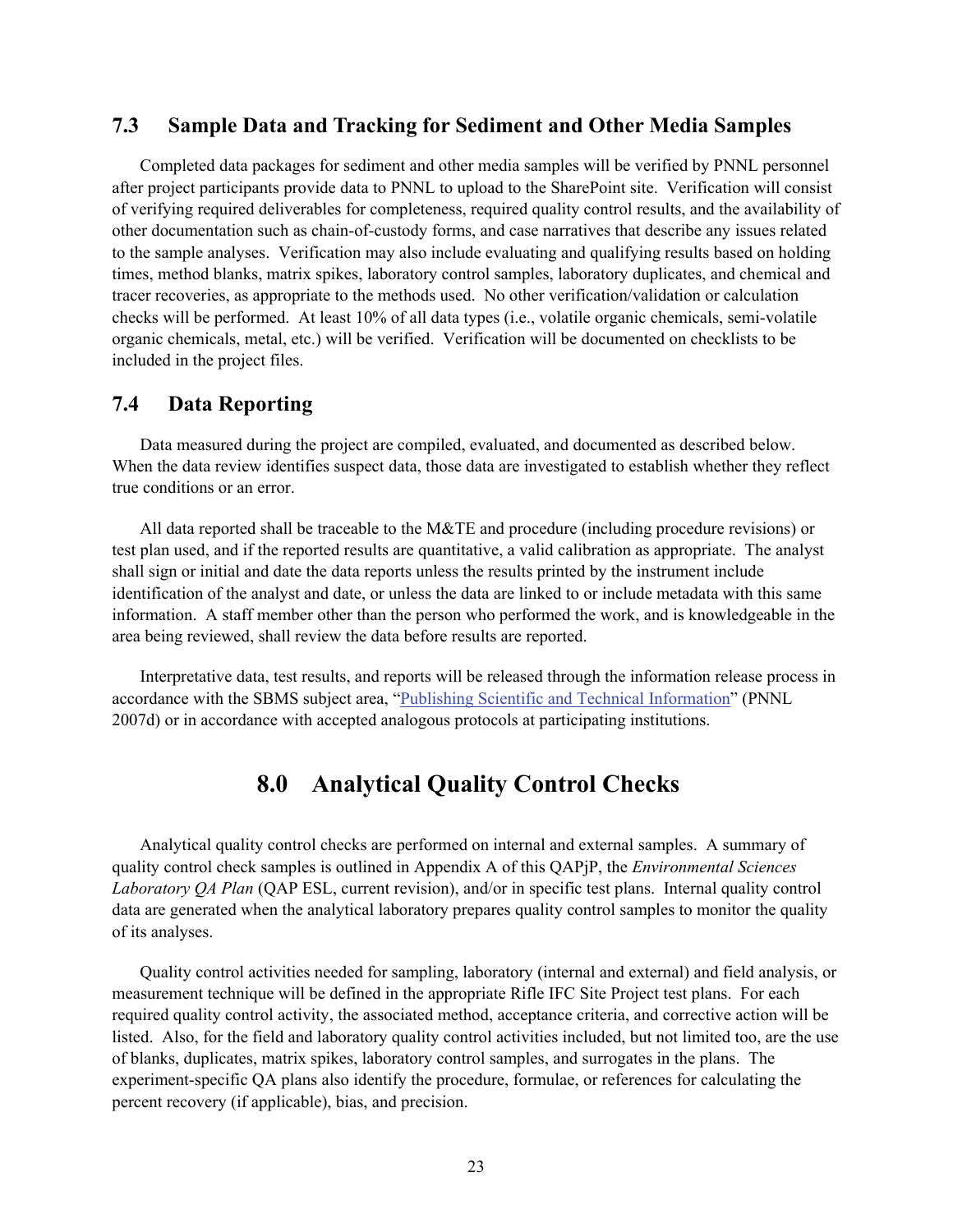# **9.0 Assessments**

Assessments are performed to gather results that can be evaluated to measure the effectiveness of the quality systems and processes implemented by the project. Assessments will be performed periodically during the year. The following types of assessments may be used at varying frequencies during the year:

- Management self-assessment an assessment performed by those immediately responsible for overseeing and/or performing the work to establish whether policies, practices, and procedures are adequate for assuring results needed.
- Management independent assessment an assessment performed by an individual or group independent of the work performed to assure that policies, practices, and procedures are adequate for assuring results needed.
- Technical independent assessment an assessment performed by an individual or group technically competent to do the work but independent of the work being performed to assure qualitative and quantitative aspects of the work are accomplished according to documented specifications. Technical independent assessments are conducted by Field Research Executive Committee (FREC). (Appendix D provides the management plan for IFCs implemented by DOE SC.)

Data quality assessments are conducted as project quality control checks. The focus of data quality assessments is independent verification of reported results. Data quality is routinely evaluated through technical review, including review of documents submitted for publication. If the complexity and/or significance of the work performed warrants it, the Project Manager will direct the QA representative and/or another staff member to conduct an additional quality assessment. The assessment is documented and retained in the project records. Documentation of the above assessments, as well as any external assessments performed, is maintained as project records. The Project Manager is responsible for ensuring that any deficiencies are corrected in a timely manner.

# **9.1 Assessment Planning and Documentation**

The project management team (including Project Manager, Technical Leads, and appropriate project staff) plans assessments in consultation with the project Quality Engineer. An assessment schedule will be developed by the project Quality Engineer with Project Manager approval. Assessments may be performed by the project staff, project management, and/or the Quality Engineer in accordance with the SBMS subject area, "Planning, Assessment, and Analysis, Section 2: Performance Assessment" (PNNL 2007b). The assessor plans the assessment on a Self-Assessment Planning Form (see Figure 9.1 for an example) where the scope of the assessment, topic, and supporting references are documented in the plan. A unique identification number is assigned by the PNNL Assessment Tracking System (ATS) to the plan and entered on an assessment log sheet. The Project Manager (or delegate) then approves the plan. Results of assessments will be documented on a Self-Assessment Results Form (see Figure 9.2 for an example).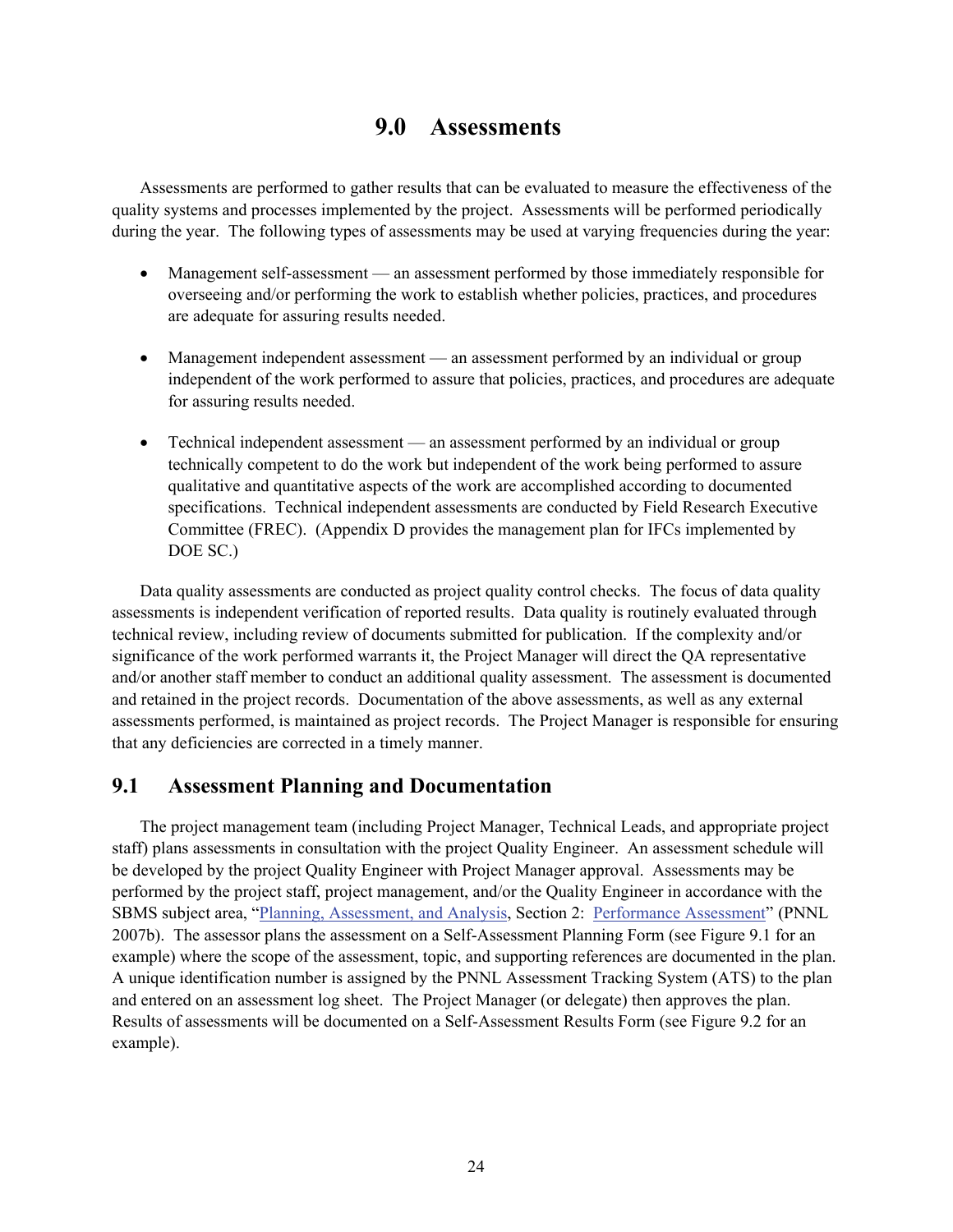#### SELF-ASSESSMENT PLANNING FORM

| <b>Scope &amp; Location:</b> (General: Maintenance, Operations, | <b>I.D. Number:</b> (ATS Number or other Unique Tracking |  |
|-----------------------------------------------------------------|----------------------------------------------------------|--|
|                                                                 | Number)                                                  |  |
| <b>Topic:</b> ( <i>Describe what will be assessed</i> )         | <b>Date:</b> (Date planning form is prepared)            |  |
|                                                                 |                                                          |  |

**References:** (*Cite Source Documents for Performance Expectations i.e.*, Regulation, Environmental Permit, DOE Order, A-Manual, Standards Based Management System [SBMS], Requirements, Procedures and Guidelines [RPG]).

#### **Performance Expectations**

Criteria developed from Source Documents that will be applied throughout the assessment. Each criteria/expectation will have the reference enclosed in parenthesis at the end of the criteria/expectation statement (e.g., DOE Order 5480.19, SBMS, RPG). Performance expectations should be limited to six maximum to allow the assessment to remain focused. Additional Planning Forms can be completed to expand the scope of a particular assessment. **1.** 

Procedure: (*Perform the following as applicable for the assessment*)

Review assessment planning form

y Review applicable procedure/requirements. (references)

- Conduct performance tests and data validation.
- Observe the activity controlled by the procedure.
- Interview appropriate personnel about requirements and practices.
- Record observations based on comparison to plan.
- y Document the results after receiving final information on the Self-Assessment Results form.

| <b>Basics for the</b> [] Planned |                        | [] Lessons Learned |
|----------------------------------|------------------------|--------------------|
| <b>Assessment:</b>               | [] Responsive [] Other |                    |

**Work Package Number (optional):** 

**Assessment Requestor/Authorizing Person:**

**Assessor(s):**

**2. 3. 4. 5. 6.** 

**Figure 9.1**. Self-Assessment Planning Form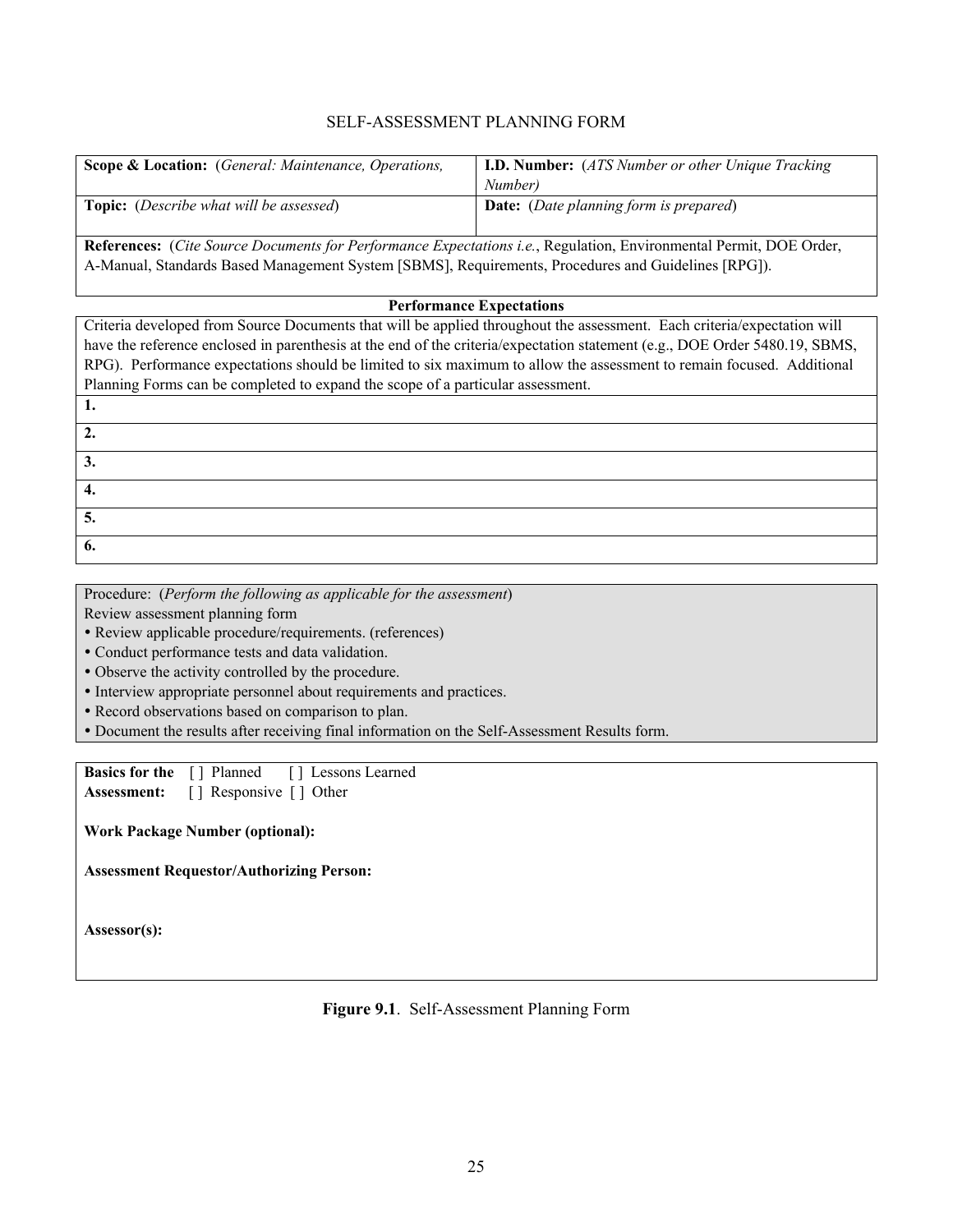### SELF-ASSESSMENT RESULTS

| <b>Assessor:</b>            | I.D. Number:                             |
|-----------------------------|------------------------------------------|
| <b>Assessment Location:</b> | <b>Date:</b> (Date assessment performed) |

**Results** 

(*Related to Associated Performance Expectations*)

| (Use additional pages if necessary.) Concise and objective statements are the goal. Subjective comments may be added at  |  |  |  |
|--------------------------------------------------------------------------------------------------------------------------|--|--|--|
| the end and must be based upon a series of facts that supports the comments. Include strengths and improvement           |  |  |  |
| opportunities. Include date the information is obtained and list of line manager or points-of-contact during assessment. |  |  |  |
| <b>Summary</b>                                                                                                           |  |  |  |
|                                                                                                                          |  |  |  |
|                                                                                                                          |  |  |  |
|                                                                                                                          |  |  |  |
| $\mathbf{2}$                                                                                                             |  |  |  |
| 3.                                                                                                                       |  |  |  |
|                                                                                                                          |  |  |  |
| 4.                                                                                                                       |  |  |  |
|                                                                                                                          |  |  |  |
| 5.                                                                                                                       |  |  |  |
|                                                                                                                          |  |  |  |

#### **Subsequent Actions**

|                                                                                                                     | (Related to Associated Results) |                 |  |
|---------------------------------------------------------------------------------------------------------------------|---------------------------------|-----------------|--|
| <b>Assigned Action</b>                                                                                              | <b>Action Owner</b>             | <b>Due Date</b> |  |
|                                                                                                                     |                                 |                 |  |
| 1.                                                                                                                  |                                 |                 |  |
|                                                                                                                     |                                 |                 |  |
| 2.                                                                                                                  |                                 |                 |  |
|                                                                                                                     |                                 |                 |  |
| 3.                                                                                                                  |                                 |                 |  |
|                                                                                                                     |                                 |                 |  |
| 4.                                                                                                                  |                                 |                 |  |
|                                                                                                                     |                                 |                 |  |
| <b>Actions Assigned By:</b>                                                                                         |                                 | Date:           |  |
|                                                                                                                     |                                 |                 |  |
| <b>Completion</b> (To be signed by Lead Assessor when assessment is completed.)                                     |                                 |                 |  |
| Signature:                                                                                                          |                                 |                 |  |
| Date:                                                                                                               |                                 |                 |  |
| <b>Completion</b> (To be signed by Manager when assessment is completed and all actions have been entered into ATS) |                                 |                 |  |
|                                                                                                                     |                                 |                 |  |
| Signature:                                                                                                          |                                 |                 |  |
| Date:                                                                                                               |                                 |                 |  |

**Figure 9.2.** Self-Assessment Results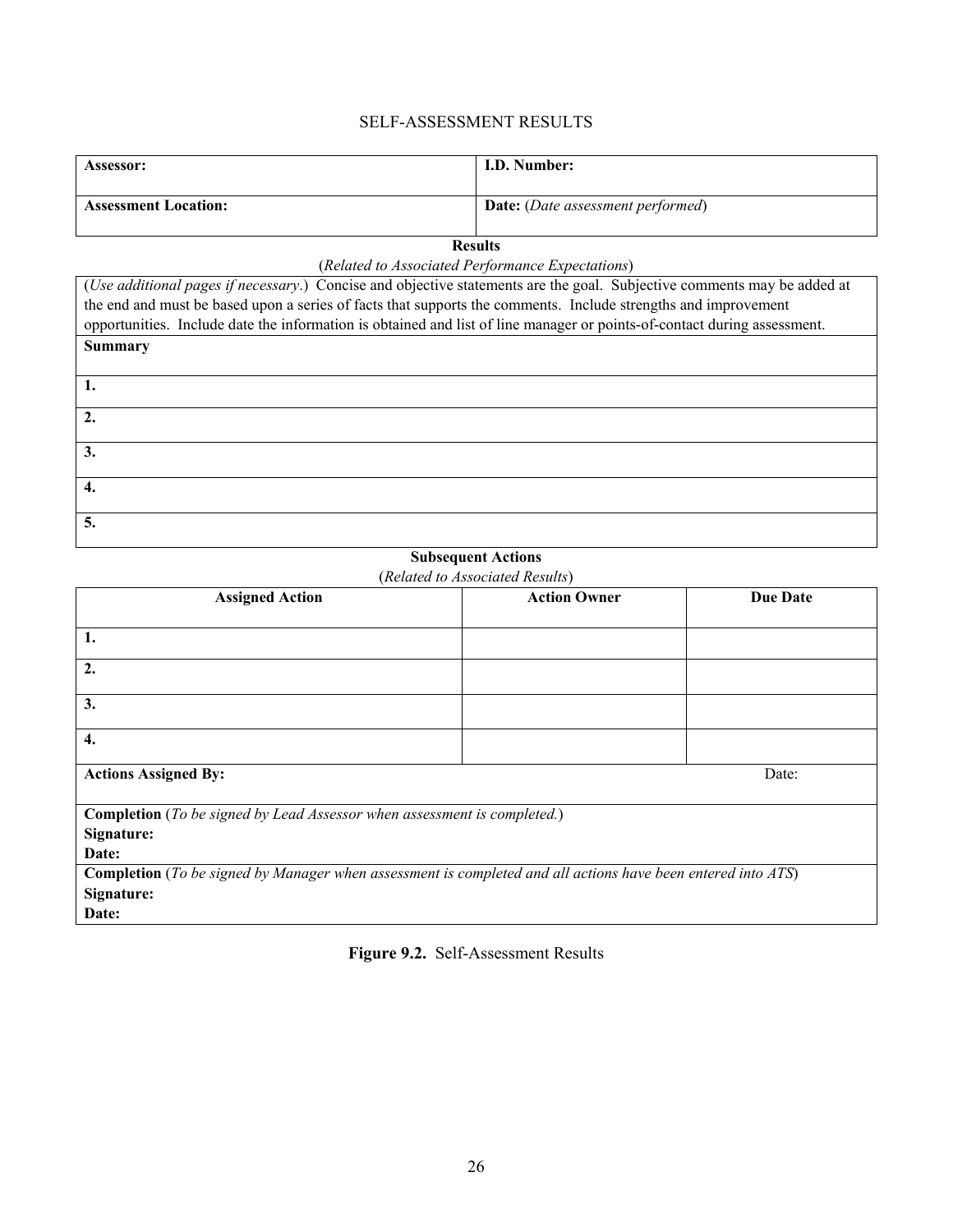The corrective action and action owner will be documented in the assessment report. The action owners will be assigned by the Project Manager (or delegate). An action item log will be maintained by the project Quality Engineer to track and close out actions. The Project Manager will prioritize the corrective actions, which will then be verified by the project Quality Engineer. When the corrective actions have been closed, the Project Manager will sign the assessment report. The assessment plan and report will be distributed to the appropriate staff, Project Manager, and project records.

## **9.2 Subcontractor/Collaborator Assessments**

If PNNL requests work via subcontractors, periodic assessments of these subcontractors are performed as an oversight function or prior to contract award in accordance with the internal acquisition quality procedures. Provisions are made in the SOW for oversight assessment activities to be performed as necessary.

The results of all subcontractor assessments (including surveillances and audits) will be made available to project and line management, individuals contacted, and the client as requested. The corrective action tracking, corrective action and closure response will be in accordance with the internal acquisition quality procedures. The official assessment report files and responses (audits and surveillances) are maintained in the PNNL Suppliers history file by the Quality Assurance Services group.

Periodic assessments of well drilling and construction, drilling and sampling-related activities, and the Environmental Sciences Laboratory may also be performed in accordance with the requirements discussed above.

# **10.0 Preventive Equipment Maintenance**

Subcontracted organizations and collaborators will be required to implement preventive maintenance on their equipment to mitigate the possibility of down-time affecting cost and schedule. This will be specified in the SOW to the respective organizations.

# **11.0 Specific Routine Procedures Used to Assess Data Precision, Accuracy, and Completeness**

The evaluation of laboratory precision, accuracy, and completeness is accomplished during the verification process performed upon receipt of data (see Section 7.0 of this plan).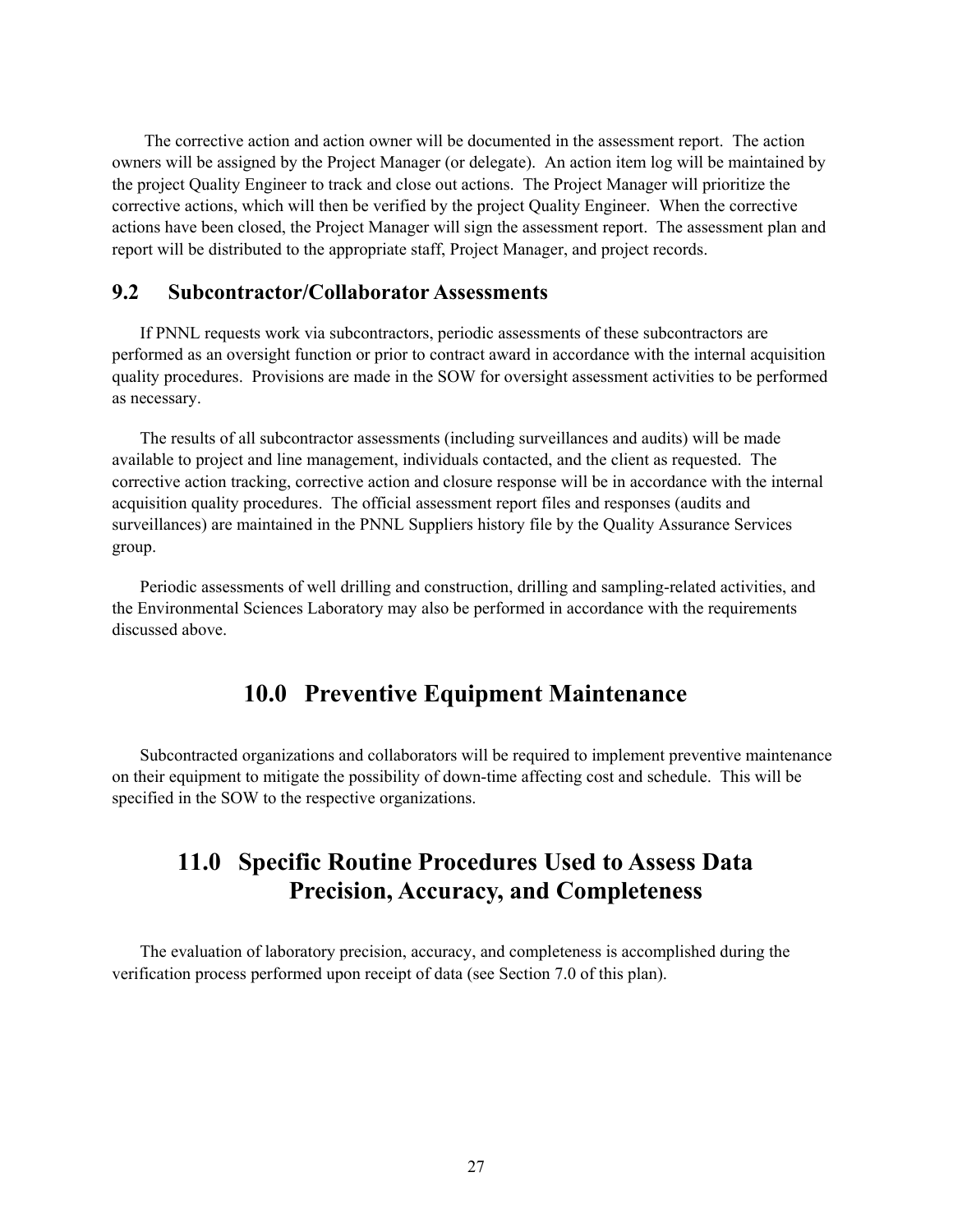# **12.0 Corrective Action**

# **12.1 Project Corrective Actions Resulting from Assessments**

As part of the continuous improvement processes initiated by the project management team, assessments will be tracked and improvement actions identified and prioritized. The Assessment Tracking System (ATS) is the process used by this master project for tracking and managing assessments, including determining conditions and the development of actions. ATS supports the identification, control, and correction of items, services, and processes that do not meet established requirements. The SBMS subject area, "Assessment Management" (PNNL 2005a) documents this corrective action management process for handling and documenting events and assessments, including those that must be tracked in ATS (such as formal project reviews or audits performed by the client or their representative; or management-initiated assessments, etc.). If immediate corrective action is required, the quality problem will be entered directly into the ATS and corrective actions taken as specified in Section 12.2.

### **12.2 Unplanned Deviations**

Corrective action must be initiated by the Project Manager or cognizant Task Leader when unplanned deviations from procedural, contractual, regulatory requirements or construction specifications occur. These deviations will be documented by documenting the quality problem information directly into the ATS in accordance with the SBMS subject area, "Quality Problem Reporting" (PNNL 2005c). The assessment must describe the problem, the cause of the deviation, the impact of the problem, and corrective action needed to remedy the immediate problem and to prevent recurrence.

Subcontractors and collaborators will be required to have a system in place to identify, correct, and prevent recurrence of contractual, procedural or regulatory requirement(s) deviations, and to notify the PNNL point-of-contact specified when such an event occurs. These requirements will be passed on in a SOW to the subcontractors.

## **12.3 Planned Deviations**

Planned deviations from procedures that are documented (including justification) and approved by the Project Manager or Task Leader in advance do not constitute a deficiency and do not require generation of an assessment item. Documentation may consist of a hard copy e-mail or memo to the Project Manager or Task Leader.This documentation must include either an approval signature if on a memo or electronic approval via a reply to the e-mail indicating such approval. Development of procedures or measurements in process (as described above) also does not constitute a deficiency and do not require generation of an assessment item.

#### **12.4 Measuring and Test Equipment Calibration Discrepancies**

Subcontractors will be required to maintain a system for identifying calibration discrepancies and tracing data or samples that may have been affected. Subcontractors will be required, via a SOW, to notify the PNNL point-of-contact as soon as possible when such an incident occurs. PNNL will perform periodic assessments to assess the effectiveness of subcontractor procedures and processes for calibration control.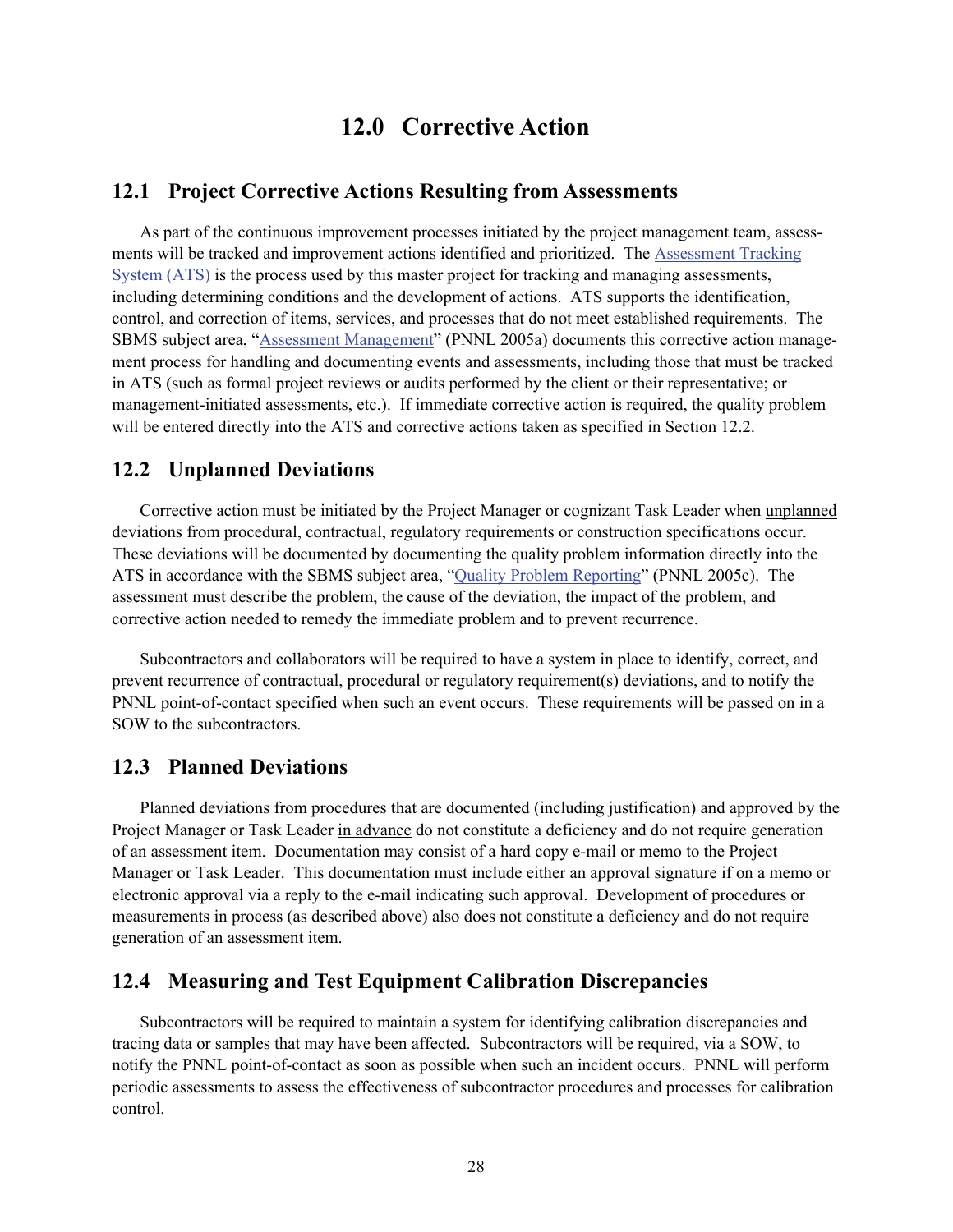Rifle IFC Site Project staff must investigate instruments or equipment found to be operating outside acceptable operating ranges (as specified in the applicable technical procedure or manufacturer's instructions) and issues must be addressed in accordance with the SBMS subject area, "Quality Problem Reporting" (PNNL 2005c). If as-found data on an instrument's calibration report are determined to be out of tolerance during the review and acceptance process, and the contract-supplier documents were submitted in response to quality requirements, an "Out-of-Tolerance Notification" will be generated using the ATS in accordance with the SBMS subject area, "Assessment Management" (PNNL 2005a). Project staff must then determine if there was any impact on data. When it is determined from the calibration verification process that Category 1 or 2 M&TE is out of tolerance, project staff should proceed with the evaluation to determine impact on data and document the results with appropriate justification.

# **13.0 Quality Assurance Reports to Management**

Quality-related problems identified by project personnel must be immediately reported to project management for resolution. Any problems involving data quality, sample integrity, or test measurements will be thoroughly documented by a remedial design report and/or a problem and discrepancies form and communicated to the appropriate Task Leader and Project Manager for resolution.

Quality activities, such as project improvement efforts; significant deficiencies identified and associated corrective actions; and assessment result summaries will be reported to the Project Manager. When major quality problems are identified, they shall be reported to the Project Manager. Surveillance plans and surveillance results are provided to the Project Manager and Task Manager after a surveillance event.

Significant quality-related problems that may affect customer satisfaction shall be communicated to the Product Line Manager by the Project Manager.

# **14.0 Records**

## **14.1 Records Control**

SBMS definitions of project records and record material apply to this project. As stated in the SBMS subject area, "Records Management" (PNNL 2005d), project records are any recorded information relating to a specific research project. Record material includes information, regardless of its media (e.g., hard copy, electronic, microfilm), that is created or received in connection with Pacific Northwest Division business or research activities and is preserved for its value. Record material includes documentation of research and administrative functions, policies, decisions, procedures, operations, or other activities.

**Note**: E-mail that is record material must be printed out and maintained as the record copy unless the e-mail is saved directly into the PNNL Total Records Information Management (TRIM) System.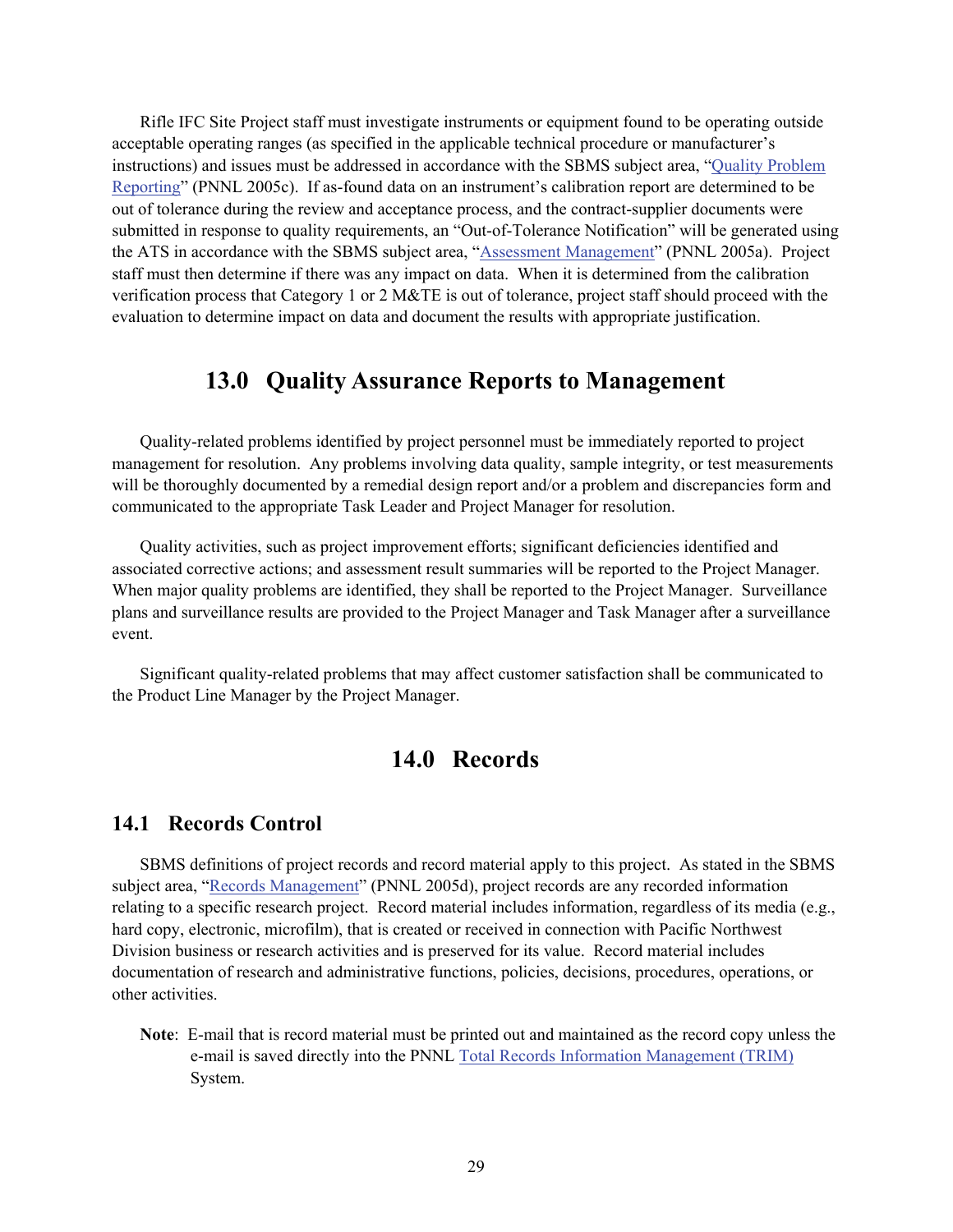Record material that is not stored in field notebooks or laboratory records books (see Section 19.5 of this QAPjP) or is not electronic data gathered from sensors or instruments in the field and/or a laboratory (see Section 14.3 of this QAPjP) such as project-specific field data forms, shall be scanned and managed as PDF files in accordance with Section 14.3. The record material shall be scanned and archived at least quarterly per year or more often, such as weekly or monthly, if the accumulation of material is significant and inadvertent damage or loss would cause irreparable damage to the project.

Records that document sampling subcontractor activities, analytical results, verification and compliance checks, quarterly and annual reports, test plans and associated results, groundwater monitoring plans, and assessment reports will be maintained as project records. Individual monitoring plans and work plans may identify other records requirements. Project records will be legible, identifiable, and maintained in accordance with the SBMS subject area, "Records Management" (PNNL 2005d). Test results documented in LRBs will be reviewed semi-annually by a technically qualified individual who did not perform the work. The reviewer will verify there is sufficient detail to retrace the investigation and confirm the results.

The Project Records Specialist prepares and submits a Records Inventory and Disposition Schedule file index for review and approval by the records management representative and Quality Engineer. The records custodian reviews and updates the Records Inventory and Disposition Schedule annually at a minimum, or when a major change to the program occurs. Records retention schedules shall be based on requirements of the *Hanford Federal Facility Agreement and Consent Order* (Tri-Party Agreement) (Ecology et al. 1989), which requires the retention of records for 10 years after termination of the Tri-Party Agreement.

#### **14.2 Records Transfer to Storage**

On an annual basis, the records custodian will transfer to storage inactive records as identified by the Technical Lead that are not required for day-to-day operations. Sampling and analysis plans, assessments, and special project correspondences will be maintained by project staff until the activity or project is complete. The Project Records Specialist generates the internal form (e.g., Records Transfer/ Data Input [RTDI] Form). The records management representative will sign the RTDI form as acknowledging receipt of the records and return a copy of this form to the records custodian. The RTDI form is then placed in project records.

Within 90 days of project completion or termination, records shall be transferred to storage and/or the client. The Project Records Specialist completes the appropriate internal form (e.g., RTDI form). The records management representative will sign the RTDI form as acknowledgment of the receipt of the records and return a copy of the form to the records custodian. The RTDI form is then placed in project records.

#### **14.3 Electronic Data/Records Management**

Electronic data gathered from sensors or instruments in the field and/or a laboratory will be maintained and managed appropriately to allow for reproducible results. Electronic data that are directly delivered and/or used in analysis, or are delivered to the customer, will be maintained as project records in accordance with the requirements of the SBMS subject area, "Records Management" (PNNL 2005c). Electronic data produced by instrumentation or sensors are usually stored on that instrument and are only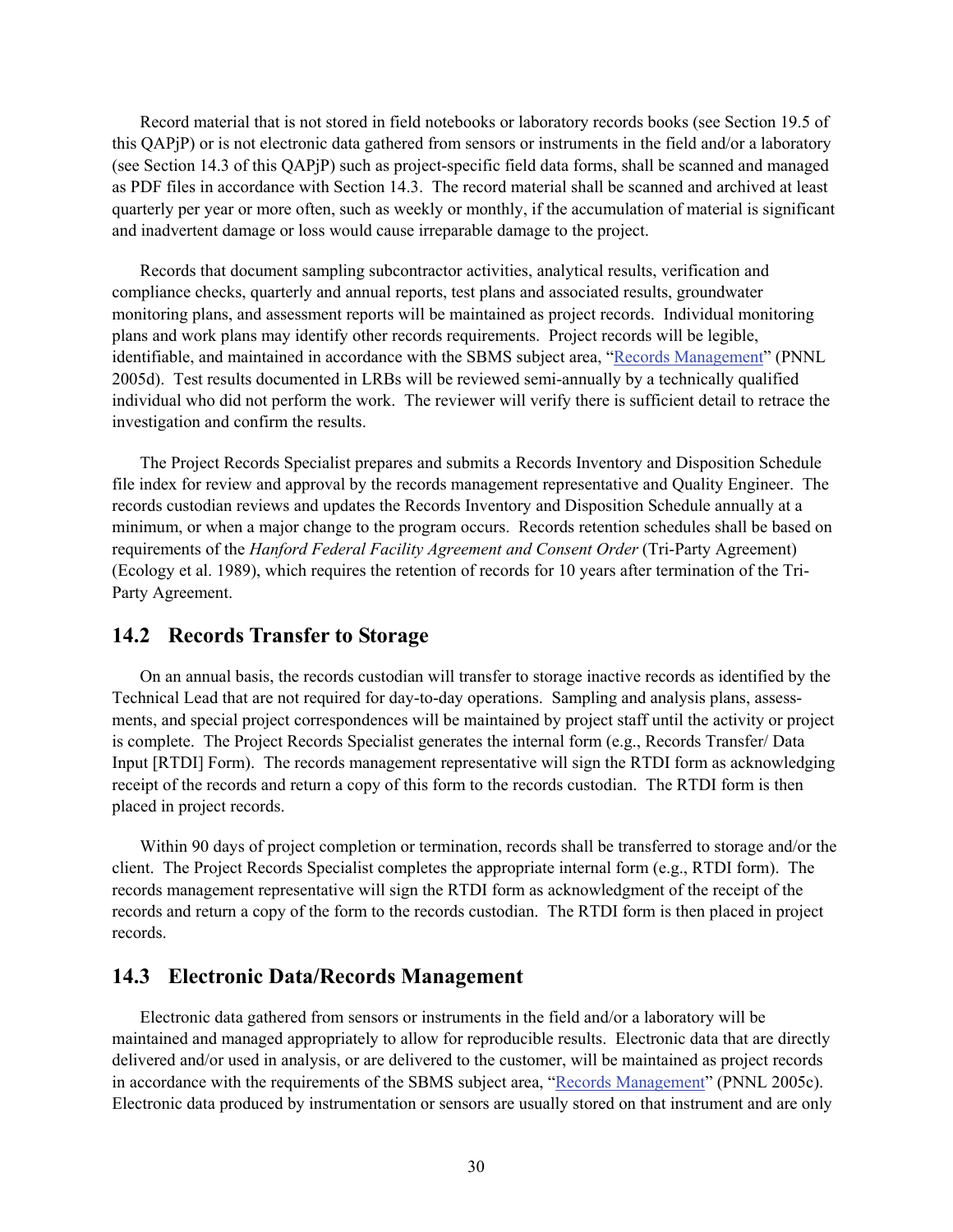usable by the system itself. It is necessary for the electronic data to be transferred, without error, to a form that can be used by a variety of software applications. An example would be to transfer an ASCII (American Standard Code for Information Exchange) file into a Microsoft Excel<sup>®</sup> file<sup>7</sup>. To ensure the data transfer process has occurred in an acceptable manner, a review of a representative sample with sufficient data points to provide confidence that the data have been transferred properly shall occur. The review method used and results obtained shall be documented and retained as project records in the LRB, in accordance with Section 19.5 of this plan. For data retrieval, the staff member shall record the use of the data on the media used to store the raw data and in the project records. The staff member shall ensure that unauthorized modifications are not made to the data during its use. The method of control shall be documented in the project records by the staff member. The staff member shall ensure that a backup of the data is maintained in the project records. Use of the data in software applications shall be documented, along with the software application name and version number.

Electronic data shall be archived and saved as project records based on the project's record-retention period. When the project records are required to be maintained for a minimum of 10 years, after the close of the project, saving the raw electronic data files to a CD/DVD is sufficient. When the project's record retention requirements are longer then 10 years, the raw data files should be saved either to magnetic media (TRIM, tape) or optical media (CD, DVD). The TRIM system is one option for storing raw data files and is approved for projects that have a permanent-retention period.

Backup and archive processes shall be followed for maintaining the data during the life of the project. Electronic data backups shall be performed nightly, in accordance with the requirements identified by the PNNL IT Computing Services - InfoSource website. The computer-backup procedures on the PNNL InfoSource website for Data Backup Options shall be followed based on the type of computer or server on which the data are stored. The data backup process is identified in the following sections.

### **14.3.1 Workstations**

l

PNNL staff are responsible for ensuring the data on the computers they use are regularly backed up. There are three options for backing up these data:

- 1. The staff member can sign up for one of the PNNL workstation backup and restore (WBR) services: Connected DataProtector for Windows, WBR Mac for Macintosh, or WBR Networker for all other systems. WBR is free to each staff member for one workstation. Additional backup subscriptions are available for a small monthly fee. (See the WBR website at http://infosource.pnl.gov/Network/services/wbr/default.stm for restore instructions.) The maximum backup size is 100 GB for Windows workstations.
- 2. A network shared folder may be used to store files on a PNNL network file server. Network shared folders are backed up nightly. To retrieve files from a backup, request a file restore by calling the PNNL Help Desk at 375-6789 or sending them an e-mail. The Help Desk technicians will need the complete name of the shared folder (for example, \\pnl10\projects) and the name and date of the file or directory that needs to be restored.

 $7$  Excel is a registered trademark of Microsoft Corporation.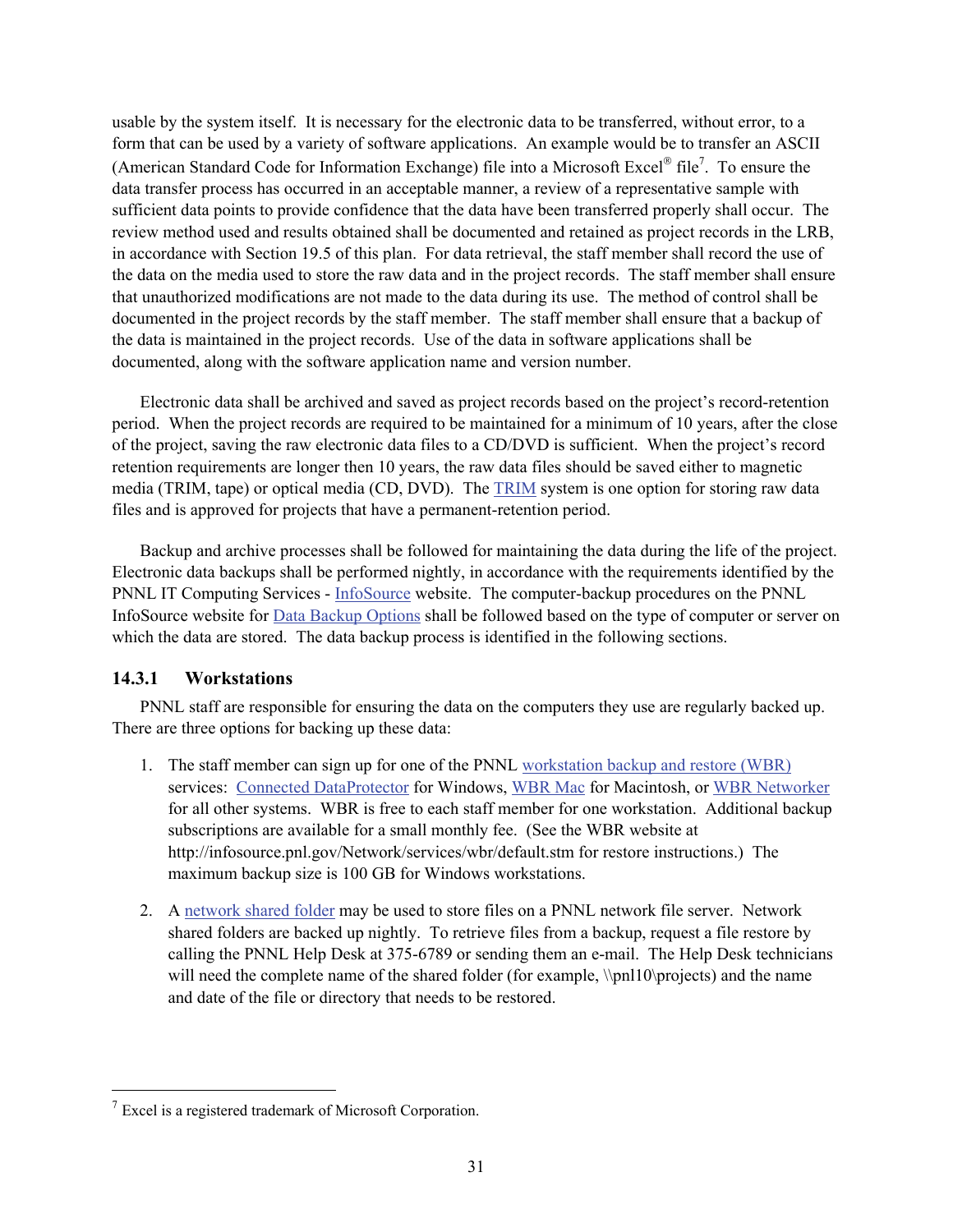3. Staff may manually copy files to floppy disks, CDs, or DVDs. Most computers purchased through the Managed Hardware Program come with large-capacity floppy drives, CD-RW drives, and/or DVD drives. A CD can store 600 MB or more; DVDs 4.7 GB. Either of these methods is suitable for backing up important data files, but not recommended for backing up the entire system.

#### **14.3.2 Servers**

The data backup options for servers include the following:

- 1. The WBR service. For a small monthly fee, WBR performs a full backup of all the project's programs and data. (See the WBR website for restore instructions.)
- 2. Backing up to Zip disks or to a tape drive connected to the server. If a tape drive connected to the project server is used, refer to the manufacturer's instructions for setting up backup schedules and performing restores.

Data archiving shall occur at least every 2 weeks; it is recommended archiving occur at least once a week. The electronic data shall be archived to a CD/DVD and kept in the project working files until the electronic data are no longer being used; at that point, the electronic data shall be moved to TRIM when longer-storage retention is required by the records requirements.

# **15.0 Procurement Control**

Quality-affecting materials (e.g., calibration standards, chemicals) or services (e.g., calibration, analytical services, or other subcontracts for technical services) will be obtained in accordance with SBMS subject area, "Purchasing Goods and Services" (PNNL 2007e). For this project, the majority of procurements will result in purchases of services such as drilling, sampling, and analytical services. All procurements will be obtained in accordance with SBMS subject area, "Purchasing Goods and Services" (PNNL 2007e). SOWs for purchasing services shall be reviewed and signed by the project Quality Engineer to assure consistency of QA requirements specified to subcontractors with project quality standards in this plan.

## **15.1 Groundwater Sampling**

Test plan procedures shall be used within the project or by collaborators to obtain sample collection and water-level measurements. The test plan will include requirements for sample collection, sample handling, sample labeling, custody of the samples in the field to delivery to the analytical laboratory or shipper, and water-level measurements. The test plan procedure will pass on the requirements of the *EPA Requirements for Quality Assurance Project Plans (QA/R-5)* (EPA/240/B-01/003) and HASQARD (DOE-RL 1998). A review must be performed by the Quality Engineer during the planning stages and preparation of the test plan procedure.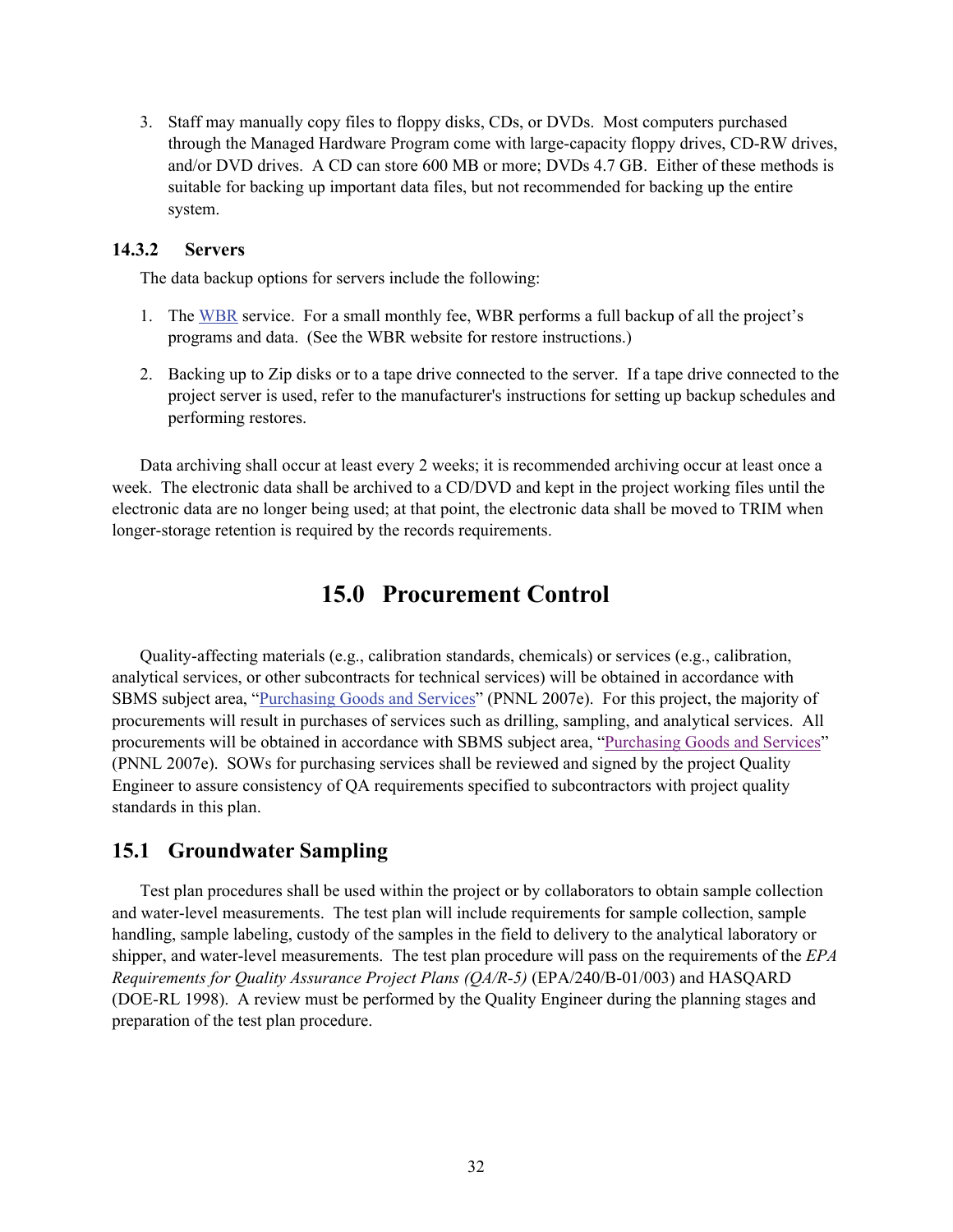### **15.2 Groundwater and/or Sediment Analytical Measurements**

If the groundwater or sediment analysis will be conducted by personnel not involved in the development of the test plan procedures, work package authorizations, work orders (WOs), or purchase orders (POs), as applicable, shall be used to obtain the analytical services. A letter of instruction (LOI) or SOW must accompany each WO, WP, or PO. A review must be performed by the Quality Engineer during the planning stages and preparation of the SOW/LOI. The work authorization document must define the data quality and any additional project requirements associated with the service requested. The data quality requirements should include a description of the quality control samples for each analysis for determining the level of possible contamination from preparation and analysis. The project requirements should include information on analysis method, calibration standards traceable to the National Standards and Technology or other recognized source of standards appropriate to the analyses being performed, sample turnaround time and reporting requirements, and disposal requirements for remaining sample material and the waste from the process. The LOI/SOW will include the minimum requirements of the *EPA Requirements for Quality Assurance Project Plans (QA/R-5)* (EPA/240/B-01/003) and HASQARD (DOE-RL 1998) to the analyst and/or requirements of this plan as appropriate.

# **15.3 Other Hanford Site Contractor Services**

While it is unlikely the Rifle IFC Site Project will use other Hanford Site contractor services, this section will be followed if those services are needed. An electronic requisition will be generated by project staff accompanied by a work authorization document (LOI or SOW). The work authorization document will describe the requirements for the requested services. The SOW will pass on the requirements of the *EPA Requirements for Quality Assurance Project Plans (QA/R-5)* (EPA/240/B-01/003) and HASQARD (DOE-RL 1998) to the subcontractor. A review must be performed by the Quality Engineer during the planning stages and preparation of the LOI or SOW.

# **16.0 Staff Training**

Staff performing activities affecting quality shall be issued documented training assignments, including applicable project administrative and technical procedures and this plan.

- 1. The Project Manager and staff members will assess project-specific training needs. The assessment will include evaluating cumulative staff training records.
- 2. The Project Manager will assign reading and/or briefings of procedures as needed. If training is assessed and the need for formalized training is identified, the staff member will be scheduled to attend a formal training class.
- 3. Training will be documented on either a briefing document; an individual on-the-job training (OJT) form; a reading assignment documentation form; or a group OJT or reading assignment documentation form. These forms are available internally to PNNL staff. Documentation shall be sent to the PNNL Laboratory Training Coordinator for input into the training database. The training database will contain the record copy of project staff training.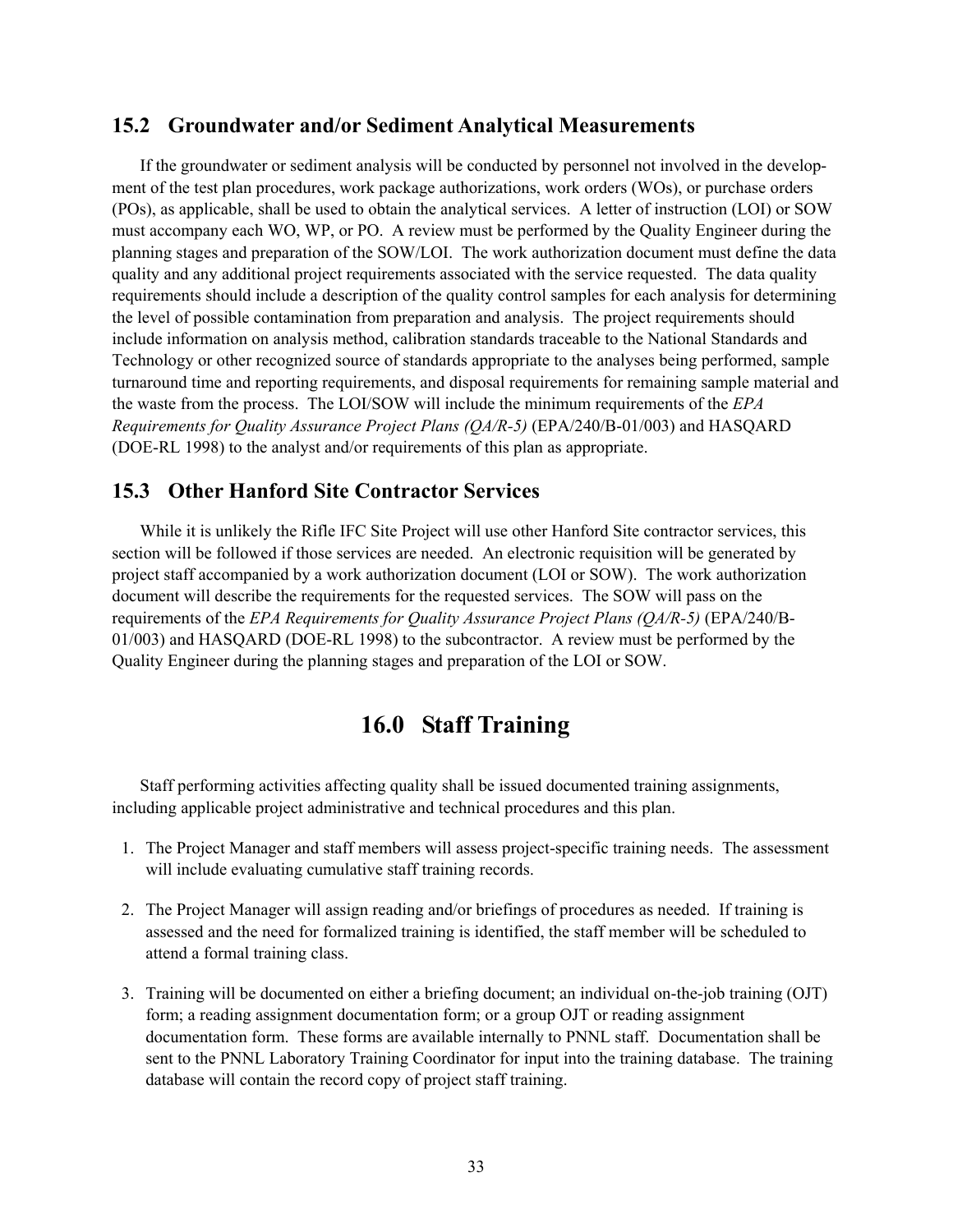The Rifle IFC Site Project shall utilize personnel who are knowledgeable and possess adequate technical, managerial or professional skills to perform all their assigned tasks. The Project Manager will identify any additional specific project-related processes that will require the project staff training and qualification, and who will be responsible for assuring the project-specific training will be developed, delivered, and changes managed in accordance with the SBMS subject area, "Training Design, Development, Implementation and Evaluation" (PNNL 2002). The project shall maintain training documentation for project-required coursework or OJT taken by staff that is not capable of being tracked in PNNL's training database in accordance with the SBMS subject area, "Training and Qualification for Staff and Non-Staff" (PNNL 2005e).

The Project Manager, or assigned delegate, shall inform the immediate manager of project staff of his/her requirement to take project-required training and assure that the training has been completed prior to project staff conducting work that requires the training. The immediate manager of project staff, or assigned delegate, shall record the need for identified project-required training, and assuring training (and retraining for changes) records (for both Laboratory-level and project-specific training) will be maintained in accordance with the SBMS subject area, "Training and Qualification for Staff and Non-Staff" (PNNL 2005e).

The development of software products that require complex or unfamiliar interactions with users and operators should include a comprehensive plan for training. The training plan should include the following:

- a) A description of the populations to be trained, the training objectives for each population, and the content to be covered in the training.
- b) An estimate of the amount of resources necessary for training development, delivery, and time expenditures.
- c) Procedures for evaluating the effectiveness of the training and for making training modifications.

The Project Manager has identified the following project-specific training requirements on which project core team members will have been briefed:

- The Project Management Plan
- The QAPjP
- Field Site Management Plan
- Health and Safety Plan
- Communications and Community Interaction Plan.

The project shall maintain training documentation for project-required coursework, or OJT taken by staff, which is not capable of being tracked in the Laboratory's training database in accordance with the SBMS subject area, "Training and Qualification for Staff and Non-Staff" (PNNL 2005e).

# **17.0 Software Control**

For the purpose of design activities covered by the activities identified in this plan, software is defined as computer programs—including computer programs embedded in firmware (see the SBMS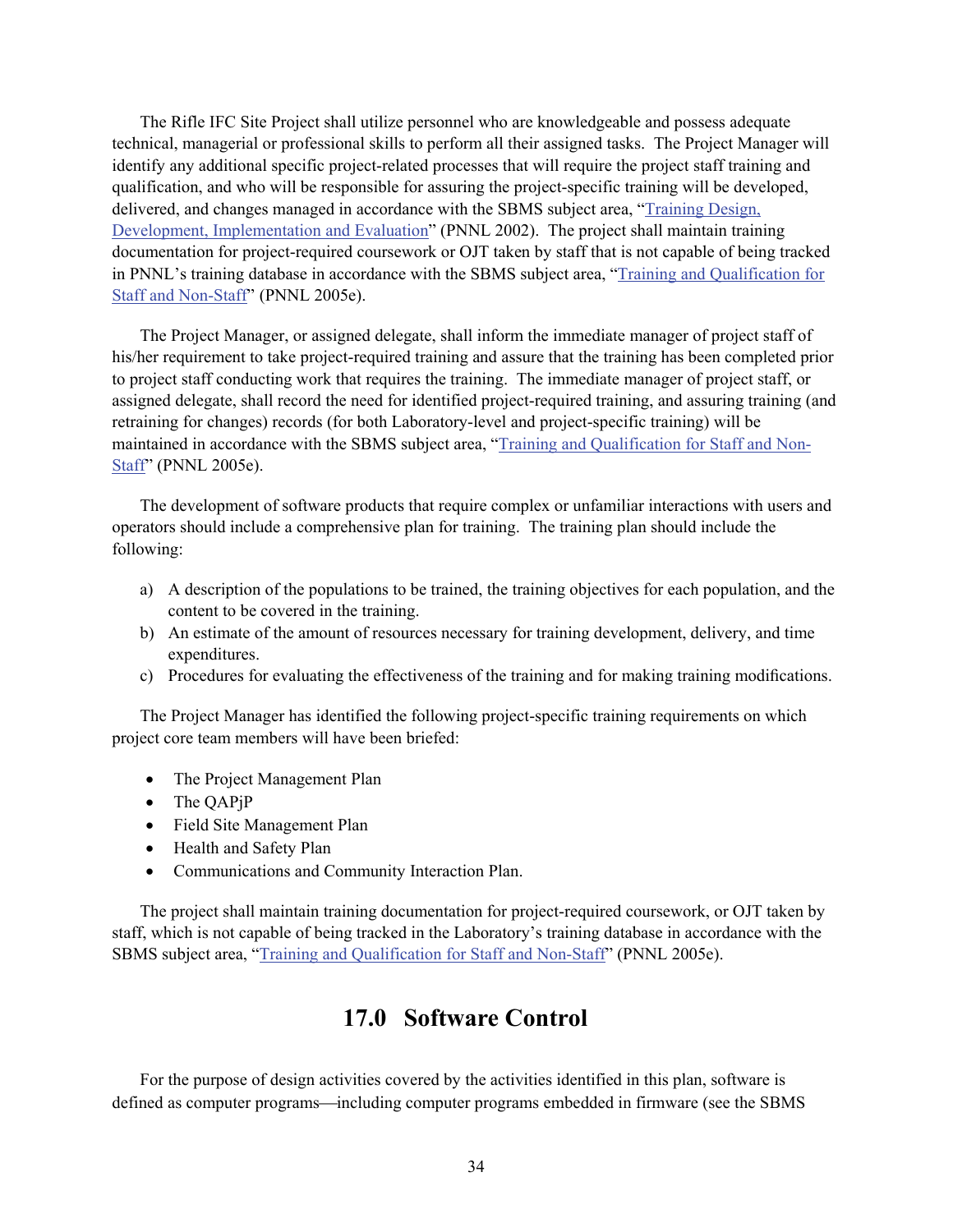subject area, "Software" [PNNL 2007h]). Excluded is software that is an integral part of firmware or equipment, where all software maintenance is performed by the vendor and the software is verified as an integral part of the system (e.g., calibration with known standard materials). The software clause (QA-197b) will be included in any SOWs, at a minimum, and possibly with additional clarification, when requested by the vendor.

All software applications used for the projects covered under this plan will be reviewed and identified as non-safety software. The grading process for software will be recorded and copies for each application will be maintained as project records for each project that falls under this plan. Software applications that will follow this plan do not have the potential to be identified as Safety Software and will not be identified as such and do not need to follow the SBMS subject area, "Safety Software" (PNNL 2007f) requirements.

### **17.1 Software and Software Applications**

Software applications identified for the project in this plan will perform the work activities identified in the following sections that pertain to custom developed, configurable, and acquired/legacy software.

#### **17.1.1 Minimum Documentation Requirements**

To ensure implementation of the software satisfies requirements, the following documentation is required as a minimum for all software applications. The rigor of the documentation will be decided by project management based on a graded approach of the software application.

The grading of the requirements will be based on the risk associated with the failure of the intended use of the software. There are three (3) categories identified with the grading of the software requirements are: Detailed, Functional or Summary level. The grading and category level of each application under this plan will be identified in the appropriate documentation.

- a. Software Requirements Specifications (SRS)
- b. Software Design Description (SDD)
- c. Verification and Validation Plan (VVP)
- d. Verification and Validation Report (VVR)
- e. Configuration Management Plan
	- 1. A problem reporting and corrective action tracking system will be identified with the CMP documentation.
	- 2. Data management process will also be identified, when applicable
- f. Procurement Contractual documentation, when applicable.

#### **17.1.2 Software Requirements Specification**

The Software Requirements Specification (SRS) shall clearly and precisely describe each of the essential requirements (functions, performances, design constraints, and attributes) of the software and the external interfaces. Each requirement shall be defined such that its achievement is capable of being objectively verified and validated by a prescribed method (e.g., inspection, analysis, demonstration, or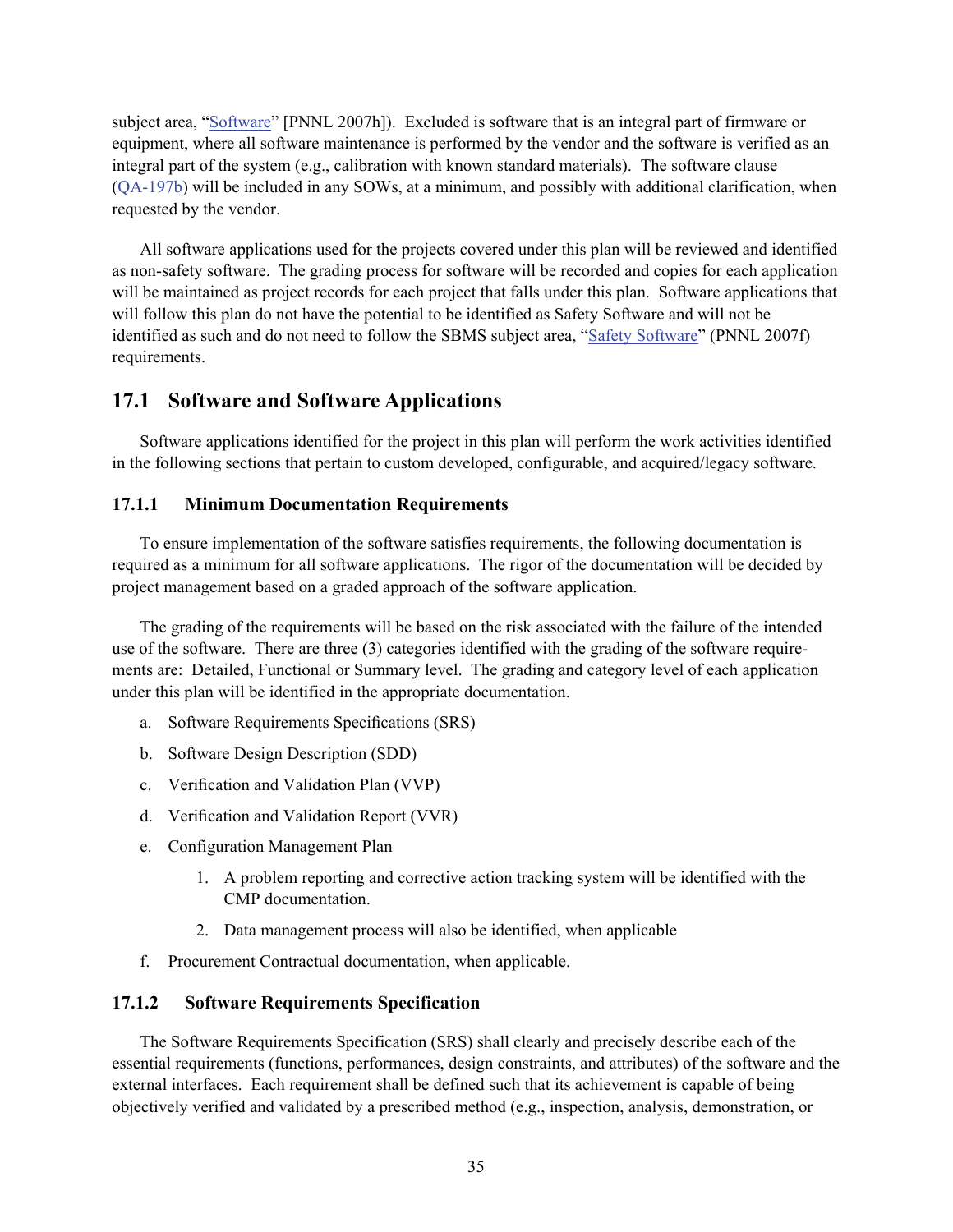test). The SRS will be developed with less rigor when the software being used is configurable, acquired but slightly customizable, or legacy software.

The SRS is subject to the Software Requirements Review (SRR) when needed and will be documented. The SRS is subject to a Software Requirements Review by the client when the software is the deliverable and not just used to provide analysis or results for a clients deliverable. The client acceptance of the requirements will be documented, when required.

#### **17.1.3 Software Design Description**

The Software Design Document (SDD) shall depict how the software will be structured to satisfy the requirements in the SRS. The SDD shall describe the components and subcomponents of the software design, including databases and internal interfaces. The SDD is a technical description of how the software will meet the requirements established in the SRS. The most important function of the SDD is to describe a decomposition of the whole system into components (subsystems, segments, etc.). In addition, it should document the rationale for the more important design decisions to facilitate understanding of the system structure.

The SDD will describe major system features such as databases, diagnostics, external and internal interfaces, as well as the overall structure of the design. It involves descriptions of the operating environment, timing, system throughput, tables, sizing, centralized or distributed processing, extent of parallelism, client/server, reusable objects library, program design language, prototypes, modeling, and simulation, etc. The SDD will also describe any input and output data that may be required.

The SDD will be baselined after each significant review. A new version containing a more detailed design description is developed for each subsequent review when new enhancements or defect fixes are incorporated.

The SDD will be developed with less rigor when the software being used is configurable, acquired but slightly customizable, or legacy software. The SDD is used to help design new enhancements or defect fixes when the design involves custom-developed code. Flow charts and/or flow diagrams can aid in the development and documentation of the design and when custom development is minimal can be used as the software design.

The SDD is subject to the Software Design Review, when needed and will be documented.

#### **17.1.4 Verification and Validation Plan**

The Verification and Validation Plan (VVP) shall identify and describe the methods (e.g., inspection, analysis, demonstration, or tests) to be used:

- 1. To verify the following:
	- Requirements in the SRS have been approved by an appropriate authority
	- Requirements in the SRS are implemented in the design expressed in the SDD
	- Design(s) expressed in the SDD is implemented in the code.
- 2. To validate that the code, when executed, complies with the requirements expressed in the SRS.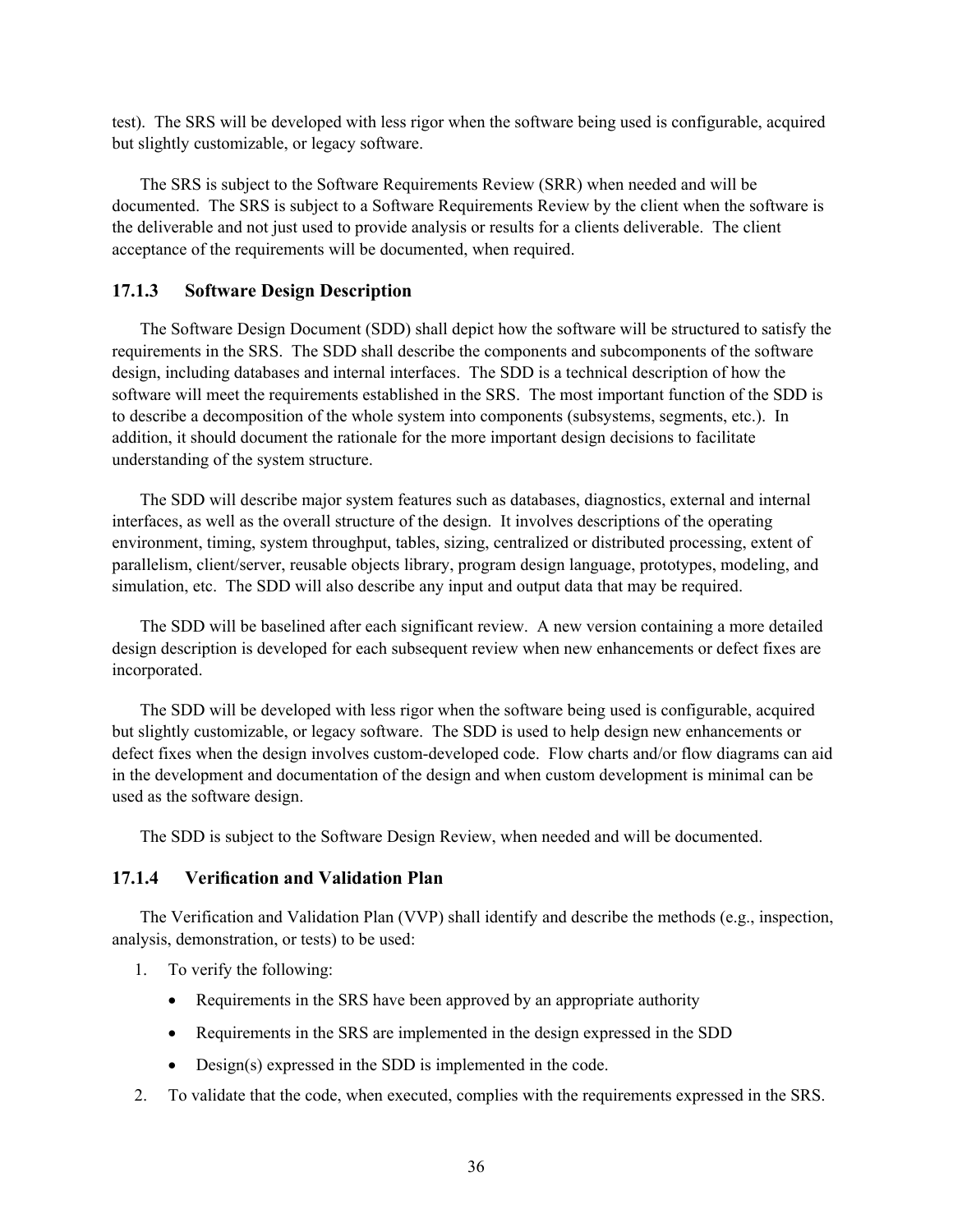The VVP describes the overall plan for the verification and validation of the software/modeling and will be produced and reviewed incrementally for software applications. The tasks, methods, and criteria for verification and validation will be described in the appropriate VVPs for each software application.

The VVP will be used to document the testing standards and practices as they are defined in each application VVP. The VVP will explain the scope of the validation testing to ensure the baseline requirements are met; and explain the stages of development that will require customer review, and the extent of the verification that will precede such a review.

The VVP will specify minimum test documentation requirements for each test performed. Additionally, a section of the VVP will identify a verification matrix where the requirements are listed with their corresponding test identified in the VVP. A matrix will be maintained during the life of the software and will be used to verify all the requirements have been met, identified, and tested.

The contents of the VVP will be evaluated at the Verification and Validation Plan Review (V&VPR) prior to testing. A V&VPR will be conducted when significant changes are made to the project baseline. The V&VPR will be used to identify all changes to be tested and to pass on pertinent information to the appropriate testing staff.

#### **17.1.5 Verification and Validation Report**

The VVR summarizes the observed status of the software as a result of the execution of the VVP. The VVR should include the following information:

- 1. Summary of all life- cycle V&V tasks.
- 2. Summary of task results.
- 3. Summary of anomalies and resolutions.
- 4. Assessment of overall software quality.
- 5. Summary from the verification matrix.
- 6. Recommendations such as whether the software is, or is not, ready for operational use.

The report may be a full report or a summary (depending upon the grading of the software).

#### **17.1.6 User Documentation**

User documentation will be developed for applications where the code is part of the deliverable.

#### **17.1.7 Configuration Management Plan**

The Configuration Management Plan (CMP) shall document methods to be used for identifying software items, controlling and implementing changes, and recording and reporting change implementation status. The CMP should describe the tasks, methodology, and tools required to assure that adequate configuration management procedures and controls are documented and are being implemented correctly. If the CMP is not a stand-alone document, and is included in the Quality Assurance Plan or Project Management Plan (PMP), it is not necessary that the QA organizational element prepare the CMP; however, it is essential that one exist for each project or set of applications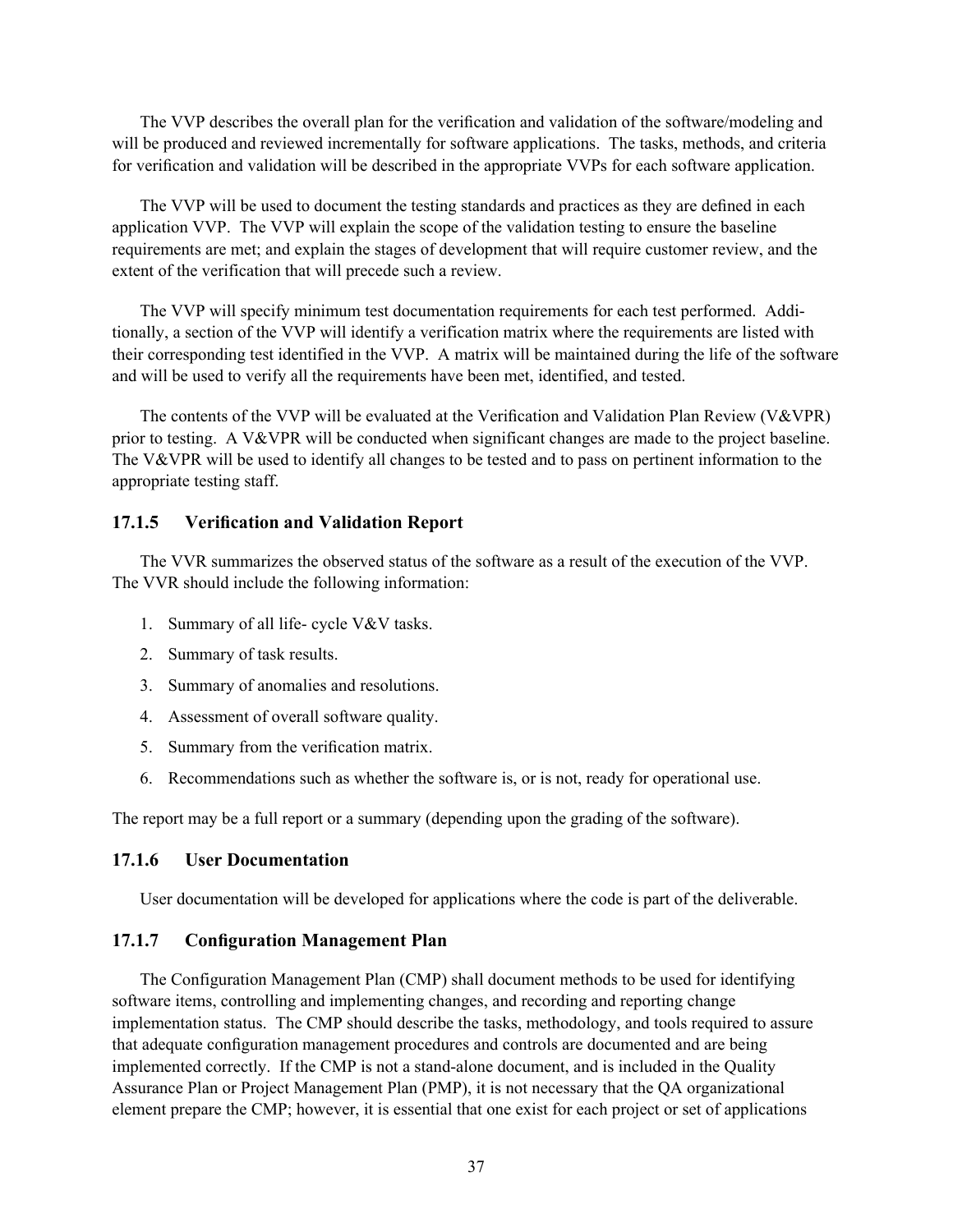under each project. The process of data management should also be identified in the CMP, when data input is used to produce results and the application is not the deliverable.

The CMP should describe the methods to be used for the following:

- Identifying all the configuration items (software modules, documents, data, etc).
- Controlling and implementing changes.
- Recording and reporting change and problem reports implementation status.
- Conducting configuration audits when appropriate.
- Identifying review and approval cycles, as well as signature authority.
- Identifying the personnel responsible for maintaining the baselines and distributing the CMP.

The CMP shall contain the information identified in the SBMS subject area, "Software" (PNNL 2007h) for "Software Maintenance." A summary of the requirements for maintaining software are as follows:

- Track defects and requests for changes
- Plan and approve software updates and changes
- Modify software and test
- Maintain source code and documentation.

### **17.1.8 Other Documentation**

Other specific project plans for each project under this plan may include the following:

- PMP
- QAPjP
- Security Plan.

PMP. The PMP can be used as the highest-level planning document governing a project, or could be subordinate within a larger set of plans. The PMP should identify all technical and managerial activities associated with the project. The PMP should specify the items, which should be reviewed and assessed by the Quality Engineer. The PMP should identify the risks associated with the use of the software if a failure was to occur, and the steps to mitigate the identified risks.

Security Plan. A Security Plan is only required if any of the software tools are going to be accessible on the internal PNNL sites.

Risk Identification and Mitigation. Specific risk and hazards that pertain to the maintenance, development, and/or use of software will be identified and documented with the project records associated with the task that required the software. The plans describe how to manage and mitigate the risks, and document the hazards. An example of a possible risk and management of that risk is identified below.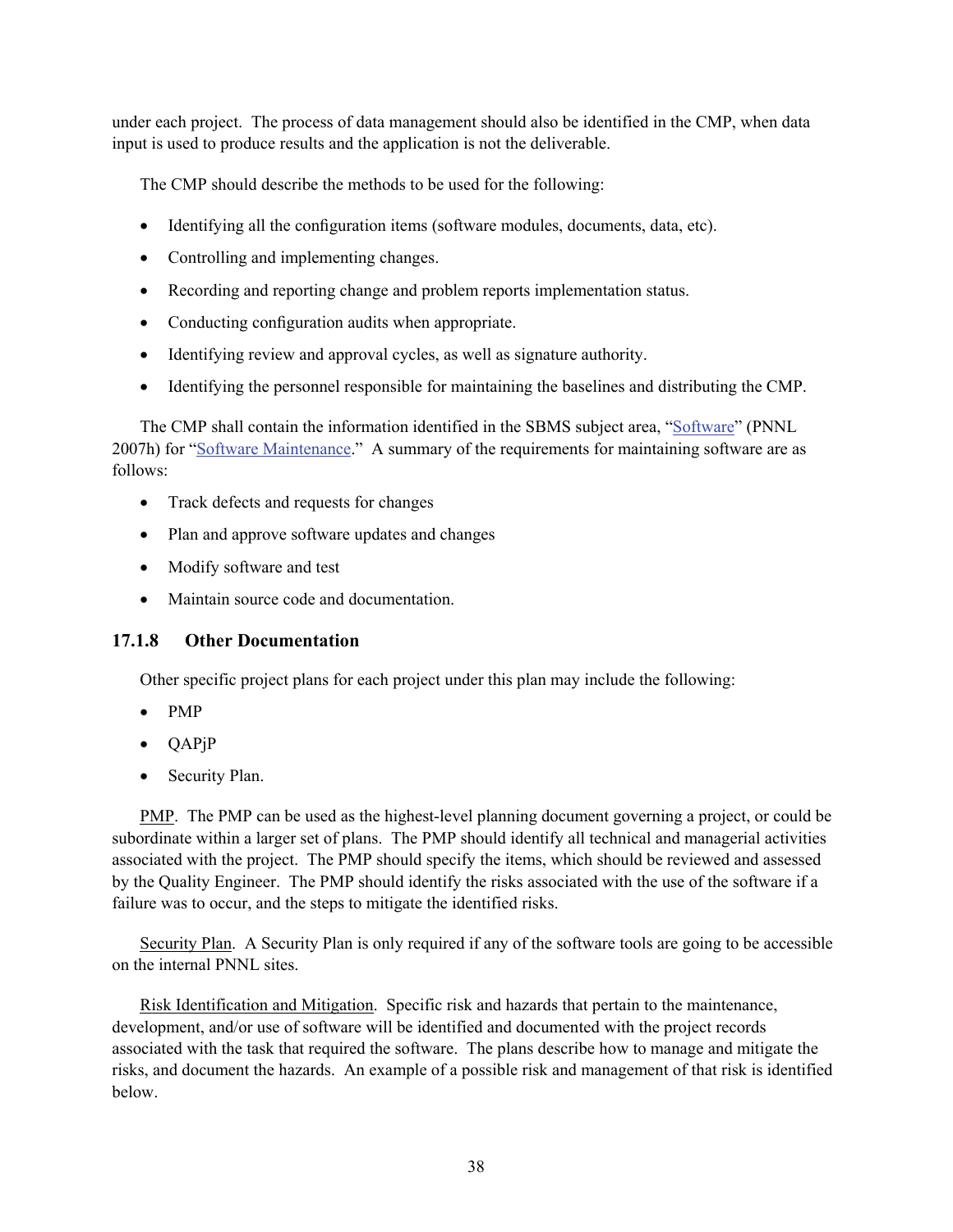RISK EXAMPLE: The primary risk posed by use of this software is that a mistake in the software design or implementation could result in the calculation of an erroneous result, resulting in one or more of the following undesirable outcomes:

- For projects in progress, adverse impacts to project budget and schedule as corrections are made and calculations repeated to correct the mistake.
- For completed projects, invalid regulatory products that rely on the calculations performed with the software.
- Damage to the reputation of the Laboratory.

RISK MANGAGEMENT EXAMPLE: The primary means to minimize the risk of software errors of consequence are as follows:

- Adherence to the processes defined in this QAPjP
- Development and execution of a software test plan
- Timely identification, response, and communication to affected parties regarding software errors and anomalies discovered by PNNL staff involved in use, maintenance, and software development.

# **17.2 Software Use in Analysis**

This section applies to use of software of any kind by this project to conduct analyses delivered, or in support of a deliverable to the customer. Included in this definition are data analysis tools including spreadsheets and statistical analysis software, databases, modeling and simulation tools. Excluded are software productivity tools such as word processors and spreadsheets when no automated calculations, macros, or scripts are used. The activities under this plan shall conduct work in accord with requirements for the control of software used in analyses as defined in the SBMS subject area, "Software" (PNNL 2007h) based on the risk associated with the use of the software. Using software to conduct analysis requires the following:

- Risks are identified
- Reviewers are identified to review the results and implementation of the software
- Analysis is planned
- Basis for the validation/review is documented
- Analysis is conducted
- Results are validated by the identified independent reviewer and review results are documented.

# **17.3 Utility Calculations**

l

The purpose of this section is to define a uniform method for documenting the quality controls in place when using software packages (e.g., Excel®, Mathematica<sup>®8</sup>, Matlab®, Mathcad®, etc. known as Utility Calculations) for calculations that are a significant part of a client deliverable, but not classified as

<sup>8</sup> Mathematica is a registered trademark of Wolfram Research, Inc.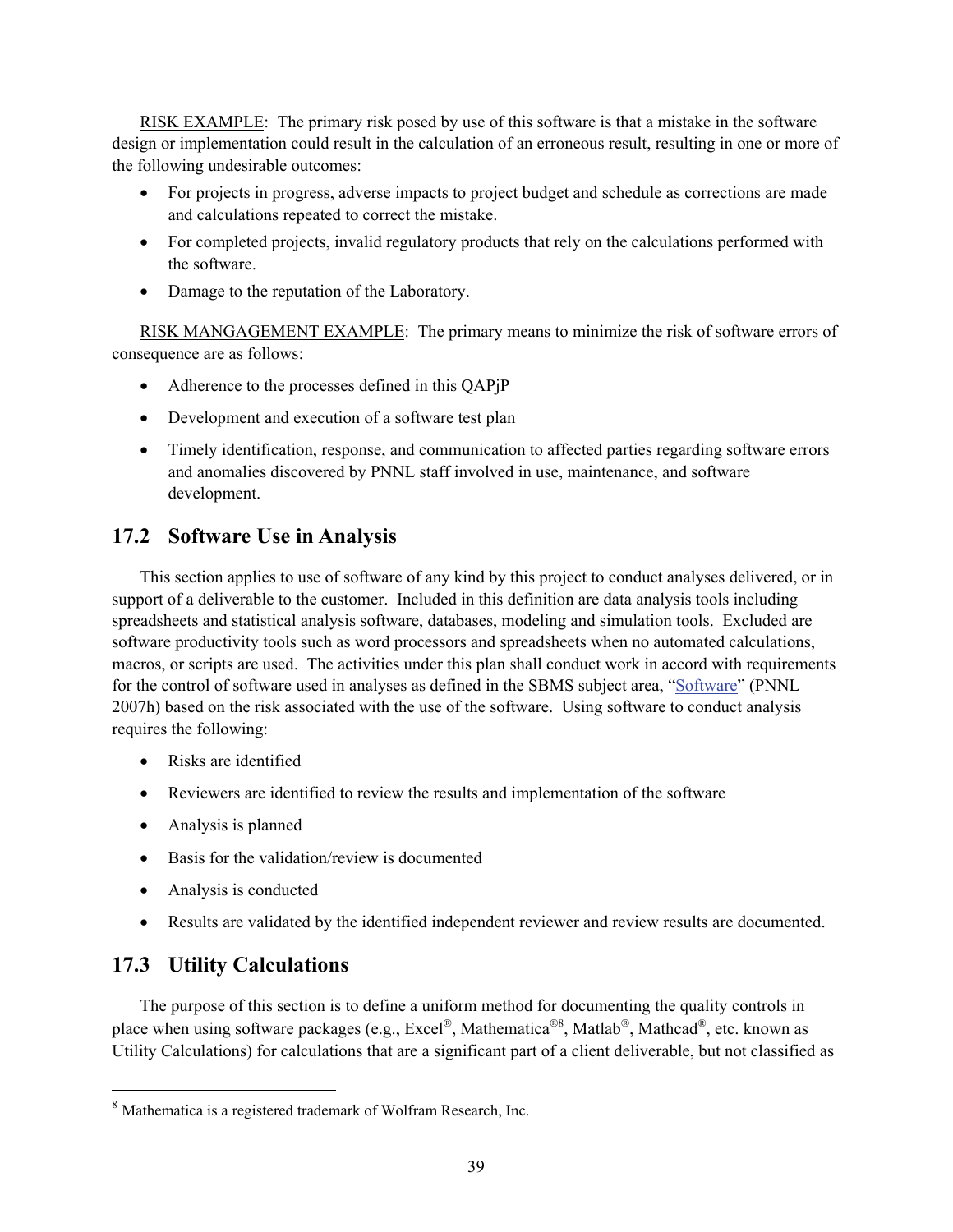safety software. As stated above, the safety software classification involves software failure that could result in the loss of life or serious injury, exposure to hazardous materials in excess of standards, serious damage to the environment, or noncompliance with laws or regulations.

Excel or other Utility Calculation analyses that are not used for a significant part of a client deliverable, or are only used to double-check analyses, are exempt from these instructions. These instructions apply to the use of scripts and/or macros, within Excel, as well as Excel basic calculations. Portions of this project that have been identified as containing safety software must follow the utility calculations guidance in the SBMS subject area, "Safety Software" (PNNL 2007f). For additional information, refer to the SBMS subject area, "Software," Section 7, "Using Software to Conduct Analyses" (PNNL 2007h).

**NOTE**: Excel is used as the example in these instructions; however, the process is the same for all other Utility Calculations.

These requirements and instructions apply to Project Managers and staff who will use Excel to conduct analysis to be delivered to the client, or to conduct analyses in support of a deliverable to the client. The process shall be implemented as follows:

- Requirements and Risk Identification: Plan out the analysis that will be performed and assess the risk associated with software failure. Document the associated risk and the analysis to be performed (this could be one paragraph in a Microsoft Word® document or on another tab in the Excel spreadsheet itself). (See risk examples in Table 17.1.)
- Design and Validation Planning: Prepare and document how the Excel file will be validated, reviewed, and tested by an independent technical reviewer. Identify and document who will perform the independent technical review. (Identify what the problem is that is trying to be solved and what actual calculations are being performed to solve the problem. This information will be useful for the independent technical reviewer. This could be one paragraph in a Word document or on another tab in the Excel spreadsheet.)
- Implementation: Conduct the analysis using the Excel spreadsheet with the appropriate calculations based on the planning previously performed. (If implementation of the analysis has changed, go back and update the risk associated with the analysis and the documentation to be used for the validation, if applicable.)
- Verification: Review and verify the results of the analysis. Review the results produced from the analysis. Determine if the analysis and results support the problem that is trying to be solved. Document the verification and review step. (Documenting this step can be done with one paragraph, in a Word document or on another tab in the Excel spreadsheet, of what was reviewed and identify if the outcome was acceptable or if additional work needs to be done.
- Validation: Conduct independent review of results and validation. Provide the identified independent technical reviewer the Excel spreadsheet and Word document, if applicable. (The reviewer also needs to have all the information regarding the requirements, risk, design and review expectations to perform the review.)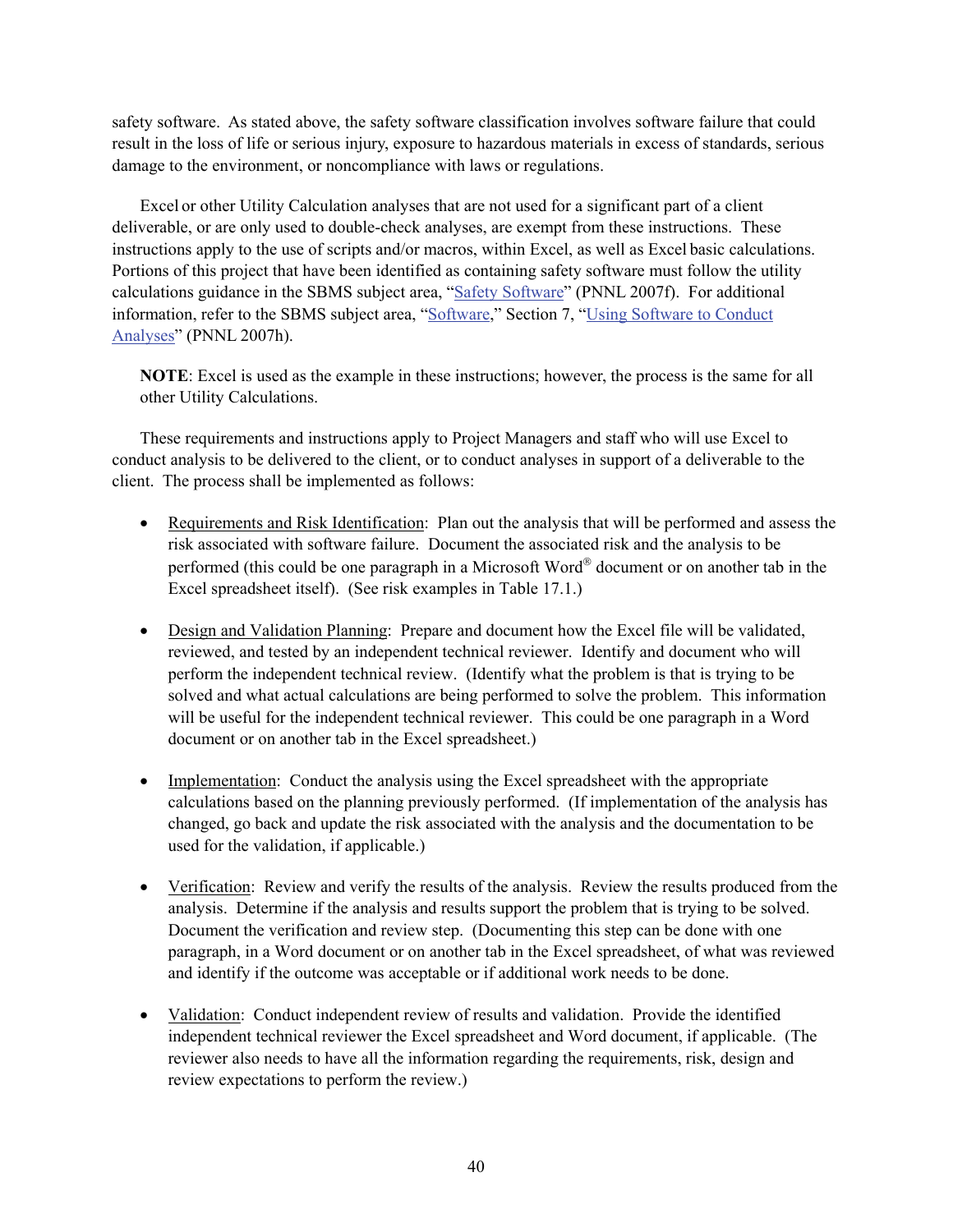| <b>Identified Risk</b>                                                                            | <b>Overall Risk</b><br>to Project | <b>Preventive Action</b>                                                                                                          | Contingency<br><b>Action</b>                                                              | <b>Trigger</b>                                                                                             | Owner                 |
|---------------------------------------------------------------------------------------------------|-----------------------------------|-----------------------------------------------------------------------------------------------------------------------------------|-------------------------------------------------------------------------------------------|------------------------------------------------------------------------------------------------------------|-----------------------|
| Changing<br>requirements<br>after starting<br>design/<br>development                              | Medium                            | Customer approval of<br>requirements before<br>design/development,<br>flexible design, and<br>configuration<br>management process | Changes affect<br>either schedule or<br>resource allocation                               | Customer<br>request                                                                                        | Battelle/<br>customer |
| Incomplete input<br>data                                                                          | High                              | Identify appropriate<br>sources of validation<br>data                                                                             | Manual updates to<br>input tables are<br>tracked through<br>the change control<br>process | Appropriate<br>input tables<br>not available                                                               | Battelle/<br>customer |
| Change in project<br>budget or/or<br>schedule                                                     | Low                               | Define and implement<br>new process                                                                                               | Continue current<br>process                                                               | Coordinate<br>issues with<br>customer                                                                      | Battelle/<br>customer |
| Invalid<br>regulatory<br>products that rely<br>on calculations<br>performed with<br>this software | Low                               | Development and<br>execution of a<br>software test plan to<br>cover all calculations<br>in the system                             | Identify critical<br>calculations and<br>tests based on use<br>of the system              | Software<br>codes are<br>required to be<br>reviewed with<br>a customer<br>QA/quality<br>control<br>process | Customer              |

|  |  |  | Table 17.1. Software Risk Management Examples |  |
|--|--|--|-----------------------------------------------|--|
|--|--|--|-----------------------------------------------|--|

Overall risk rating is *medium*.

- Independent Technical Review: Reviewer performs the review, per the instructions provided, and documents any additional checks performed on the file that extended outside the original scope of the review and the method used to perform the review of the results. The reviewer documents the outcome of the review. (The documentation can be one paragraph in a Word document or on another tab in the Excel spreadsheet.)
	- − The results shall be determined based on using an alternate method to perform the analysis. Typical alternate methods include literature review, empirical data, hand-calculations, and executing the analysis on a comparable but different tool.
- Documentation: Print the Excel spreadsheet with the analysis/results and attach the Word document or the tab in the Excel spreadsheet that contains the identified requirements, risk, design, validation steps, verification and independent technical review steps and results. Have the independent technical reviewer sign the document. The verifier needs to sign the verification step. Place this signed document in project records.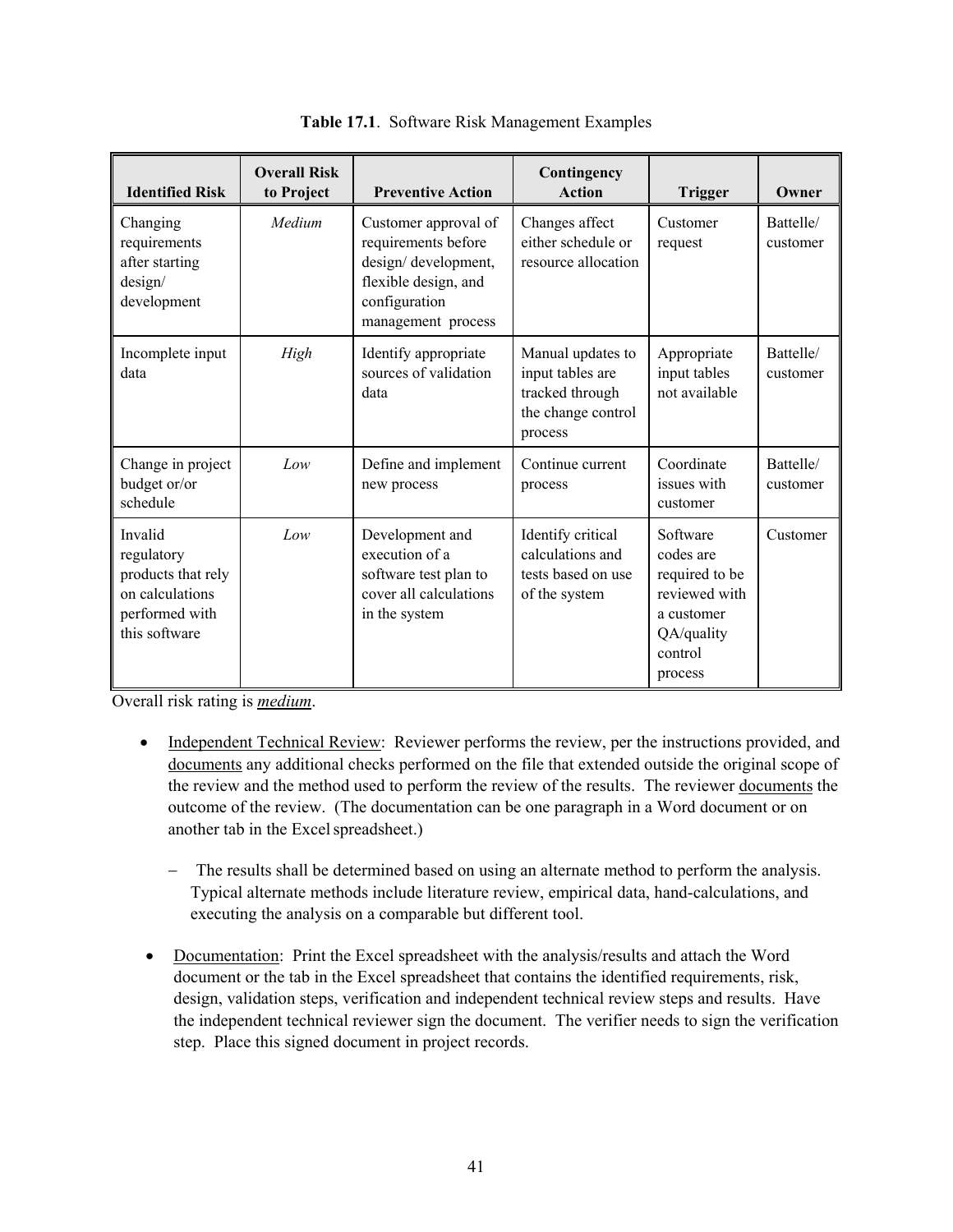### **17.4 Project-Specific Software Requirements**

The following subsections apply to researchers participating in the Rifle IFC Site Project who are not PNNL employees, or are engaged in software or computer model development at PNNL or the Hanford Site. If the Idaho National Laboratory (INL) develops the database system for this project, the requirements in the following subsection shall apply to that task.

#### **17.4.1 GEMS and SOARS**

GEMS is used by the DOE LM, Grand Junction Project Office, to house and display validated geochemical data for UMTRA Sites. GEMS has been approved by DOE LM for this purpose and the Rifle IFC Site Project accepts this approval as an indication that the GEMS software meets the NQA-1 status of the DOE LM work at UMTRA sites. Currently, the Rifle Project uses GEMS data for overall historical and background assessment of processes operating at the Old Rifle UMTRA site. GEMS does not include data from or apply to the experimental results from the Rifle IFC or past DOE SC BER-funded field research at the site. It is possible the Rifle IFC Site Project will use a special version of GEMS to make Rifle IFC field experimental data available to researchers and perhaps eventually to the public. If this is done, the safety software status will be evaluated in detail before using GEMS in this manner. The GEMS website is located at: http://gems.lm.doe.gov/imf/ext/gems/jsp/launch.jsp.

SOARS (System Operation and Analysis at Remote Sites) is used by DOE LM to capture and archive data collected remotely via sensors at UMTRA sites (https://vdv.gjo.doe.gov/vdv/index.php [password protected]). Similar to the situation for GEMS, the Rifle IFC Site Project accepts the operational and QA status of SOARS in accordance with DOE LM's use of it as commercial software that meets or exceeds all DOE LM QA requirements for UMTRA site work. SOARS is created and maintained by Vista Data Systems (http://www.vistadatavision.com/index.html) and implemented for DOE LM by S.M. Stoller. Dr. Stan Morrison is the SOARS operation contact for DOE LM.

#### **17.4.2 Idaho National Laboratory**

Currently, the INL is not part of the Rifle IFC Site Project. However, INL is applying its database and geophysical analysis software to the 300 Area IFC Project. If this software proves to be appropriate for the Rifle IFC Site Project, the INL may be asked to transfer its software to the Rifle IFC via a subcontract revision. If this occurs, INL researchers shall conduct work under this project in accordance with a QA Project Plan based on QA requirements of DOE Order 414.1C, "Quality Assurance," for all software development and use of existing software activities in support of this project.

INL researchers shall establish and perform work processes for developing and using safety software, as defined in DOE Order 414.1C. Work processes involving safety software must be developed and implemented using national or international consensus standards and shall include the following elements:

- Facility design authority involvement in the identification of software requirements specification, acquisition, design, development, verification and validation (including inspection and testing), configuration management, maintenance, and retirement.
- Identify, document, and maintain a safety software inventory.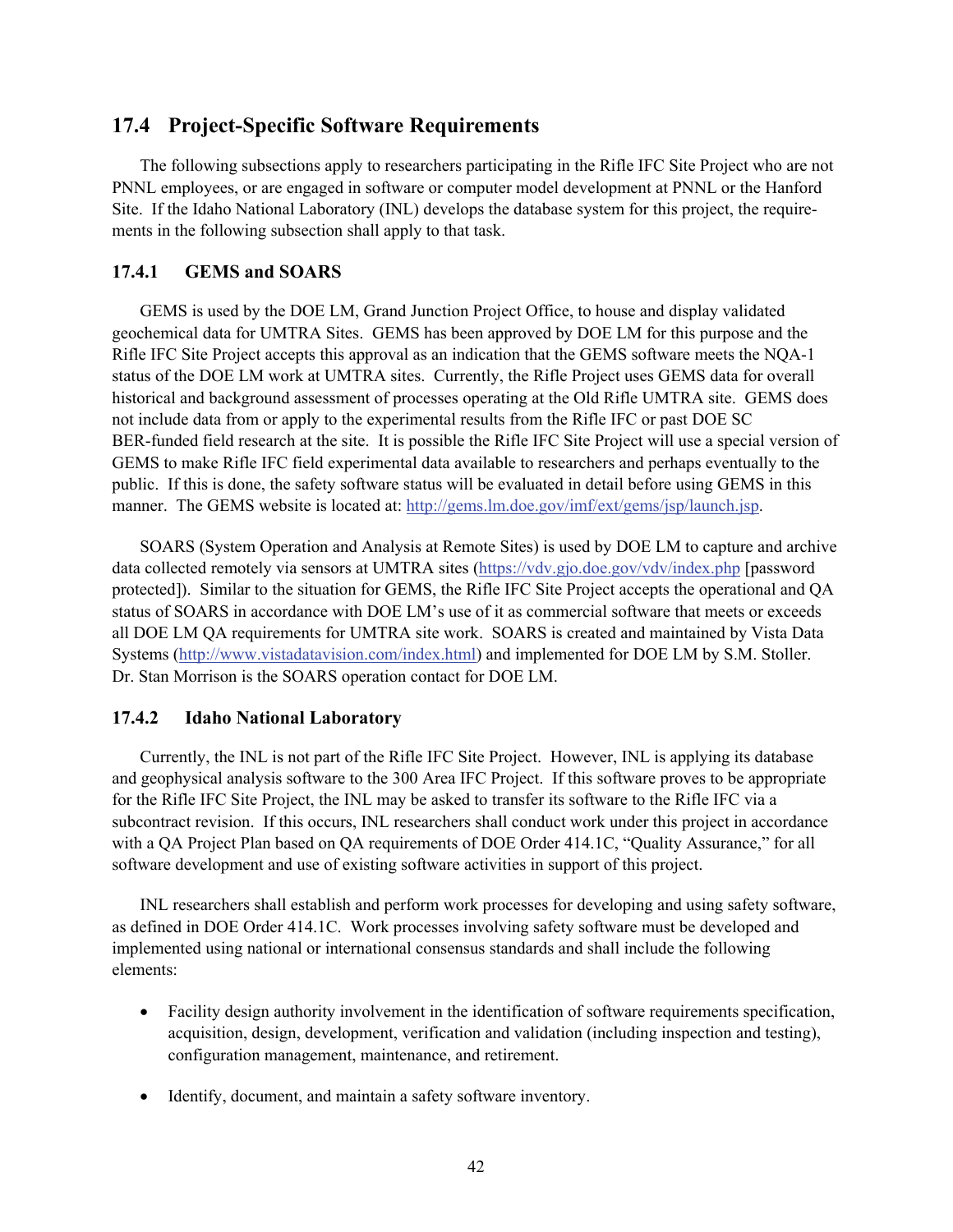- Establish grading levels for safety software. Document those grading levels in the QA manual.
- Using the grading levels established and approved in the preceding paragraphs, select and implement applicable software QA work activities from the following list to ensure the safety software performs its intended functions. The American Society of Mechanical Engineers standard NQA-1-2000 shall be used to implement these work activities.
	- − Software project management and quality planning
	- − Software risk management
	- − Software configuration management
	- − Procurement and supplier management
	- − Software requirements and identification and management
	- − Software design and implementation
	- − Software safety
	- − Verification and validation
	- − Problem reporting and corrective action
	- − Training of personnel in the design, development, use, and evaluation of safety software.
- These requirements shall be passed to any subcontractors performing work regarding safety software development or use in support of this contract.

A pre-award evaluation shall be conducted of the INL's software development capability and/or usage practices to confirm that it complies with DOE Order 414.1C. Additional audits/assessments of the software development process may be conducted during the project.

## **17.4.3 DOE National Laboratory and University Collaborator Computer Modeling Activities**

For all software used in preparation of deliverables for this project, DOE national laboratory and university researchers shall conduct work under their subcontracts in accordance with the following (this includes existing software applications and/or models, and use of spreadsheets for complex calculations):

- Verify the software is applicable to the problem for which it is being used to solve. Document the software used and rational for choosing the application when reporting data calculations from a software application, and which is part of any deliverable for this contract.
- Maintain configuration management of the software used. Identify and document what software is being used for data calculations, what version of the software was used, and what operating system the software was running on when data and/or calculations were produced. This applies when reporting data from a software application that will be part of the deliverables for this contract.
- Validate that the software performs correctly over the range of problems that will be analyzed in performance of the contract.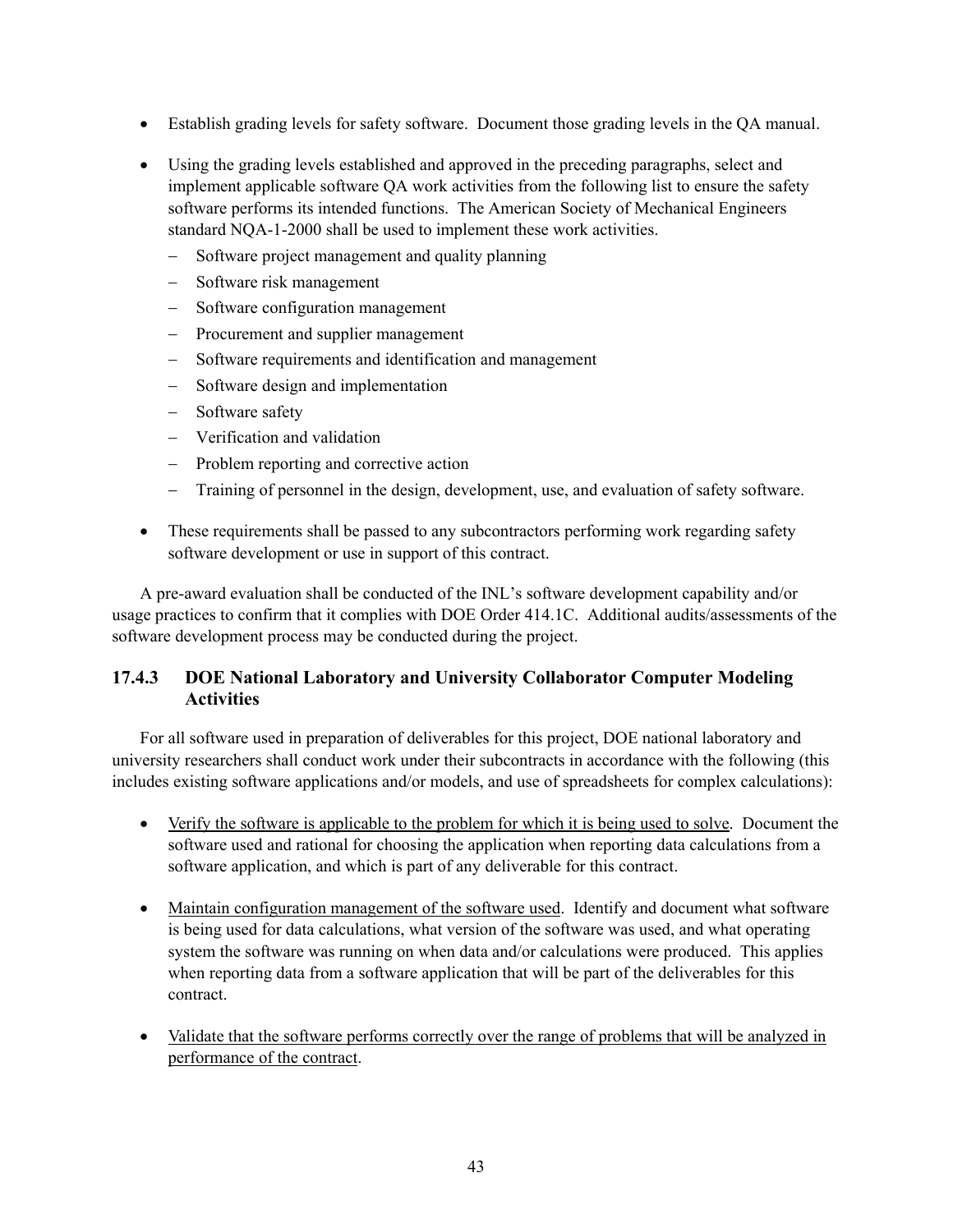- − Define and document test cases or items to be tested based on what parts of the application are being used. (Identify and document option settings of models used, if applicable.)
- − Identify and document, if applicable, values required for input.
- − Identify and document acceptance criteria defining the degree of variability that is acceptable between the results of the analysis and results from an alternate method. This could range from exact duplication of the results, to several significant figures, to order of magnitude agreements depending on expectations. Acceptable alternate methods are literature review, empirical data, hand-calculations and/or executing the scenarios on a comparable but different tool. Alternate methods used for acceptance criteria shall be referenced and sources cited.
- − Determine method to manage multiple sets of results if the analyses or a portion of the analyses needs to be reproduced or re-executed, when applicable.
- − If more than one version of the software will be used to conduct the analyses, determine and document methods for controlling the versions and confirming that the results are consistent across all versions used.
- − Conduct the validation according to the cases and items identified. Document the results of the validation, who performed the validation, and when the validation was performed.
- − Resolve any bugs and/or problems with the implementation of the software application and revalidate, when necessary, until the results are acceptable. Document and report any outstanding bugs or problems found during validation, and which will not be resolved prior to submitting deliverables.
- An independent reviewer shall verify that the results are accurate either through review or alternate methods of performing the calculations or analysis. Identify and document the independent reviewer, what method was used to verify the results, and if the results and validation of the software application are acceptable.

Requests for and reviews of the documentation in support of the software use may be conducted by PNNL at any time during the project.

# **18.0 Nonconformances and Deficiencies**

Procured materials found to be in nonconformance with specifications or where the quality of an activity is found not to be in compliance, the quality problem will be documented in the ATS in accordance with the SBMS subject area, "Quality Problem Reporting" (PNNL 2005c). Corrective actions are documented in the ATS in accordance with the SBMS subject area, "Assessment Management" (PNNL 2005a).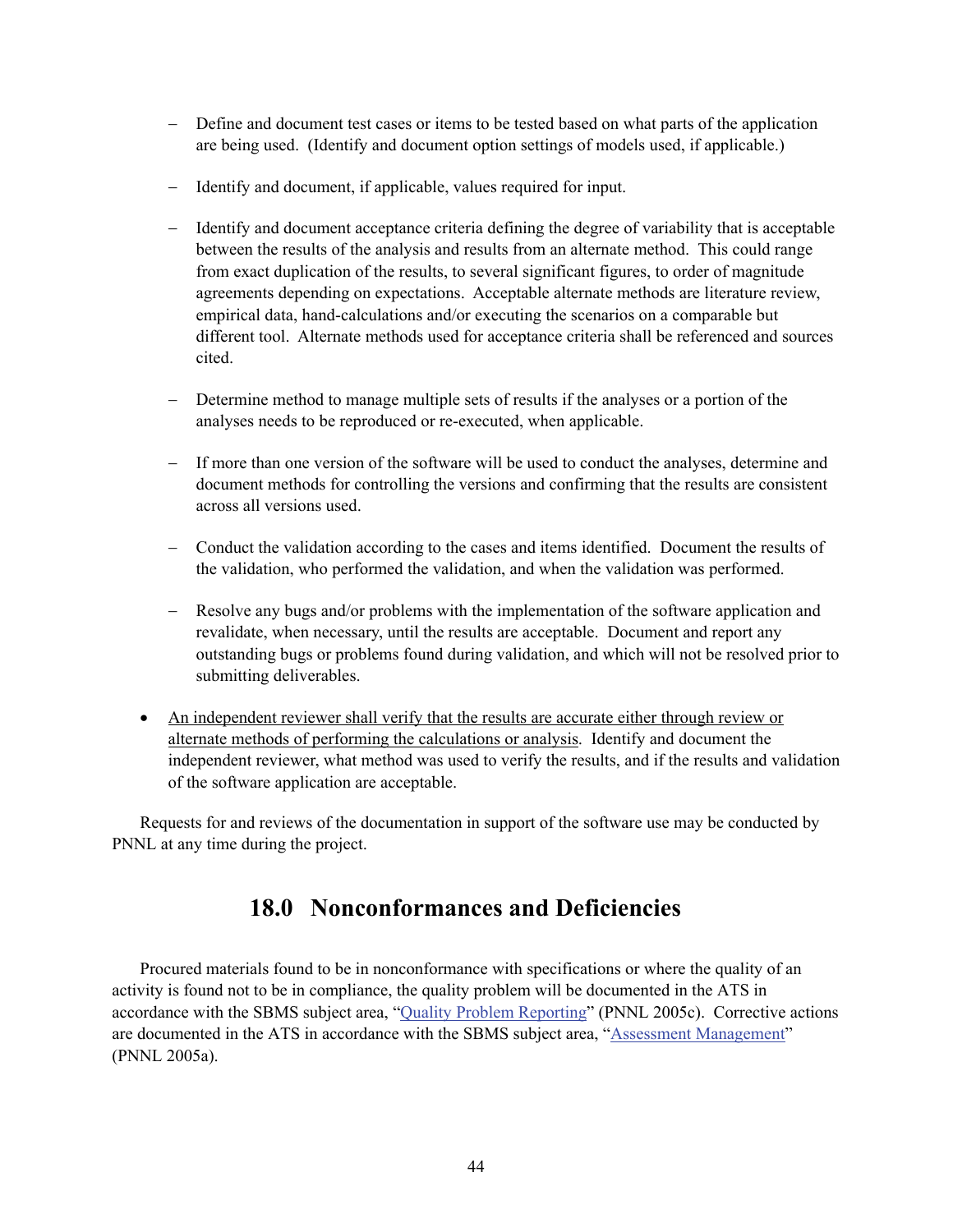If a deficiency is found where a procedure or process is not followed or the activity is not in compliance with a procedure or process, the deficiency will be documented in the ATS in accordance with the SBMS subject area, "Quality Problem Reporting" (PNNL 2005c). Corrective action will be documented using ATS in accordance with the SBMS subject area, "Assessment Management" (PNNL 2005a) and as discussed in Sections 8.0 and 12.0.

When the analytical data (hard copy or electronic data) are found to be incomplete or deficient in data by the data-processing staff verification, a Problem and Discrepancies Form is filled out in accordance with the PNNL internal procedure DM-3, "Verification of Analytical Data." When the technical staff performs the initial data review and/or a comparison of the recent data to historical trends, any suspect data are submitted to the verification group by a remedial design report in accordance with the project internal procedure DA-3, *Data Review Procedure*. If there are any limitations noted on the data, a flag will be added to the data in spreadsheets or data sets.

Subcontractors will be required to have a system to identify and dispose of nonconforming items, procedure deficiencies, processes not followed, or activities not in compliance to a procedure or a process. This requirement will be specified in a SOW.

# **19.0 Document Control**

### **19.1 Project Quality Assurance Plan Control**

Distribution and control of this QAPjP shall be performed in accordance with the SBMS subject area, "Publishing Scientific and Technical Information" (PNNL 2007d). Modifications to this plan shall be made either by revision or by issuing an Interim Change Notice (ICN) (see Figure 19.1 for the ICN Form and instructions). This plan will be revised after four ICNs or a major change in project scope or requirements. Any PNNL or Rifle IFC Site Project staff member may request a change to this QAPjP by submitting the requested change in writing to the Project Manager and Quality Engineer. All reviewers listed on the signature page and affected by the change will approve the revision. The ICN will be placed in front of the signature page and the individual pages will be placed or the necessary correction will be lined out and correction added with initial and date. The QAPjP will be reviewed at least annually unless a different review cycle is documented. The current version will reside on the Rifle IFC Site Project SharePoint website.

### **19.2 Technical Procedure Control**

Technical procedures referenced by this QAPjP and used by Rifle IFC Site Project staff will be contained in a PNNL internal procedure manual, or other procedure manual, as appropriate. Technical procedures will be distributed and controlled in accordance with SBMS subject area, "Document Control" (PNNL 2006a). Modifications to any of the internal procedures shall be made either by revision or by issuance of an ICN. The current revisions will be made available as password-protected PDFs on the Rifle IFC Site Project SharePoint website. Procedures will be revised after two major ICNs or if the procedure format has changed. Any PNNL staff member may request a change to procedures at any time by submitting the requested change in writing to the author. The author, technical reviewer, Task Manager, and project Quality Engineer will review and approve the ICN. The Project Manager may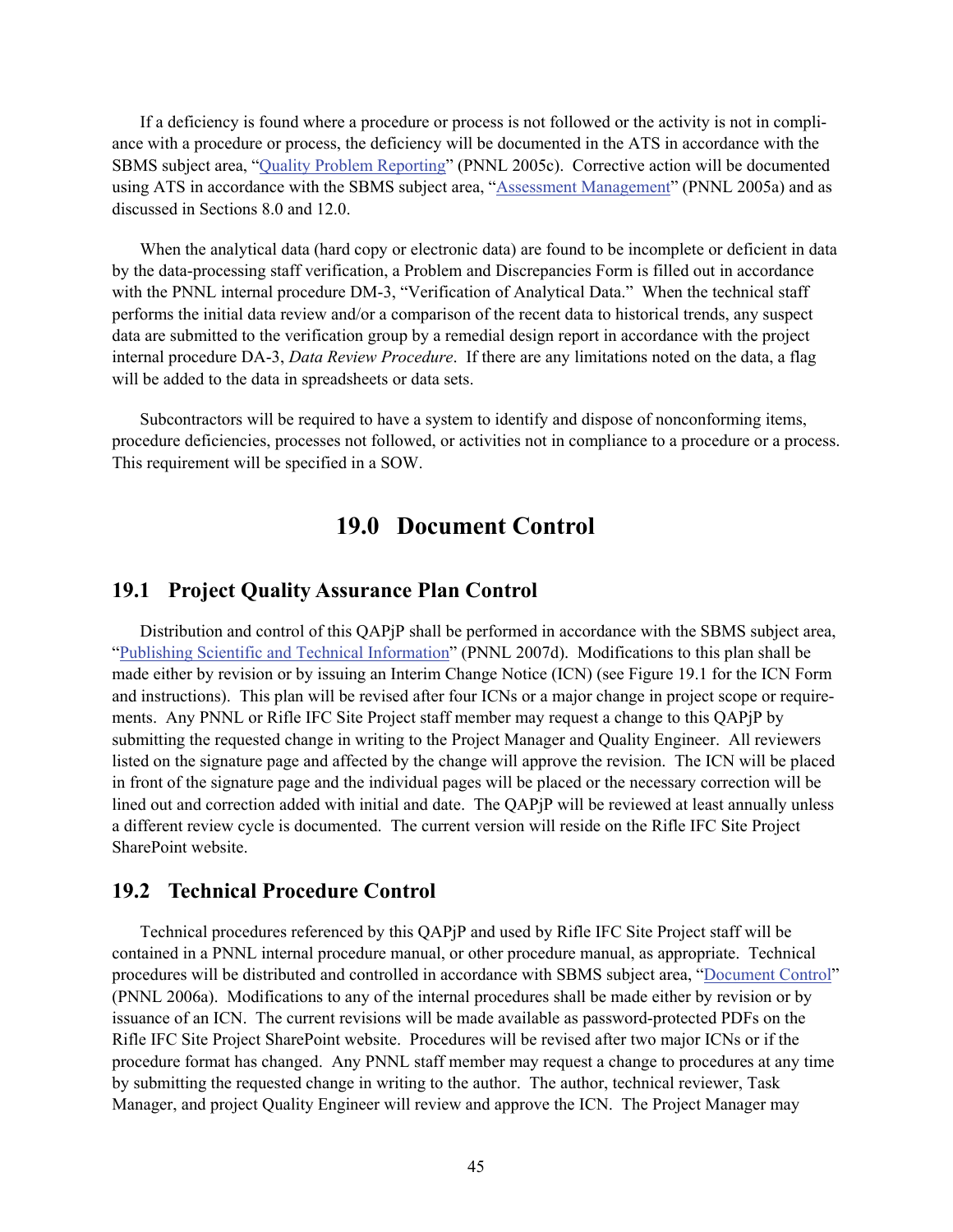delegate his/her review and approval authority. The ICN will be placed in front of the signature page and the individual affected pages will be included or the necessary correction will be lined out, and the correction added with initials and date, or by using track changes in Word and creating a password-protected PDF. Contact the project Quality Engineer for an electronic copy of the ICN. New or revised technical procedures, whether they will be included in the internal procedures manual or not, must be developed in accordance with SBMS subject area, "Procedures, Permits, and Other Work Instructions" (PNNL 2004). The procedure owner is required to review the procedure at least every 3 years.

# **19.3 Administrative Procedure/Instruction Preparation and Control**

Administrative procedures/instructions used by PNNL staff will be developed, approved, and controlled to ensure consistent application by those staff performing the defined task( $s$ ). These procedures/instructions will be developed, approved, and controlled in a manner that has been approved by appropriate project management and the Quality Engineer.

## **19.4 Test Plans and Other Work Documents**

Test plans and other work instructions used by PNNL staff will be developed, approved, and controlled to ensure consistent application by those staff performing the defined task( $s$ ). These procedures/instructions will be developed, approved, and controlled in a manner that has been approved by appropriate project management and Quality Engineer. Any public distribution of test plans and other plans shall be performed in accordance with SBMS subject area, "Publishing Scientific and Technical Information" (PNNL 2007d).

## **19.5 Field Notebooks and Laboratory Record Books**

Field notebooks and LRBs used by PNNL Rifle IFC Site Project staff will be managed, controlled, and reviewed in accordance with the SBMS subject area, "Laboratory Record Books" (PNNL 2000). In particular, the Project Manager shall ensure that all field notebooks and LRBs are reviewed at least twice per year. The reviewer, a qualified individual, confirms that there is sufficient detail to trace the investigation and confirm the test results or repeat the investigation and achieve comparable results, without recourse to the original investigator.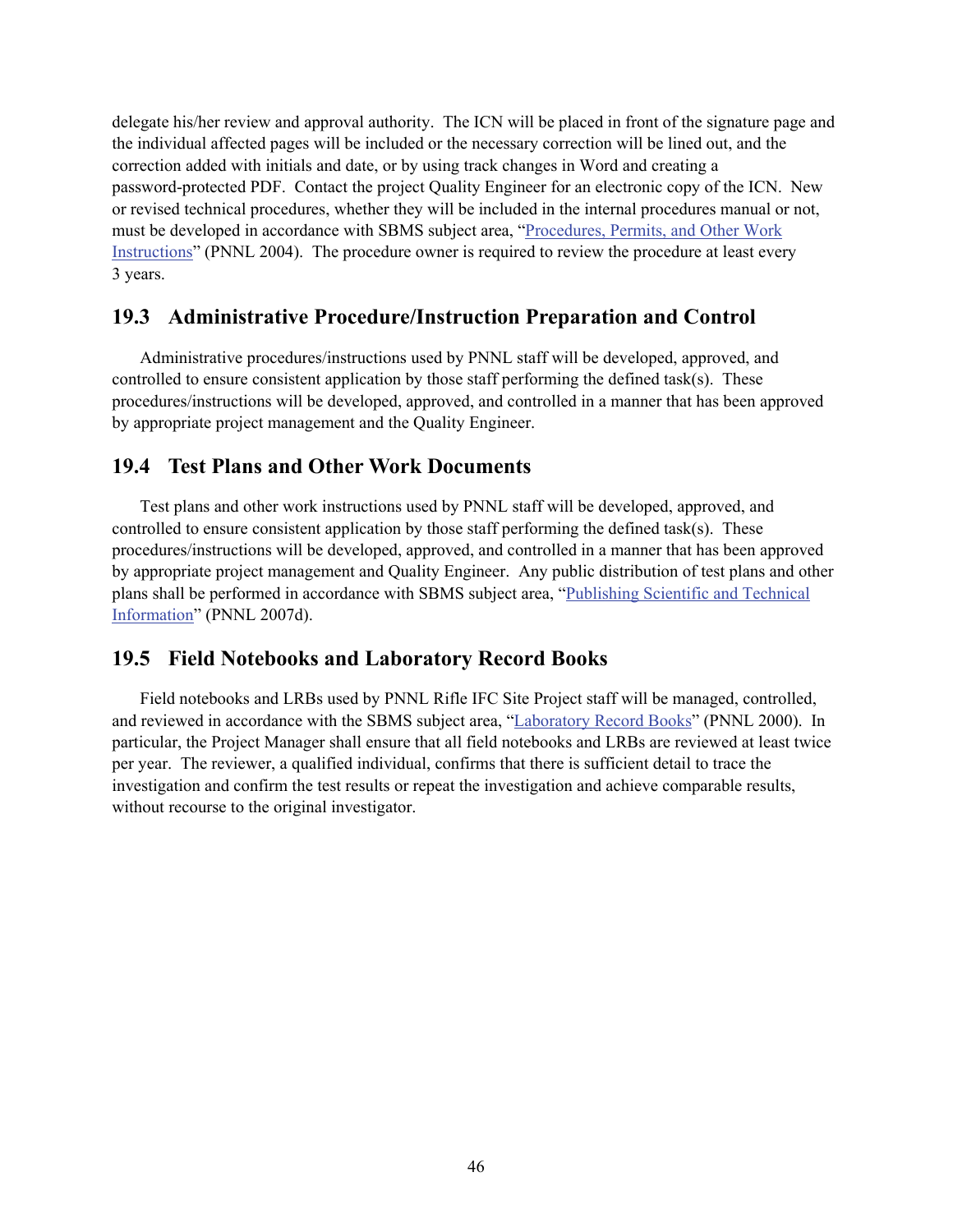#### **INSTRUCTIONS FOR ICN FORM**

HEADER:

The ICN number is identified as ICN No.-  $\qquad$ .

 For a published document, each page of the ICN shall have a header on the right upper-corner that includes the report number, the date and the pagination. The number of the ICN must be placed after the PNNL number. The second line of the header should show the date and pagination. The cover sheet needs to identify how many pages in the ICN packet.

Example header: PNNL-xxxxx-ICN-x

Month, day, year; Page x of xx

SECTION A.

Self-explanatory.

SECTION B.

Include all actions that the document holder must take to update the procedure or instruction. Possible actions include: replacing pages of the document with pages that are distributed with the ICN and marking up the document (in ink) to reflect the changes identified on the ICN, or attach the ICN cover sheet to the front of the document. For a "Published" groundwater monitoring plan, include the following statement: "Attach this ICN to the front of the document, just before the title page."

#### SECTION C.

Identify, by title, all personnel whose job functions will be affected by the change and include a brief description of the effect. If there is no effect on personnel (e.g., the change was made to clarify the intent of the procedure or to correct a typographical error), this block should be marked "N/A."

#### SECTION D.

State the reason for the change followed by a description of the change (including the affected paragraph, information which is deleted, and the actual wording of any replacement test) for each change included on the ICN.

#### SECTION E.

The Cognizant Manager shall document the reason for not obtaining original reviewers approval and/or any other decisions that must be documented. Additionally, list the individuals who will receive the document (distribution list).

### SECTION F.

Identify type of change and document required approvals.

**Figure 19.1**. Interim Change Notice (Page 1 of 2)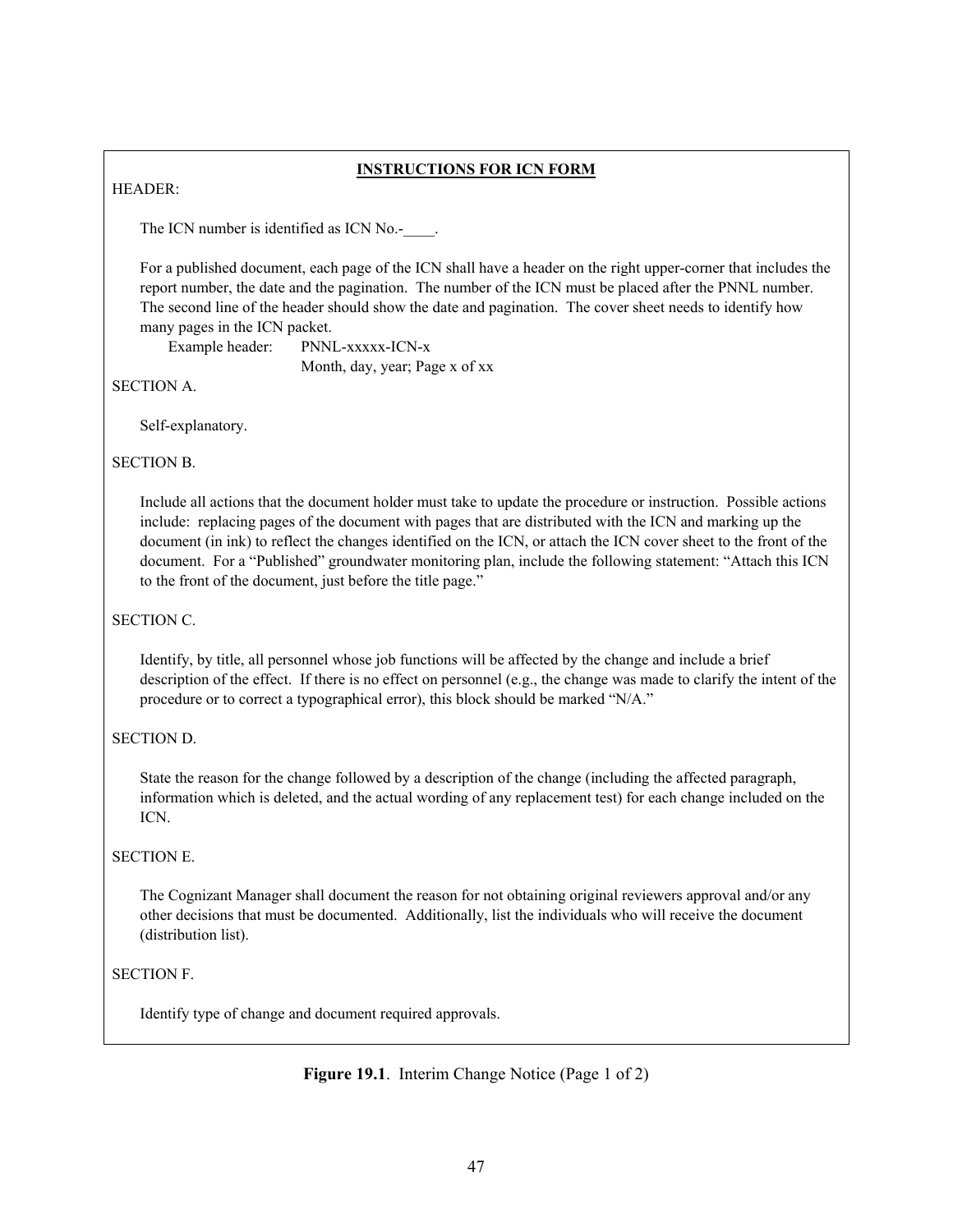| <b>INTERIM CHANGE NOTICE (ICN)</b>                         |                             |  |  |  |
|------------------------------------------------------------|-----------------------------|--|--|--|
| <b>Revision No.:</b><br>A. Document No.:                   | Implementation              |  |  |  |
| <b>Document Title:</b>                                     | Date of ICN: $\frac{1}{2}$  |  |  |  |
|                                                            |                             |  |  |  |
| <b>Document's Original Author:</b>                         | <b>Change Requested By:</b> |  |  |  |
|                                                            |                             |  |  |  |
| <b>B.</b> Action:                                          |                             |  |  |  |
|                                                            |                             |  |  |  |
|                                                            |                             |  |  |  |
|                                                            |                             |  |  |  |
|                                                            |                             |  |  |  |
|                                                            |                             |  |  |  |
| C. Effect of Change:                                       |                             |  |  |  |
|                                                            |                             |  |  |  |
|                                                            |                             |  |  |  |
|                                                            |                             |  |  |  |
|                                                            |                             |  |  |  |
| D. Reason for Change/Description of Change:                |                             |  |  |  |
|                                                            |                             |  |  |  |
| <b>Reason for Change:</b>                                  |                             |  |  |  |
| <b>Description of Change:</b>                              |                             |  |  |  |
|                                                            |                             |  |  |  |
|                                                            |                             |  |  |  |
| <b>E. Document Management Decisions:</b>                   |                             |  |  |  |
|                                                            |                             |  |  |  |
|                                                            |                             |  |  |  |
|                                                            |                             |  |  |  |
|                                                            |                             |  |  |  |
|                                                            |                             |  |  |  |
| F. Task Manager Approval Signatures (Please Sign and Date) | Type of Change (Check one): |  |  |  |
|                                                            | Minor<br>Major              |  |  |  |
|                                                            |                             |  |  |  |
|                                                            |                             |  |  |  |
|                                                            |                             |  |  |  |
|                                                            |                             |  |  |  |
|                                                            |                             |  |  |  |

**Figure 19.1** Interim Change Notice (Page 2 of 2)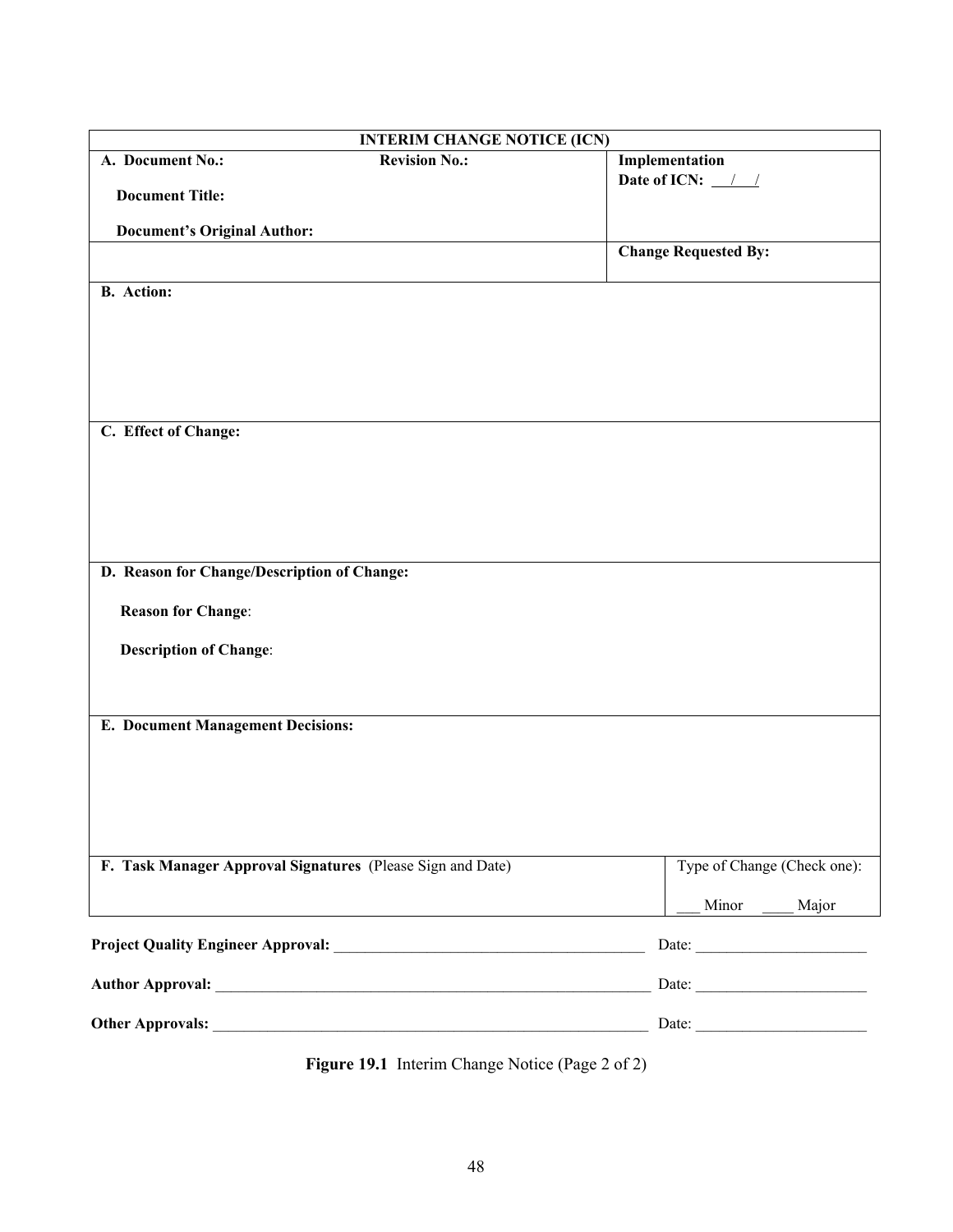Non-PNNL Rifle IFC Site Project staff, such as subcontractors and/or collaborators, shall comply with the following procedural steps regarding laboratory records books, or a Rifle IFC Site Project-approved equivalent.

- 1. Use bound books similar to the LRBs with beige-colored binding used by PNNL.
- 2. The initial LRB custodian shall include the title, author, and period covered on the first page of the book. If the LRB is transferred, the new custodian shall enter their name, location, and date received to the lower portion of the information block.
- 3. If persons other than the custodian make entries, the custodian shall list above or below the information block on the first sheet inside the LRB cover the names of those persons, and obtain sample signature and initials from each.
- 4. Use the following procedure as new project number and project or activities are initiated.
	- − Record the starting page, the project or activity title on the second page as a table of contents.
	- − Record as the first entry the research activity title, the project or work authorization number, and a brief description of the objectives and planned approach.
	- − Record observations/data chronologically. Describe (narrative or sketch) experimental apparatus, equipment, and any procedures, data sheets, etc., that are used.
- 5. Date and sign each page. List person(s) who performed the work.
- 6. Record information only in permanent ink, line-out unused portions of pages, and keep pages intact.
- 7. Do not erase or obliterate entries. Mark out errors or corrections with single lines. Initial and date all changes other than editorial corrections. If the change is substantive, record the reason for it.
- 8. Use the following steps if it is necessary to attach a loose sheet.
	- − Attach the sheet to an unused page of the LRB by tape or glue.
	- − Write the LRB number and the record book page number on the attached sheet (in case it comes loose).
	- − Make an entry in the LRB to introduce or describe the attached sheet.
- 9. Maintain a list in the project or activity file identifying the LRB numbers, custodians, and record book locations.
- 10. Record as the last entry for a project or activity a statement noting completion of the work or, if appropriate, reference to a subsequent LRB.
- 11. Store LRBs in metal file cabinets or receptacles that prevent physical damage or access by unauthorized persons when not in use, and allow easy retrieval for periodic inventory.
- 12. Return LRBs to the Rifle IFC Site Project Document Control or Project Manager when complete or at project end. Users may copy appropriate pages for their personal files and future reference.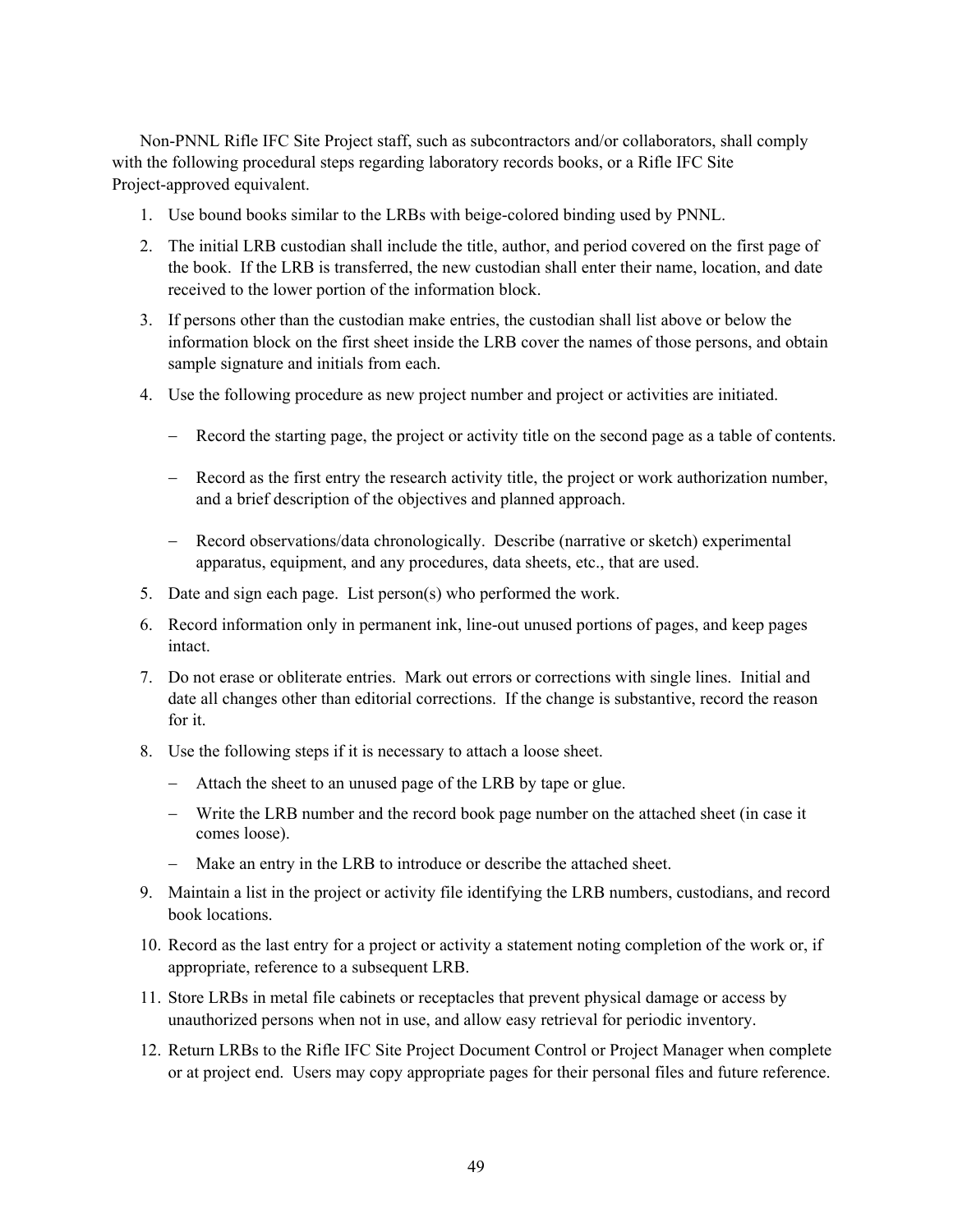If the staff member for future reference retains LRBs, they must be protected from physical damage or access by unauthorized persons and made available for periodic inventory.

13. Make copies of LRBs, or applicable pages, for inclusion in project files, when appropriate.

# **20.0 References**

2 CCR 402-2, "Rules and Regulations for Water Well Construction, Pump Installation, Cistern Installation and Monitoring and Observation Hole/Well Construction (Water Well Construction Rules)." *Code of Colorado Regulations*, Denver, Colorado.

10 CFR 830, Subpart A, "Quality Assurance Requirements." *U.S. Code of Federal Regulations*.

40 CFR 136, Chapter 1, Appendix B (7/1/01). U.S. Environmental Protection Agency. "Guidelines Establishing Test Procedures for the Analysis of Pollutants." *U.S. Code of Federal Regulations.*

61 FR 67325-67326. "Final Programmatic Environmental Impact Statement for the Uranium Mill Tailings Remedial Action Ground Water Project." *Federal Register*.

*Atomic Energy Act.* 1954*,* as amended, Ch. 1073, 68 Stat. 919, 42 USC 2011 et seq.

CERCLA – *Comprehensive Environmental Response, Compensation, and Liability Act*. 1980. Public Law 96-150, as amended, 94 Stat. 2767, 42 USC 9601 et seq.

DOE Order 414.1C. 2005. *Quality Assurance*. U.S. Department of Energy, Washington, D.C.

DOE Order 435.1. 2001. *Radioactive Waste Management.* U.S. Department of Energy, Washington, D.C.

DOE Order 450.1. 2003, as amended. *Environmental Management System.* U.S. Department of Energy, Washington, D.C.

DOE Order 5400.5. 1993, as amended. *Radiation Protection of the Public and the Environment*. U.S. Department of Energy, Washington, D.C.

DOE. 1993. *UMTRA Project Office Quality Assurance Program Plan*, Rev. 5, DOE/AL/62350-76 (formerly UMTRA-DOE/AL-185 for Rev. 3), prepared by the U.S. Department of Energy, UMTRA Project Office, Albuquerque Operations Office, Albuquerque, New Mexico.

DOE. 2006. *U. S. Department of Energy, Office of Legacy Management, Quality Assurance Program Plan*. U. S. Department of Energy, Office of Legacy Management, Washington, DC.

DOE-RL. 1998. *Hanford Analytical Services Quality Assurance Requirements Documents*. (HASQARD). DOE/RL-96-68, Volumes 1-4, U.S. Department of Energy, Richland Operations Office, Richland, Washington.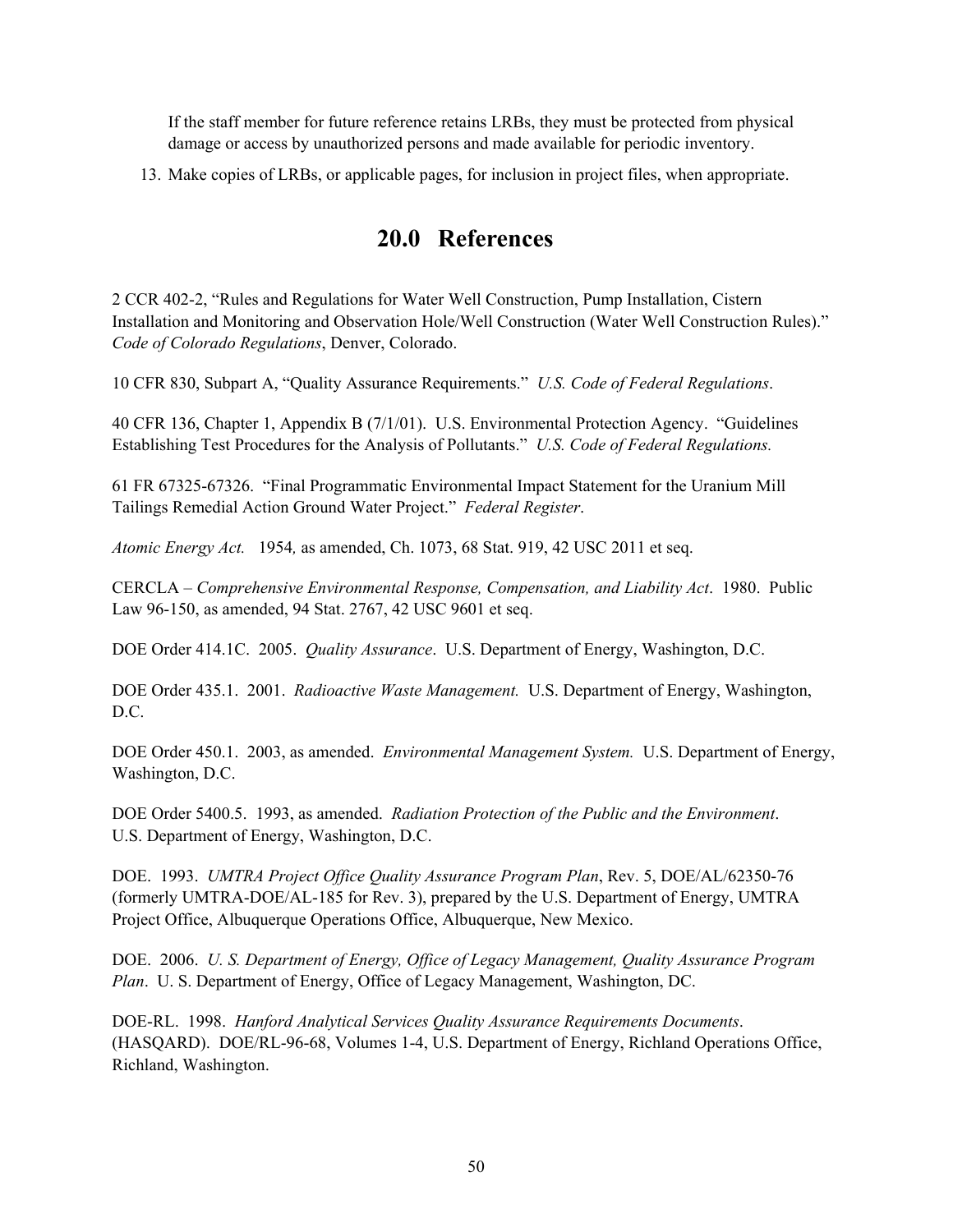Ecology - Washington State Department of Ecology, U.S. Environmental Protection Agency, and U.S. Department of Energy. 1989, as amended. *Hanford Federal Facility Agreement and Consent Order*. Document No. 89-10 (The Tri-Party Agreement), Olympia, Washington.

EMSL-LV-0539-17. 1979. *Radiochemical Analytical Procedures for Analysis of Environmental Samples*. U.S. Environmental Protection Agency, Las Vegas, Nevada.

EPA/240/B-01/003. 2001. *EPA Requirements for Quality Assurance Project Plans (QA/R-5).EPA Requirements for Quality Assurance Project Plans*. U.S. Environmental Protection Agency, Washington, D.C.

EPA/240/B-06/001. 2006. *Guidance on Systematic Planning Using the Data Quality Objectives Process (QA/G-4).* U.S. Environmental Protection Agency, Washington, D.C.

EPA-600/4-79/019. 1979. *Handbook for Analytical Quality Control in Water and Wastewater Laboratories*. U.S. Environmental Protection Agency, Cincinnati, Ohio.

EPA-600/4-79-020. 1983. *Methods for Chemical Analysis of Water and Wastes*. U.S. Environmental Protection Agency, Washington, D.C.

EPA-600/4-80-032. 1980. *Prescribed Procedures for Measurement of Radioactivity in Drinking Water*. U.S. Environmental Protection Agency, Cincinnati, Ohio.

EPA-600/4-88-039. 1988. *Methods for the Determination of Organic Compounds in Drinking Water*. U.S. Environmental Protection Agency, Washington, D.C.

EPA/600/R-96/055. 2000. *Guidance for the Data Quality Objectives Process (QA/G-4)*, U.S. Environmental Protection Agency, Washington, D.C.

EPA-R4-73-014. 1973. *Procedures for Radiochemical Analysis of Nuclear Reactor Aqueous Solutions*. U.S. Environmental Protection Agency, Cincinnati, Ohio.

EPA/SW-846. 1986, as amended. *Test Methods for Evaluating Solid Waste: Physical/Chemical Methods, SW-846, Third Edition*. Office of Solid Waste and Emergency Response, U.S. Environmental Protection Agency, Washington, D.C. Available online at http://www.epa.gov/epaoswer/hazwaste/test/main.htm

National Water Well Association. 1986. *RCRA Ground Water Monitoring Technical Enforcement Guidance Document*. Dublin, Ohio.

NQA-1-2000. 2001. *Quality Assurance Requirements for Nuclear Facility Applications*. , The American Society of Mechanical Engineers, New York, New York.

PAAA-Price-Anderson Amendments Act. *Energy Policy Act of 2005*. Title VI—Nuclear Matters, Subtitle A—Price-Anderson Act Amendments, Section 601 *et. seq*. Public Law 109-58, as amended. 42 USC 15801 *et seq.*

PNL-MA-567. 1993, as amended. *Procedures for Ground-Water Investigations*. Pacific Northwest National Laboratory, Richland, Washington.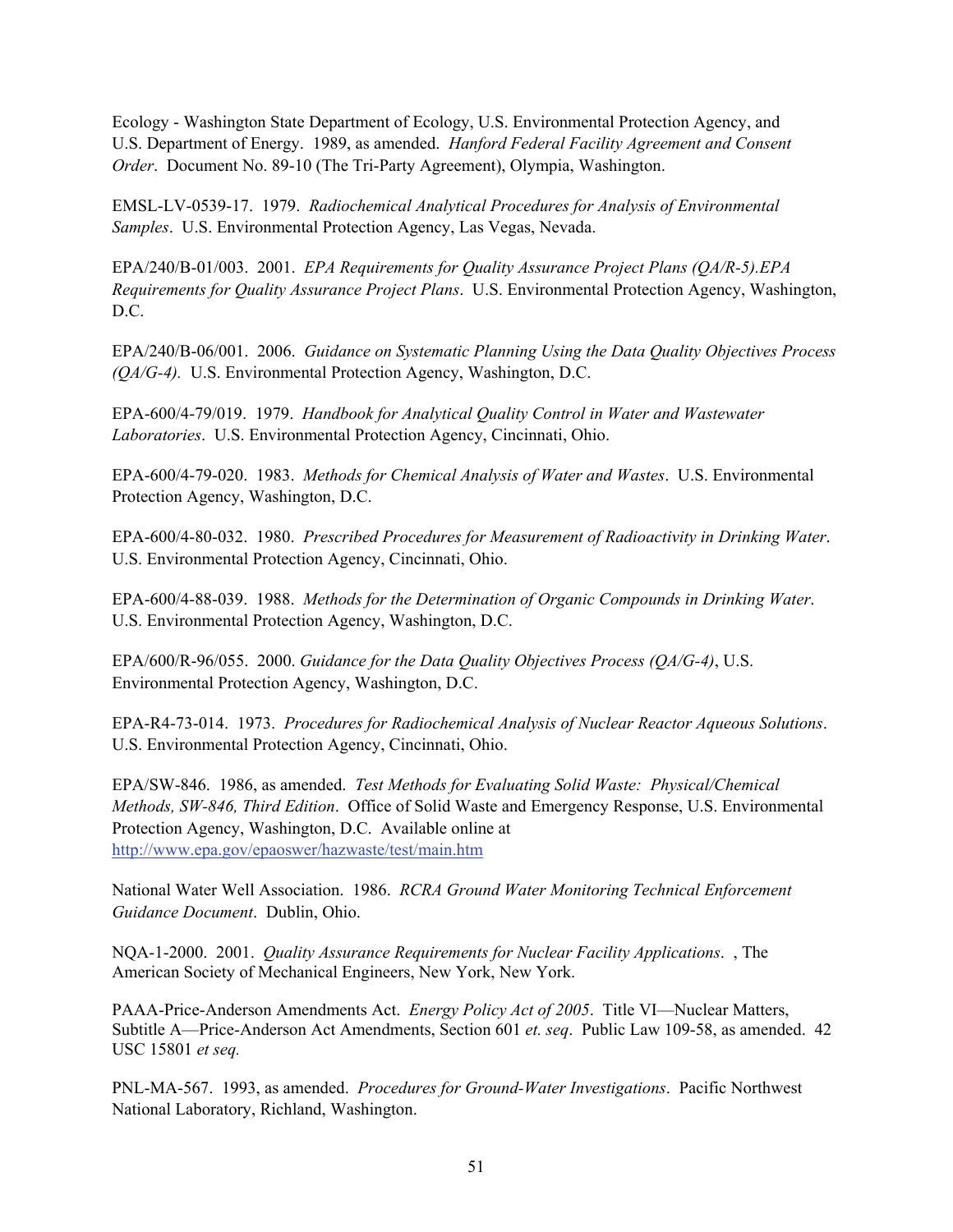PNL-MA-580. 2004, as amended. *Surface Environmental Surveillance Procedures Manual*. Pacific Northwest National Laboratory, Richland, Washington.

PNNL. 2000. *Laboratory Record Books*. Standards-Based Management System, Pacific Northwest National Laboratory, Richland, Washington. Available online at http://sbms.pnl.gov/standard/2l/2l00t010.htm

PNNL. 2002a. *Training Design, Development, Implementation and Evaluation*. Standards-Based Management System, Pacific Northwest National Laboratory, Richland, Washington. Available online at http://sbms.pnl.gov/standard/1f/1f00t010.htm

PNNL. 2004. *Procedures, Permits, and Other Work Instructions*. Standards-Based Management System, Pacific Northwest National Laboratory, Richland, Washington. Available online at http://sbms.pnl.gov/standard/74/7400t010.htm

PNNL. 2005a. *Assessment Management*. Standards-Based Management System, Pacific Northwest National Laboratory, Richland, Washington. Available online at http://sbms.pnl.gov/standard/4i/4i00t010.htm

PNNL. 2005b. *Calibration*. Standards-Based Management System, Pacific Northwest National Laboratory, Richland, Washington. Available online at http://sbms.pnl.gov/standard/79/7900t010.htm

PNNL. 2005c. *Quality Problems Reporting.* Standards-Based Management System, Pacific Northwest National Laboratory, Richland, Washington. Available online at http://sbms.pnl.gov/standard/78/7800t010.htm

PNNL. 2005d. *Records Management*. Standards-Based Management System, Pacific Northwest National Laboratory, Richland, Washington. Available online at http://sbms.pnl.gov/standard/1a/1a00t010.htm

PNNL. 2005e. *Training and Qualification for Staff and Non-Staff*. Standards-Based Management System, Pacific Northwest National Laboratory, Richland, Washington. Available online at http://sbms.pnl.gov/standard/1e/1e00t010.htm

PNNL. 2006a. *Document Control*. Standards-Based Management System, Pacific Northwest National Laboratory, Richland, Washington. Available online at http://sbms.pnl.gov/standard/2m/2m00t010.htm

PNNL. 2006b. *Policies and Standards.* Standards-Based Management System, Pacific Northwest National Laboratory, Richland, Washington. Available online at http://sbms.pnl.gov/private/policies/bp00t010.htm

PNNL 2007a. Hazardous Materials, Packaging and Shipping. Standards-Based Management System, Pacific Northwest National Laboratory, Richland, Washington. Available online at http://sbms.pnl.gov/standard/66/6600t010.htm

PNNL. 2007b. *Planning, Assessment, and Analysis*. Standards-Based Management System, Pacific Northwest National Laboratory, Richland, Washington. Available online at http://sbms.pnl.gov/standard/18/1800t010.htm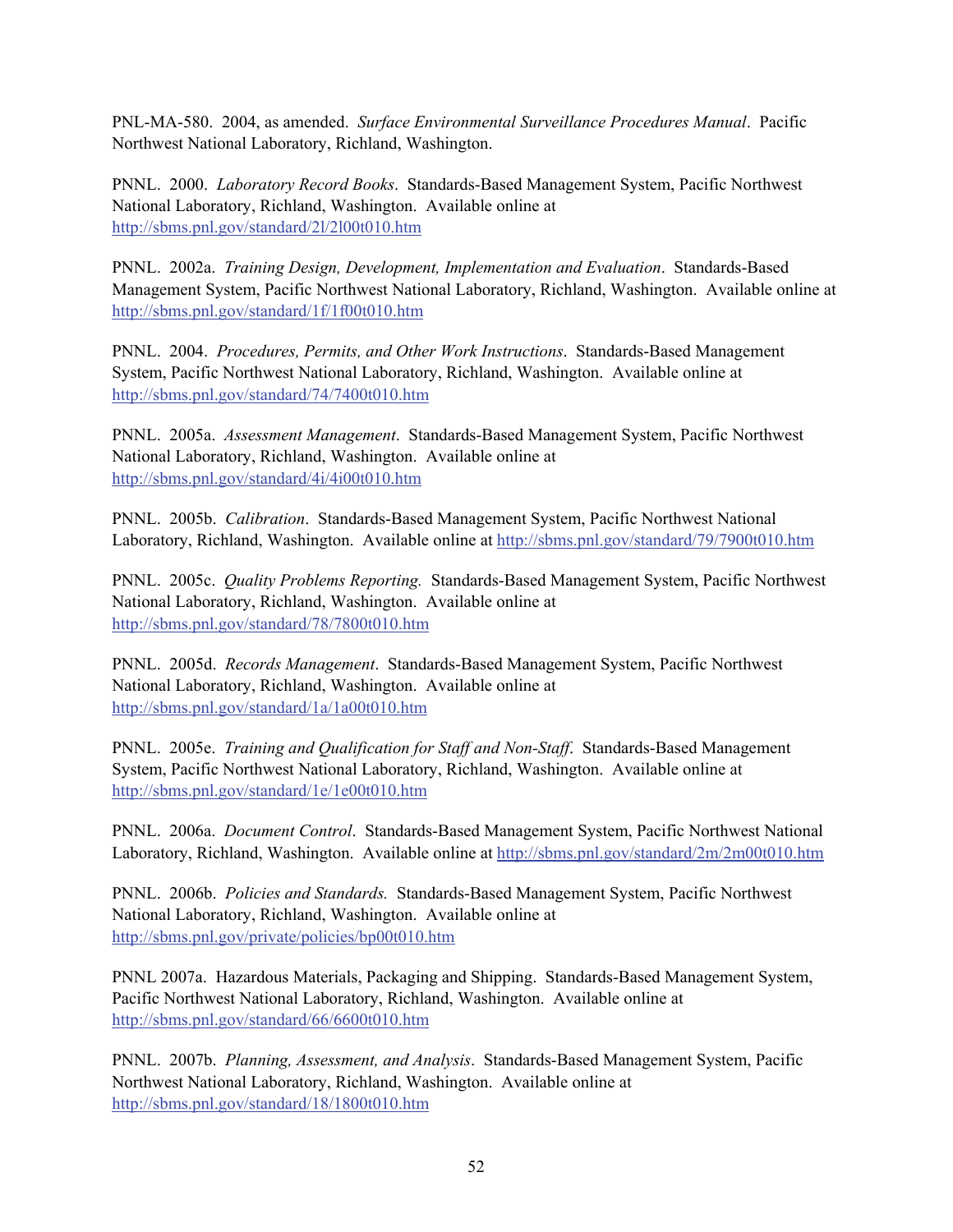PNNL. 2007c. *Price-Anderson Amendments Act*. Standards-Based Management System, Pacific Northwest National Laboratory, Richland, Washington. Available online at http://sbms.pnl.gov/standard/11/1100t010.htm

PNNL. 2007d. *Publishing Scientific and Technical Information*. Standards-Based Management System, Pacific Northwest National Laboratory, Richland, Washington. Available online at http://sbms.pnl.gov/standard/80/8000t010.htm

PNNL. 2007e. *Purchasing Goods and Services*. Standards-Based Management System, Pacific Northwest National Laboratory, Richland, Washington. Available online at http://sbms.pnl.gov/standard/3i/3i00t010.htm

PNNL. 2007f. *Safety Software.* Standards-Based Management System, Pacific Northwest National Laboratory, Richland, Washington. Available online at http://sbms.pnl.gov/standard/6e/6e00t010.htm

PNNL. 2007g. *Sample Handling, Archival, and disposal.* Standards-Based Management System, Pacific Northwest National Laboratory, Richland, Washington. Available online at http://sbms.pnl.gov/standard/2h/2h00t010.htm

PNNL. 2007h. *Software*. Standards-Based Management System, Pacific Northwest National Laboratory, Richland, Washington. Available online at http://sbms.pnl.gov/standard/94/9400t010.htm

PNNL. 2007i. *Waste, Managing.* Standards-Based Management System, Pacific Northwest National Laboratory, Richland, Washington. Available online at http://sbms.pnl.gov/standard/0f/0f00t010.htm

QAP ESL. *Environmental Sciences Laboratory QA Plan*, current revision. Pacific Northwest National Laboratory, Richland, Washington.

RCRA – *Resource Conservation and Recovery Ac*t. 1976. Public Law 94-580, as amended, 90 Stat. 2795, 42 USC 6901 et seq.

UMTRCA - *Uranium Mill Tailings Radiation Control Act of 1978*. 1978. Public Law 100-616, as amended, 42 USC 7901 et seq.

U.S. Geological Survey. 1977. *National Handbook of Recommended Methods for Water Data Acquisition*. *Office of Water Data Coordination*. Reston, Virginia.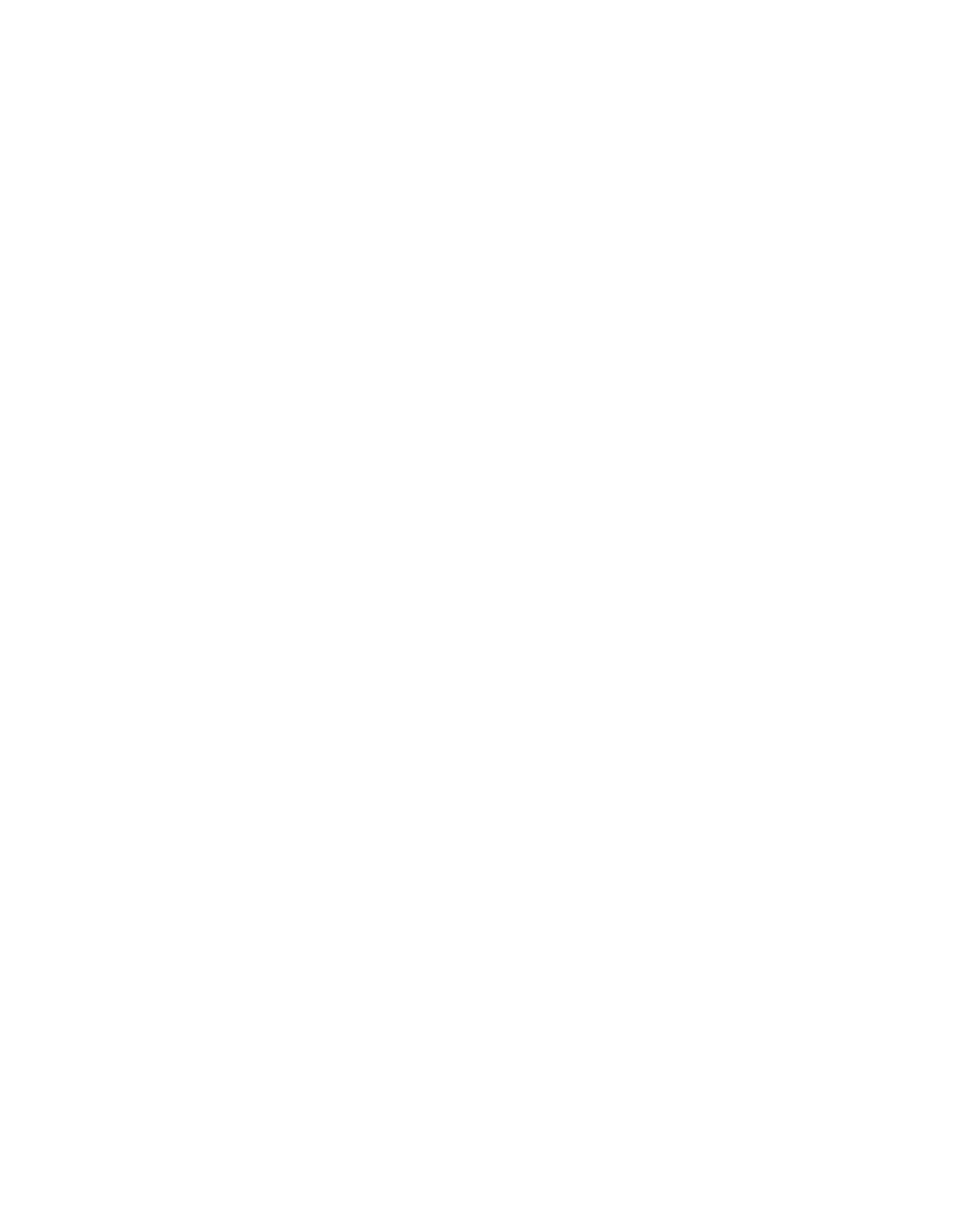**Appendix A Rifle IFC Site Project Quality Control Plan**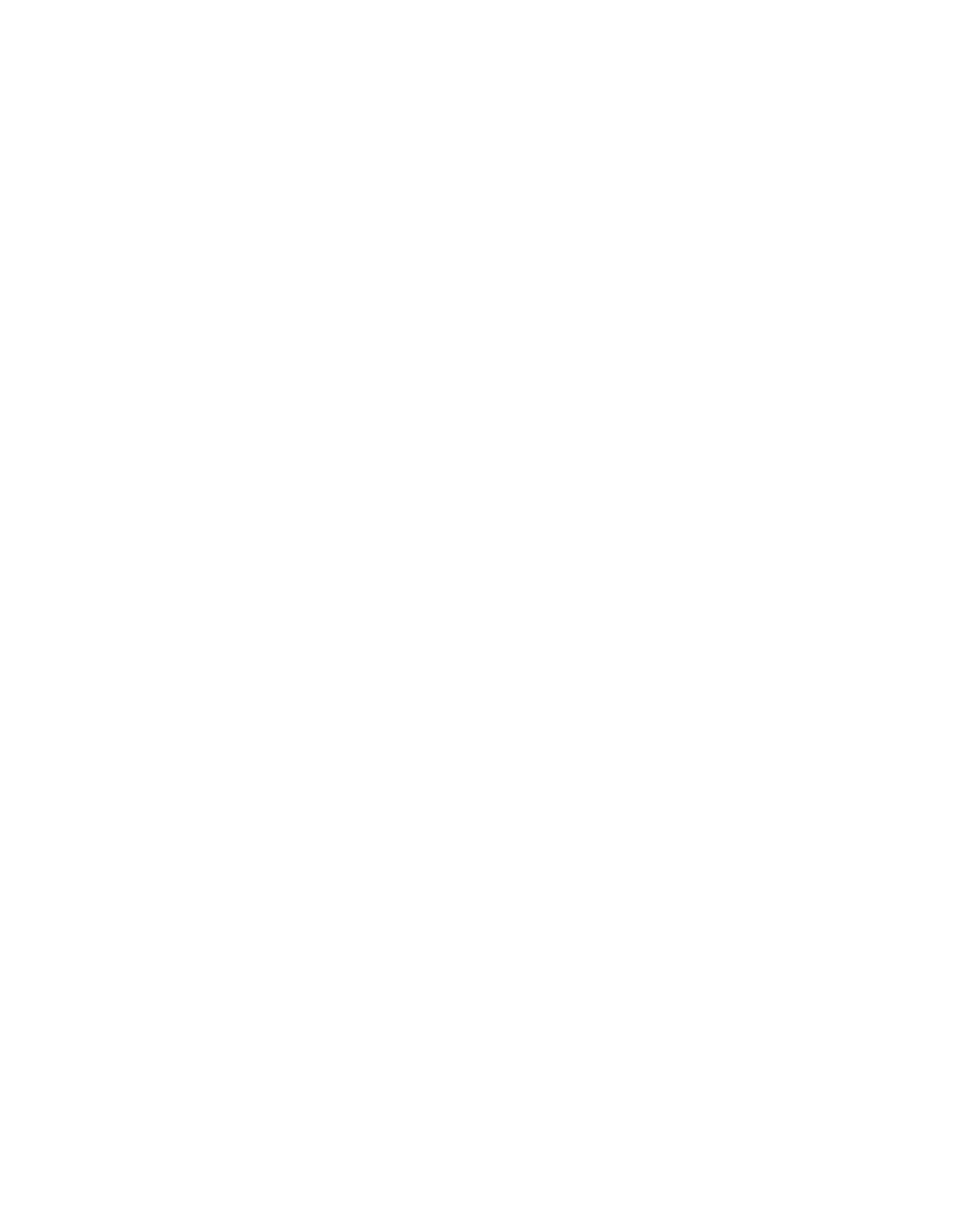# **Appendix A Rifle IFC Site Project Quality Control Plan**

# **A.1 Introduction**

 This appendix describes the basic methods and procedures to implement **groundwater monitoring** quality control for sampling and analysis conducted in association with the Rifle Integrated Field-Scale (IFC) Site Project. The quality control practices described in this plan help to evaluate whether samples free of contamination are obtained during sampling, and that the laboratory performed sample analyses within the accuracy and precision limits required by the project.

 Most information in this appendix applies only to groundwater samplers. Quality control practices and requirements that pertain to soil and sediment samples are described in Section A.5.

The primary objectives of this plan are listed below:

- 1. Identify the quality control elements selected for the Rifle IFC Site Project.
- 2. Provide data quality objectives (DQO) for reporting limits, precision, accuracy, and completeness.
- 3. Indicate actions that are to be taken for out of tolerance data.

# **A.2 Technical Requirements**

 The technical requirements for quality control are divided into two types – components that provide checks on field and laboratory activities (field quality control) and factors that help monitor laboratory performance (laboratory quality control). Each type of quality control sample has required frequencies and acceptance criteria.

 The following guidance documents were used as aids in determining the quality control elements necessary for the Groundwater Performance Assessment Project:

- 1. *Quality Assurance Manual for the Waste Management Branch Investigations* (EPA 910/9-86-00)
- 2. *Resource Conservation and Recovery Act (RCRA) Groundwater Monitoring Technical Enforcement Guidance Document* (EPA/OSWER-9950.1)
- 3. *Test Methods for Evaluating Solid Waste: Physical/Chemical Methods, SW-846, Third Edition* (EPA/SW-846, as amended)
- 4. *Handbook for Analytical Quality Control in Water and Wastewater Laboratories* (EPA-600/4-79-019).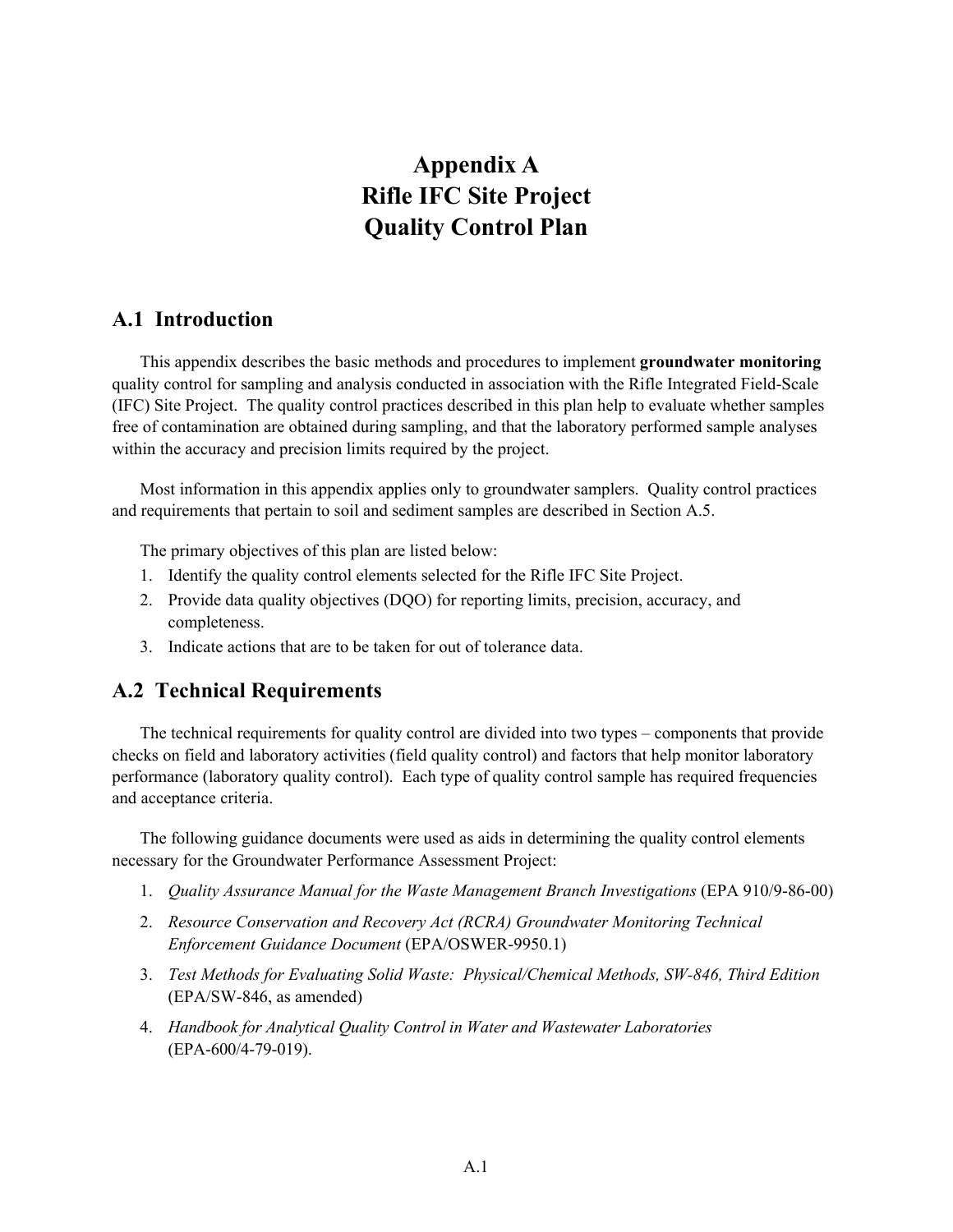Quality control elements were selected based on the needs of the project and the value the results from each type of sample will add to the data.

## **A.2.1 Field Quality Control**

 To indicate whether groundwater samples are collected in a consistent manner and are properly preserved and transported to the analytical laboratory, four types of quality control samples are collected before or during sampling:

- 1. **Full Trip Blanks (FTB)** These samples are prepared by the sampling team before traveling to a sampling site. A preserved bottle set, identical to the set that will be used for sample collection in the field, is filled with reagent water (carbon free, deionized water). The FTB bottles are sealed by the sampling team and transported unopened to the field in the same storage container that will be used for the samples collected that day. These samples are typically analyzed for the same constituents as the samples from the associated well.
- 2. **Equipment Blanks (EB)** Reagent water is passed through the pump or manifold after decontamination (sometimes just prior to sampling) to collect blank samples identical to a set that will be collected in the field. Preserved bottles are used. The EB bottles are placed in the same container as the associated field samples. EB samples are not removed from the container until delivery to the analytical laboratory.
- 3. **Field Duplicates (DUP)** A replicate sample that is collected at one well. After each type of bottle is filled, a second, identical bottle is filled for each type of analysis as directed by chain-ofcustody requirements. Both sets of samples are stored and transported together.

 Using several types of field blank samples provides checks on bottle cleanliness, purity preservation, equipment decontamination, proper storage and transport of samples, and reveals whether or not samples collected for volatiles may have been contaminated during collection. Sampling in replicate provides information about sampling reproducibility. Field quality control sample frequencies are shown in Table A.1. In addition to the evaluation characteristics described in Table A.1, the field quality control samples also provide a check on the analytical laboratory. The field quality control data are designed to give an overall impression of the performance of the sampling and analysis of the PNNL Groundwater Performance Assessment Project; however, individual data points associated with field quality control samples that are outside of the acceptance criteria are flagged in the Rifle IFC Site Project database.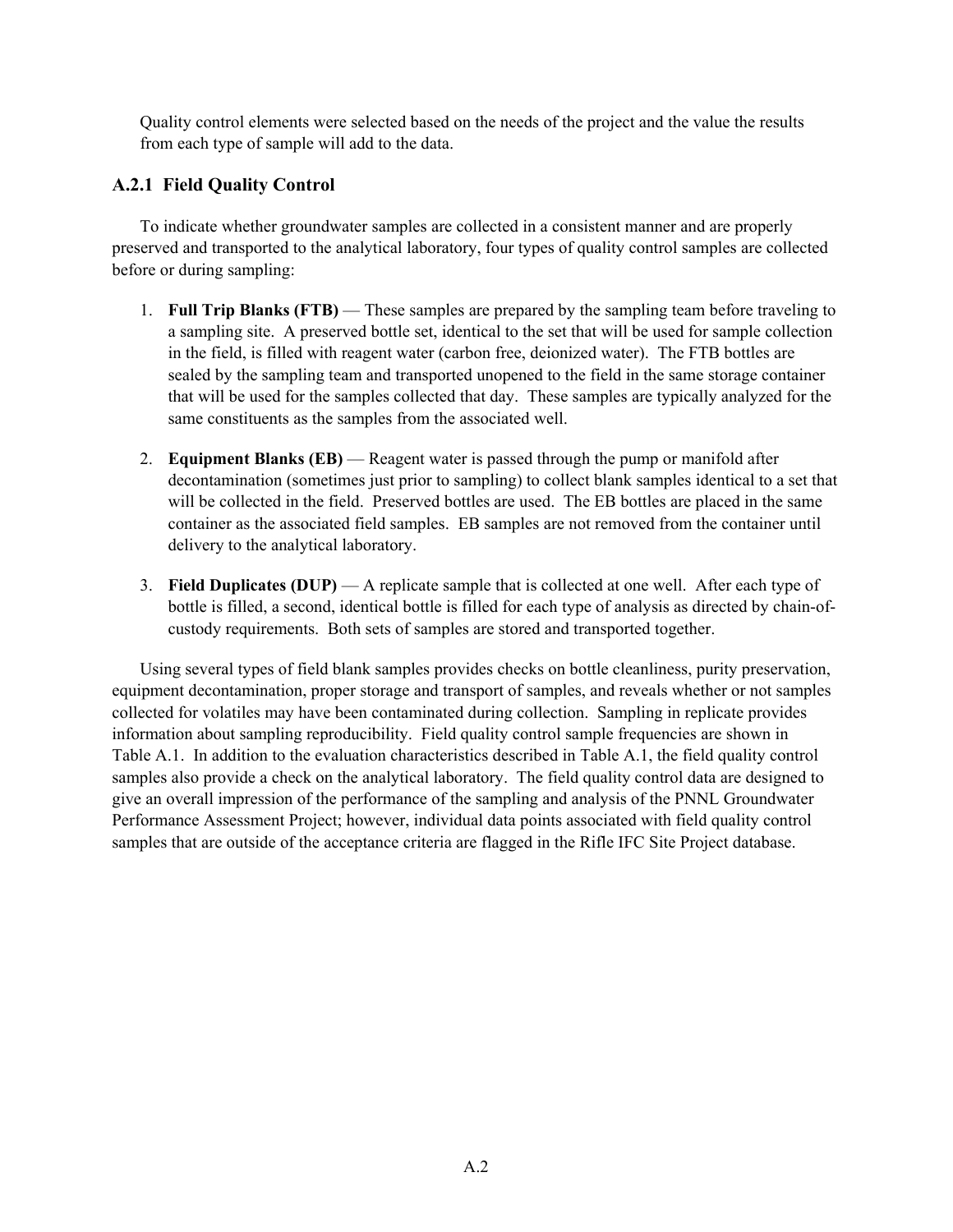| <b>Field Quality Control</b>                                                                                                                                                                                                                                                                                                                                                                                                                                                                                               |                                                 |                     |  |  |  |
|----------------------------------------------------------------------------------------------------------------------------------------------------------------------------------------------------------------------------------------------------------------------------------------------------------------------------------------------------------------------------------------------------------------------------------------------------------------------------------------------------------------------------|-------------------------------------------------|---------------------|--|--|--|
| Sample Type                                                                                                                                                                                                                                                                                                                                                                                                                                                                                                                | Primary Characteristics Evaluated               |                     |  |  |  |
| <b>FTB</b>                                                                                                                                                                                                                                                                                                                                                                                                                                                                                                                 | Contamination from containers or transportation | 1 per 20 well trips |  |  |  |
| EB                                                                                                                                                                                                                                                                                                                                                                                                                                                                                                                         | Contamination from non-dedicated equipment      | As needed $^{(a)}$  |  |  |  |
| Replicate/duplicate samples                                                                                                                                                                                                                                                                                                                                                                                                                                                                                                | Reproducibility                                 | 1 per 20 well trips |  |  |  |
|                                                                                                                                                                                                                                                                                                                                                                                                                                                                                                                            | <b>Laboratory Quality Control</b>               |                     |  |  |  |
| Sample Type                                                                                                                                                                                                                                                                                                                                                                                                                                                                                                                | Primary Characteristics Evaluated               | Frequency           |  |  |  |
| Method blanks                                                                                                                                                                                                                                                                                                                                                                                                                                                                                                              | Laboratory contamination                        | 1 per batch         |  |  |  |
| Lab duplicates                                                                                                                                                                                                                                                                                                                                                                                                                                                                                                             | Laboratory reproducibility                      |                     |  |  |  |
| Matrix spikes                                                                                                                                                                                                                                                                                                                                                                                                                                                                                                              | Matrix effect and laboratory accuracy           | (b)                 |  |  |  |
| Matrix spike duplicates                                                                                                                                                                                                                                                                                                                                                                                                                                                                                                    | Laboratory reproducibility/accuracy             | (b)                 |  |  |  |
| Surrogates                                                                                                                                                                                                                                                                                                                                                                                                                                                                                                                 | Recovery/yield                                  | (b)                 |  |  |  |
| Laboratory control samples                                                                                                                                                                                                                                                                                                                                                                                                                                                                                                 | Method accuracy                                 | 1 per batch         |  |  |  |
| (a) For portable peristaltic pumps, EBs are collected once per 30 well trips. Whenever a new type of non-dedicated<br>equipment is used, an EB shall be collected every time sampling occurs until it can be shown that less-frequent<br>collection of EBs is adequate to monitor the decontamination procedure for the non-dedicated equipment.<br>As defined in the laboratory contract, QA plan, and/or analysis procedures.<br>(b)<br>$EB =$ Equipment blank.<br>$FTB = Full-trip blank.$<br>$QA = Quality$ assurance. |                                                 |                     |  |  |  |

#### **Table A.1**. Quality Control Samples

 The results of each type of field quality control sample are evaluated according to criteria defined in Table A.2.

| <b>METHOD</b>                                     | <b>QUALITY</b><br><b>CONTROL</b><br><b>ELEMENT</b> | <b>ACCEPTANCE</b><br><b>CRITERIA</b> | <b>CORRECTIVE</b><br><b>ACTION</b> |
|---------------------------------------------------|----------------------------------------------------|--------------------------------------|------------------------------------|
|                                                   | <b>General Chemical Parameters</b>                 |                                      |                                    |
| Alkalinity - EPA 600 Series, 310.1                | MB <sup>(a)</sup>                                  | $<$ MDL                              | Flagged with "C"                   |
| Chemical Oxygen Demand - EPA 600 Series,<br>410.4 | <b>LCS</b>                                         | $80-120\%$ recovery <sup>(b)</sup>   | Data reviewed <sup>(c)</sup>       |
| Conductivity - EPA 600 Series, 120.1              | <b>DUP</b>                                         | $\pm$ 20% RPD <sup>(b)</sup>         | Data reviewed $(c)$                |
| Oil and Grease - EPA 600 Series, 413.1            | MS <sup>(d)</sup>                                  | 75-125% recovery $(b)$               | Flagged with "N"                   |
| pH - EPA 600 Series, 150.1                        | EB, FTB                                            | $<$ 2X MDL                           | Flagged with "Q"                   |
| Total Dissolved Solids - EPA 600 Series, 160.1    | <b>Field Duplicate</b>                             | $\pm$ 20% RPD <sup>(e)</sup>         | Flagged with "Q"                   |
| Total Organic Carbon - SW-846, 9060               |                                                    |                                      |                                    |
| Total Organic Halides - SW-846, 9020              |                                                    |                                      |                                    |
|                                                   | <b>Ammonia and Anions</b>                          |                                      |                                    |
| Ammonia - EPA 600 Series, 350.1                   | MВ                                                 | $<$ MDL                              | Flagged with "C"                   |
| Anions by IC - EPA 600 Series, 300.0              | <b>LCS</b>                                         | $80-120\%$ recovery <sup>(b)</sup>   | Data reviewed <sup>(c)</sup>       |
| Cyanide - SW-846, 9012                            | <b>DUP</b>                                         | $\pm$ 20% RPD <sup>(b)</sup>         | Data reviewed <sup>(c)</sup>       |
|                                                   | MS                                                 | 75-125% recovery $^{(b)}$            | Flagged with "N"                   |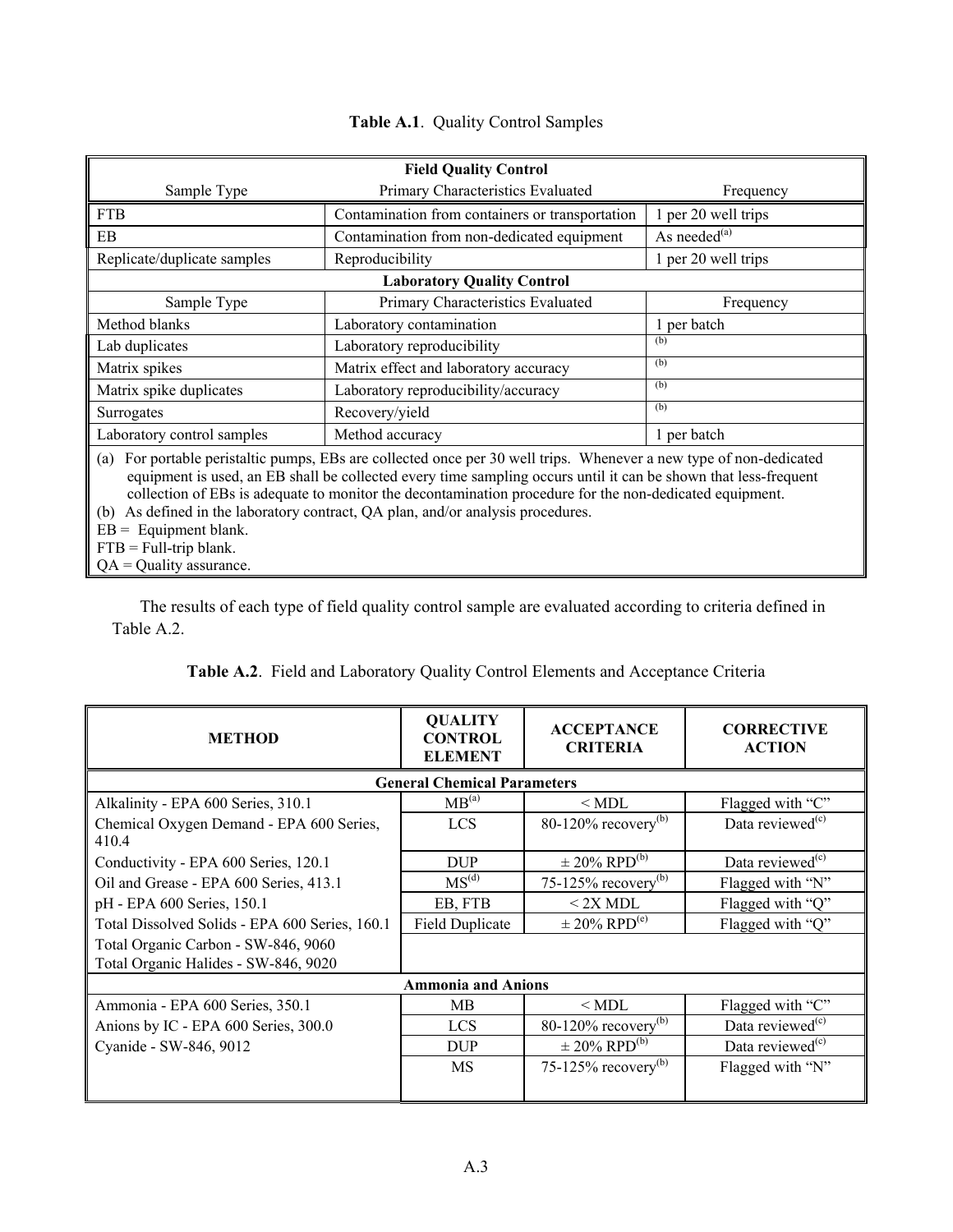| <b>METHOD</b>                                                                                                                                                                                         | <b>QUALITY</b><br><b>CONTROL</b><br><b>ELEMENT</b> | <b>ACCEPTANCE</b><br><b>CRITERIA</b>     | <b>CORRECTIVE</b><br><b>ACTION</b> |  |  |
|-------------------------------------------------------------------------------------------------------------------------------------------------------------------------------------------------------|----------------------------------------------------|------------------------------------------|------------------------------------|--|--|
|                                                                                                                                                                                                       | EB, FTB                                            | < 2X MDL                                 | Flagged with "Q"                   |  |  |
|                                                                                                                                                                                                       | <b>Field Duplicate</b>                             | $\pm$ 20% RPD <sup>(e)</sup>             | Flagged with "Q"                   |  |  |
|                                                                                                                                                                                                       | <b>Metals</b>                                      |                                          |                                    |  |  |
| Arsenic - SW-846, 7060                                                                                                                                                                                | MB                                                 | $<$ CRDL                                 | Flagged with "C"                   |  |  |
| Cadmium - SW-846, 7131                                                                                                                                                                                | <b>LCS</b>                                         | 80-120% recovery $\sqrt[3]{\phantom{.}}$ | Data reviewed <sup>(c)</sup>       |  |  |
| Chromium - SW-846, 7191                                                                                                                                                                               | <b>MS</b>                                          | 75-125% recovery $^{(b)}$                | Flagged with "N"                   |  |  |
| Lead - SW-846, 7421                                                                                                                                                                                   | <b>MSD</b>                                         | $\pm$ 20% RPD <sup>(b)</sup>             | Data reviewed $(c)$                |  |  |
| Mercury - SW-846, 7470                                                                                                                                                                                | EB, FTB                                            | < 2X MDL                                 | Flagged with "Q"                   |  |  |
| Selenium - SW-846, 7740                                                                                                                                                                               | <b>Field Duplicate</b>                             | $\pm$ 20% RPD <sup>(e)</sup>             | Flagged with "Q"                   |  |  |
| Thallium - SW-846, 7841                                                                                                                                                                               |                                                    |                                          |                                    |  |  |
| ICP Metals - SW-846, 6010                                                                                                                                                                             |                                                    |                                          |                                    |  |  |
| ICP/MS Metals - SW-846, 6020                                                                                                                                                                          |                                                    |                                          |                                    |  |  |
|                                                                                                                                                                                                       | <b>Radiological Parameters</b>                     |                                          |                                    |  |  |
| Gamma Scan                                                                                                                                                                                            | MB                                                 | $< 2X$ MDA                               | Flagged with "B"                   |  |  |
| Gross Alpha - SW-846, 9310                                                                                                                                                                            | LCS                                                | 70-130% recovery                         | Data reviewed <sup>(c)</sup>       |  |  |
| Gross Beta - SW-846, 9310                                                                                                                                                                             | <b>DUP</b>                                         | $\pm$ 20% RPD                            | Data reviewed <sup>(c)</sup>       |  |  |
| Iodine-129                                                                                                                                                                                            | MS <sup>(h)</sup>                                  | 60-140% recovery                         | Flagged with "N"                   |  |  |
| Plutonium (isotopic)                                                                                                                                                                                  | EB, FTB                                            | $< 2X$ MDA                               | Flagged with "Q"                   |  |  |
| Strontium-89/90                                                                                                                                                                                       | <b>Field Duplicate</b>                             | $\pm$ 20% RPD <sup>(5)</sup>             | Flagged with "Q"                   |  |  |
| Technetium-99                                                                                                                                                                                         |                                                    |                                          |                                    |  |  |
| Tritium - SW-846, 906.0                                                                                                                                                                               |                                                    |                                          |                                    |  |  |
| Tritium (low-level)                                                                                                                                                                                   |                                                    |                                          |                                    |  |  |
|                                                                                                                                                                                                       |                                                    |                                          |                                    |  |  |
| Uranium (isotopic)                                                                                                                                                                                    |                                                    |                                          |                                    |  |  |
| Uranium (total)                                                                                                                                                                                       |                                                    |                                          |                                    |  |  |
| (a) Does not apply to pH.                                                                                                                                                                             |                                                    |                                          |                                    |  |  |
| (b) Laboratory-determined, statistically derived control limits may also be used. Such limits are reported with the data.                                                                             |                                                    |                                          |                                    |  |  |
| After review, corrective actions are determined on a case-by-case basis. Corrective actions may include a laboratory<br>(c)<br>recheck or flagging the data as suspect (Y flag) or rejected (R flag). |                                                    |                                          |                                    |  |  |
| (d) Applies to total organic carbon and total organic halides only.                                                                                                                                   |                                                    |                                          |                                    |  |  |
| (e) Applies only in cases where one or both results are greater than five times the detection limit.                                                                                                  |                                                    |                                          |                                    |  |  |
| (f) Determined by the laboratory based on historical data. Control limits are reported with the data.                                                                                                 |                                                    |                                          |                                    |  |  |
| (g) For common laboratory contaminants such as acetone, methylene chloride, 2-butanone, toluene, and phthalate esters,                                                                                |                                                    |                                          |                                    |  |  |
| the acceptance criteria is $\leq$ 5 times MDL.                                                                                                                                                        |                                                    |                                          |                                    |  |  |
| (h) Applies only to technetium-99 and total uranium analyses.                                                                                                                                         |                                                    |                                          |                                    |  |  |
| Data Flags:<br>B, C<br>= Possible laboratory contamination (analyte was detected in the associated method blank).                                                                                     |                                                    |                                          |                                    |  |  |
| ${\bf N}$<br>= Result may be biased (associated matrix spike result was outside the acceptance limits).                                                                                               |                                                    |                                          |                                    |  |  |
| Q                                                                                                                                                                                                     |                                                    |                                          |                                    |  |  |
| = Problem with associated field quality control sample (blank and/or duplicate results were out of limits).<br><b>DUP</b><br>= Laboratory matrix duplicate.                                           |                                                    |                                          |                                    |  |  |
| EB<br>Equipment blank.<br>$=$                                                                                                                                                                         |                                                    |                                          |                                    |  |  |
| <b>FTB</b><br>$=$ Full trip blank.                                                                                                                                                                    |                                                    |                                          |                                    |  |  |
|                                                                                                                                                                                                       | = Field transfer blank.<br><b>FXR</b>              |                                          |                                    |  |  |
| GC<br>= Gas chromatography.                                                                                                                                                                           |                                                    |                                          |                                    |  |  |
| ICP<br>= Inductively coupled plasma.<br>$ICP/MS =$<br>Inductively coupled plasma-mass spectrometry.                                                                                                   |                                                    |                                          |                                    |  |  |
| LCS<br>Laboratory control sample.<br>=                                                                                                                                                                |                                                    |                                          |                                    |  |  |

 $MB = Method blank.$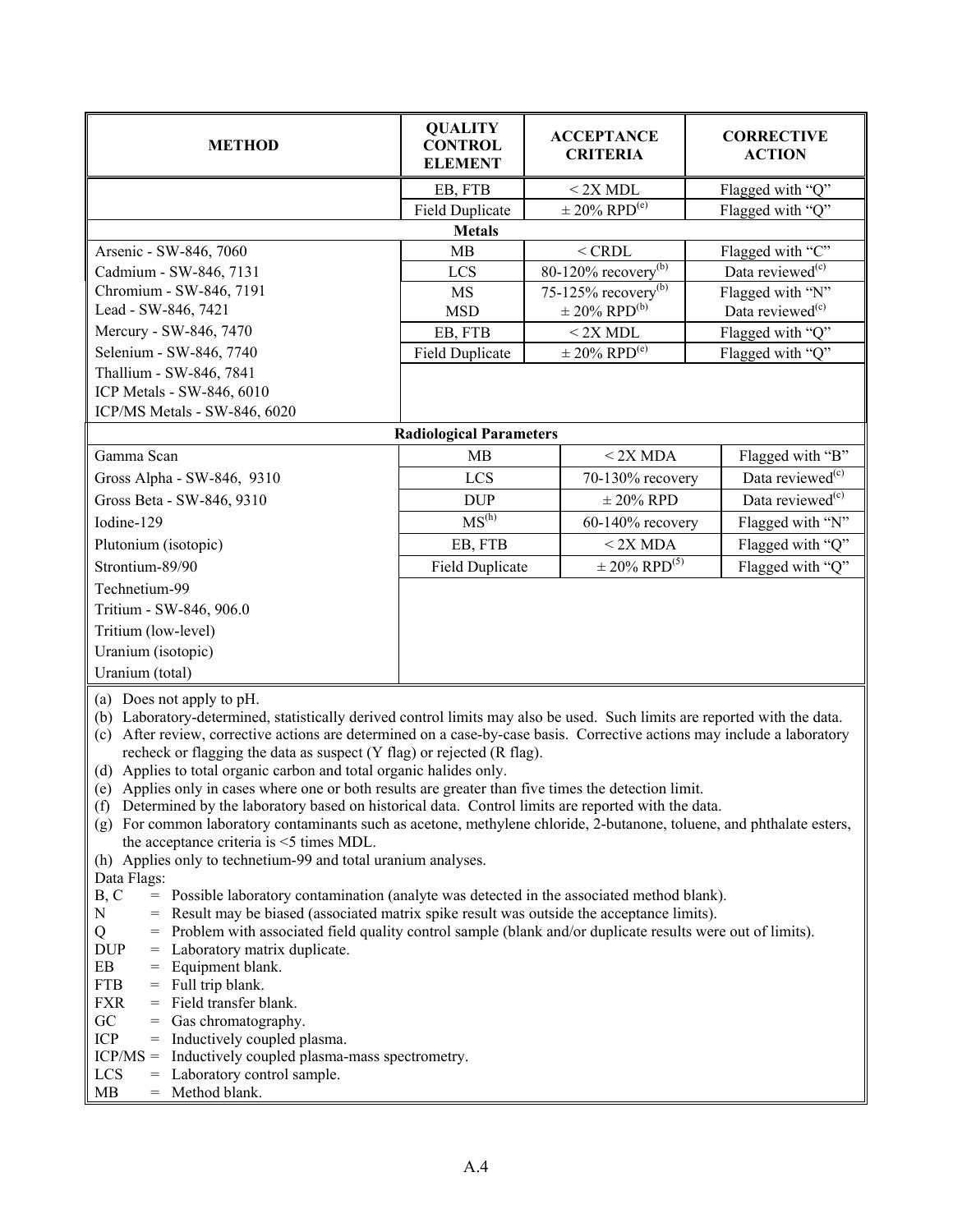|             | <b>METHOD</b>                    | <b>QUALITY</b><br><b>CONTROL</b><br><b>ELEMENT</b> | <b>ACCEPTANCE</b><br><b>CRITERIA</b> | <b>CORRECTIVE</b><br><b>ACTION</b> |
|-------------|----------------------------------|----------------------------------------------------|--------------------------------------|------------------------------------|
| <b>MDA</b>  | $=$ Minimum detectable activity. |                                                    |                                      |                                    |
| MDL         | $=$ Method detection limit.      |                                                    |                                      |                                    |
| MS          | $=$ Matrix spike.                |                                                    |                                      |                                    |
| MSD         | $=$ Matrix spike duplicate.      |                                                    |                                      |                                    |
| <b>PCBs</b> | $=$ Polychlorinated biphenyls.   |                                                    |                                      |                                    |
| <b>RPD</b>  | $=$ Relative percent difference. |                                                    |                                      |                                    |
| <b>SUR</b>  | $=$ Surrogate.                   |                                                    |                                      |                                    |

 Bias is assessed by comparing a measured value to a known or accepted reference value or the recovery of a known amount of spiked contaminant into a sample (i.e., a matrix spike [MS]). An MS bias caused by matrix effects is calculated in Equation (A.1):

$$
\mathbf{B} = (\mathbf{X}_s - \mathbf{X}_u) - \mathbf{K} \tag{A.1}
$$

where  $X =$  measured value of spiked sample

 $X<sub>u</sub>$  = sample or miscellaneous contribution

 $K =$  known value of spike

Using Equation  $(A.2)$  yields percent recovery  $(\%R)$ :

$$
{}^{0}\!\!/\alpha\mathbf{R} = 100\left(\mathbf{X}_s - \mathbf{X}_u\right) / \mathbf{K} \tag{A.2}
$$

 Analytical precision is determined by analyzing duplicates (field or lab). Precision is expressed as either percent relative standard deviation (RSD) or relative percent difference (RPD). Duplicate results are flagged if the results of both samples are quantifiable (i.e., the result is greater than the 5 times the instrument detection limit [IDL]/method detection limit [MDL]/MDA and the RPD is greater than 20%. The RPD is calculated in Equation (A.3):

$$
RPD = \frac{D_1 - D_2}{(D_1 + D_2)/2} \times 100
$$
 (A.3)

where  $D_1$  = original sample value  $D_2$  = duplicate sample value.

When more than two data values are present, calculate precision by the RSD (Equation [A.4]):

$$
RSD = \frac{\text{standard deviation}}{\text{mean}} \times 100 \tag{A.4}
$$

#### **A.2.2 Quality Control in the Laboratory**

 The ability of the laboratories to perform sample analyses within the limits established by the project is monitored in several ways. Internal quality assurance programs are maintained by laboratories participating in the Rifle IFC Site Project. In addition, the laboratories are periodically reviewed and audited both internally and externally. PNNL participates in external audits. Laboratory quality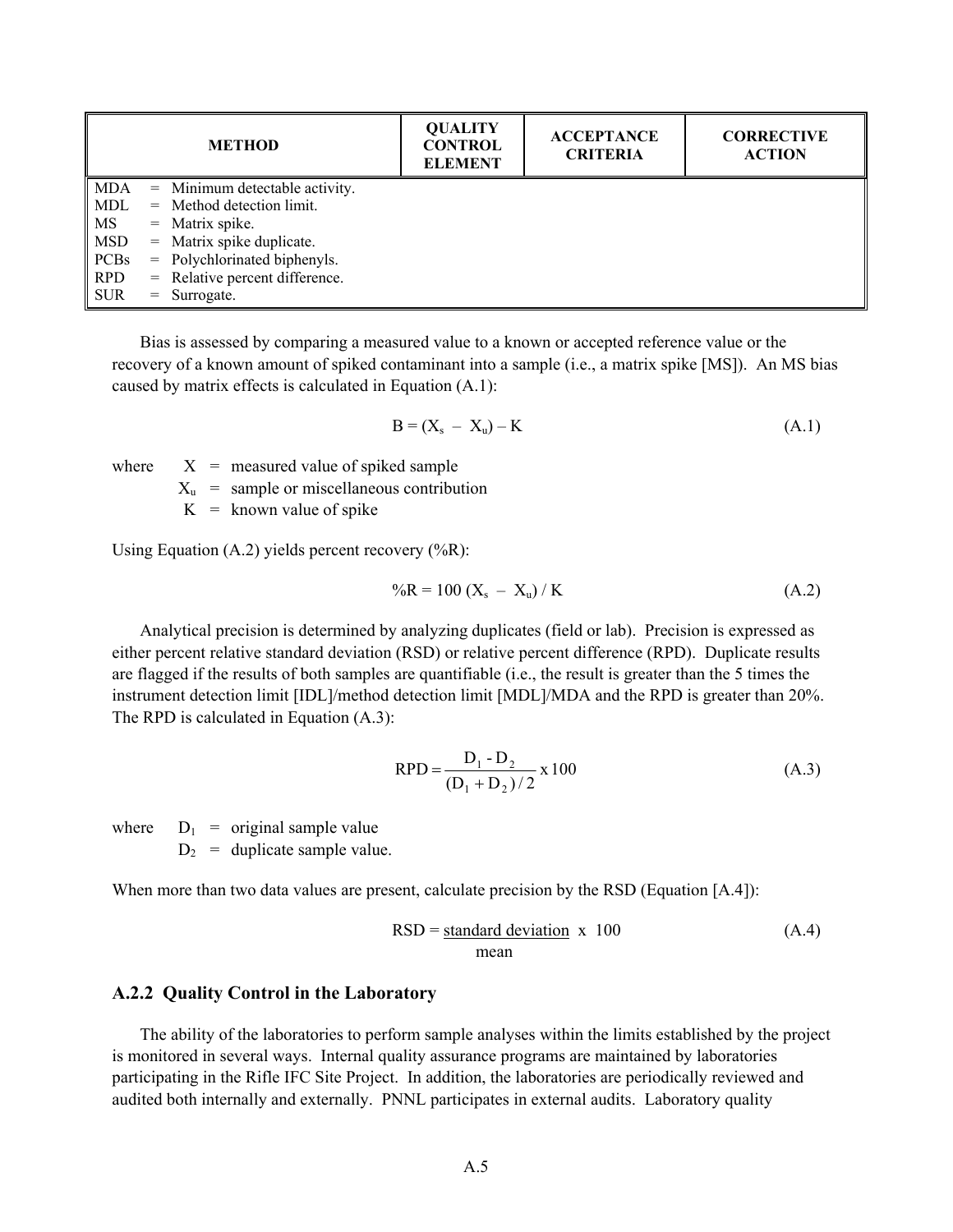assurance includes a comprehensive quality control program, which includes the use of MS, matrix duplicates (MD), matrix spike duplicates (MSD), laboratory control samples (LCS), surrogates, tracers, and blanks. These samples are recommended in the guidance documents and are required by U.S. Environmental Protection Agency (EPA) protocol.

 **Matrix Duplicate** — An intra-laboratory split sample that is used to evaluate the precision of a method in a given sample matrix.

 **Matrix Spike** — An aliquot of a sample spiked with a known concentration of target analyte(s). The MS is used to assess the bias of a method in a given sample matrix. Spiking occurs prior to sample preparation and analysis.

 **Matrix Spike Duplicate** — A replicate spiked aliquot of a sample that is subjected to the entire sample preparation and analytical process. MSD results are used to determine the bias and precision of a method in a given sample matrix.

 **Laboratory Control Sample** — A control matrix spike (e.g., deionized water) spiked with analytes representative of the target analytes or a certified reference material that is used to evaluate laboratory accuracy.

 **Method Blank** — An analyte-free matrix to which all reagents are added in the same volumes or proportions as used in sample processing. The method blank is carried through the complete sample preparations and analytical procedure. The method blank is used to quantify contamination resulting from the analytical process.

 **Surrogates** — A compound added to all samples in the analysis batch (field samples and quality control samples) prior to preparation. The surrogate is typically similar in chemical composition to the compound or analyte being determined, yet not normally encountered in most samples. Surrogates are expected to respond to the preparation and measurement systems in a manner similar to the analytes of interest. Because surrogates are added to all standards, samples, and quality control samples, they are a useful tool in evaluating overall method performance in a given matrix. Surrogates are utilized only in organic analyses.

 **Tracers** — A tracer is a known quantity of radioactive isotope that is different from that of the isotope of interest but is expected to behave similarly and is added to an aliquot of sample. Sample results are generally corrected based on tracer recovery.

 The laboratories are required to analyze samples within the holding times specified by the analysis procedure. In some instances, constituents in samples not analyzed within the holding time may be compromised by volatilization, decomposition, or other chemical changes. Data from samples analyzed outside the holding time are flagged in the Rifle IFC Site Project database with an "H." The holding times for constituents analyzed by the Rifle IFC Site Project are listed in Table A.3.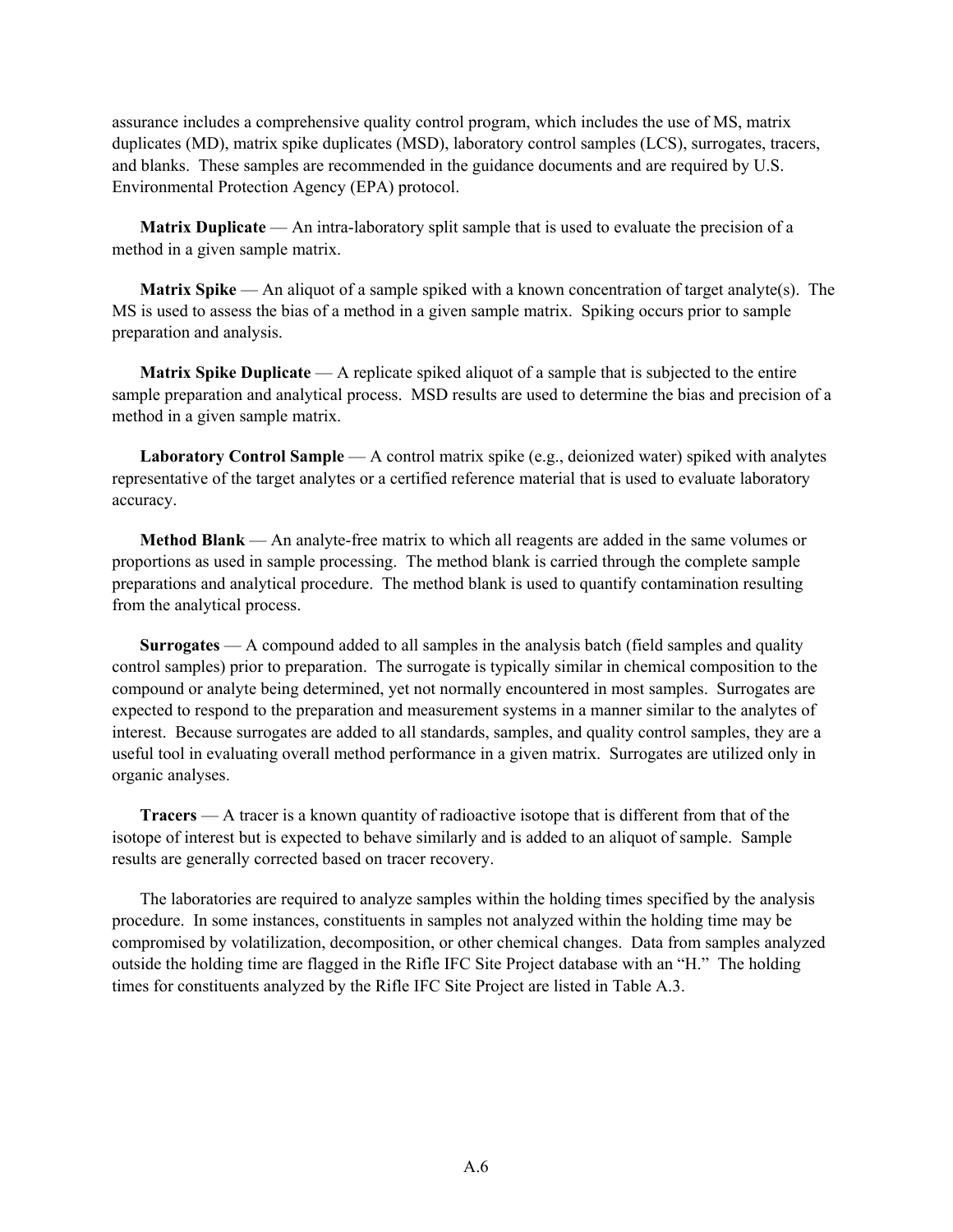| <b>Constituents</b>         | Methods <sup>(a)</sup> | <b>Holding Times</b> |
|-----------------------------|------------------------|----------------------|
| ICP metals                  | SW-846, 6010           | 6 months             |
| <b>ICP-MS</b>               | SW-846, 6020           | 6 months             |
| Arsenic                     | SW-846, 7060           | 6 months             |
| Lead                        | SW-846, 7421           | 6 months             |
| Mercury                     | SW-846, 7470/7471      | 28 days              |
| Selenium                    | SW-846, 7740           | 6 months             |
| Thallium                    | SW-846, 7841           | 6 months             |
| Alkalinity                  | EPA 600 Series, 310.1  | 14 days              |
| Cyanide                     | SW-846, 9010/9012      | 14 days              |
| <b>Bromide</b>              | EPA 600 Series, 300.0  | 28 days              |
| Chloride                    | EPA 600 Series, 300.0  | 28 days              |
| Fluoride                    | EPA 600 Series, 300.0  | 28 days              |
| Nitrate                     | EPA 600 Series, 300.0  | 48 hours             |
| Nitrite                     | EPA 600 Series, 300.0  | 48 hours             |
| Phosphate                   | EPA 600 Series, 300.0  | 48 hours             |
| Sulfate                     | EPA 600 Series, 300.0  | 28 days              |
| Total organic carbon        | SW-846, 9060           | 28 days              |
| Total organic halides       | SW-846, 9020           | 28 days              |
| Chemical oxygen demand      | EPA 600 Series, 410.4  | 28 days              |
| (a) EPA/SW-846, as amended. |                        |                      |

**Table A.3**. Rifle IFC Site Project Holding Times

 Other tools are used by the project to evaluate the laboratories. Double-blind standards of the constituents of concern are submitted to the primary laboratory in triplicate or quadruplicate on a quarterly basis. Because the results of double-blind standards provide information on laboratory precision and accuracy, these standards are useful tools to verify project DQOs are being met. Table A.4 lists the typical blind-standard constituents and their submission frequencies. Due to the occasional need to investigate potential problems at the laboratories, the list of constituents is subject to change. Specific information about the constituents used and their spiking levels will be maintained in the project files.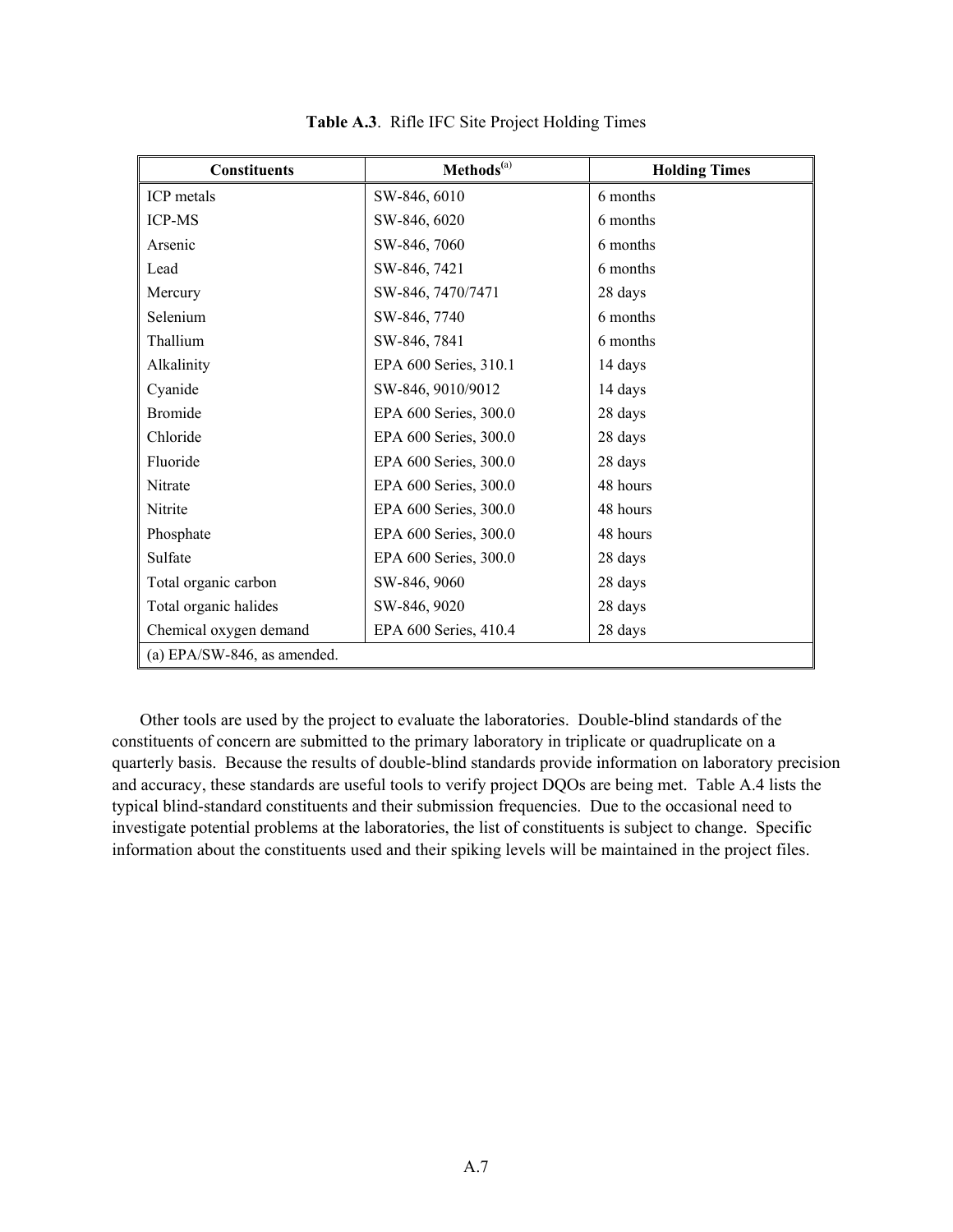| Constituents                         | Frequency         | Recommended Recovery<br>$(\frac{0}{0})^{(a)}$ | Precision $(*RSD)^{(a)}$                |
|--------------------------------------|-------------------|-----------------------------------------------|-----------------------------------------|
| Fluoride                             | Quarterly         | $\pm 25\%$                                    | $\pm 25\%$                              |
| Nitrate                              | Quarterly         | $\pm 25\%$                                    | $\pm 25\%$                              |
| Cyanide                              | Quarterly         | $\pm 25\%$                                    | $\pm 25\%$                              |
| Chromium                             | Annually          | $\pm 20\%$                                    | $\pm 20\%$                              |
| Total organic carbon <sup>(b)</sup>  | Quarterly         | Varies according to<br>spiking compound       | Varies according to<br>spiking compound |
| Total organic halides <sup>(c)</sup> | Quarterly         | Varies according to<br>spiking compound       | Varies according to<br>spiking compound |
| Gross alpha <sup>(d)</sup>           | Quarterly         | $70 - 130\%$                                  | $\pm 20\%$                              |
| Gross beta <sup>(e)</sup>            | Quarterly         | $70 - 130\%$                                  | $\pm 20\%$                              |
| Tritium                              | Annually          | $70 - 130%$                                   | $\pm 20\%$                              |
| Tritium (low level)                  | Semi-annual       | $70 - 130\%$                                  | $\pm 20\%$                              |
| Cobalt-60                            | Annually          | $70 - 130\%$                                  | $\pm 20\%$                              |
| Strontium-90                         | Quarterly         | $70 - 130\%$                                  | $\pm 20\%$                              |
| Technetium-99                        | Quarterly         | $70 - 130\%$                                  | $\pm 20\%$                              |
| Iodine-129                           | Semi-<br>annually | $70 - 130\%$                                  | $\pm 20\%$                              |
| Cesium-137                           | Annually          | $70 - 130\%$                                  | $\pm 20\%$                              |
| Uranium                              | Quarterly         | $70 - 130\%$                                  | $\pm 20\%$                              |
| Plutonium-239/240                    | Quarterly         | $70 - 130\%$                                  | $\pm 20\%$                              |

**Table A.4**. Blind-Standard Constituents and Schedule

(a) If the results are less than 5 times the required detection limit, then the criteria are that the difference of the results of the replicates is less than the required detection limit.

(b) The spiking compound generally used for total organic carbon (TOC) is potassium phthalate. Other spiking compounds may also be used.

(c) Two sets of spikes for total organic halides (TOX) will be used. The spiking compound for one set should be 2,4,5-trichlorophenol. The spiking compound for the second set should include the constituents used for the volatile organic compounds sample (carbon tetrachloride, chloroform, trichloroethylene).

(d) The gross alpha sample will be prepared from Pu-239.

(e) The gross beta sample will be prepared from Sr-90.

RSD = Relative standard deviation.

 Blind standards are prepared by spiking matrix groundwater and deionized water with known concentrations of constituents of interest. Spiking concentrations range from MDA or MDL, depending on the constituent measured, to the upper limit of concentration determined in groundwater at the Rifle, Colorado site.

 Blind-standard results are evaluated by comparing the laboratory results to the actual spike values. Laboratory precision is also considered as the samples are sent to the laboratory in replicate. Laboratory results are evaluated based on the recovery and precision criteria listed in Table A.4. Results outside of these control limits are investigated and appropriate actions are taken, if necessary.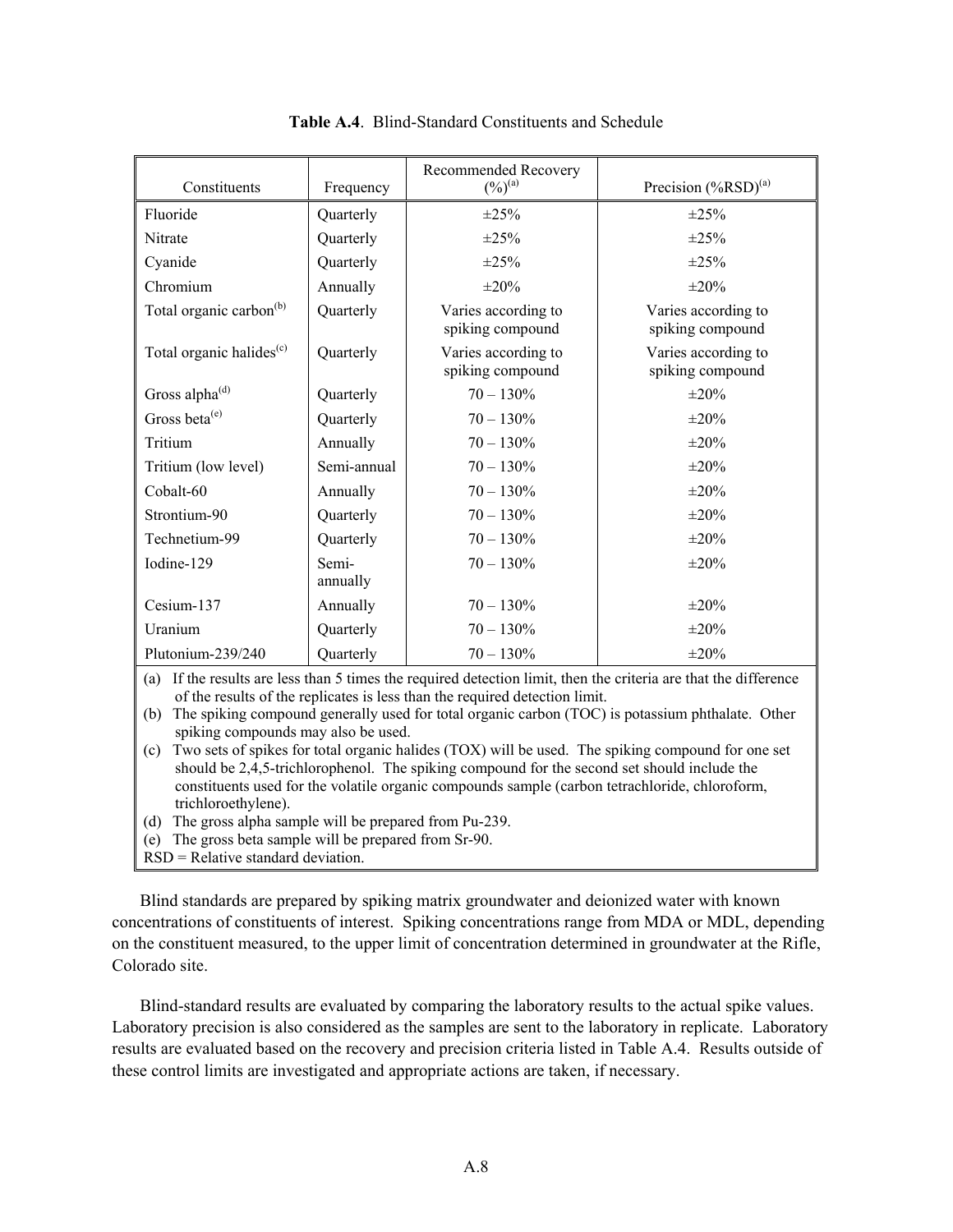#### **A.3 Data Quality Objectives**

 DQOs are defined for reporting limits, precision, accuracy, and completeness. Groundwater monitoring plans or sampling analysis plans specify whether or not a particular site has more stringent DQOs than those specified in this plan.

 Limits for precision and accuracy for chemical analyses are based on criteria stipulated in the methods (e.g., EPA/SW-846, EPA 600 series). Precision and accuracy limits for radiochemical results are specified in the laboratory contract.

 Completeness is defined as the percentage of data points judged to be valid. The percent complete each quarter should be at least 85%.

 Reporting limits for radiochemical constituents are defined in the laboratory contract. Reporting limits as low as one-third the derived 4-mrem-dose requirement are preferred, but are not always achievable. Preferred reporting limits and actual reporting limits are listed in Table A.5 for radiochemical constituents. For chemical constituents, MDLs as low as one-third the EPA drinking water standards are preferred. In some cases, MDLs that are one-third the regulatory limit are not feasible (e.g., pentachlorophenol and cadmium). Because MDLs change frequently, these values are not provided in this document.

| <b>Constituent of</b><br>Concern | <b>Method</b>      | CAS#       | <b>DWS</b>   | <b>One-Third</b><br><b>DWS</b> | <b>RDL</b> |
|----------------------------------|--------------------|------------|--------------|--------------------------------|------------|
| Gross alpha                      | Gross alpha - GA   | 12587-46-1 | $15$ pCi/L*  | 5 pCi/L*                       | 3 pCi/L    |
| Gross beta                       | Gross beta - GB    | 12587-47-2 | N/A          | N/A                            | 4 pCi/L    |
| Cobalt-60                        | Gamma spec         | 10198-40-0 | $100$ pCi/L  | 33 pCi/L                       | $25$ pCi/L |
| Cesium-137                       |                    | 10045-97-3 | 200 pCi/L    | $67$ pCi/L                     | $15$ pCi/L |
| Europium-152                     | --                 |            |              | $-$                            | 50 pCi/L   |
| Europium-154                     | --                 |            | 200 pCi/L    | $67$ pCi/L                     | 50 pCi/L   |
| Europium-155                     |                    |            | 600 pCi/L    | 200 pCi/L                      | 50 pCi/L   |
| Tritium                          | $H-3$              | 10028-17-8 | 20,000 pCi/L | $6700$ pCi/L                   | 400 pCi/L  |
| Tritium                          | $H-3$ (LL)         | N/A        | N/A          | N/A                            | $10$ pCi/L |
| Iodine-129                       | $I-129$            | 10043-66-0 | 1 pCi/L      | $0.33$ pCi/L                   | 5 pCi/L    |
| Iodine-129                       | $I-129$ (LL)       | N/A        | N/A          | N/A                            | 1 pCi/L    |
| Strontium-90                     | $Sr-89/Sr-90$      | 10098-97-2 | 8 pCi/L      | $2.7$ pCi/L                    | 2 pCi/L    |
| Technetium-99                    | Tc-99              | 14133-76-7 | 900 pCi/L    | 300 pCi/L                      | 15 pCi/L   |
| Plutonium-238                    | Isotopic plutonium |            | $1.6$ pCi/L  | $0.5$ pCi/L                    | 1 pCi/L    |
| Plutonium-239/240                | Plutonium-AEA      | $-$        | $1.2$ pCi/l  | $0.4$ pCi/L                    | 1 pCi/L    |
| Uranium-233                      | Isotopic uranium   | 13968-55-3 | 20 pCi/L     | $6.7$ pCi/L                    | 1 pCi/L    |
| Uranium-234                      | Isotopic uranium   | 13966-29-5 | 20 pCi/L     | $6.7$ pCi/L                    | 1 pCi/L    |
| Uranium-235                      | Uranium-AEA        | 15117-96-1 | 24 pCi/L     | 8 pCi/L                        | 1 pCi/L    |
| Uranium-238                      |                    | $U-238$    | 24 pCi/L     | 8 pCi/L                        | 1 pCi/L    |

**Table A.5**. Reporting Limits for Radiochemical Constituents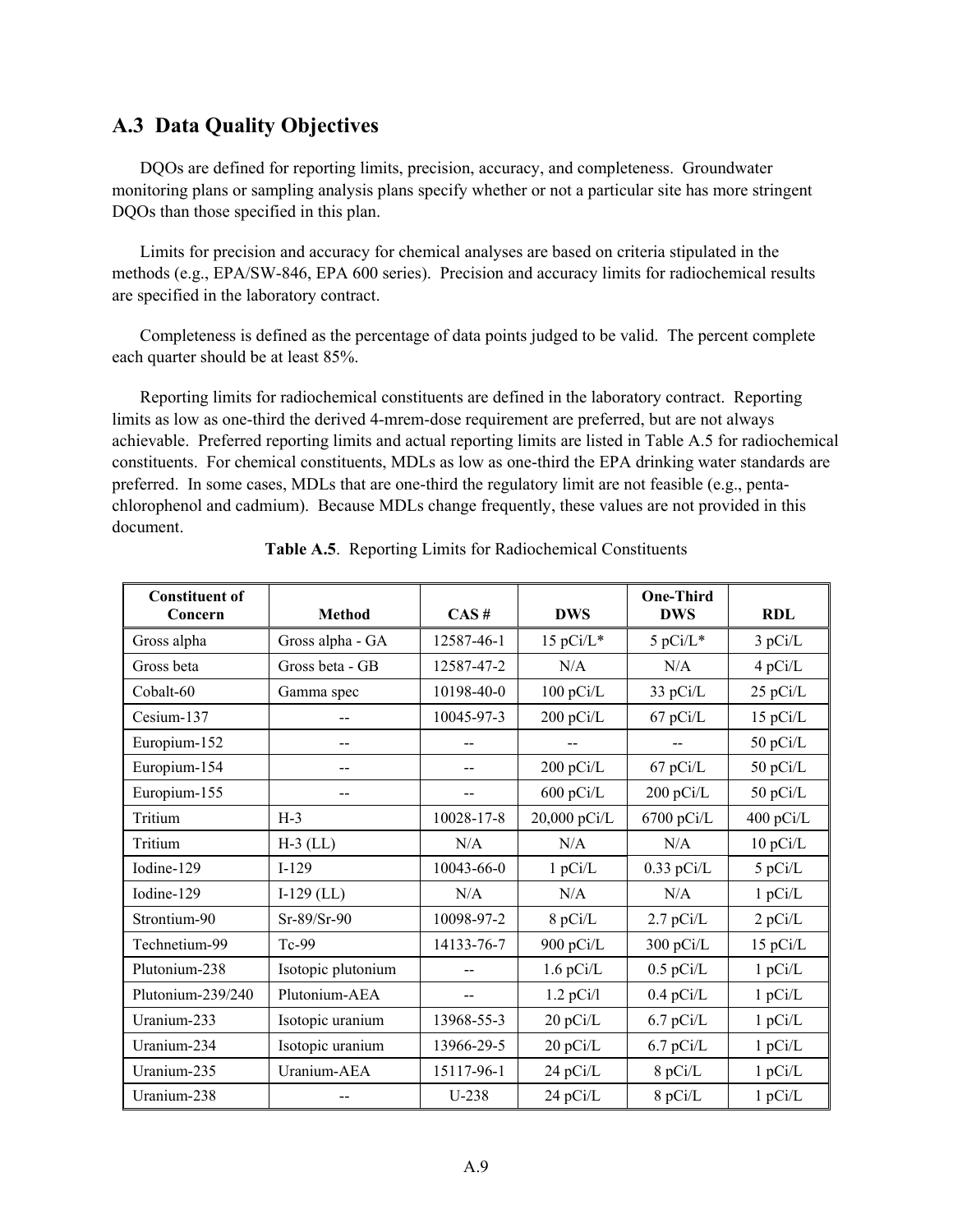| <b>Constituent of</b><br>Concern                                                                                                                                                       | <b>Method</b> | $CAS \#$ | <b>DWS</b>   | <b>One-Third</b><br><b>DWS</b> | <b>RDL</b>    |
|----------------------------------------------------------------------------------------------------------------------------------------------------------------------------------------|---------------|----------|--------------|--------------------------------|---------------|
| Total alpha energy<br>emitted from<br>radium                                                                                                                                           | Total radium  | N/A      | N/A          | N/A                            | 1 pCi/L       |
| Uranium<br>(elemental)                                                                                                                                                                 | Total uranium | N/A      | $30 \mu g/L$ | $10 \mu g/L$                   | $0.1 \mu g/L$ |
| * Excluding uranium.<br>$CAS# =$ Chemical abstract service number.<br>DWS<br>$=$ Drinking water standard.<br>$=$ Not applicable.<br>N/A<br>$=$ Required detection limit.<br><b>RDL</b> |               |          |              |                                |               |

#### **A.4 Reporting and Deliverables Requirements**

 The results of the blind standards and the field quality control samples will be provided through current analytical reporting procedures. The quality control analytical results will be reviewed by the project staff and compiled in a database for evaluation and reporting.

 All project records associated with quality control are maintained in accordance with the Records Inventory and Disposition Schedule for the Rifle IFC Site Project.

#### **A.5 Requirements for Soil and Sediment Samples**

 The Rifle IFC Site Project will have soil or sediment samples analyzed in support of site-characterization activities. This work precludes specification of many of the requirements listed previously for groundwater samples. Therefore, the types, quantities, and acceptance criteria for field and/or laboratory quality control samples are specified in test plans. Table A.6 lists the maximum recommended holding times for common analytes in soils. Radionuclides are not included in the table.

| <b>Constituents</b> | Methods <sup>(a)</sup> | <b>Holding Times</b> |
|---------------------|------------------------|----------------------|
| ICP metals          | SW-846, 6010           | 6 months             |
| <b>ICP-MS</b>       | SW-846, 6020           | 6 months             |
| Arsenic             | SW-846, 7060           | 6 months             |
| Lead                | SW-846, 7421           | 6 months             |
| Mercury             | SW-846, 7470/7471      | 28 days              |
| <b>Selenium</b>     | SW-846, 7740           | 6 months             |
| Thallium            | SW-846, 7841           | 6 months             |
| Alkalinity          | EPA 600 Series, 310.1  | 14 days              |
| Cyanide             | SW-846, 9010/9012      | 14 days              |
| <b>Bromide</b>      | EPA 600 Series, 300.0  | 28 days              |
| Chloride            | EPA 600 Series, 300.0  | 28 days              |
| Fluoride            | EPA 600 Series, 300.0  | 28 days              |

**Table A.6**. Holding Times for Soil and Sediment Analyses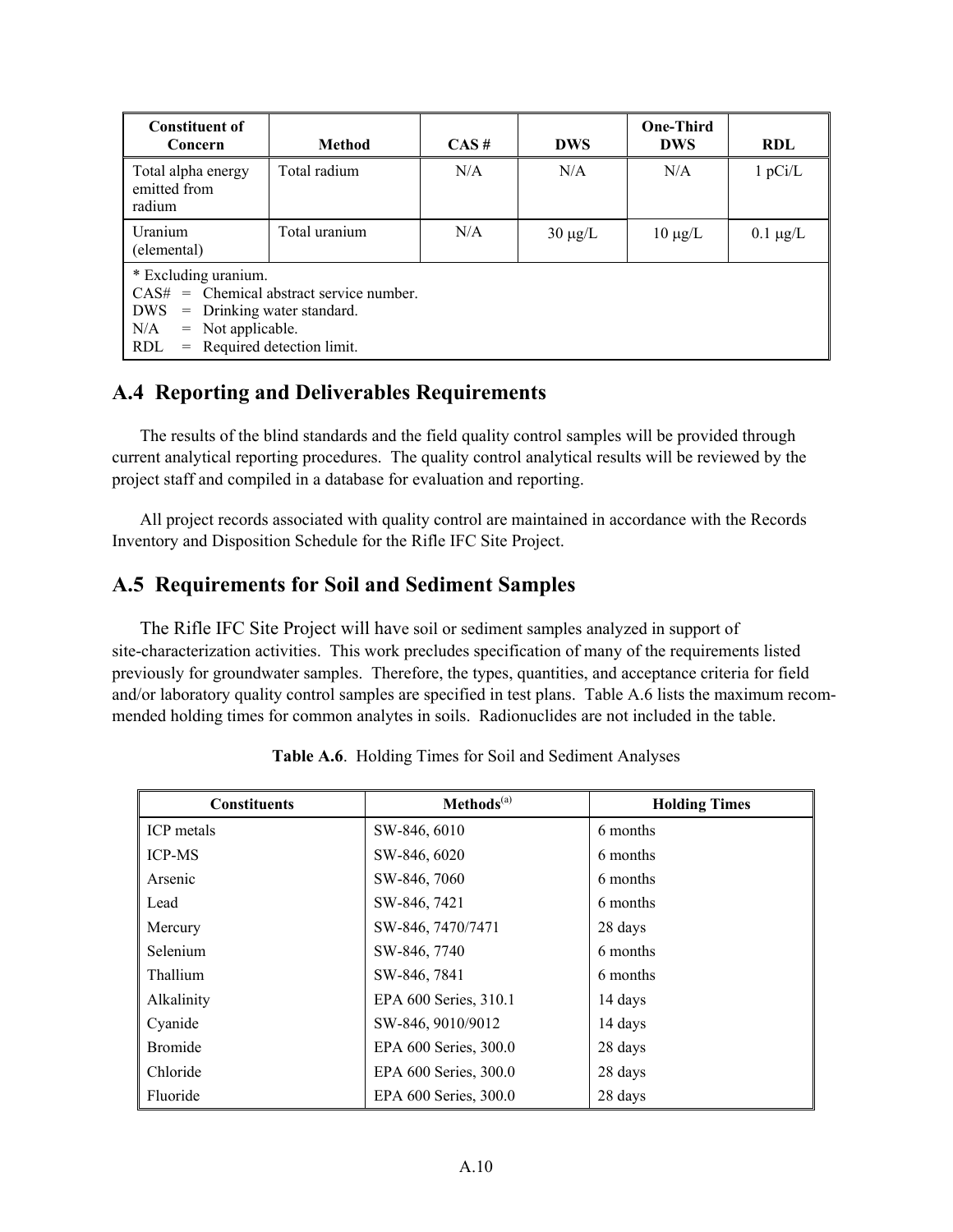| <b>Constituents</b>                     | $Methods(a)$          | <b>Holding Times</b> |  |
|-----------------------------------------|-----------------------|----------------------|--|
| Nitrate                                 | EPA 600 Series, 300.0 | 48 hours             |  |
| Nitrite                                 | EPA 600 Series, 300.0 | 48 hours             |  |
| Phosphate                               | EPA 600 Series, 300.0 | 48 hours             |  |
| Sulfate                                 | EPA 600 Series, 300.0 | 28 days              |  |
| Total organic carbon                    | SW-846, 9060          | 28 days              |  |
| Total organic halides                   | SW-846, 9020          | 28 days              |  |
| Chemical oxygen demand                  | EPA 600 Series, 410.4 | 28 days              |  |
| (a) EPA/SW-846, as amended (EPA 1986c). |                       |                      |  |

#### **A.6 References**

EPA-600/4-79-019. 1979. *Handbook for Analytical Quality Control in Water and Wastewater Laboratories*. U.S. Environmental Protection Agency, Cincinnati, Ohio.

EPA 910/9-86-00. 1986. *Quality Assurance Manual for Waste Management Branch Investigations*. U.S. Environmental Protection Agency, Region 10, Seattle, Washington.

EPA/OWSER-9950.1. 1986. *Resource Conservation and Recovery Act (RCRA) Groundwater Monitoring Technical Enforcement Guidance Document*. U.S. Environmental Protection Agency, Washington, D.C.

EPA/SW-846. 1986, as amended. *Test Methods for Evaluating Solid Waste: Physical/Chemical Methods, SW-846, Third Edition*. Office of Solid Waste and Emergency Response, U.S. Environmental Protection Agency, Washington, D.C. Available online at http://www.epa.gov/epaoswer/hazwaste/test/sw846.htm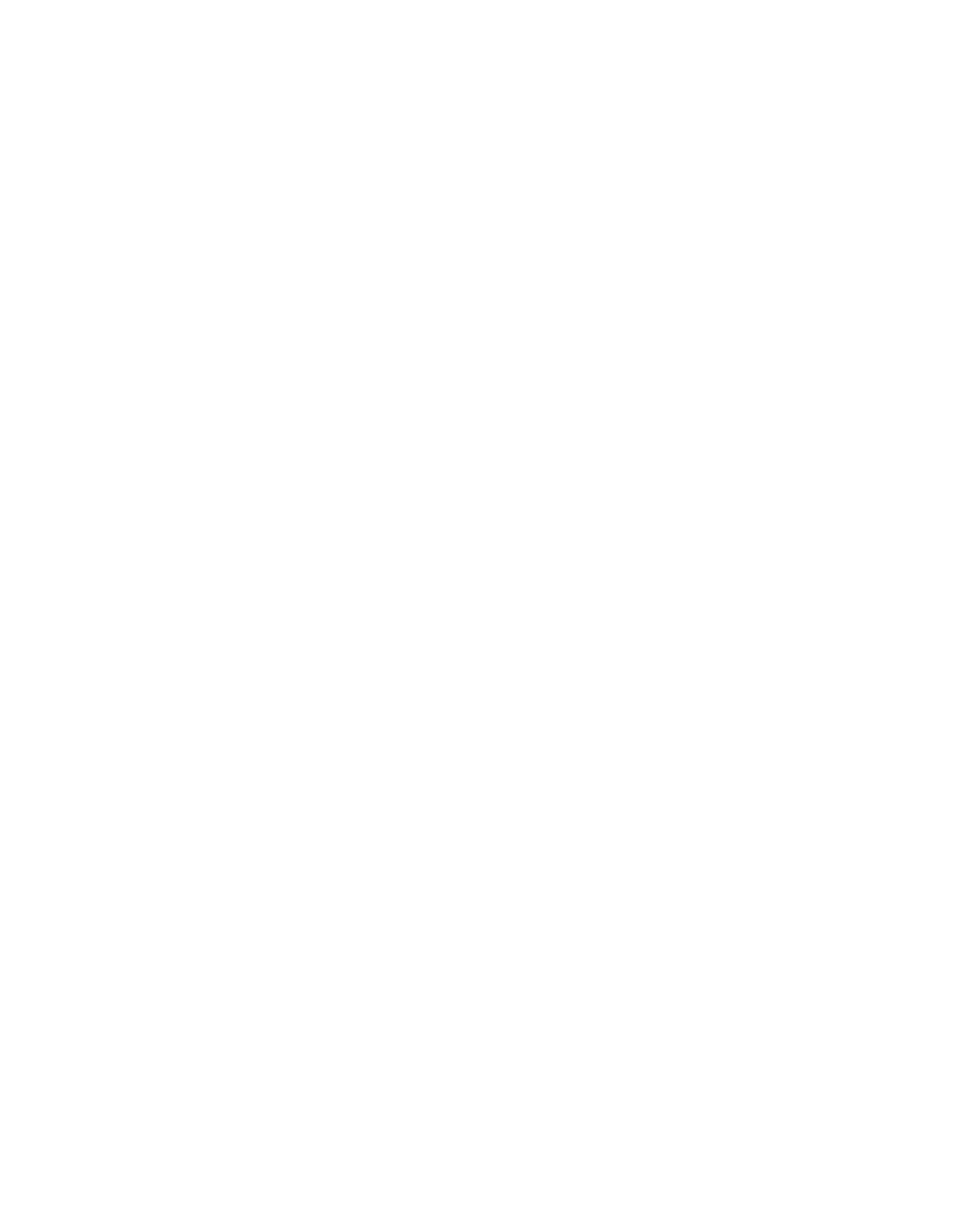**Appendix B Experimental and Modeling Procedures for the Rifle IFC Site Project**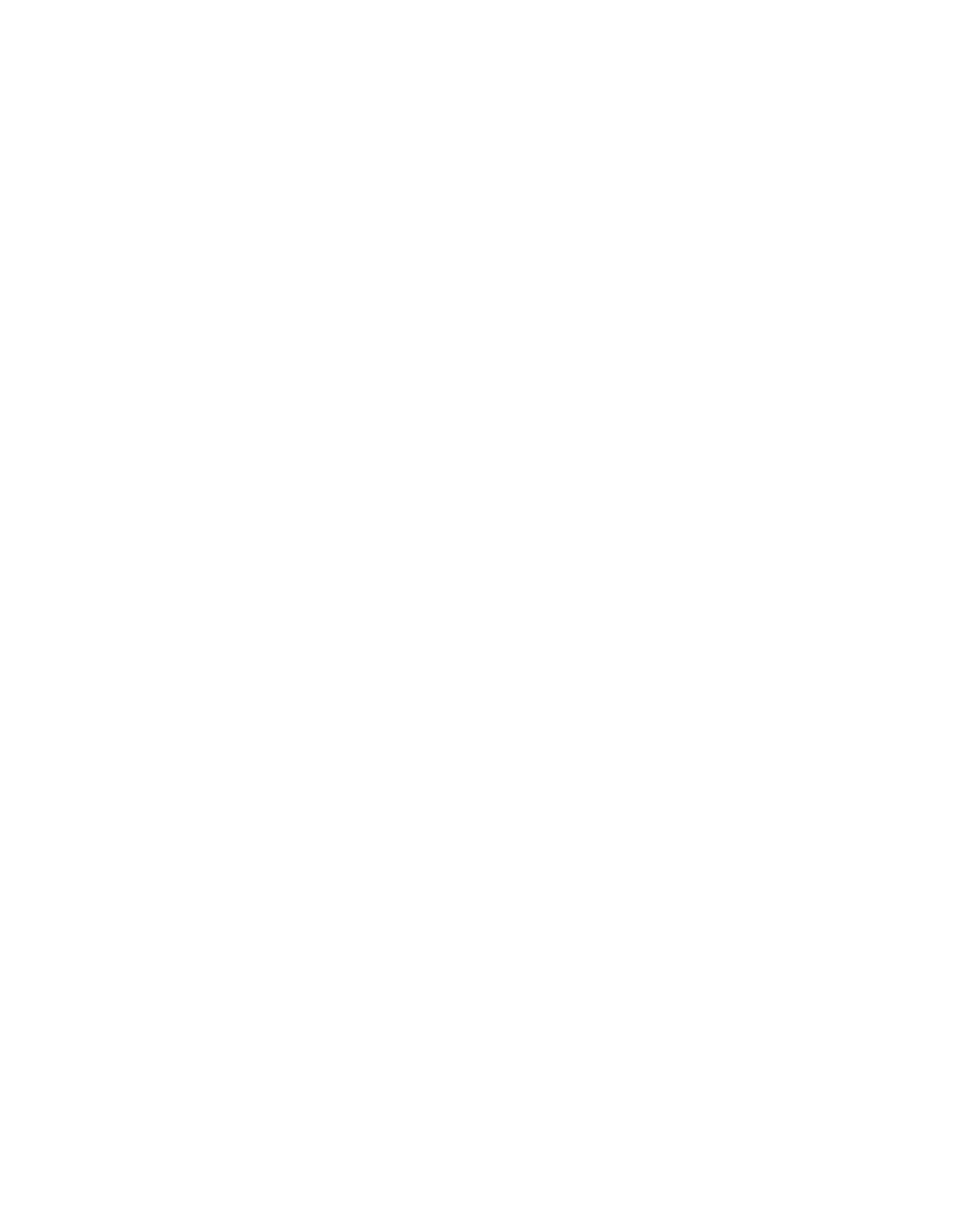# **Appendix B Experimental and Modeling Procedures for the Rifle IFC Site Project**

 The documents in Table B.1 provide selected procedures, protocols, and references. Given the research nature of the Rifle IFC Site Project, it is expected that additional protocols will need to be developed or adapted from other existing resources (see Appendix C). Additionally, Rifle IFC subcontractors or collaborators typically will have existing published procedures or protocols that can be incorporated into Rifle IFC Site Project procedures.

| <b>Method</b>                                                                        | <b>Analysis</b>                                                                  | <b>Document Number</b>                                                                                                | <b>Procedure/Document Title</b>                                                                                                                                                     |
|--------------------------------------------------------------------------------------|----------------------------------------------------------------------------------|-----------------------------------------------------------------------------------------------------------------------|-------------------------------------------------------------------------------------------------------------------------------------------------------------------------------------|
| Conduct of Routine<br><b>Laboratory Operations</b>                                   | General                                                                          | $RPL-OP-001$                                                                                                          | "Routine Research<br>Operations,"<br>Section 31, Tab 3 of<br>RPL Laboratory Handbook                                                                                                |
| <b>Inductively Coupled</b><br>Plasma-Optical Emission<br>Spectroscopy<br>$(ICP-CES)$ | Ca, K, Mg, P, Sr, Na, Si,<br>Cu, Fe, Mn, S, and Ti in<br>water in ppb or moles/L | PNNL-AGG-ICP-AES*                                                                                                     | Inductively Couple Plasma -<br><b>Optical Emission</b><br>Spectrometry (ICP-OES)<br>Analysis                                                                                        |
| <b>Inductively Coupled</b><br>Plasma-Mass<br>Spectroscopy (ICP-MS)                   | Re, Tc                                                                           | PNNL-AGG-415                                                                                                          | <b>Inductively Coupled Plasma</b><br>Mass Spectrometric (ICP-<br>MS) Analysis                                                                                                       |
| Ion Chromatography                                                                   | $F, Cl, NO2, NO3, CO3$<br>$SO_4$ , $PO_4$ , $PO_4$ in water<br>in ppm or moles/L | PNNL-AGG-IC-001*                                                                                                      | Determinations by Ion<br>Chromatography (IC)                                                                                                                                        |
| ICP-MS                                                                               | Cu, Fe in water in ppb<br>or moles/L                                             | PNL-SAND-3.1 (needs to<br>be updated)                                                                                 |                                                                                                                                                                                     |
| <b>KPA</b>                                                                           | U in water in ppb or<br>moles/L                                                  | Liu et al. (2004)                                                                                                     | Desorption Kinetics of<br>Radiocesium from<br>Subsurface Sediments at<br>Hanford Site, USA                                                                                          |
| Spectrophotometer                                                                    | Fe(II) and total Fe in<br>ppb                                                    | Kukkadapu et al. (2004)                                                                                               | Biotransformation of Two-<br>Line Silica-Ferrihydrite by a<br>Dissimilatory Fe(III)-<br>Reducing Bacterium:<br>Formation of Carbonate<br>Green Rust in the Presence of<br>Phosphate |
| <b>LSC</b>                                                                           | Sr-90, Tc-99, I-129, in<br>dpm/mL                                                | PNNL-AGG-RRL-002*;<br>Procedures vary slightly<br>for different<br>radioisotopes; McKinley<br>et al. (2006) for Sr-90 |                                                                                                                                                                                     |

**Table B.1.** Rifle IFC Site Project Procedures and Protocols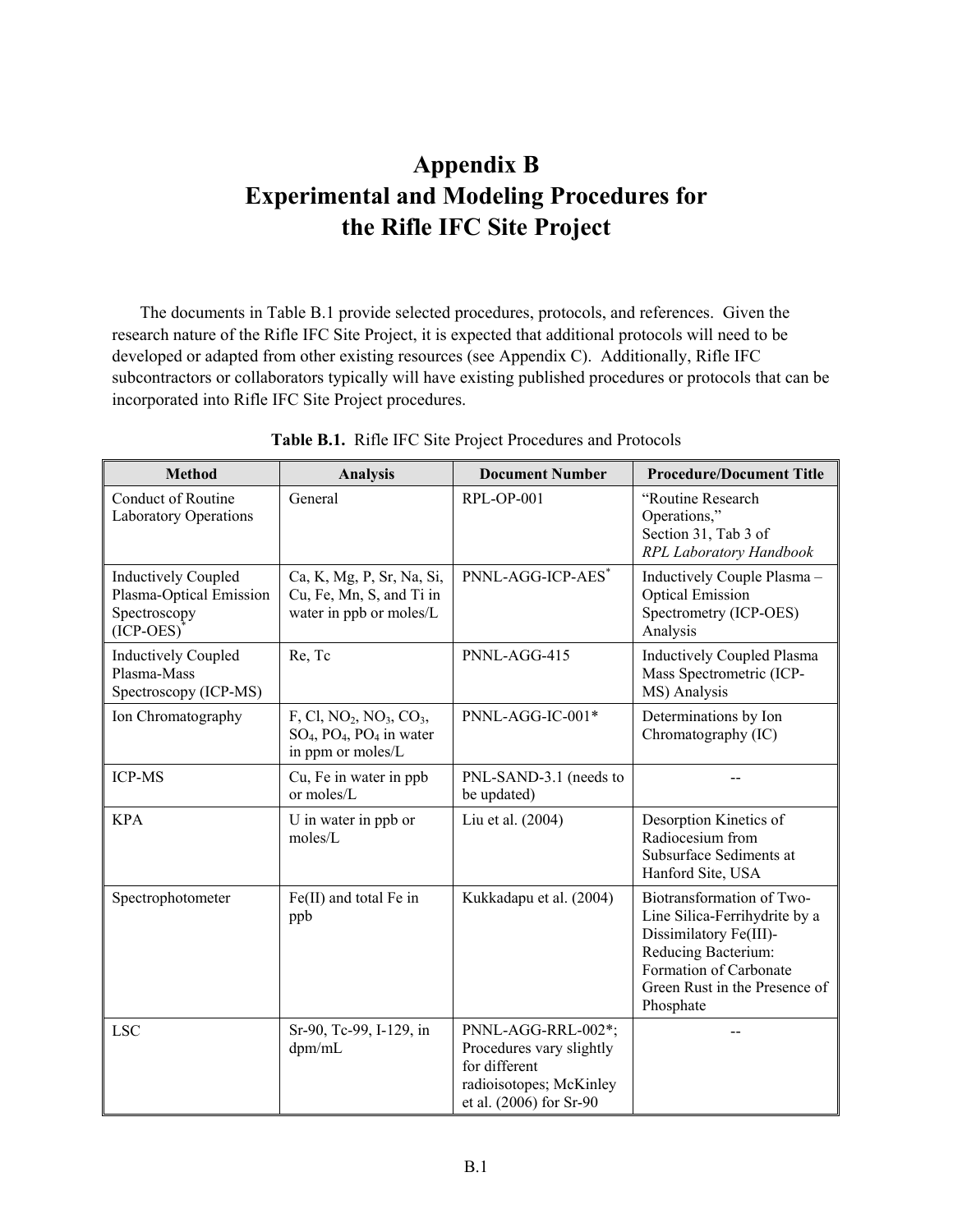| <b>Method</b>                                                                            | <b>Analysis</b>                                                                                                    | <b>Document Number</b>       | <b>Procedure/Document Title</b>                                                                                                 |  |  |
|------------------------------------------------------------------------------------------|--------------------------------------------------------------------------------------------------------------------|------------------------------|---------------------------------------------------------------------------------------------------------------------------------|--|--|
| Solid-State pH Electrode<br>and Meter                                                    | pH, Bromide                                                                                                        | AGG-PH-001                   | pH Measurement                                                                                                                  |  |  |
| X-Ray Diffraction<br>(XRD)                                                               | Mineralogy                                                                                                         | RPL-XRD-PIP                  | Operation of Scintag Pad-V<br>X-Ray Diffractor (RGD #62)                                                                        |  |  |
| Scanning Electron<br>Microscopy/Energy-<br>Dispersive X-Ray<br>Spectrometry<br>(SEM/EDS) | Particle morphology,<br>size, and qualitative<br>elemental analysis                                                | PNL-SP-3                     | Scanning Electron<br>Microscopy/Energy<br>Dispersive Spectrometry                                                               |  |  |
| Particle Size Distribution                                                               |                                                                                                                    | PNL-MA-567, SA-3             | Particle-Size Analysis<br>(Pipette Or Hydrometer<br>Method); Wet Sieve Analysis<br>Will Be Used To Remove<br>Sand-Size Particle |  |  |
| Hydraulic Conductivity                                                                   |                                                                                                                    | PNL-MA-567, SA-5             | Falling Head Hydraulic<br>Conductivity                                                                                          |  |  |
| <b>Water Retention</b>                                                                   |                                                                                                                    | UFA-SK-01                    | Determination of Water<br>Retention as a Function of<br>Water Content Using Open-<br>Flow Centrifugation<br>Techniques          |  |  |
| Water Content                                                                            | --                                                                                                                 | PNL-MA-567, SA-7             | Water Content                                                                                                                   |  |  |
| <b>Bulk Density</b>                                                                      |                                                                                                                    | PNL-MA-567, SA-8             | Clod Density/Bulk Density                                                                                                       |  |  |
| <b>Particle Density</b>                                                                  |                                                                                                                    | PNL-MA-567, SA-9             | Determining Particle Density;<br>Necessary for Constant Head<br>Hydraulic Conductivity                                          |  |  |
| Column Packing                                                                           |                                                                                                                    | WHC-IP-0635, GEL-3<br>Rev. 3 | Moisture Relationships of<br>Soils; Necessary for Constant<br>Head Hydraulic Conductivity                                       |  |  |
| pH/EC                                                                                    |                                                                                                                    | PNL-G-5-pH/EC                | Measuring pH/EC of Low-<br><b>Level Radioactive Solutions</b>                                                                   |  |  |
| <b>Saturated Column</b><br>Experiments                                                   |                                                                                                                    | AGG-SAT-COL-001              | <b>Conducting Saturated</b><br><b>Column Experiments</b>                                                                        |  |  |
| <b>Batch Experiments</b>                                                                 |                                                                                                                    | AGG-BSE-001                  | <b>Batch Sorption Experiments</b>                                                                                               |  |  |
| Surface Area                                                                             |                                                                                                                    | AGG-SA-001                   | Measuring Surface Area                                                                                                          |  |  |
| TIC/TOC                                                                                  | Inorganic C, organic C,<br>total C                                                                                 | PNNL-AGG-TOC-001*            |                                                                                                                                 |  |  |
| X-Ray Fluorescence                                                                       | Total analyses of<br>sediments including Al,<br>Si, K, Ca, Mg, Sr, Ti,<br>Fe, Mn, Cu, Ni, Cr, Cs,<br>U, and others | PNNL-AGG-OP-<br>RGD74-001*   |                                                                                                                                 |  |  |
| <b>Conventional Powder</b><br>X-Ray Diffraction                                          | Mineral identity (%<br>distribution)                                                                               | Qafoku et al. 2005           | Kinetic Desorption and<br>Sorption of U(VI) During<br>Reactive Transport in a<br><b>Contaminated Hanford</b><br>Sediment        |  |  |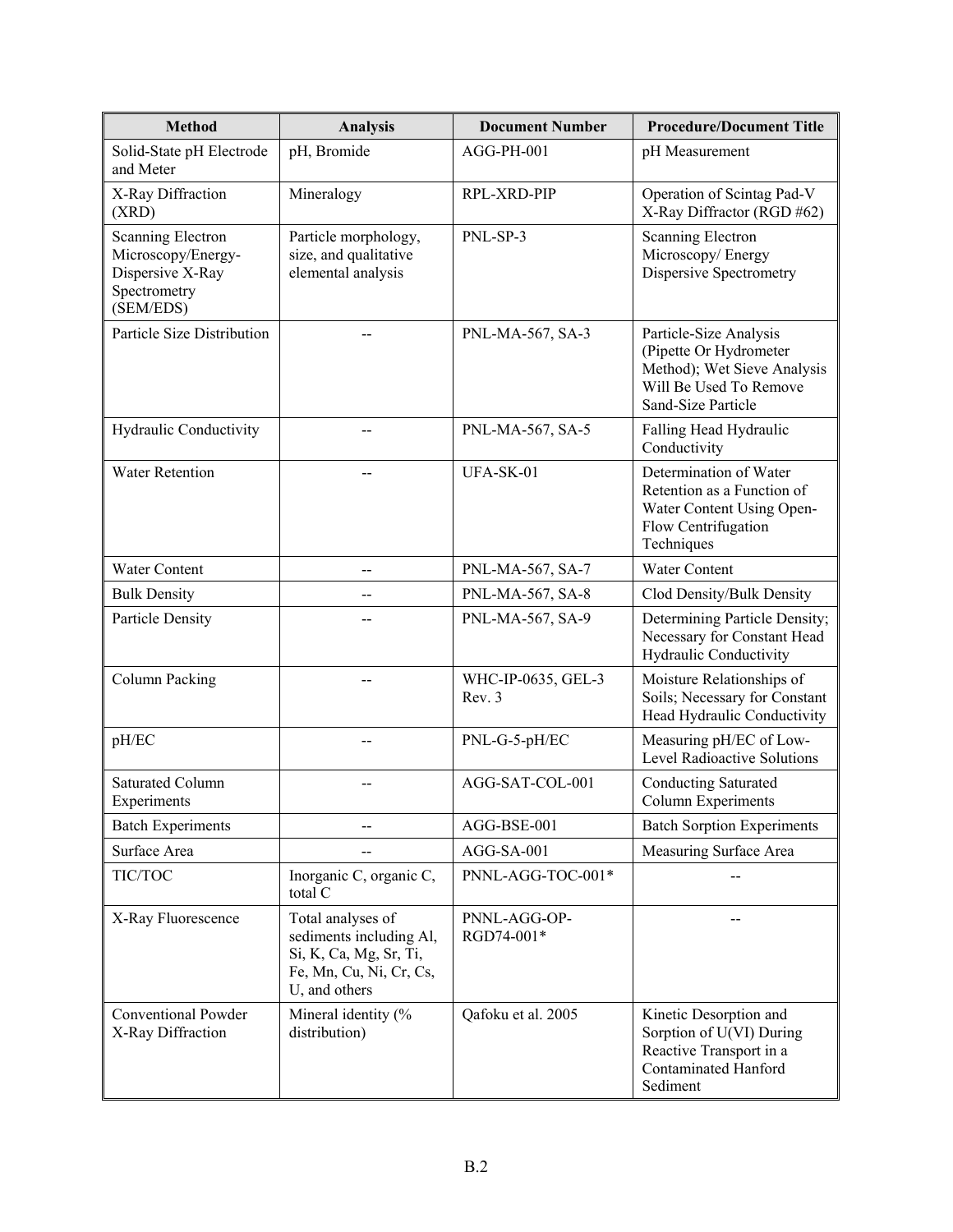| <b>Method</b>                                                                                 | <b>Analysis</b>                                                                                                                                                            | <b>Document Number</b>                                                                                                                                                                                                       | <b>Procedure/Document Title</b>                                                                                                                                                                                                                               |  |  |
|-----------------------------------------------------------------------------------------------|----------------------------------------------------------------------------------------------------------------------------------------------------------------------------|------------------------------------------------------------------------------------------------------------------------------------------------------------------------------------------------------------------------------|---------------------------------------------------------------------------------------------------------------------------------------------------------------------------------------------------------------------------------------------------------------|--|--|
| Digital Autoradiography                                                                       | Identify locations of<br>radioactivity in sediment                                                                                                                         | Zeissler et al. 2001;<br>McKinley et al. 2001                                                                                                                                                                                | Radioactive Particle Analysis<br>by Digital Autoradiography.                                                                                                                                                                                                  |  |  |
|                                                                                               | thin section and<br>mixtures of sand and<br>silt-sized particles.                                                                                                          |                                                                                                                                                                                                                              | The Distribution and<br>Retention of <sup>137</sup> Cs in<br>Sediments at the Hanford<br>Site, Washington.                                                                                                                                                    |  |  |
| <b>Scanning Electron</b><br>Microscopy with WDS                                               | High-resolution imaging<br>of particle morphology<br>and atomic mass<br>generally in sediment<br>thin section;<br>semiquantitative<br>imaging of chemical<br>distribution. | McKinley et al. 2005                                                                                                                                                                                                         | Precipitation of Waste<br>Uranium as a Uranyl Silicate<br>in Microfractures                                                                                                                                                                                   |  |  |
| <b>Transmission Electron</b><br>Microscopy with<br><b>Selected Area</b><br>Diffraction (SAED) | Very high resolution of<br>single mineral grains in<br>cross section; local<br>morphology, structure<br>and atomic arrangement.                                            | Zachara et al. 2006.<br>Selected area diffraction<br>patterns are interpreted<br>using the JADE software<br>(see below) using X-ray<br>powder diffraction data<br>(PDF) retrieved from a<br>standards library (ICDD<br>2003) | Sorption of Cs+ to Micaceous<br>Subsurface Sediments from<br>the Hanford Site, USA                                                                                                                                                                            |  |  |
| Electron Microprobe                                                                           | Quantitative, interme-<br>diate sensitivity<br>chemical mapping in<br>thin sections. Chemical<br>transects across grain/<br>particle boundaries.                           | Wang et al. 2005b;<br>Catalano et al. 2006                                                                                                                                                                                   | Cryogenic Laser Induced<br>U(VI) Fluorescence Studies<br>of a U(VI) Substituted<br>Natural Calcite: Implications<br>to U(VI) Speciation in<br><b>Contaminated Hanford</b><br>Sediments.                                                                       |  |  |
|                                                                                               |                                                                                                                                                                            |                                                                                                                                                                                                                              | Changes in Uranium<br>Speciation Through a Depth<br>Sequence of Contaminated<br>Hanford Sediments.                                                                                                                                                            |  |  |
| X-Ray Fluorescence<br>Microprobe                                                              | High sensitivity,<br>semiquantitative<br>mapping of element<br>distributions in sediment                                                                                   | Liu et al. 2004;<br>Fredrickson et al. 2004                                                                                                                                                                                  | Dissolution of Uranyl<br>Microprecipitates in<br>Subsurface Sediments at<br>Hanford Site, USA.                                                                                                                                                                |  |  |
|                                                                                               | thin sections at scales of<br>$10 \mu m$ .                                                                                                                                 |                                                                                                                                                                                                                              | Reduction of TcO <sup>4-</sup> by<br>Sediment-Associated<br>Biogenic Fe(II).                                                                                                                                                                                  |  |  |
| X-Ray Absorption<br>Spectroscopy                                                              | Determination of<br>element coordination<br>structure, nearest<br>neighbors, and bond<br>distances in contami-<br>nated sediment.                                          | Catalano et al. 2004;<br>Catalano et al. 2006.<br>Basic experimental<br>synchrotron measure-<br>ments are modeled with<br>FEFF, FEFFIT, and<br>IFEFFIT (see below) to<br>extract molecular<br>information.                   | Spectroscopic and Diffraction<br>Study of Uranium Speciation<br>in Contaminated Vadose<br>Zone Sediments from the<br>Hanford Site, Washington<br>State.<br>Changes in Uranium<br>Speciation Through a Depth<br>Sequence of Contaminated<br>Hanford Sediments. |  |  |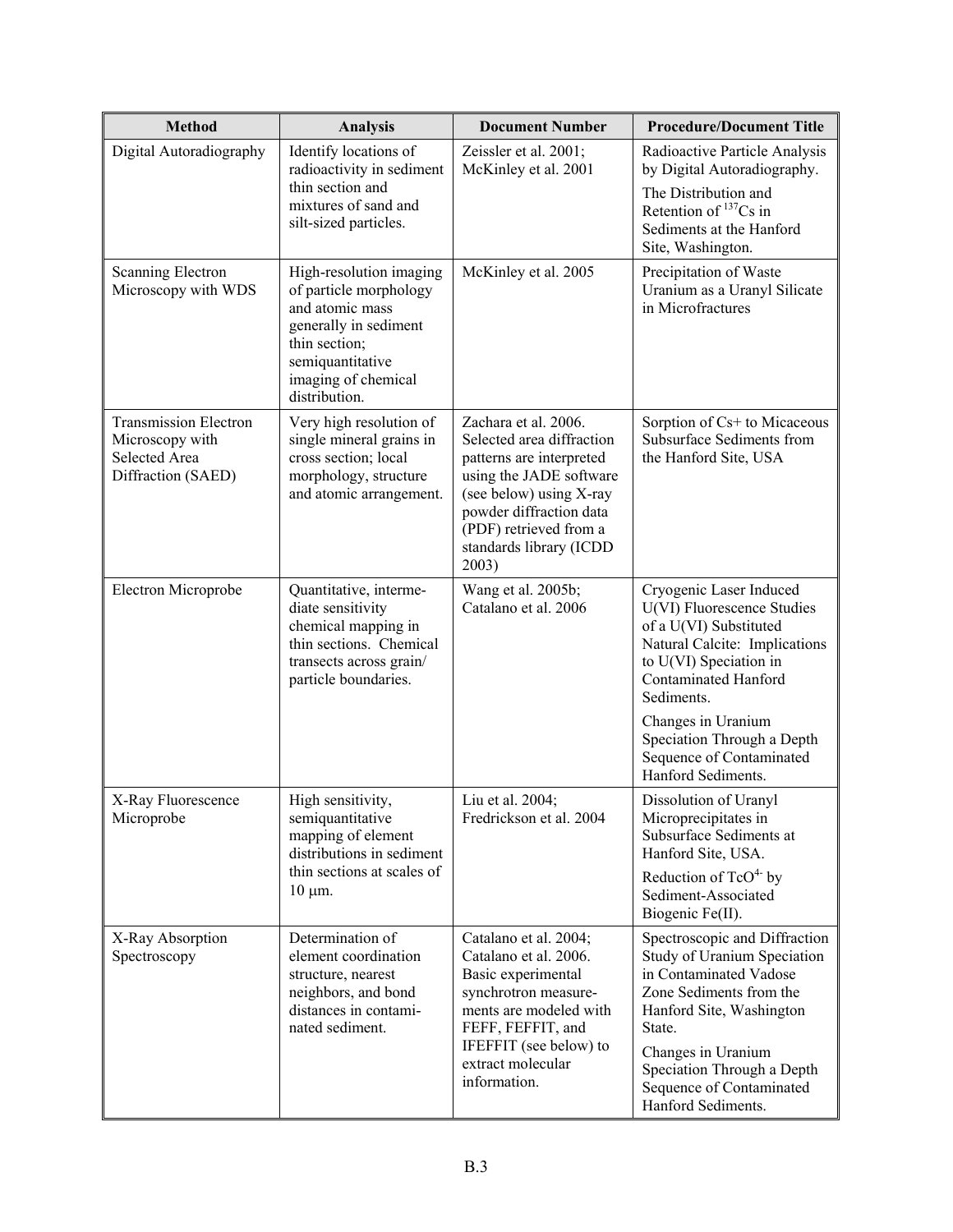| <b>Method</b>                                                   | <b>Analysis</b>                                                                                                                                                                                                                                     | <b>Document Number</b>                                                                                                                                                                                                                                                                                                                                                                                                                                                                                                   | <b>Procedure/Document Title</b>                                                                                                                                                                                         |
|-----------------------------------------------------------------|-----------------------------------------------------------------------------------------------------------------------------------------------------------------------------------------------------------------------------------------------------|--------------------------------------------------------------------------------------------------------------------------------------------------------------------------------------------------------------------------------------------------------------------------------------------------------------------------------------------------------------------------------------------------------------------------------------------------------------------------------------------------------------------------|-------------------------------------------------------------------------------------------------------------------------------------------------------------------------------------------------------------------------|
| Synchrotron Diffraction                                         | Identification of mineral<br>structures in sediment<br>thin sections.                                                                                                                                                                               | Catalano et al. 2004.<br>Mineral structures are<br>derived by application of<br>the FIT2D software (see<br>below).                                                                                                                                                                                                                                                                                                                                                                                                       | Spectroscopic and Diffraction<br>Study of Uranium Speciation<br>in Contaminated Vadose<br>Zone Sediments from the<br>Hanford Site, Washington<br><b>State</b>                                                           |
| Cryogenic Laser Induced<br>Fluorescence<br>Spectroscopy (CLIFS) | Vibronic spectra of<br>$U(VI)$ in water and<br>solids to establish<br>molecular and<br>mineralogic<br>environment.                                                                                                                                  | Wang et al. 2004 (for<br>aqueous solutions); Wang<br>et al. 2005a (for solids).<br>Data analysis is<br>performed using the<br><b>IGOR</b> and Globals<br>programs (see below).                                                                                                                                                                                                                                                                                                                                           | Cryogenic Laser Induced<br>Fluorescence<br>Characterization of U(VI) in<br>Hanford Vadose Zone Pore<br>Waters.<br>Fluorescence Spectroscopy of<br>$U(VI)$ -Silicates and $U(VI)$ -<br>Contaminated Hanford<br>Sediment. |
| <b>Batch Kinetic Desorption</b><br>Experiments                  | Sediments are bathed in<br>electrolyte of known<br>compositions and the<br>time-variant release of<br>contaminants, and other<br>solid-associated ions are<br>monitored by aqueous<br>phase analyses.                                               | Procedures vary as per<br>element and its concen-<br>tration. Examples<br>include Liu et al. 2003<br>(Cs-137); Liu et al. 2004<br>(U); McKinley et al. 2005<br>(Sr-90). Kinetic rate laws<br>and rate constants are<br>calculated from the data<br>using microscopic,<br>diffusion based transport<br>models (see below).<br>Steady-state values can<br>be used to establish<br>thermodynamic param-<br>eters, such as the<br>solubility product of a<br>precipitated contaminant<br>phase (e.g., Ilton et al.<br>2006). |                                                                                                                                                                                                                         |
| <b>Batch Adsorption</b><br>Experiments                          | Sediments are bathed in<br>electrolytes of a known<br>composition that has<br>been spiked with a<br>contaminant of interest.<br>The adsorption of the<br>contaminant is<br>monitored as a function<br>of pH, ionic strength, or<br>ion composition. | Example procedures are<br>equilibrium - Turner<br>et al. 1996 (U) and<br>Zachara et al. 2002 (Cs);<br>kinetic $-$ Liu et al. 2003<br>$(Cs)$ , Liu et al. 2004 (U),<br>and McKinley et al. 2006<br>(Sr). Experimental<br>results are fitted with<br>various geochemical<br>models (MINTEQ;<br>Geochemists Workbench;<br>GMIN; or FITEQL see<br>below) to identify suites<br>of adsorption reactions<br>(ion exchange or surface<br>complexation).                                                                         |                                                                                                                                                                                                                         |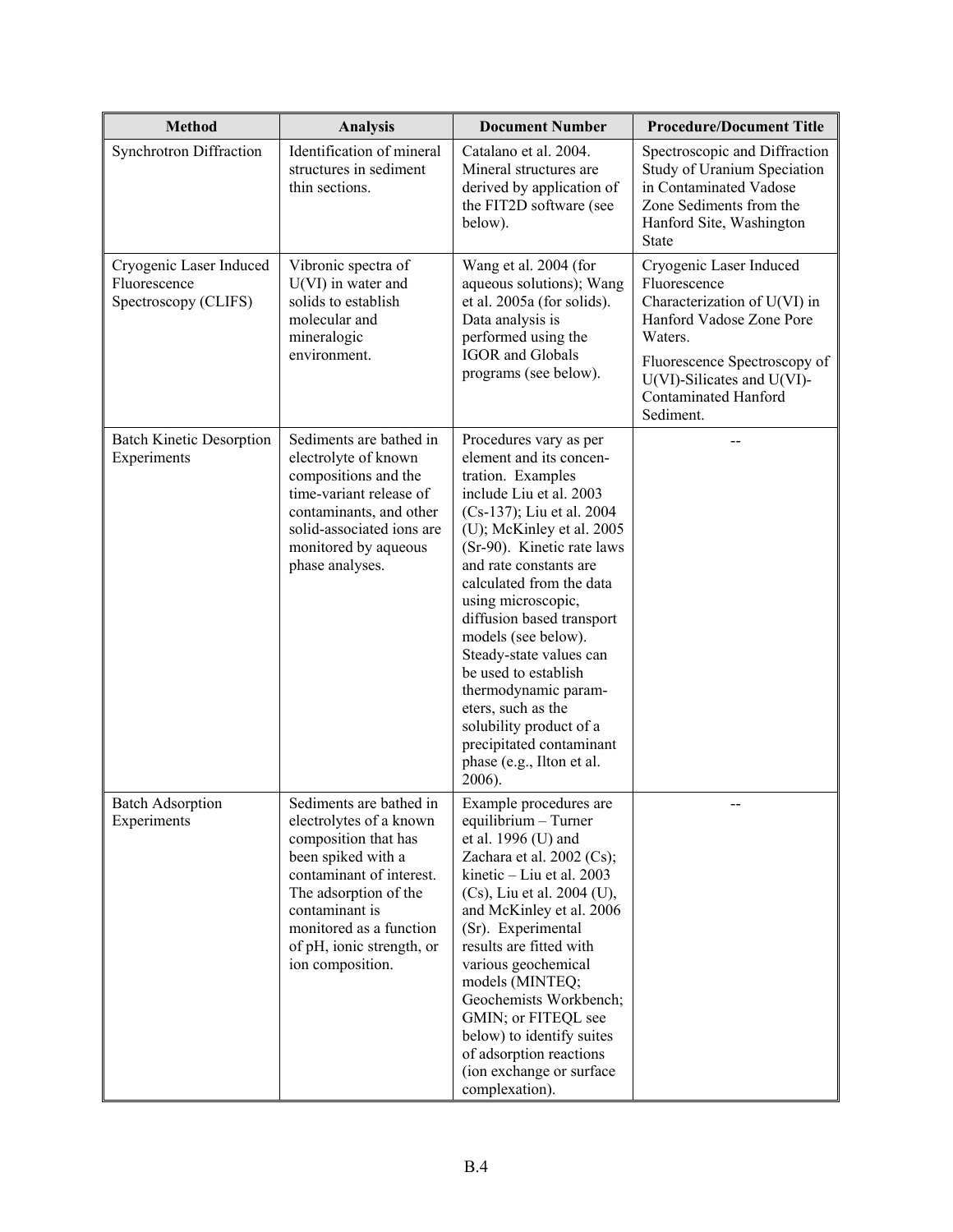| <b>Method</b>         | <b>Analysis</b>                                                                                                                                                                                                                                                                                                                                                        | <b>Document Number</b>                                                                                                                                                                                                                                                                                                                                                                                                                                                                                                                                                                                                                                                                                                                                                    | <b>Procedure/Document Title</b>                                                                                                |  |  |  |
|-----------------------|------------------------------------------------------------------------------------------------------------------------------------------------------------------------------------------------------------------------------------------------------------------------------------------------------------------------------------------------------------------------|---------------------------------------------------------------------------------------------------------------------------------------------------------------------------------------------------------------------------------------------------------------------------------------------------------------------------------------------------------------------------------------------------------------------------------------------------------------------------------------------------------------------------------------------------------------------------------------------------------------------------------------------------------------------------------------------------------------------------------------------------------------------------|--------------------------------------------------------------------------------------------------------------------------------|--|--|--|
| Column Experiments    | Sediment $(<2$ mm or<br>$\leq$ 4 mm) is packed into a<br>cylindrical plastic, glass,<br>or stainless-steel<br>column. Electrolyte<br>with or without a<br>contaminant tracer is<br>applied to the column to<br>study the release (from<br>contaminated sediment)<br>or sorption/retardation<br>(for uncontaminated<br>sediments) of key<br>contaminants of<br>concern. | Qafoku et al. 2005. The<br>basic experimental data<br>that is in the form of<br>chemical concentration as<br>a function of leaching<br>volume of fluid, must be<br>modeled with various<br>commercial and research<br>codes to yield useable<br>information. CXTFIT is<br>used to fit physical<br>transport parameters such<br>as the dispersivity, while<br>other models are linked<br>with a solver of the<br>advective-dispersion<br>equation to describe<br>1-dimensional reactive<br>transport. The reactive<br>transport models include<br>a commercial one (the<br>Geochemists Workbench)<br>and others assembled by<br>the research team<br>including the Distributed<br>Rate Model (DRM) and<br>the Dual Continuum<br>Model (DCM). These are<br>described below. | Kinetic Desorption and<br>Sorption of U(VI) During<br>Reactive Transport in a<br><b>Contaminated Hanford</b><br>Sediment       |  |  |  |
| MINTEQA2 Version 4    | Commercial software<br>used to calculate<br>aqueous speciation,<br>precipitation/dissolution,<br>and adsorption/<br>desorption equilibria for<br>low to intermediate-<br>strength solutions.                                                                                                                                                                           | Code published by<br>Allison et al. 1991 and<br>1998 linked to a<br>thermodynamic database<br>of our own synthesis (see<br>below).                                                                                                                                                                                                                                                                                                                                                                                                                                                                                                                                                                                                                                        |                                                                                                                                |  |  |  |
| Geochemists Workbench | Commercial software to<br>calculate geochemical<br>equilibria, reaction<br>network modeling, and<br>reactive transport.                                                                                                                                                                                                                                                | Geochemists Workbench<br>Release 6 from Craig<br>Bethke, Hydrogeology<br>Program, University of<br>Illinois.                                                                                                                                                                                                                                                                                                                                                                                                                                                                                                                                                                                                                                                              |                                                                                                                                |  |  |  |
| <b>CXTFIT</b>         | Commercial software<br>for fitting column<br>effluent data.                                                                                                                                                                                                                                                                                                            | Toride et al. 1999                                                                                                                                                                                                                                                                                                                                                                                                                                                                                                                                                                                                                                                                                                                                                        | The CXTFIT Code for<br><b>Estimating Transport</b><br>Parameters from Laboratory<br>or Field Tracer Experiments                |  |  |  |
| FITEQL $(V 4.0)$      | Commercial software<br>used to calculate<br>equilibrium constants<br>and their statistics for<br>aqueous, surface and<br>precipitated phases from<br>batch experimental data.                                                                                                                                                                                          | Herbelin and Westall<br>1999                                                                                                                                                                                                                                                                                                                                                                                                                                                                                                                                                                                                                                                                                                                                              | FITEQL: A Computer<br>Program for Determination of<br>Chemical Equilibrium<br>Constants from Experimental<br>Data, Version 4.0 |  |  |  |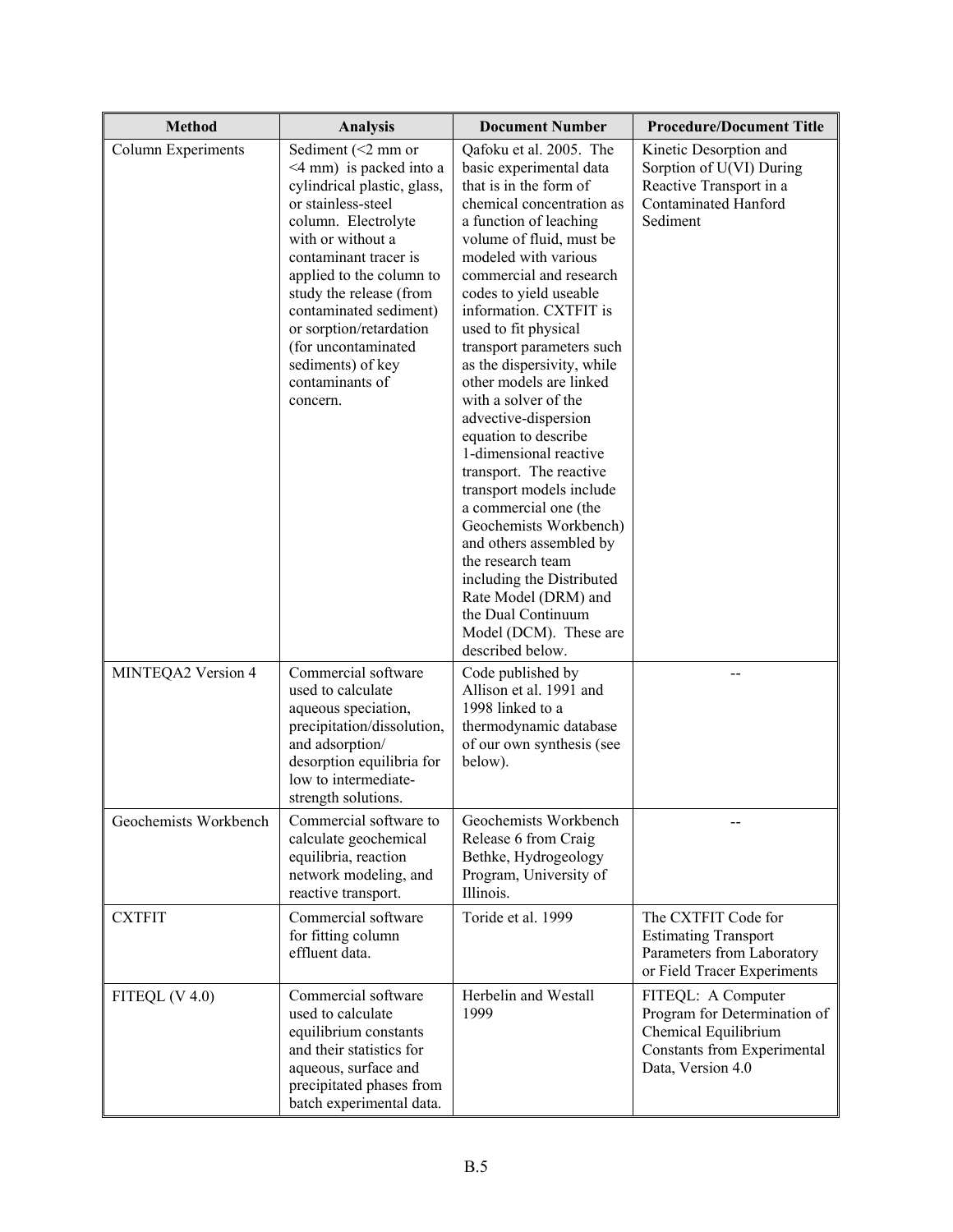| <b>Method</b>                                                    | <b>Analysis</b>                                                                                                                                                                                                                                                                                                                                                                                                   | <b>Document Number</b>                               | <b>Procedure/Document Title</b>                                                                                                                                                         |  |  |  |
|------------------------------------------------------------------|-------------------------------------------------------------------------------------------------------------------------------------------------------------------------------------------------------------------------------------------------------------------------------------------------------------------------------------------------------------------------------------------------------------------|------------------------------------------------------|-----------------------------------------------------------------------------------------------------------------------------------------------------------------------------------------|--|--|--|
| <b>GMIN</b>                                                      | An equilibrium<br>geochemical model used<br>to calculate aqueous<br>speciation, precipitation/<br>dissolution, and<br>adsorption desorption<br>equilibria for high ionic<br>strength solutions.<br>Maintained by PNNL.                                                                                                                                                                                            | Felmy 1995                                           | GMIN. A Computerized<br>Chemical Equilibrium<br>Program Using a Constrained<br>Minimization of the Gibbs<br>Free Energy: Summary<br>Report                                              |  |  |  |
| <b>Spectral Fitting Software</b>                                 | Commercial software<br>used to fit fluorescence<br>emission spectra on<br>$U(VI)$ derived from<br>CLIFS analyses. The<br>fitting allows determina-<br>tion of the precise<br>spectral wavelengths<br>and deconvolutes<br>spectral signatures<br>resulting from multiple<br>fundamental species.                                                                                                                   | Beechem et al. 1991                                  | Globals Unlimited                                                                                                                                                                       |  |  |  |
| Phase Identification for<br>Powder Diffraction<br>$(JADE+, V 5)$ | Commercial software<br>used to manipulate<br>powder diffraction files<br>are for comparison with<br>reference spectra in for<br>mineral identification.                                                                                                                                                                                                                                                           | Materials Data Inc.,<br>Livermore, CA; ICDD,<br>2003 | <b>JCPDS</b> Powder Diffraction<br>Files, PDF                                                                                                                                           |  |  |  |
| Reactive Transport<br>Modeling                                   | The Dual Continuum<br>Model (DCM) is used to<br>model the reactive<br>transport of contami-<br>nants 1-dimensional<br>laboratory columns and<br>in multidimensional<br>field simulations. The<br>model is a reaction-<br>based simulator and<br>requires significant<br>parameterization using<br>batch and column data,<br>and physical measure-<br>ments of sediment<br>characteristics.<br>Maintained by LANL. | Lichtner et al. 2000;<br>Lichtner et al. 2001        | Critique of Dual Continuum<br>Formulations of<br>Multicomponent Reactive<br>Transport in Fractured Porous<br>Media, Dynamics of Fluids in<br>Fractured Rock.<br>FLOTRAN: User's Manual. |  |  |  |
| <b>Empirical Kinetic</b><br>Modeling                             | The distributed rate<br>model (DRM) is used to<br>empirically describe<br>complex kinetic<br>desorption/dissolution<br>phenomena in sediment<br>that is controlled by<br>chemical kinetics or                                                                                                                                                                                                                     | Culver et al. 1997                                   | Modeling the Desorption of<br>Organic Contaminants from<br>Long-Term Contaminated<br>Soil Using Distributed Mass<br><b>Transfer Rates</b>                                               |  |  |  |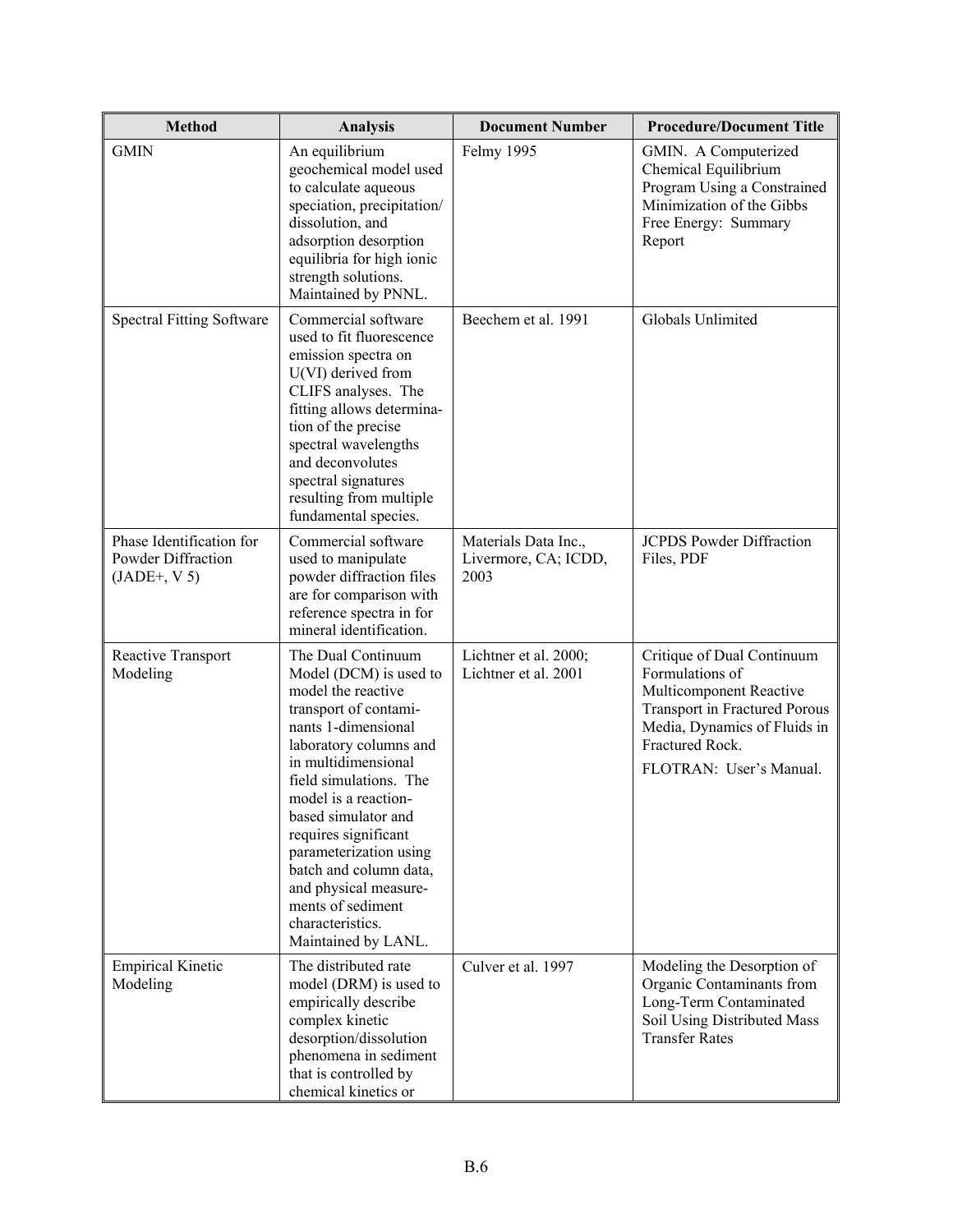| <b>Method</b>                        | <b>Analysis</b>                                                                                                                                                                                                                                                                                                                                                                                                                                                                                                                                                                                 | <b>Document Number</b>                                                                                                                                                                                         | <b>Procedure/Document Title</b>                                                                            |
|--------------------------------------|-------------------------------------------------------------------------------------------------------------------------------------------------------------------------------------------------------------------------------------------------------------------------------------------------------------------------------------------------------------------------------------------------------------------------------------------------------------------------------------------------------------------------------------------------------------------------------------------------|----------------------------------------------------------------------------------------------------------------------------------------------------------------------------------------------------------------|------------------------------------------------------------------------------------------------------------|
|                                      | diffuse mass transport.<br>The basic model<br>describes kinetic<br>phenomena using a<br>statistical distribution of<br>first order rate constants.<br>Maintained at PNNL.                                                                                                                                                                                                                                                                                                                                                                                                                       |                                                                                                                                                                                                                |                                                                                                            |
| <b>Surface Complexation</b><br>Model | The surface complex-<br>ation model (SCM) is<br>used to describe the<br>surface chemical<br>reactions of U(VI) that<br>are responsible for its<br>adsorption to vadose<br>zone and aquifer<br>sediments. Maintained<br>by USGS.                                                                                                                                                                                                                                                                                                                                                                 | Davis et al. 2004                                                                                                                                                                                              | Approaches to Surface<br>Complexation Modeling of<br>Uranium(VI) Adsorption on<br><b>Aquifer Sediments</b> |
| Thermodynamic<br>Database            | A large thermodynamic<br>database is maintained<br>and constantly updated<br>based on literature<br>advances. The database<br>describes stability con-<br>stants for aqueous<br>complexes and solubil-<br>ity products for precip-<br>itated phases relevant to<br>S&T research and<br>issues. This database is<br>used in almost every<br>S&T geochemical study.<br>There are many hun-<br>dreds of entries in the<br>database for a variety of<br>contaminants that is<br>used in MINTEQA@;<br>Geochemists Work-<br>bench, and all of the<br>reactive transport codes.<br>Maintained at PNNL. | The database relies on the<br>following and many other<br>sources: Grenthe et al.<br>1992 (U); Guillaumount<br>et al. 2003 (U); Rard<br>1999 (Tc).                                                             |                                                                                                            |
| Applied Geochemistry Group.          |                                                                                                                                                                                                                                                                                                                                                                                                                                                                                                                                                                                                 | *The document number states ICP-AES, but the instrument in use is an ICP-OES. ICP-AES and ICP-OES are<br>equivalent and refer to the same analytical technique. PNNL-AGG referenced procedures are from PNNL's |                                                                                                            |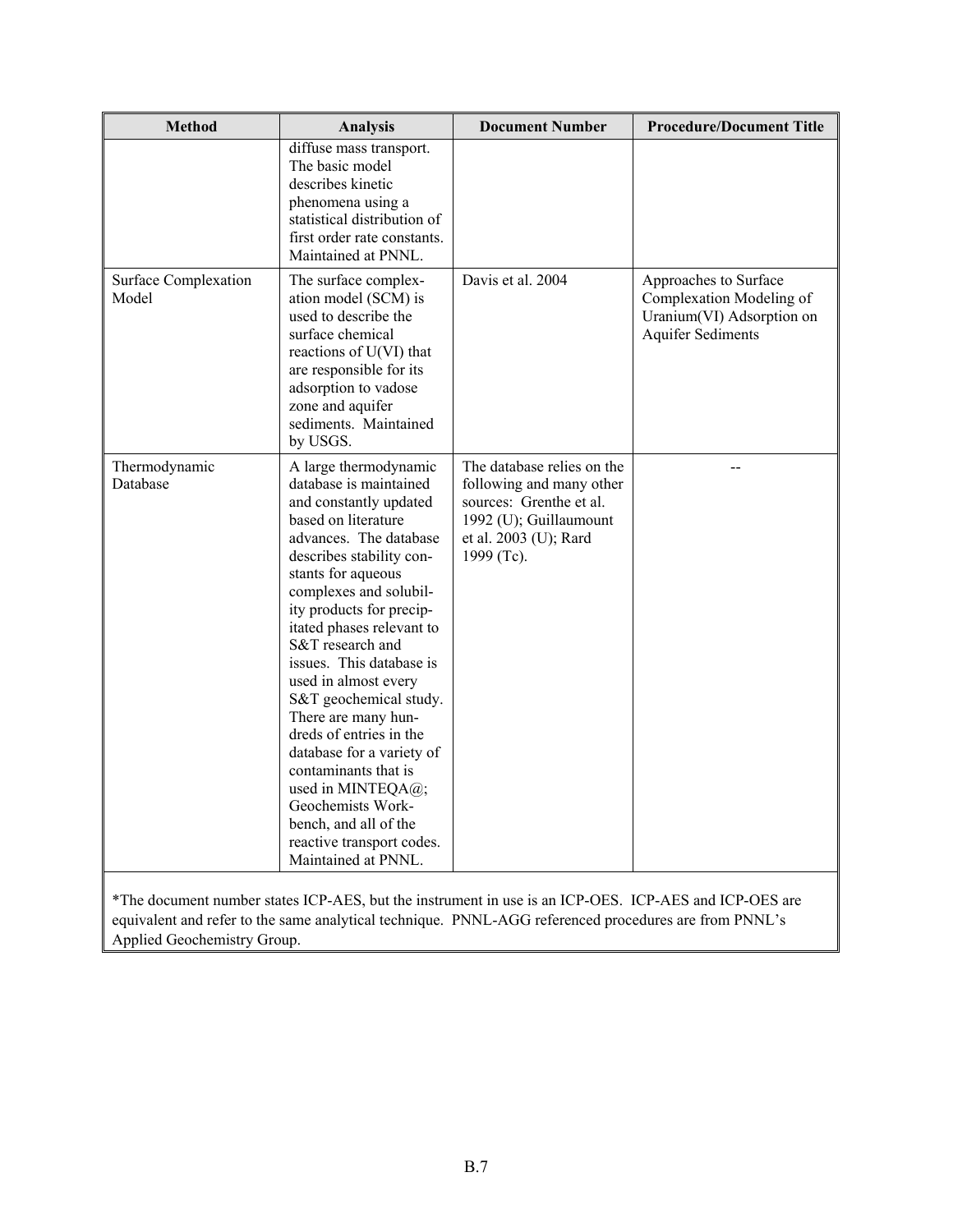#### **B.1 References**

Allison JD, DS Brown, and KJ Novo-Gradac. 1991. *MINTEQA2/PRODEFA2, A Geochemical Assessment Model for Environmental Systems: Version 3.0 User's Manual*. U.S. Environmental Protection Agency, Washington, D.C.

Allison JD, DS Brown, and KJ Novo-Gradac. 1998. *MINTEQA2/PRODEFA2, A Geochemical Assessment Model for Environmental Systems: User Manual Supplement for Version 4.0*. U.S. Environmental Protection Agency, Washington, D.C.

Beechem JM, E Gratton, and WW Mantulin. 1991. *Globals Unlimited*. UIUC Publication.

Catalano JG, JP McKinley, JM Zachara, SC Smith, and GE Brown, Jr. 2006. "Changes in Uranium Speciation Through a Depth Sequence of Contaminated Hanford Sediments." *Environmental Science & Technology* (Submitted).

Catalano JG, SM Heald, JM Zachara, and GE Brown, Jr. 2004. "Spectroscopic and Diffraction Study of Uranium Speciation in Contaminated Vadose Zone Sediments from the Hanford Site, Washington State." *Environ. Sci. Technol*. 38:2822-2828.

Culver TB, SP Hallisey, D Sahoo, JJ Deitsch, and JA Smith. 1997. "Modeling the Desorption of Organic Contaminants from Long-Term Contaminated Soil Using Distributed Mass Transfer Rates." *Environ. Sci. Technol*. 31:1581-1588.

Davis JA, DE Meece, M Kohler, and GP Curtis. 2004. "Approaches to Surface Complexation Modeling of Uranium(VI) Adsorption on Aquifer Sediments." *Geochim. Cosmochim. Acta* 68:3621-3641.

Felmy AR. 1995. "GMIN. A Computerized Chemical Equilibrium Program Using a Constrained Minimization of the Gibbs Free Energy: Summary Report." In *Chemical Equilibrium and Reaction Models* (eds. RH Loeppert, AP Schwab, and S Goldberg) pp. 377-407, Soil Science Society of America.

Fredrickson JK, JM Zachara, DW Kennedy, RK Kukkadapu, JP McKinley, SM Heald, C Liu, and AE Plymale. 2004. "Reduction of TcO<sup>4-</sup> by Sediment-Associated Biogenic Fe(II)." *Geochim. Cosmochim. Acta* 68(15):3171-3187.

Grenthe I, J Fuger, RJM Konings, RJ Lemire, AB Muller, C Nguyen-Trung, and H Wanner. 1992. *Chemical Thermodynamics of Uranium*. North-Holland, Amsterdam.

Guillaumount R, T Fanghanet, V Neck, J Fuger, DA Palmer, I Grenthe, and MH Rand. 2003. *Update on the Chemical Thermodynamics of Uranium, Neptunium, Plutonium, Americium, and Technetium*. Elsevier.

Hammersley AP. 1997. *FIT2D: An Introduction and Overview*. Internal Report ESRF97HA02T; European Synchrotron Radiation Facility, Grenoble, France.

Herbelin A and J Westall. 1999. *FITEQL: A Computer Program for Determination of Chemical Equilibrium Constants from Experimental Data, Version 4.0*. Report 99-01. Oregon State University, Corvallis, Oregon.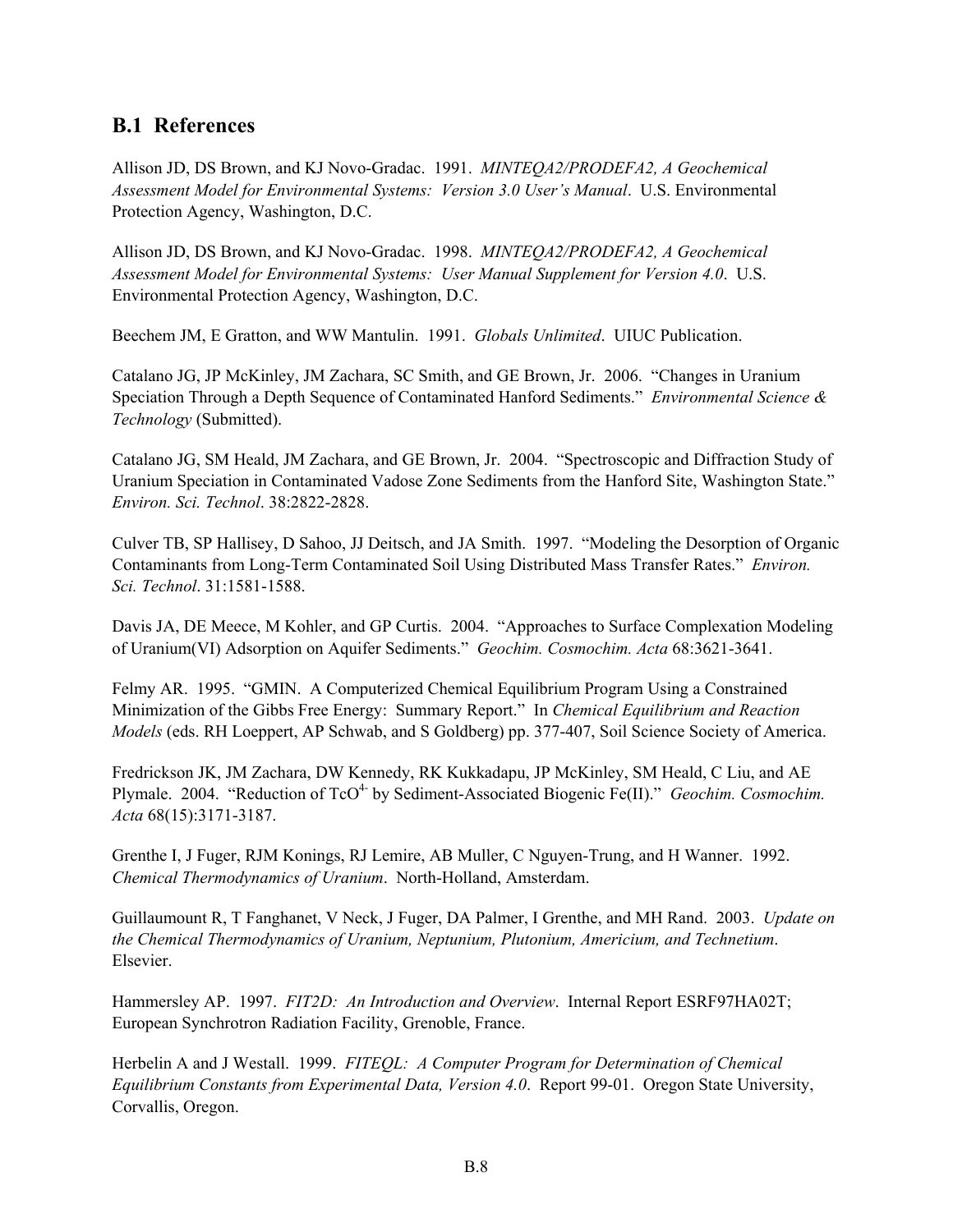ICDD. 2003. *JCPDS Powder Diffraction Files, PDF*. International Centre for Diffraction Data (ICDD), Newtown, Square, Pennsylvania.

Ilton ES, C Liu, W Yantasee, Z Wang, D Moore, and JM Zachara. 2005. "The Effect of Carbonate on the Dissolution of Synthetic Na-Boltwoodite." *Geochimica et Cosmochimica Acta* (Submitted).

Kukkadapu RK, JM Zachara, JK Fredrickson, and DW Kennedy. 2004. "Biotransformation of Two-Line Silica-Ferrihydrite by a Dissimilatory Fe(III)-Reducing Bacterium: Formation of Carbonate Green Rust in the Presence of Phosphate." *Geochim. Cosmochim. Acta* 68(13):2799-2814.

Lichtner PC. 2001. *FLOTRAN: User's Manual*. Report No. LA-UR-02-2349, Los Alamos National Laboratory, Los Alamos, New Mexico.

Lichtner PC. 2000. "Critique of Dual Continuum Formulations of Multicomponent Reactive Transport in Fractured Porous Media, Dynamics of Fluids in Fractured Rock." *Geophys. Monograph* 122:281-298.

Liu C, JM Zachara, W Yantasee, PD Majors, and JP McKinley. 2006. "Microscopic Reactive Diffusion of Uranium in the Contaminated Sediments at Hanford, USA: Characterization and Modeling." *Water Resources Research* (Submitted).

Liu C, JM Zachara, O Qafoku, JP McKinley, SM Heald, and Z Wang. 2004. "Dissolution of Uranyl Microprecipitates in Subsurface Sediments at Hanford Site, USA." *Geochim. Cosmochim. Acta* 68(22):4519-4537.

Liu C, JM Zachara, SC Smith, JP McKinley, and CC Ainsworth. 2003. "Desorption Kinetics of Radiocesium from Subsurface Sediments at Hanford Site, USA." *Geochim. Cosmochim. Acta* 67(16):2893-2912.

McKinley JP, JM Zachara, SC Smith, and C Liu. 2006. "Cation Exchange Reactions Controlling Desorption of  $90Sr^{2+}$  from Coarse-Grained Contaminated Sediments from the Hanford Formation, Washington." *Geochimica et Cosmochimica Acta* (Submitted).

McKinley JP, JM Zachara, C Liu, and SC Heald. 2005. "Precipitation of Waste Uranium as a Uranyl Silicate in Microfractures." *Geochimica et Cosmochimica Acta* (In press).

McKinley JP, RJ Serne, JM Zachara, CJ Zeissler, and RM Lindstrom. 2001. "The Distribution and Retention of 137Cs in Sediments at the Hanford Site, Washington." *Environ. Sci. Technol*. 35:3433-3441.

Newville M. 2001a. "IFEFFIT: Interactive XAFS Analysis and FEFF Fitting." *J. Synch. Rad*. 8:322-324.

Newville M. 2001b. "EXAFS Analysis Using FEFF and FEFFIT." *J. Synch. Rad*. 8:96-100.

Qafoku NP, JM Zachara, C Liu, PL Gassman, OS Qafoku, and SC Smith. 2005. "Kinetic Desorption and Sorption of U(VI) During Reactive Transport in a Contaminated Hanford Sediment." *Environ. Sci. Technol*. 39:3157-3165.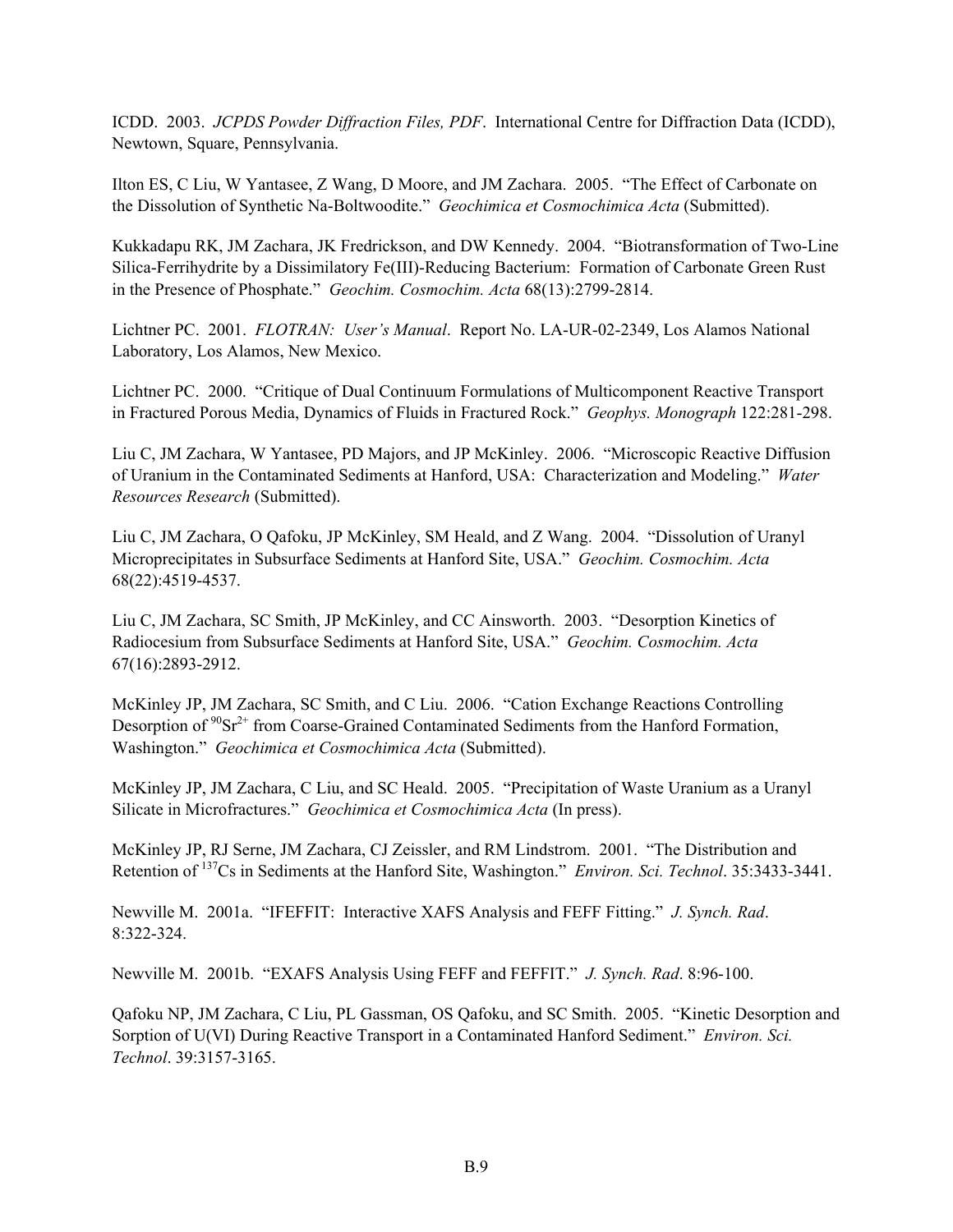Rard JA, MH Rand, G Anderegg, and H Wanner. 1991. *Chemical Thermodynamics of Technetium*, Chapter 3; (MCA Sandino and E Osthols, eds.), Elsevier, The Netherlands, Amsterdam, pp. 544.

Toride N, FJ Leij, and MT van Genuchten. 1999. *The CXTFIT Code for Estimating Transport Parameters from Laboratory or Field Tracer Experiments*. U.S. Salinity Laboratory.

Turner GD, JM Zachara, JP McKinley, and SC Smith. 1996. "Surface-Charge Properties and  $UO_2^{2+}$ Adsorption of a Subsurface Smectite." *Geochim. Cosmochim. Acta* 60:3399-3414.

Wang Z, JM Zachara, PL Gassman, O Qafoku, and J Catalano. 2005a. "Fluorescence Spectroscopy of U(VI)-Silicates and U(VI)-Contaminated Hanford Sediment." *Geochim. Cosmochim. Acta* 69(6):1391-1403.

Wang Z, JM Zachara, JP McKinley, SC Smith, and SM Heald. 2005b. "Cryogenic Laser Induced U(VI) Fluorescence Studies of a U(VI) Substituted Natural Calcite: Implications to U(VI) Speciation in Contaminated Hanford Sediments." *Environ. Sci. Technol*. 39:2651-2659.

Wang Z, JM Zachara, W Yantasee, PL Gassman, C Liu, and AG Joly. 2004. "Cryogenic Laser Induced Fluorescence Characterization of U(VI) in Hanford Vadose Zone Pore Waters." *Environ. Sci. Technol*. 38(21):5591-5597.

Webb SM. 2005. "SIXPack: A Graphical User Interface for XAS Analysis Using IFEFFIT." *Phys. Scr*. T115, 1011-1014.

Zachara JM, SC Smith, C Liu, JP McKinley, RJ Serne, and PL Gassman. 2002. "Sorption of Cs+ to Micaceous Subsurface Sediments from the Hanford Site, USA." *Geochim. Cosmochim. Acta* 66:193-211.

Zeissler CJ, RM Lindstrom, and JP McKinley. 2001. "Radioactive Particle Analysis by Digital Autoradiography." *J. Radioanal. Nuclear Chem*. 248(2):407-412.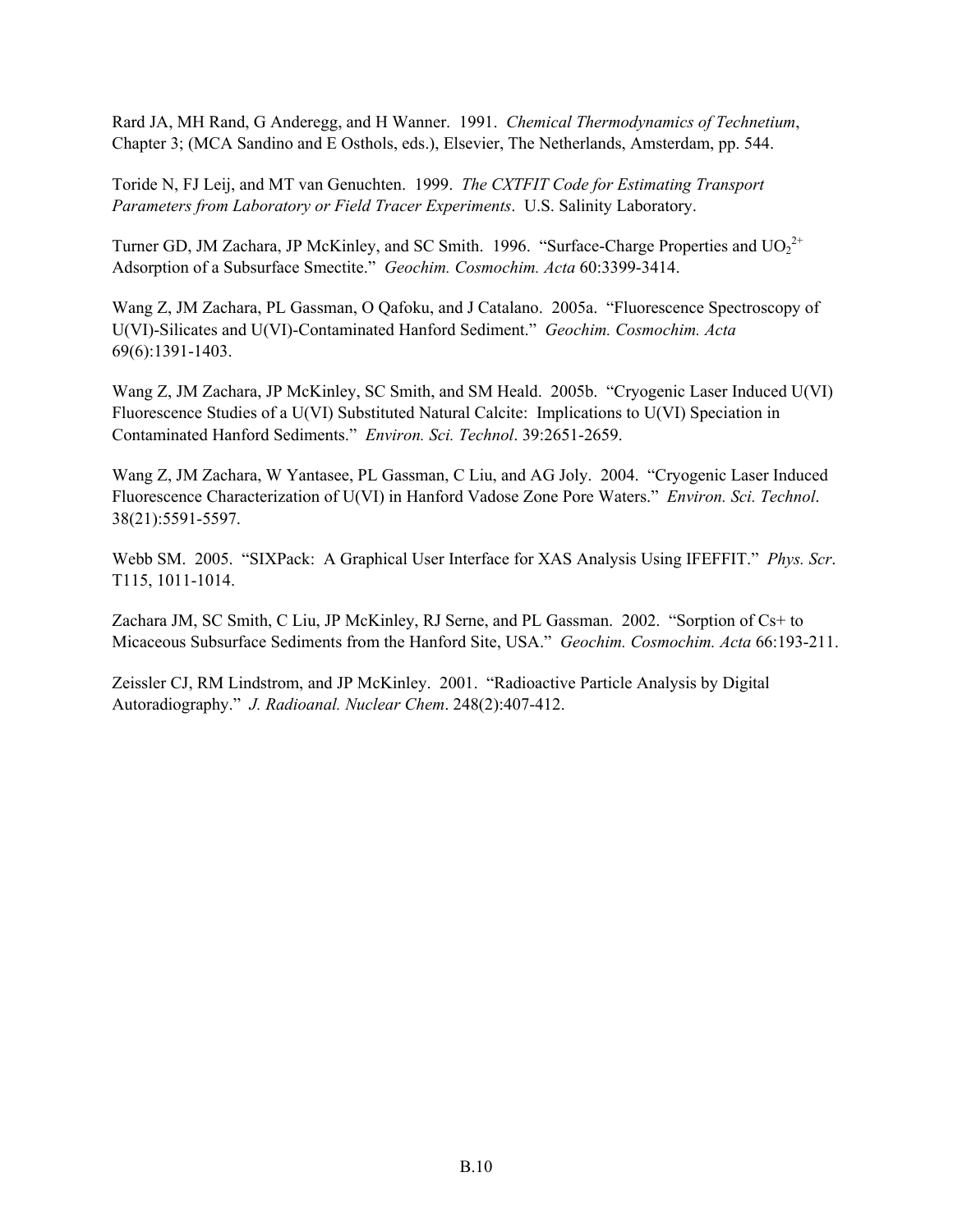**Appendix C Experimental and Modeling Procedures Development for the Rifle IFC Site Project**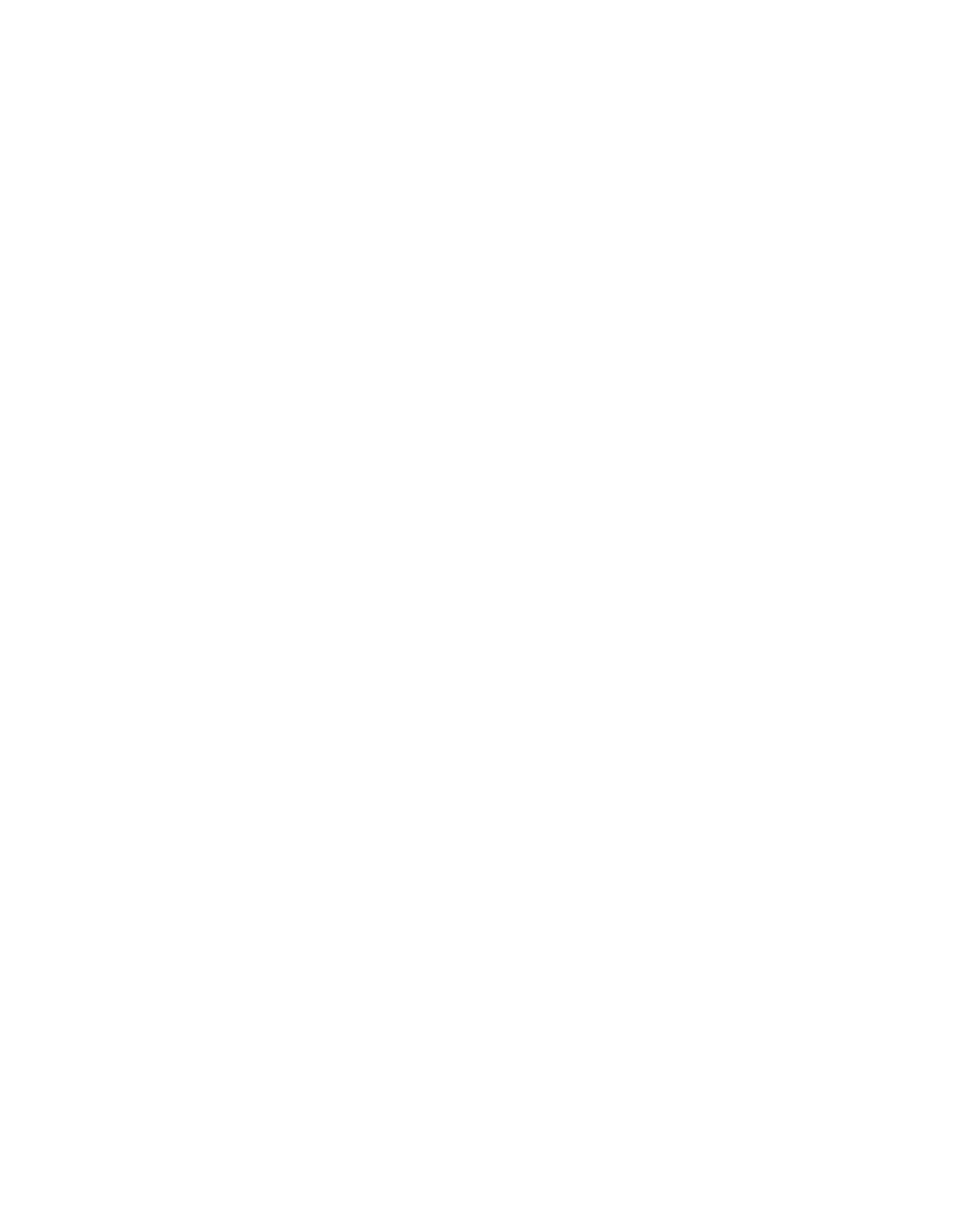# **Appendix C Experimental and Modeling Procedures Development for the Rifle IFC Site Project**

#### **C.1 Introduction**

 Laboratory activities shall be directed and controlled by internally approved procedures using techniques appropriate for the identified purpose. Many recognized, well-established methods and procedures already exist that may be incorporated into technical procedures to meet the client needs (e.g., consensus methods). However, because complex matrices usually require variation from published procedures, a flexible approach must be available to allow development, modification, and enhancement of a procedure on a real-time basis. This section describes the basic requirements for the development, qualification, change control, and routine review of procedures.

#### **C.2 Procedure Development**

**Step 1.** If a procedure exists that meets the project needs, no procedure development is required.

If a procedure does not exist that meets the project needs, develop a test plan that documents the approach.

**Step 2.** Ensure that the requirements in the SBMS subject area (http://sbms.pnl.gov/standard/74/7400t010.htm) are met for PNNL procedures and test plans.

**Step 3.** Include the following in all procedures and test plans:

- Pagination Each page of the document must show the unique identifier and revision number as a minimum.
- Effective Date The date on which all work utilizing the document shall be implemented according to the document.
- Title The title of the document must be:
	- − concise, clear, and descriptive of the system, equipment, process, or activity
	- − applicable to the procedure and activity
	- − unique to assist the user in identifying the correct procedure.
- Quality Control and Method Performance Technical procedures must include or reference the acceptance and performance criteria for precision, accuracy, calibration, and detection limit (as appropriate) established during the qualification experiments (e.g., references to the performance criteria in this plan, or specify client required criteria if different). Test plans must include the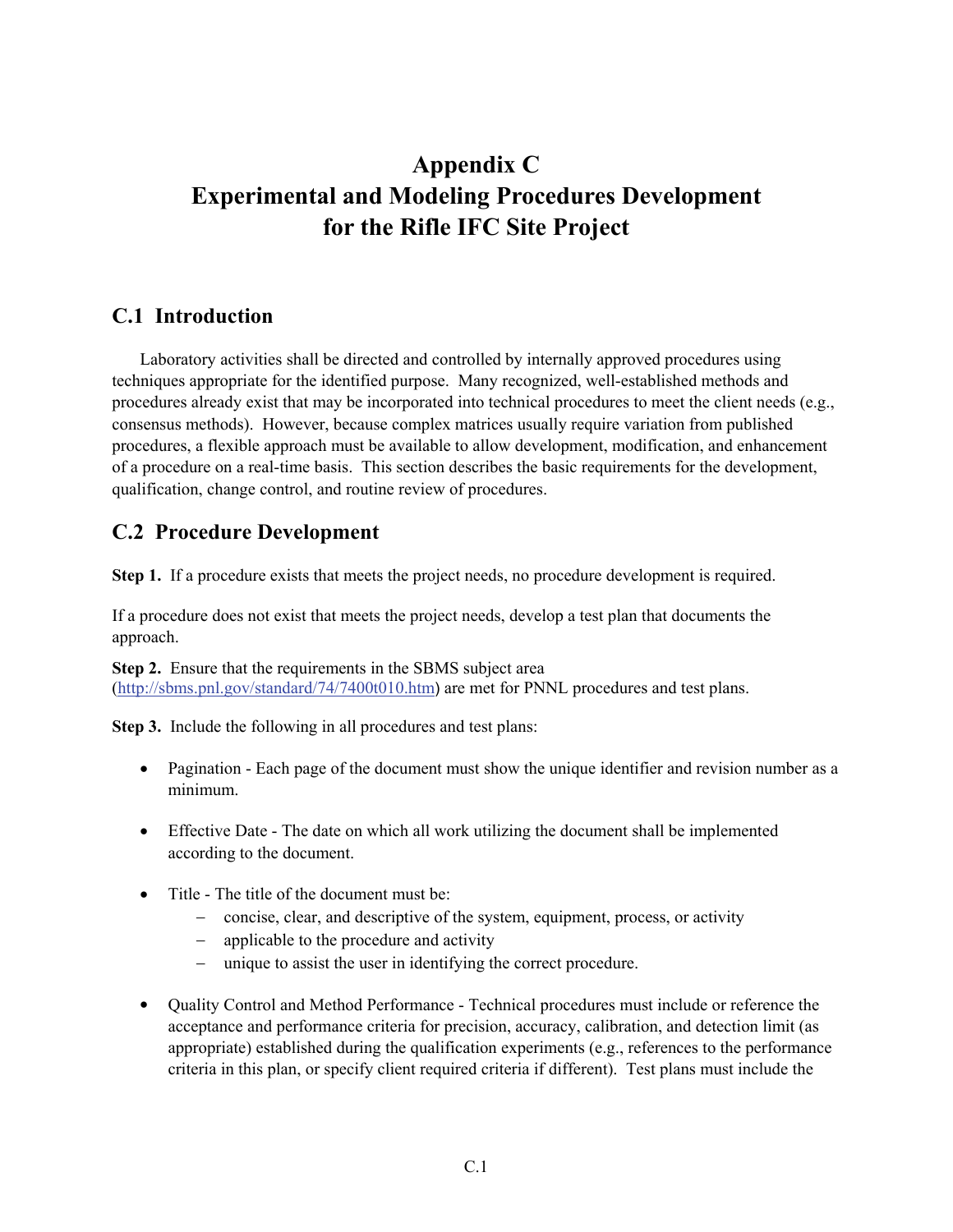expected acceptance and performance criteria for precision, accuracy, calibration, and detection limit (as appropriate). Qualification data shall be traceable to the procedure it supports.

- Use Category All analytical procedures and test plans must be designated as Mandatory Use or Reference Use.
- Reference Documents State the references used to develop the procedure or test plan. Include the following:
	- − title
	- − authors
	- − year published
	- − publisher.
- Document Code
- Revision

**Step 4**. If a published, well-established method (e.g., American Society for Testing and Materials, EPA) already exists and is to be used, complete one of the following actions:

- Rewrite the procedure in PNNL format and language, making the procedure specific to the laboratory's or contractor institution's operations. Qualify the procedure prior to use.
- Provide a cover page, in PNNL or equivalent format, which includes the required elements in steps 2 and 3 above. In the Work Instruction section, include a reference to the attached published method. Any exceptions to the attached method are stated in the Work Instruction section. Qualify prior to use.
- Provide a cover page, in PNNL format, that includes the required elements from steps 2 and 3 above. In the Work Instructions section, include a reference to the attached published method. Any exceptions to the attached method are stated in the Work Instructions section. Qualification is performed during use (i.e., test plan).

**Step 5**. The client shall agree on the procedures/test plans used according to one of the following:

- Through the work authorizing document (procedures and/or test plans)
- Through the work authorizing document and the opportunity for review and acceptance of the procedures and/or test plans developed as part of the scope of work.

#### **C.3 Procedure Qualification**

 Technical procedures used for the first time in the laboratory must be qualified before reporting results to any client. Technical procedures are qualified during work execution. Qualification includes the selection of appropriate quality control checks to permit the evaluation of data quality and includes the following steps.

**Step 1.** Determine the need for qualification:

- single project use (e.g., test plan)
- long-term use (e.g., procedure or eventual procedure)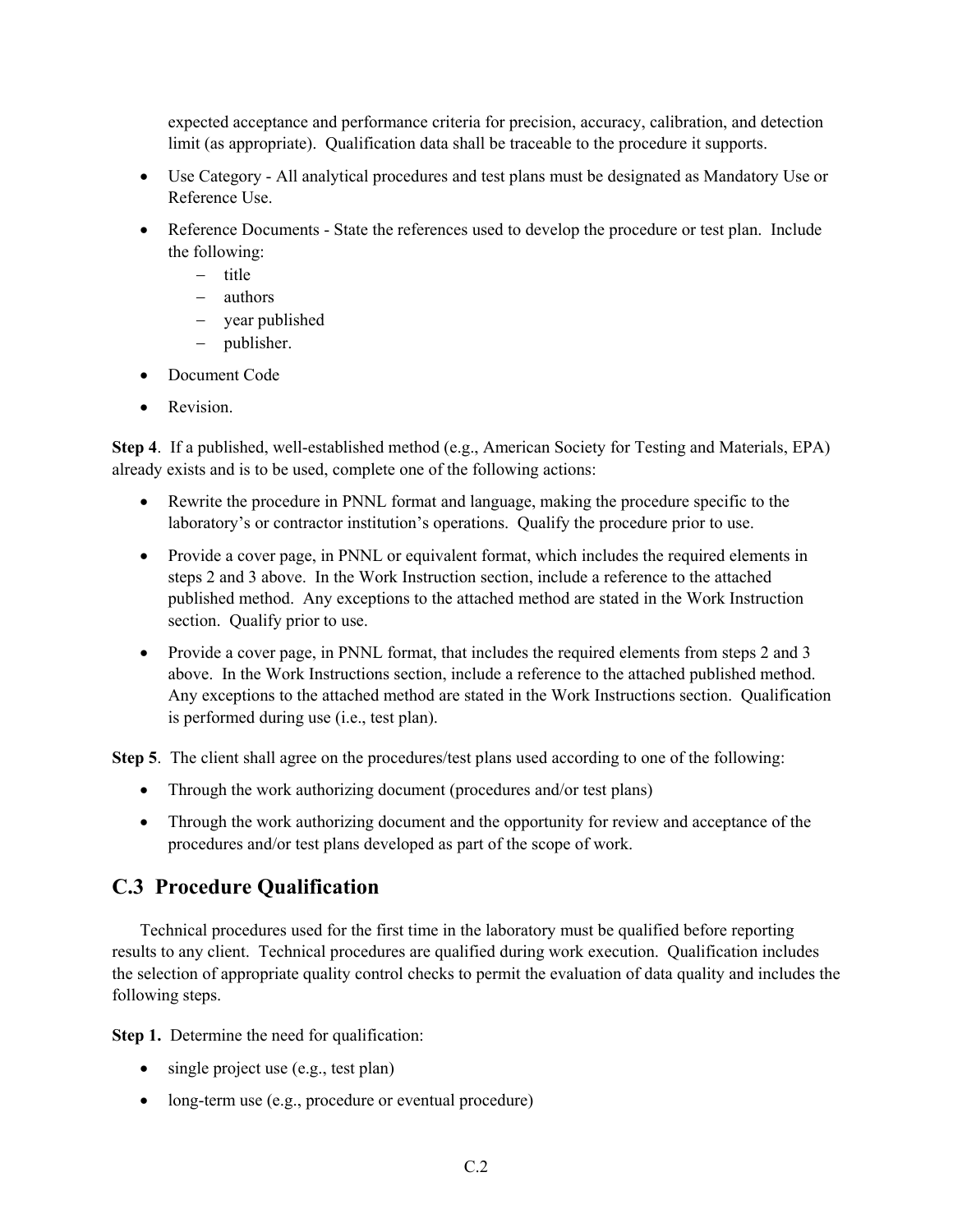Determine what test materials will be used to conduct the qualification:

- reference materials (e.g., National Standards and Technology)
- simulants (e.g., internally prepared)
- sample spikes/duplicates (e.g., reference materials added to the sample matrix)
- combination of the above.

Determine how the qualification will be performed based on the data quality required by the project:

- use proposed method with identified test materials
- compare established method to proposed method
- use interlaboratory comparisons.

**Step 2**. Use a suitable number of replicate determinations to provide a measure of statistical control. Generally accepted standards dictate using a minimum of four replicates for each test case. Whenever possible, seven replicates should be used. These data are used to establish statistical control on an advisory basis until sufficient data are acquired, typically considered to be 30 data sets.

**Step 3.** Evaluate the procedure/test plan for its overall effectiveness in the areas of sensitivity, (method detection level) selectivity, linear range limitations, matrix or analytical precision and accuracy and counting statistics (minimum detectable activity and counter performance for radiochemistry), as applicable to the technique and/or analyte and depending on whether the technique is preparative, analytical, or encompasses both. This requires that testing include blank evaluation, precision and accuracy determination, efficiency, uncertainty, and determination of interferences as appropriate to the technique (i.e., preparative versus determinative).

**Step 4**. Make all qualification data traceable to the technical procedures(s) or test plan(s) it supports and retain it on file to enable retrospective examination should the need arise.

#### **C.4 Procedure Change Control**

 No technical procedure can be expected to be applicable, as written, to every type of sample the laboratory may receive. The primary concern when deviating from or changing a procedure must be whether or not the change has a negative impact on the client's data quality requirements. The following describes the types of changes, which may occur during work execution and the specific action required.

**Immediate Actions:** If personnel hazard or equipment damage is imminent, take immediate action to make the situation safe, as described below:

- The procedure user has the authority to immediately deviate from or curtail the use of the procedure and to secure processes, equipment, or systems as necessary to mitigate the situation. The user shall notify other impacted workers.
- The line manager must be informed of the situation as soon as reasonably possible.
- The Project Manager should be informed of the situation as soon as reasonably possible.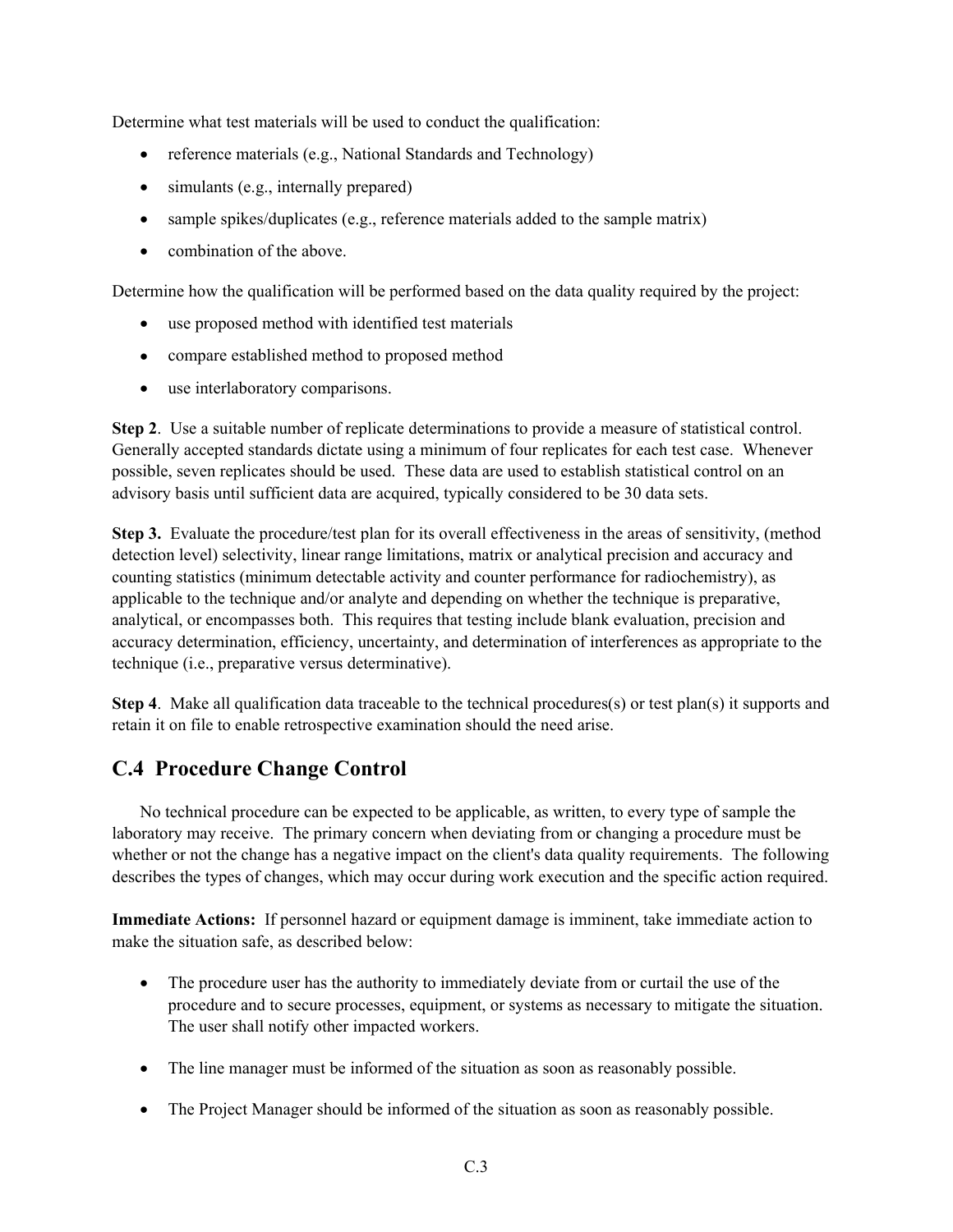- The Project Manager should evaluate the situation to determine any impacts on the project, similar procedures, processes, equipment, or systems.
- The Project Manager directs the revision of the procedure as described in the Procedure Development process above if the problem was procedure based. **Note:** See also the SBMS subject area, "Stopping and Restarting Work (Safety Rights and Responsibility)."

**Substitutions:** Project staff make an adjustment in a procedure that a reasonable, technically competent person would be expected to consider equivalent. The substitution must have no significant effect on the final analytical results (e.g., substituting a different column with equivalent performance characteristics, using glassware other than that specified when it has no effect on analytical processes) and must not change the existing environmental, safety and health conditions.

Because substitution does not impact the method performed or the final analytical data, no documentation of change is required other than that necessary to allow reproduction of results.

**Deviations:** Deviation is divergence from the original procedure that does not adversely impact the analyst's ability to meet the precision, accuracy, detection limit, selectivity, and quality control criteria of the procedure (e.g., use of packed versus capillary columns). Therefore, the decision to deviate shall be based on published literature (e.g., alternate methods) and/or known sample chemistry.

Deviation requires documenting the changes made to a procedure. Documentation of deviations made shall be included in the final report narrative. Justification of the deviation should be evident in the acceptable performance associated with the final results and should also be discussed. Acceptable performance shall be demonstrated by the analyst's ability to meet or exceed the original method's precision, accuracy, detection limit, selectivity, and quality control criteria. When a deviation is used routinely, it shall be incorporated into the procedure.

- **Pre-Planned Deviations:** Pre-Planned deviations are those changes that are known before a procedure is applied. In this case the deviation(s) shall be documented, approval of the Project Manager shall be obtained, and the Project Manager shall notify the client for acceptance prior to sample analysis. The deviation shall be documented in the project record, and summarized in the final report to the client. A test plan may be used to document the deviation to the procedure. The notification and acceptance may be by an electronic mail message, DSI, memo or other written documentation.
- **Real-Time Deviations:** Real-time deviations are those changes that become necessary during the application of a procedure. As long as the deviation does not negatively impact the client's data quality requirements, an explanation in the final report is sufficient documentation. Also, the client shall be notified as soon as possible after the deviation occurs. Project staff are responsible for ensuring client notification.

**Modifications:** Modification changes the character of a procedure, and thereby potentially limits a procedure's ability to meet the originally stated precision, accuracy, detection limit, selectivity, and quality control criteria (e.g., microwave versus beaker digestion). Because the impact of such a modification cannot be ascertained before implementation, it must be demonstrated by application. Modifications shall not be performed during real-time project work activities.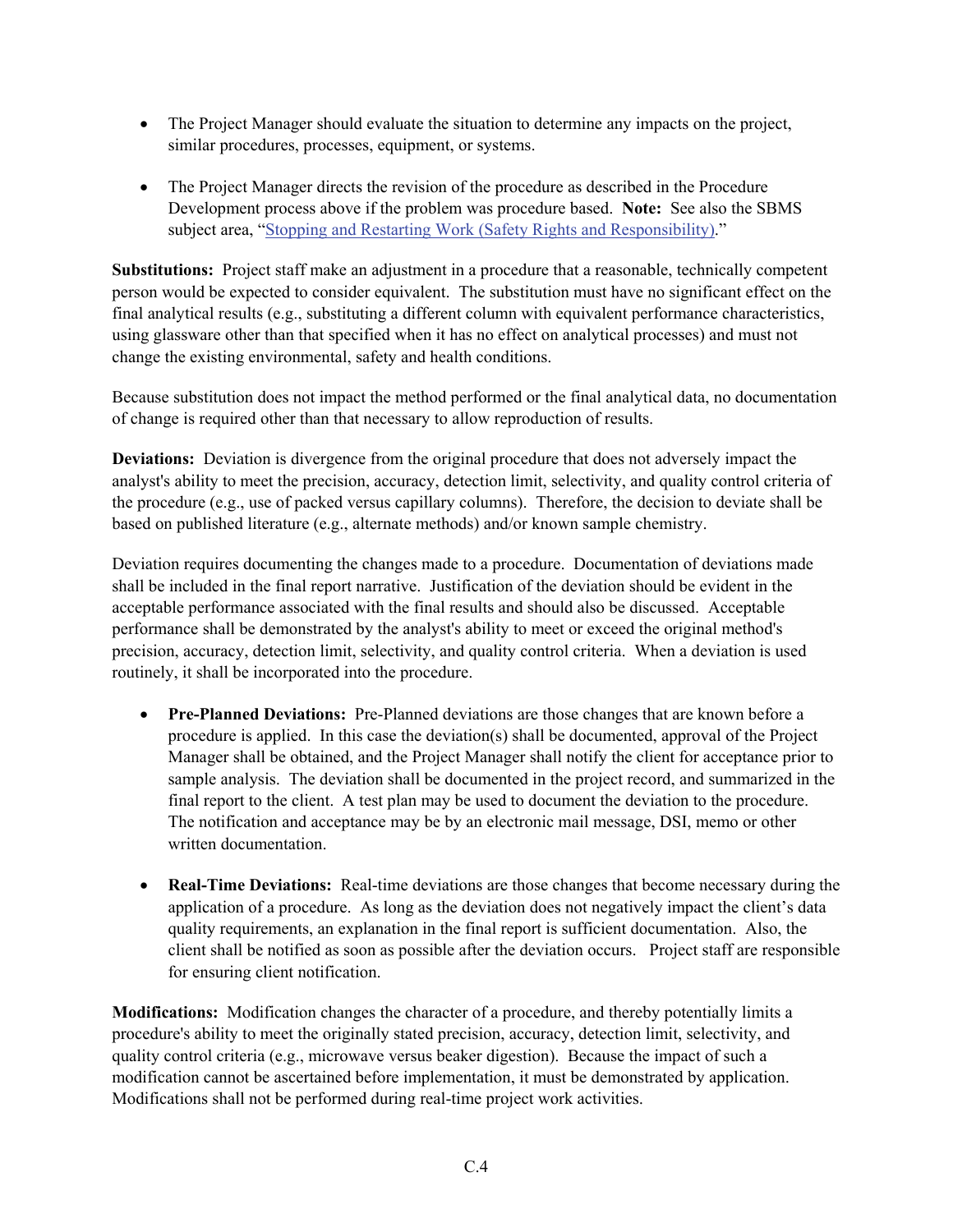Modification requires the procedure to be qualified, documented, approved, and agreed upon with the client before work. Justification of the modification should be evident in the quality control data associated with the final results and should also be discussed. A modification with long-term applicability should be developed into a new procedure that is issued with a new title and code.

**Note:** Method modification is not permitted when a regulatory method must be used for client work due to regulation. The only exception to this rule is when DOE OBER and DOE LM have first been notified and has approved use of the modified method. Method qualification is required prior to approval.

**Interim Change Notices:** Project staff use the Interim Change Notice (ICN) Form for the purpose of making an editorial correction or simple change to a document. The ICN provides for identifying, approving, and issuing the change within a short period of time. The ICN receives the same level of review and approval as the original document if the change is technical in nature. Since multiple ICNs can make a document difficult to implement, it is policy that a document be revised when a change is extensive or there are already three ICNs applied to the document. **Note:** ICNs shall not be used for modifications.

#### **C.5 Routine Review of Procedures**

The Project Manager ensures that:

- Procedures to support the project have been reviewed at least every 24 months to ensure that they are still accurate. See Section C.6, "Suggested Guidelines" for examples of review activities that could occur.
- Documentation of this review has been provided in a memo or electronic mail message summarizing the conclusions of the review.
- Reviewed documentation is in the project records.

### **C.6 Suggested Guidelines**

The following are examples of procedure review activities that could occur:

- Review the procedure and the source requirements to determine if they are still accurate.
- Determine if any new hazards have been introduced.
- Evaluate procedure deviations at this time to determine if procedure revision is warranted.
- Determine if any facility modifications have been made that could affect the performance of the work or equipment.
- Review internal or external (e.g., regulatory or client) requirements to determine if any have changed.
- Review the number and type of interim changes that have been made to the procedure (see the Document Control section).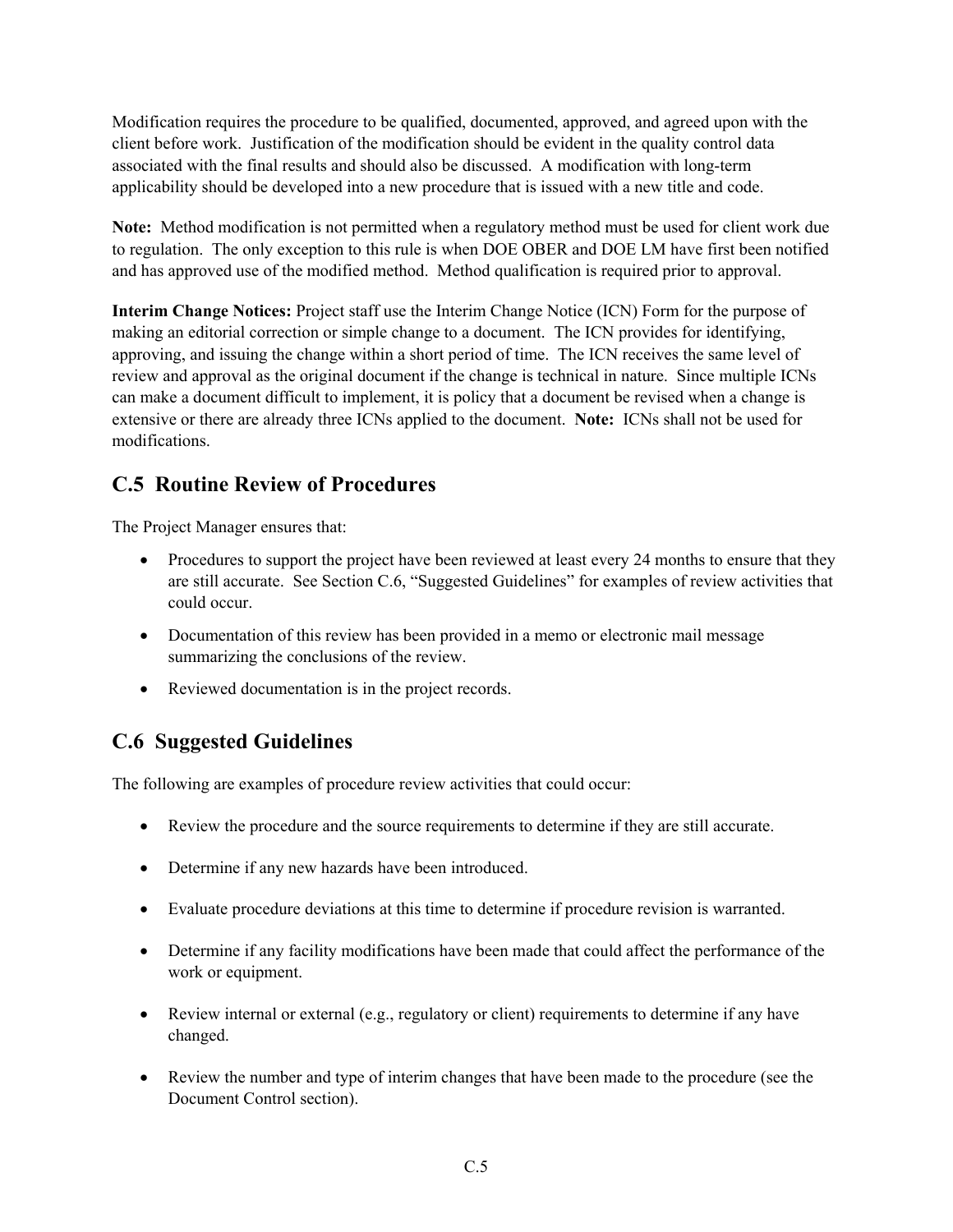The review process may result in revising the procedure, or issuing an interim change notice to the procedure. If a revision or interim change notice is required, then follow the requirements in this section or the Document Control section.

#### **C.7 References**

PNNL. 2004. "Procedures, Permits, and Other Work Instructions." Standards-Based Management System, Pacific Northwest National Laboratory, Richland, Washington. Available online at http://sbms.pnl.gov/standard/74/7400t010.htm.

PNNL. 2006. "Stopping and Restarting Work (Safety Rights and Responsibility)." Standards-Based Management System, Pacific Northwest National Laboratory, Richland, Washington. Available online at http://sbms.pnl.gov/standard/0m/0m00t010.htm.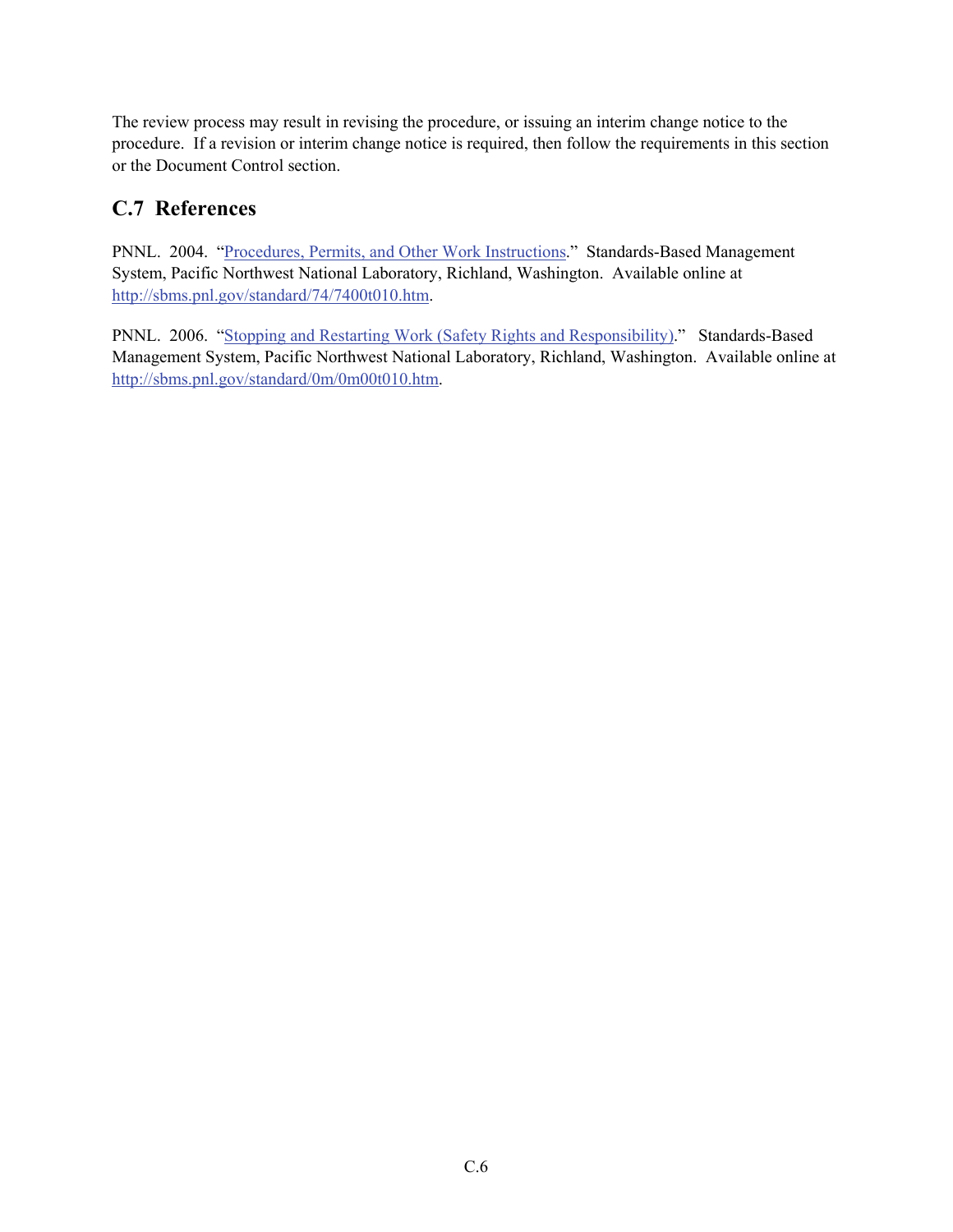**Appendix D Detailed Rifle IFC Project Schedule**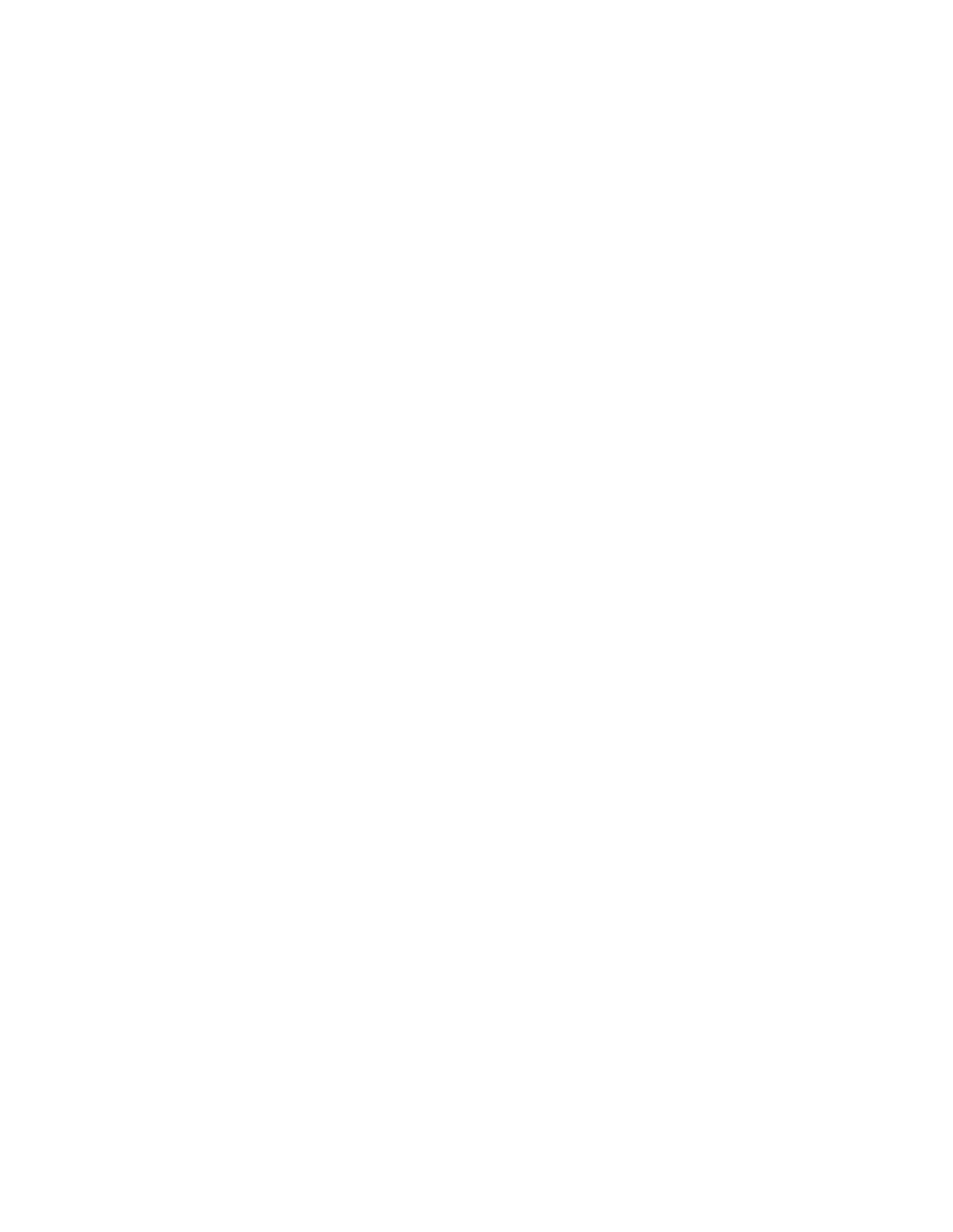# **Appendix D Detailed Rifle IFC Project Schedule**

|                | <b>Activity Name</b>                                               | Start   | Finish  |         |          |       |       | 2007 |      |      |        |           |         |
|----------------|--------------------------------------------------------------------|---------|---------|---------|----------|-------|-------|------|------|------|--------|-----------|---------|
|                |                                                                    | Date    | Date    | January | February | March | April | May  | June | July | August | September | October |
| 1              | <b>Draft Rifle IFC PMP</b>                                         | 1/2/07  | 1/15/07 |         |          |       |       |      |      |      |        |           |         |
| $\overline{c}$ | Revise Rifle IFC PMP                                               | 5/7/07  | 5/8/07  |         |          |       |       | ы    |      |      |        |           |         |
| 3              | Rifle IFC Planning Meeting<br>Grand Junction, CO                   | 2/27/07 | 3/1/07  |         |          |       |       |      |      |      |        |           |         |
| 4              | Preparation for Planning<br>Meeting                                | 2/1/07  | 2/23/07 |         |          |       |       |      |      |      |        |           |         |
| 5              | Rifle IFC PNNL<br>Review/Kickoff Meeting                           | 5/10/07 |         |         |          |       |       |      |      |      |        |           |         |
| 6              | Revise project documents<br>per PNNL Review/kickoff<br>Meeting     | 5/11/07 | 5/18/07 |         |          |       |       | க்   |      |      |        |           |         |
| 7              | Develop subcontract<br>language for Co-PI's                        | 1/29/07 | 3/30/07 |         |          |       |       |      |      |      |        |           |         |
| 8              | Process subcontracts                                               | 3/19/07 | 4/30/07 |         |          |       |       |      |      |      |        |           |         |
| 9              | Develop detailed project<br>schedule                               | 5/7/07  | 5/10/07 |         |          |       |       | €    |      |      |        |           |         |
| 10             | Develop Overall Health and<br>Safety Plan                          | 5/8/07  | 5/9/07  |         |          |       |       | ¢    |      |      |        |           |         |
| 11             | Develop backhoe sampling<br>plan                                   | 5/8/07  | 5/10/07 |         |          |       |       |      |      |      |        |           |         |
| 12             | Develop Field Site<br>Management Plan                              | 5/9/07  | 5/15/07 |         |          |       |       | ♨    |      |      |        |           |         |
| 13             | Conduct backhoe sampling<br>for experimental site<br>investigation | 5/16/07 | 5/17/07 |         |          |       |       | रु   |      |      |        |           |         |
| 14             | Develop Experimental Plan<br>for 2007 field experiment             | 5/11/07 | 5/18/07 |         |          |       |       | ☎    |      |      |        |           |         |
| 15             | Co-PI review of<br>Experimental Plan for 2007<br>field experiment  | 5/21/07 | 5/25/07 |         |          |       |       | ా    |      |      |        |           |         |
|                |                                                                    |         |         | January | February | March | April | May  | June | July | August | September | October |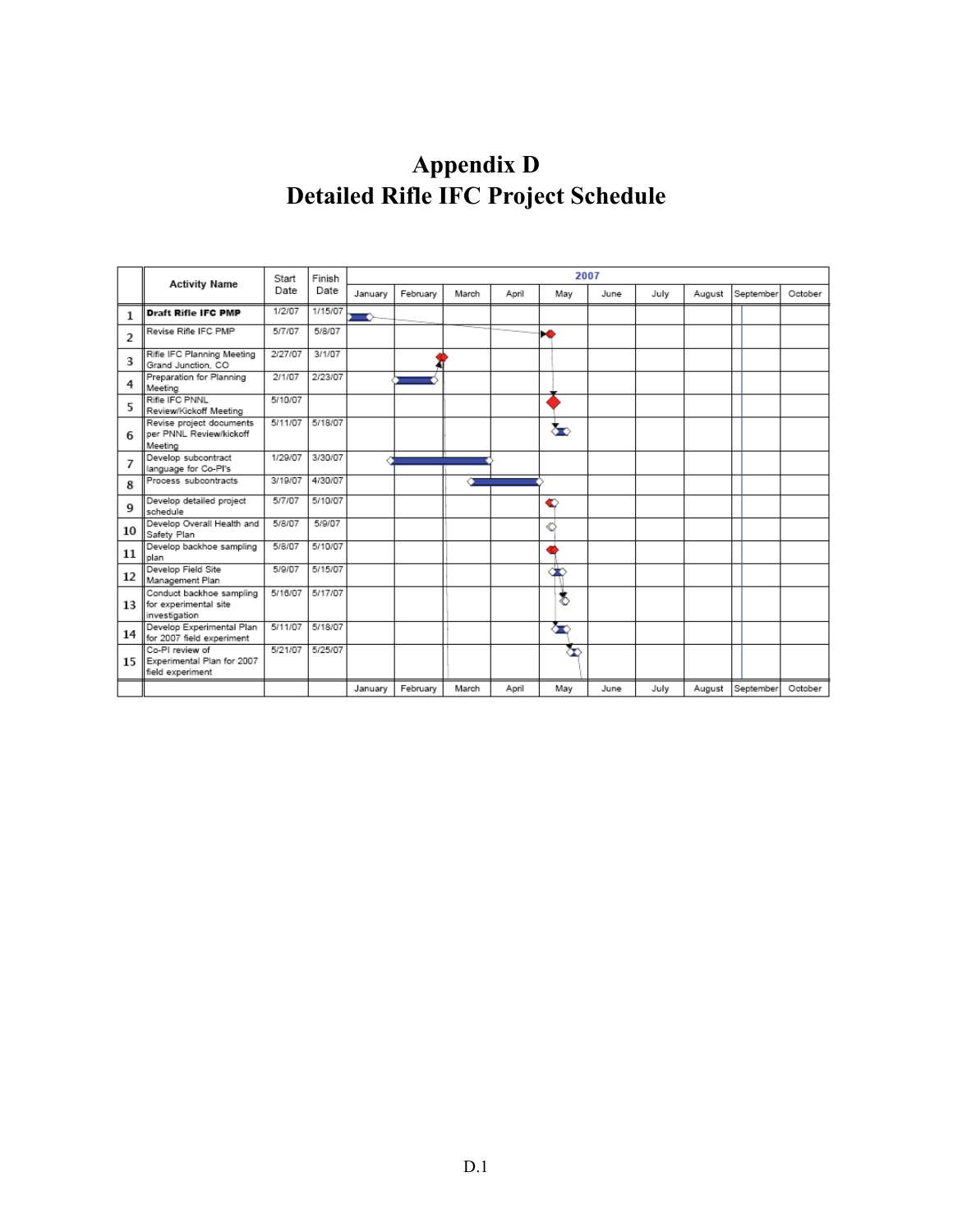|    |                                                                                                                                                                   | Start   | Finish  | 2007    |          |       |       |     |      |      |        |           |         |
|----|-------------------------------------------------------------------------------------------------------------------------------------------------------------------|---------|---------|---------|----------|-------|-------|-----|------|------|--------|-----------|---------|
|    | <b>Activity Name</b>                                                                                                                                              | Date    | Date    | January | February | March | April | May | June | July | August | September | October |
| 16 | ERSP Field Advisory Team<br>review of Experimental Plan<br>for 2007 Field Experiment<br>and Overall FY-07 Plan                                                    | 5/29/07 | 6/8/07  |         |          |       |       |     |      |      |        |           |         |
| 17 | Incorporate Review<br>Comments                                                                                                                                    | 6/11/07 | 6/14/07 |         |          |       |       |     | ∞    |      |        |           |         |
| 18 | Obtain backhoe samples<br>for initial column<br>experiments for protein<br>expression                                                                             | 1/16/07 | 1/18/07 |         |          |       |       |     |      |      |        |           |         |
| 19 | Conduct initial column<br>experiments at UCB                                                                                                                      | 2/5/07  | 6/1/07  |         |          |       |       |     |      |      |        |           |         |
| 20 | Develop summary of FY-07<br>Plan                                                                                                                                  | 3/5/07  | 5/25/07 |         |          |       |       |     |      |      |        |           |         |
| 21 | Planning for backhoe<br>sampling and well point<br>installations                                                                                                  | 4/30/07 | 5/15/07 |         |          |       |       |     |      |      |        |           |         |
| 22 | Collect backhoe samples<br>and install well points to<br>constrain locations for F-0<br>and subsequent field<br>experiments                                       | 5/16/07 | 5/18/07 |         |          |       |       |     |      |      |        |           |         |
| 23 | Analyze groundwater and<br>sediment samples from<br>backhoe and well points to<br>confirm locations of<br>experimental plots and<br>provide initial sorption data | 5/21/07 | 7/30/07 |         |          |       |       |     |      |      |        |           |         |
| 24 | Well installation for 2007<br>field experiment                                                                                                                    | 6/18/07 | 6/27/07 |         |          |       |       |     | σ    |      |        |           |         |
| 25 | Conduct EM-31 Survey of<br>Flood Plain                                                                                                                            | 6/11/07 | 6/13/07 |         |          |       |       |     | 蠹    |      |        |           |         |
| 26 | Initial Set up of field site<br>infrastructure                                                                                                                    | 4/27/07 | 7/2/07  |         |          |       |       |     |      |      |        |           |         |
| 27 | Well development and set<br>up                                                                                                                                    | 7/3/07  | 7/16/07 |         |          |       |       |     |      |      |        |           |         |
|    |                                                                                                                                                                   |         |         | January | February | March | April | May | June | July | August | September | October |

|    |                                                                                                        | Start   | Finish   |         |          |       |       |     | 2007 |      |        |           |         |
|----|--------------------------------------------------------------------------------------------------------|---------|----------|---------|----------|-------|-------|-----|------|------|--------|-----------|---------|
|    | <b>Activity Name</b>                                                                                   | Date    | Date     | January | February | March | April | May | June | July | August | September | October |
| 28 | Conduct slug tests and flow<br>meter tests                                                             | 7/16/07 | 7/27/07  |         |          |       |       |     |      | ◚    |        |           |         |
| 29 | Perform GPS location for<br>new experimental plot wells                                                | 7/30/07 | 7/31/07  |         |          |       |       |     |      |      |        |           |         |
| 30 | Install multiparameter<br>probes and pressure<br>transducers                                           | 7/26/07 | 8/8/07   |         |          |       |       |     |      |      |        |           |         |
| 31 | Conduct surface and<br>borehole geophysics                                                             | 7/28/07 | 8/3/07   |         |          |       |       |     |      |      |        |           |         |
| 32 | Mix Tank with acetate and<br>Br                                                                        | 8/5/07  | 8/7/07   |         |          |       |       |     |      |      |        |           |         |
| 33 | Start acetate and Br<br>injection for 2007<br>Experiemnt (F-0)                                         | 8/8/07  |          |         |          |       |       |     |      |      |        |           |         |
| 34 | Conduct geochemical,<br>dissolved gas, genomic and<br>proteomic sampling per<br>2007 Experimental Plan | 7/30/07 | 9/28/07  |         |          |       |       |     |      |      |        |           |         |
| 35 | Acetate and Br injection                                                                               | 8/8/07  | 8/17/07  |         |          |       |       |     |      |      |        |           |         |
| 36 | Groundwater flush                                                                                      | 8/19/07 | 8/24/07  |         |          |       |       |     |      |      | ☎      |           |         |
| 37 | Restart Acetate and Br<br>injection                                                                    | 8/25/07 | 9/15/07  |         |          |       |       |     |      |      |        | ──        |         |
| 38 | Preparation for drilling and<br>well installation (F-0 and for<br>sorption experiments)                | 9/4/07  | 10/4/07  |         |          |       |       |     |      |      |        |           |         |
| 39 | Drilling and well installation                                                                         | 10/8/07 | 10/10/07 |         |          |       |       |     |      |      |        |           | ₹⊙      |
| 40 | Backhoe sample<br>preparation                                                                          | 8/13/07 | 8/16/07  |         |          |       |       |     |      |      | శ      |           |         |
| 41 | Background and sorption<br>experiment backhoe<br>samples                                               | 8/17/07 | 8/18/07  |         |          |       |       |     |      |      | ż      |           |         |
|    |                                                                                                        |         |          | January | February | March | April | May | June | July | August | September | October |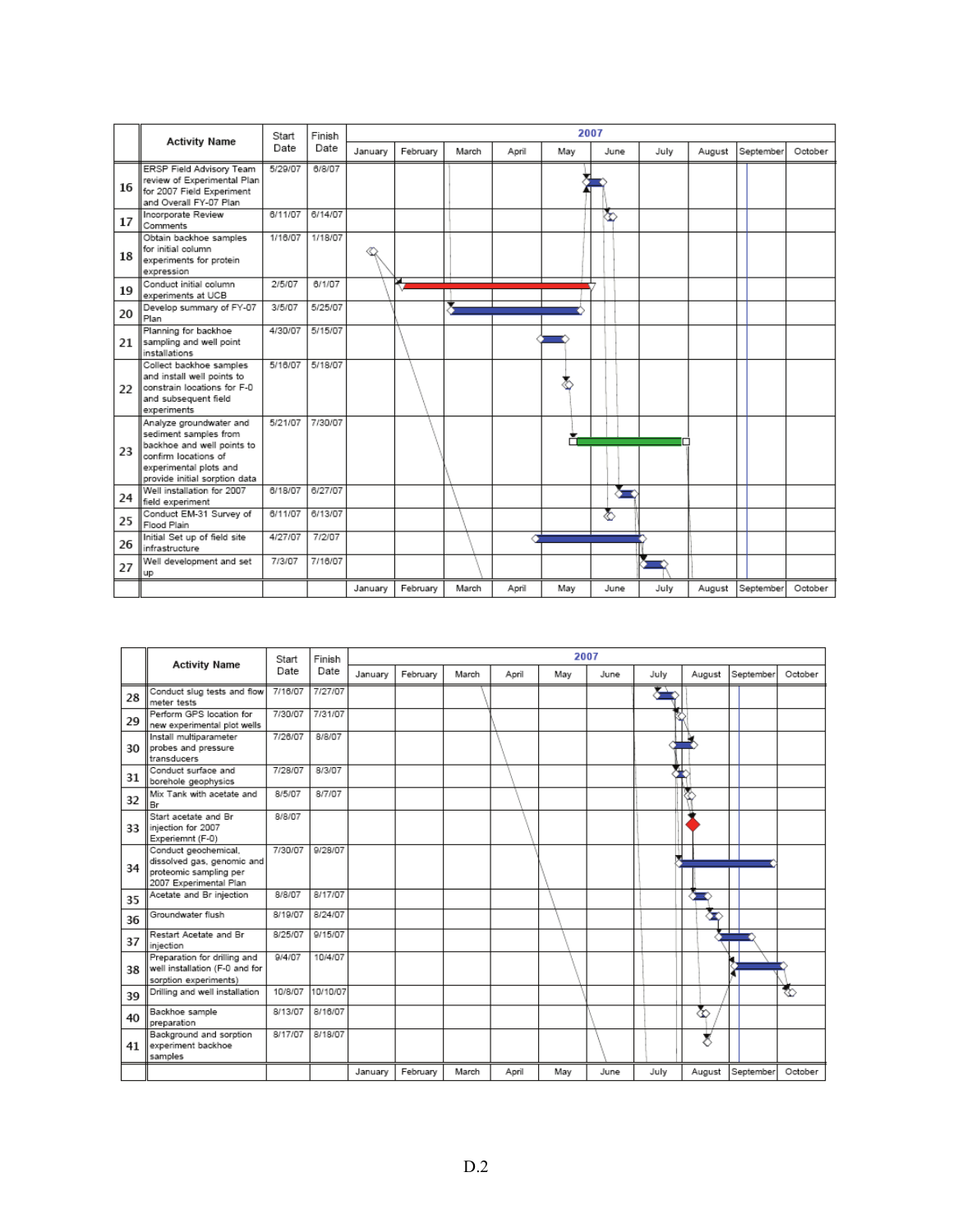|    | <b>Activity Name</b>                                                                                | Start   | Finish  | 2007    |          |       |       |     |      |      |        |           |         |
|----|-----------------------------------------------------------------------------------------------------|---------|---------|---------|----------|-------|-------|-----|------|------|--------|-----------|---------|
|    |                                                                                                     | Date    | Date    | January | February | March | April | May | June | July | August | September | October |
| 42 | l Perform baseline<br>mineralogical analyses on<br>sediments obtained from<br>F-0 experimental plot | 7/9/07  | 9/28/07 |         |          |       |       |     |      |      |        |           |         |
| 43 | Perform initial<br>microbiological sampling for<br>natural bioreduction                             | 7/29/07 | 8/3/07  |         |          |       |       |     |      |      |        |           |         |
| 44 | Conduct Fe-57 U<br>bioreduction column<br>experiments (Princeton)                                   | 7/2/07  | 9/10/07 |         |          |       |       |     |      |      |        |           |         |
| 45 | write and submit abstracts<br>llto GSA and Fall AGU                                                 | 7/2/07  | 9/6/07  |         |          |       |       |     |      |      |        |           |         |
|    |                                                                                                     |         |         | January | February | March | April | May | June | July | August | September | October |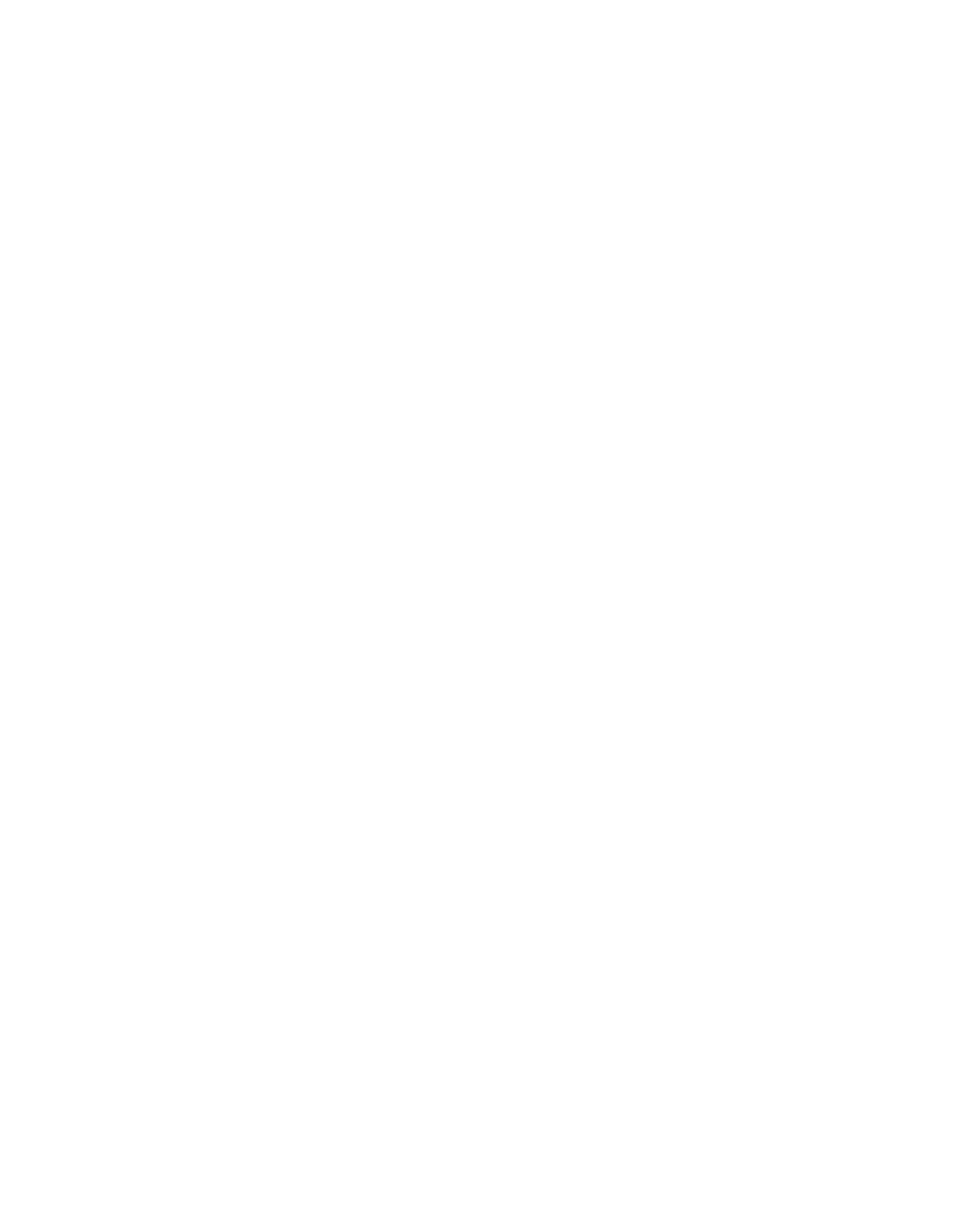# **Appendix E ERSD Management Plan for the Integrated Field Challenge Projects**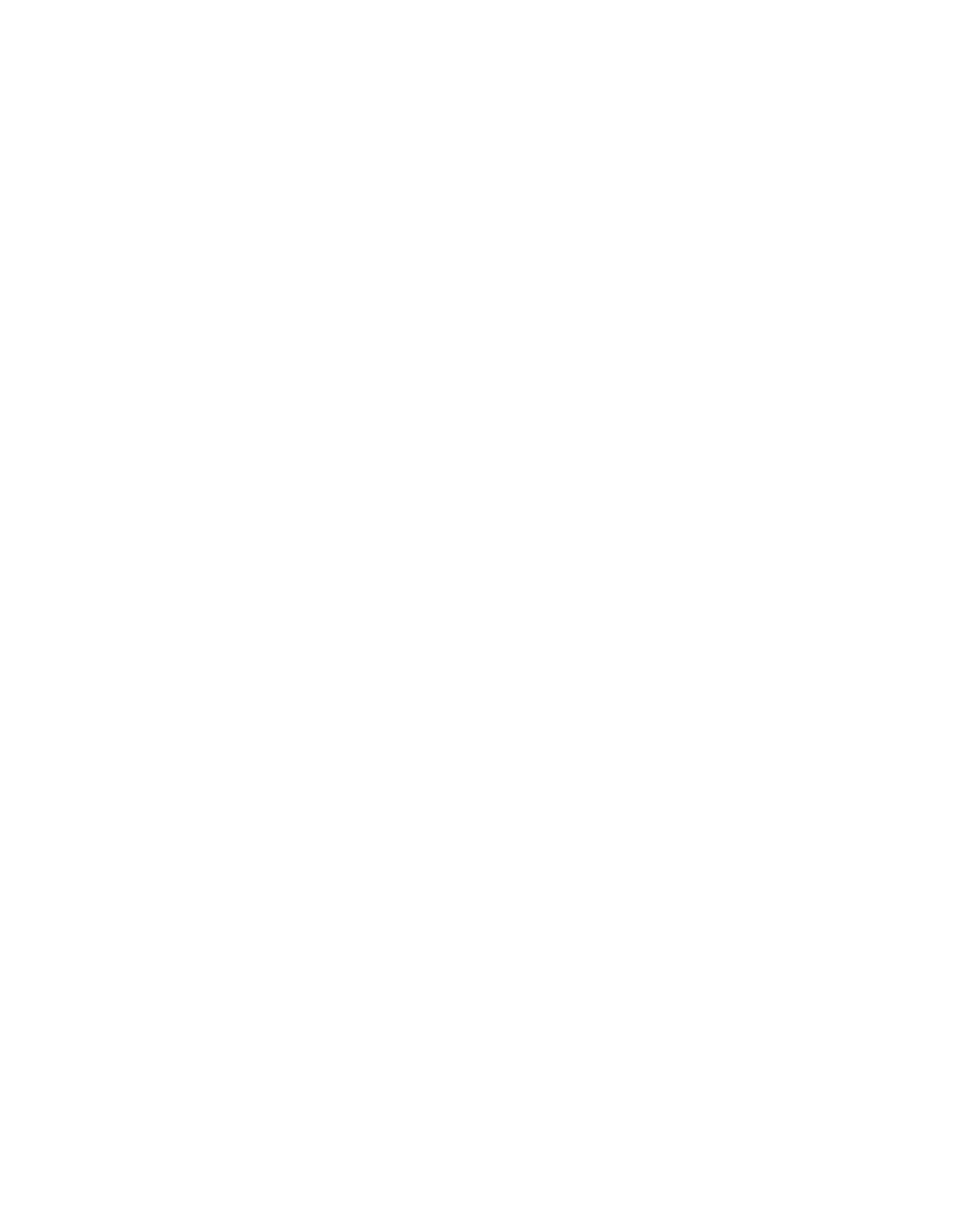## **Appendix E ERSD Management Plan for the Integrated Field Challenge Projects**

**Environmental Remediation Sciences Division Office of Biological and Environmental Research** 

**September 2007**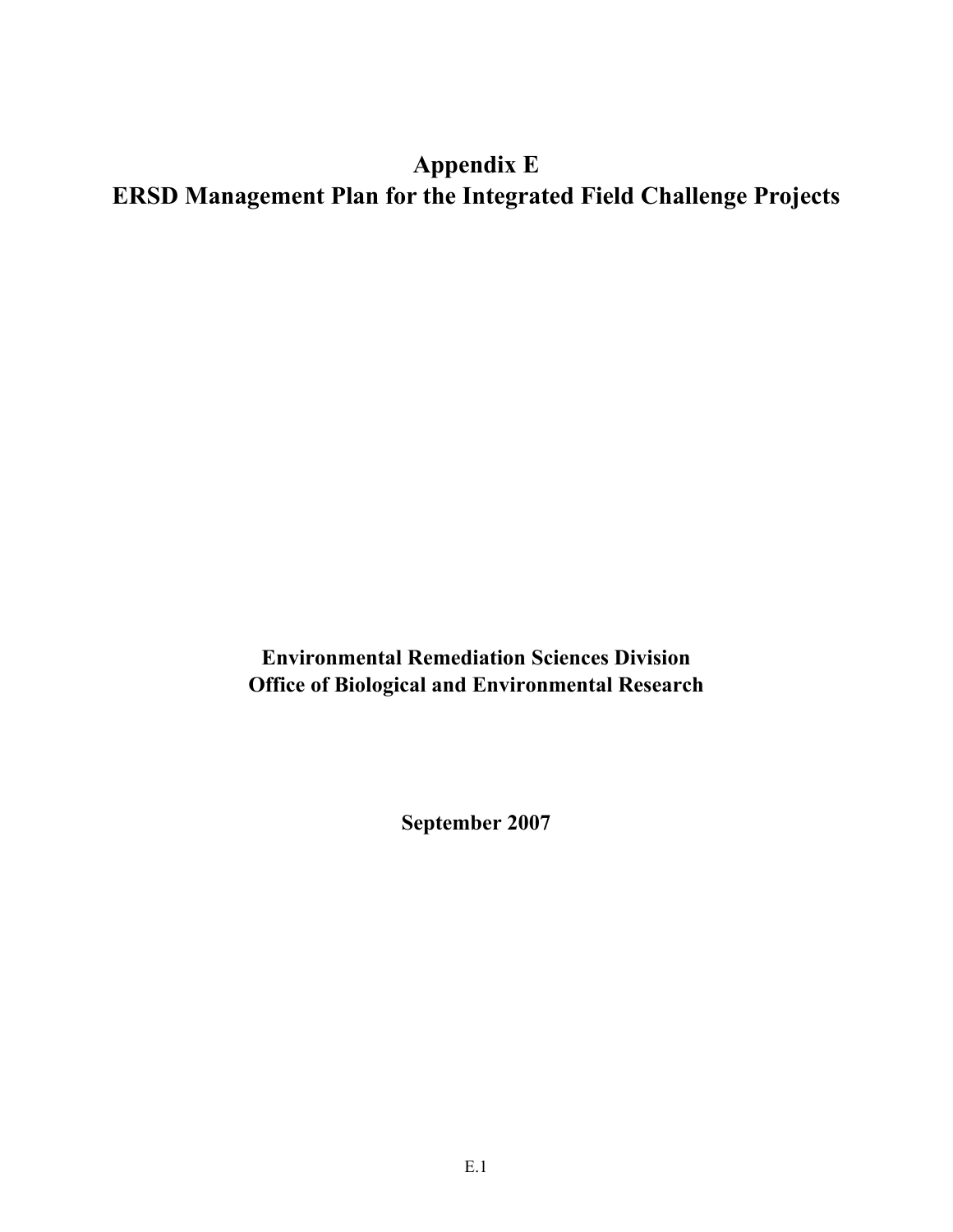## **ERSD Management Plan for the Integrated Field Challenge (IFC) Projects**

## **Table of Contents**

#### **Page**

| E.3 |
|-----|
| E.4 |
| E.5 |
| E.6 |
| E.7 |
| E.8 |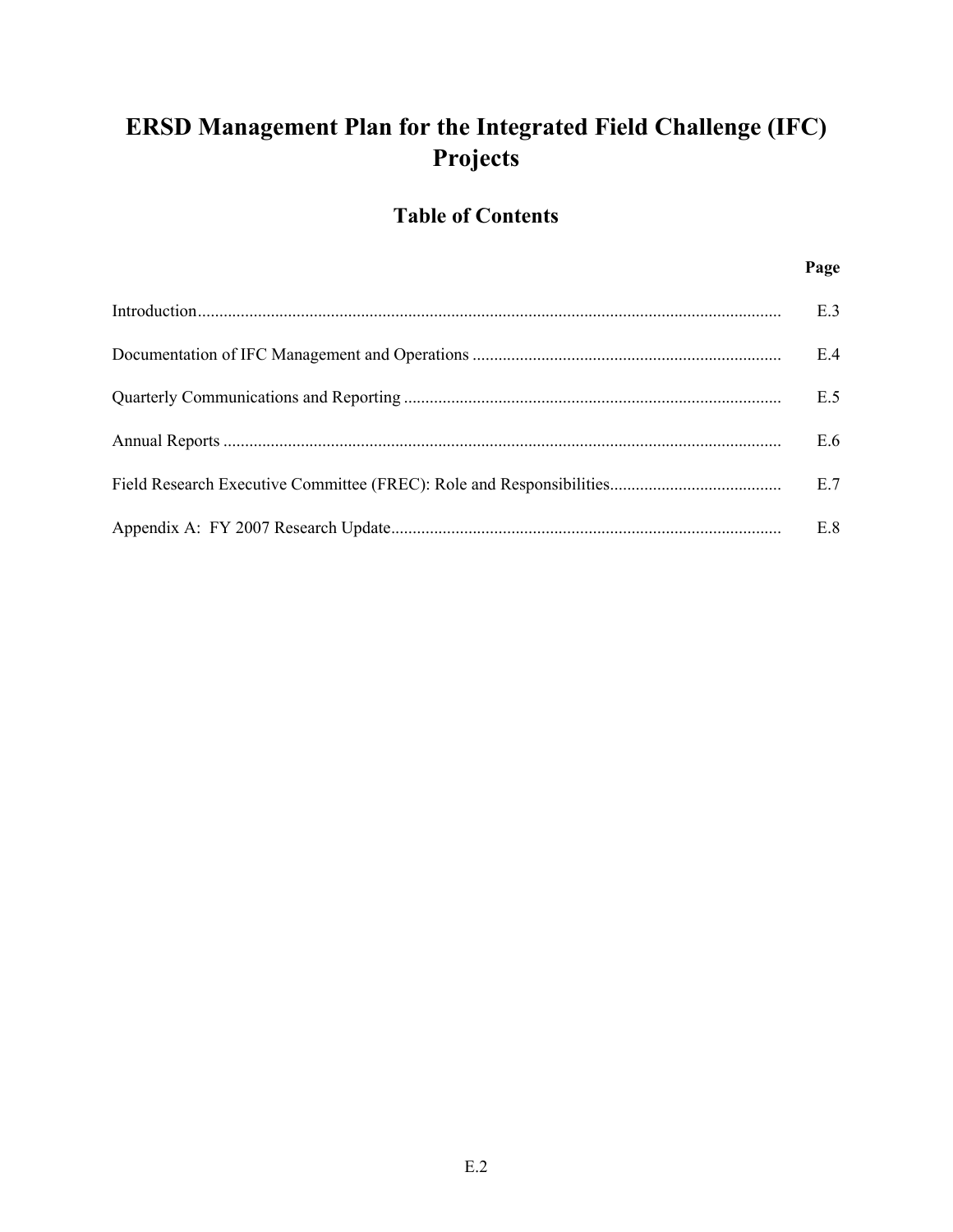### **Introduction**

In the fall of 2006, the Environmental Remediation Sciences Division (ERSD), within the Office of Biological and Environmental Research, established three Integrated Field-Challenge (IFC) projects. The IFC projects, which are listed below, are each funded at approximately \$3 million per year over five years. The purpose of the IFCs is to enable multi-disciplinary research teams to perform integrated and comprehensive studies of key physical, chemical and biological processes that control the fate and transport of subsurface contaminants at DOE sites. The IFCs are intended to serve as central foci for the broader research activities within the ERSD program. The IFCs should also serve as valuable resources for investigators within ERSD to obtain natural materials for use in laboratory investigations and to formulate independent research projects that are motivated by the observations that are made at the IFCs. To this end, an important function of the IFCs is to become a community resource where the unique and extensive data sets collected at these sites are archived and made readily available to the wider ERSD and scientific communities.

#### Oak Ridge IFC

Location: Y-12 Site on the Oak Ridge Reservation, Oak Ridge, TN Principal Investigator: Dr. Phil Jardine, Oak Ridge National Laboratory (ORNL) Field Site Manager: Mr. Dave Watson, ORNL Further information about the Oak Ridge IFC will soon be available on the web.

#### Hanford 300-Area IFC

Location: 300 Area of the Hanford Site, Richland, WA Principal Investigator: Dr. John Zachara, Pacific Northwest National Laboratory (PNNL) Field Site Manager: Mr. Mark Freshley, PNNL Further information about the Hanford 300 IFC will soon be available on the web.

#### Old Rifle IFC

Location: Old Rifle Uranium Mill Tailings Remedial Action (UMTRA) Site, Rifle, CO Principal Investigator: Dr. Phil Long, PNNL Field Site Manager: Mr. Dick Dayvault, S.M. Stoller Corporation, Inc. Further information about the Old Rifle IFC will soon be available on the web.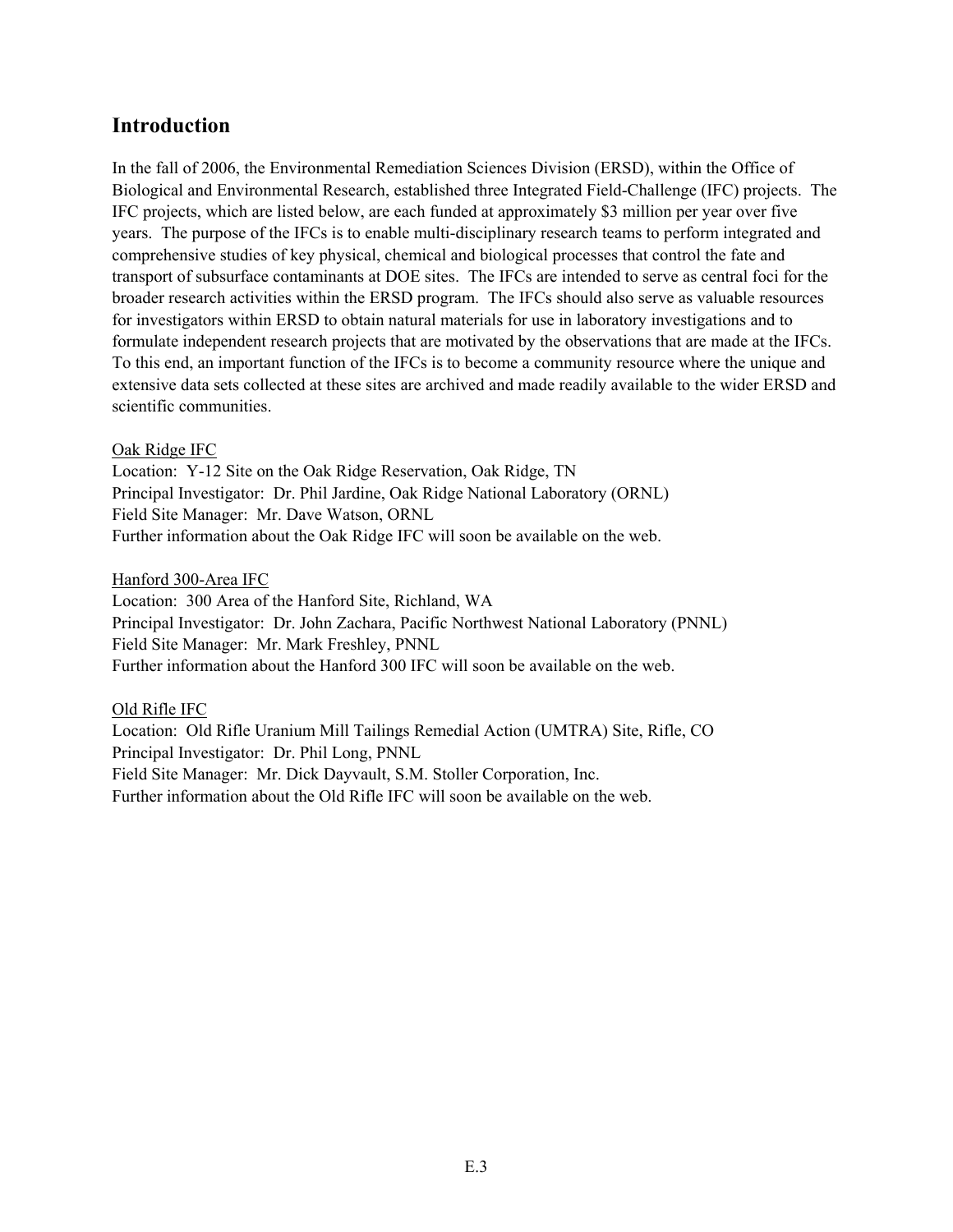## **Documentation of IFC Management and Operations**

Each IFC is expected to develop and post on their web site a set of IFC management and operations documents that will help to govern IFC activities. As outlined in DOE's 2006 IFC solicitation, these management and operations documents are expected to include:

- Management Plan for all project (including field site) activities,
- Overall Health and Safety Plan (HASP) tiered from the DOE host site HASP,
- Quality Assurance/Quality Control (QA/QC) Plan,
- Communications/Community Interactions Plan, and
- Field Site Closure Outline.

The Communications/Community Interactions Plan and the Field Site Closure Outline could be included as separate sections within the overall Management Plan.

Each IFC also should develop a data management approach that addresses the needs of IFC team members as well as non-team members interested in making use of the IFC field site or research results. The expected content for these plans is outlined in DOE's 2006 IFC solicitation.

Additional management and operational documents may be developed and posted by each IFC as needed.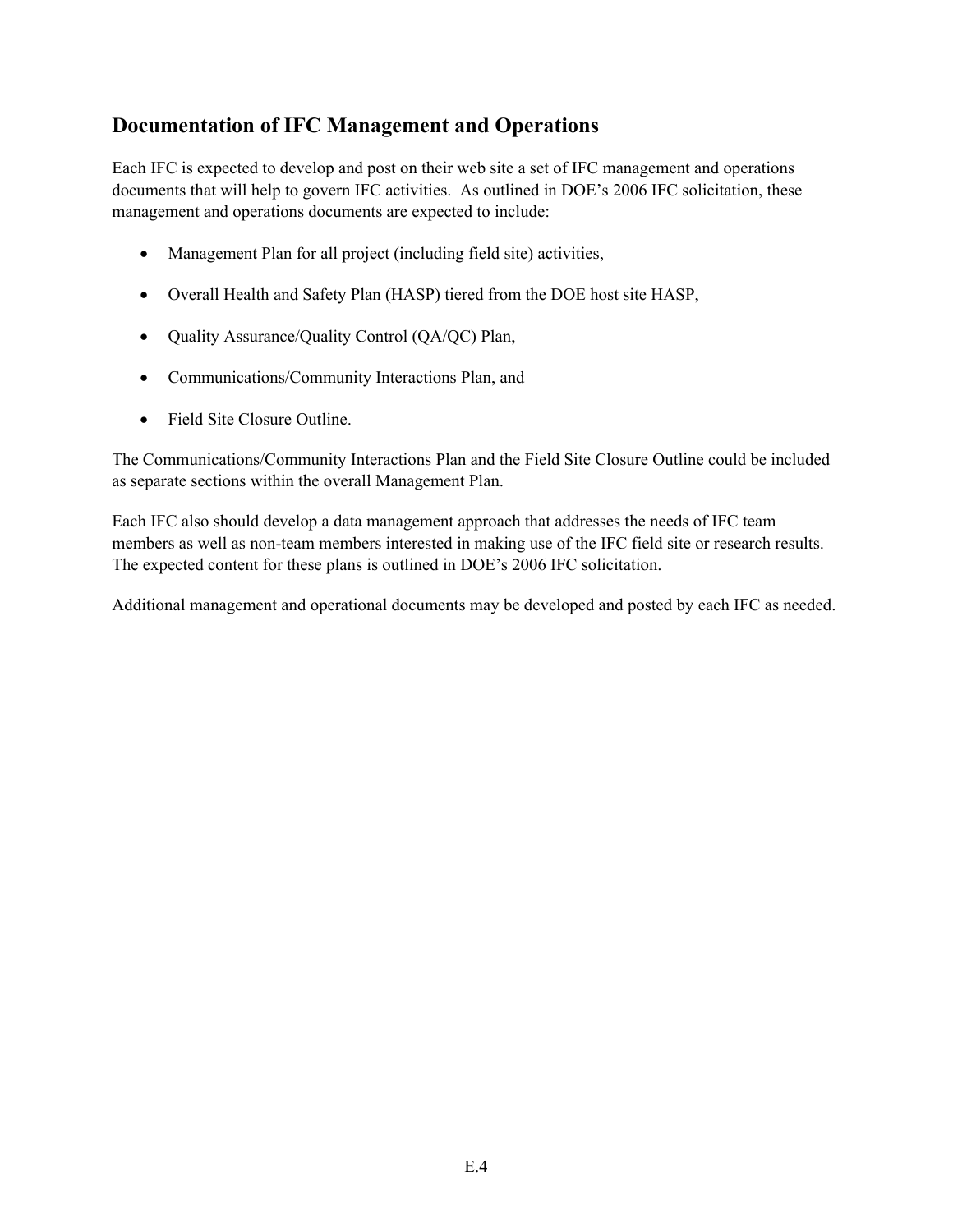## **Quarterly Communications and Reporting**

The Field Site Manager and the PI for each IFC are expected to participate in a quarterly teleconference for all three IFCs. The purpose of having one teleconference call with all three IFCs and ERSD program managers present is to ensure cross fertilization of lessons learned and enable coordination with ERSD program managers. These quarterly teleconference calls are expected to occur in October, January, and July each year. Instead of holding a quarterly teleconference call in April each year, the IFCs are expected to participate in a face to face meeting with the ERSD program managers at the time of the annual ERSD PI meeting.

Prior to each quarterly teleconference call, each IFC is expected to submit to their appropriate ERSD program manager a written quarterly report. The quarterly reports will be due to ERSD by the seventh of October, January, April, and July each year. The quarterly report should include the following sections:

Overview  $\&$  Highlights – speaking engagements, important publications, press releases, etc.

Significant Changes – in scope, experimental design or staffing,

Management & Operations – updates to documentation that is posted on the IFC web site, subcontracting updates, team meeting summaries, etc.,

Quarterly Research Highlights – highlights from each task,

Non-IFC Project Activities – a list of non-IFC PI queries and subject(s), number and type of samples and identity of organizations that received samples from the IFC field site, including on-site use by non-IFC PI's, and concerns/challenges/opportunities with non-IFC PI's that are outside of agreed upon plans,

Funding Issues – funding received to date from ERSD, funding spent in the quarter, and funding remaining for the FY,

Upcoming Plans/Issues – research plans (especially field activities) for the next quarter and other issues as needed, and

Peer Reviewed Publications, Abstracts, and Presentations – citations.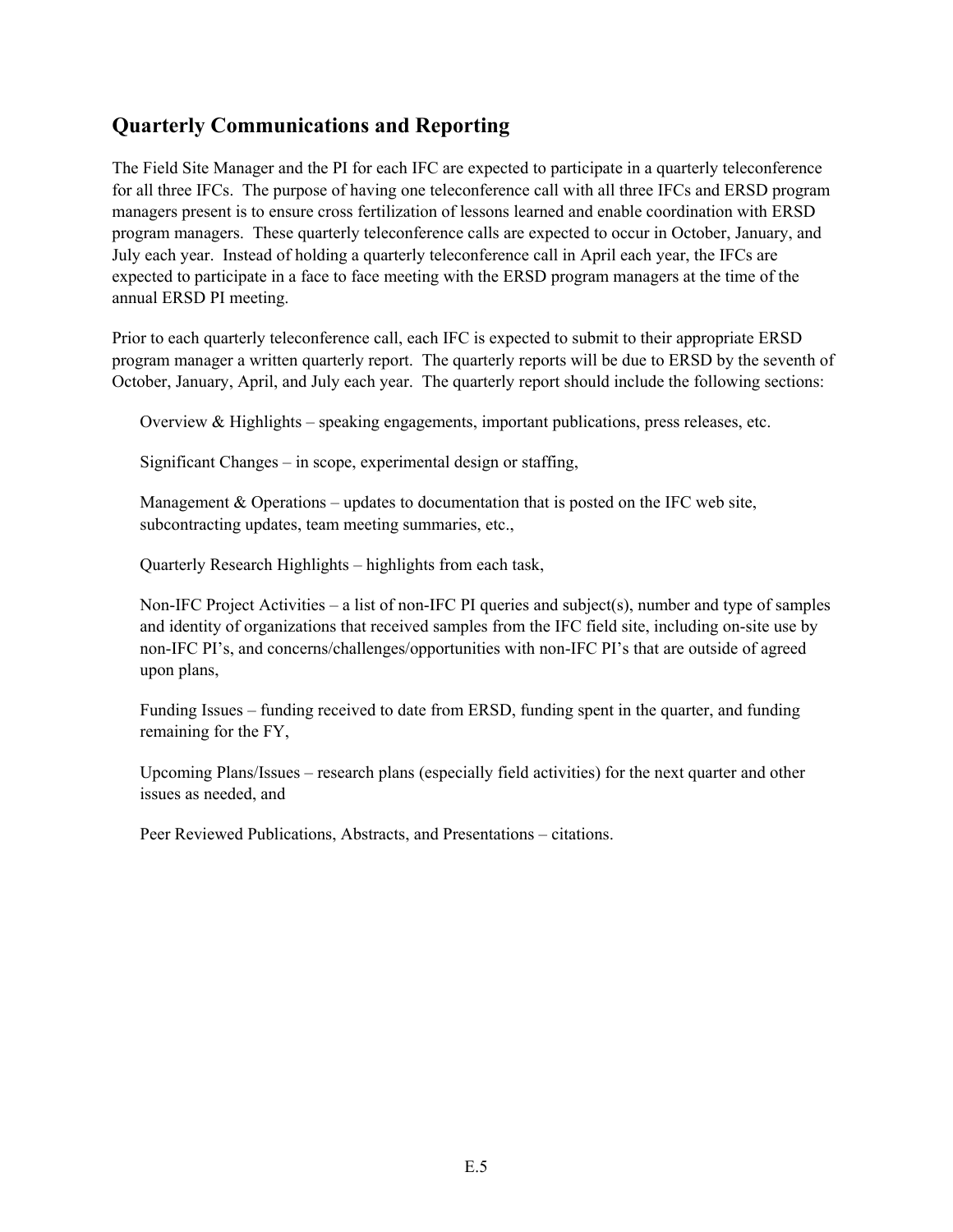## **Annual Reports**

Each IFC is expected to prepare an Annual Report to summarize the overall status of the project, highlight the important results from the previous year and present research plans for the upcoming year. The IFC Annual Reports should be submitted to the ERSD by February 15<sup>th</sup> each year. This will give ERSD staff and the Field Research Executive Committee, whose roles and responsibilities are described in the next section, sufficient time to review the reports and provide feedback to the IFC PIs before the Annual ERSP PIs Meeting each spring. In addition to the IFC Annual Reports, the PI's are expected to submit Field Work Proposals (FWPs) each year, which are required for budgetary purposes.

The IFC Annual Reports are expected to have the following format:

#### **Cover Page**

Project Title: Reporting Period: PI: Co-PIs and their overall responsibilities and funding levels.

#### **Project Status: A Five Year Perspective**

Update the five-year Milestone Chart (Timeline) that was included in the original IFC proposal. Use the following color code to indicate which tasks are complete (blue), in progress (yellow), and remain to be started (red).

Progress in key areas of the originally proposed hypotheses should be discussed. If the hypotheses have been modified over the last year please indicate these changes and explain the reasoning for the changes.

#### **Major Accomplishments: Last 12 Months**

Briefly summarize how the research goals from the previous year have been met.

#### **Research Plans: Next 12 Months**

Briefly outline the main activities of the research for the upcoming year. This can be done in a task outline format but should describe how the upcoming tasks are related to the project hypotheses.

#### **Outreach Activities**

Samples that have been provided to investigators, external (non-IFC) PI's who have used the site, significant activities with EM, LM, site contractors, the public, meetings, news releases etc.

#### **Challenges/Opportunities/Concerns**

Discuss any challenges/opportunities/concerns, including new research that conflicts either physically or financially with the original goals/plans.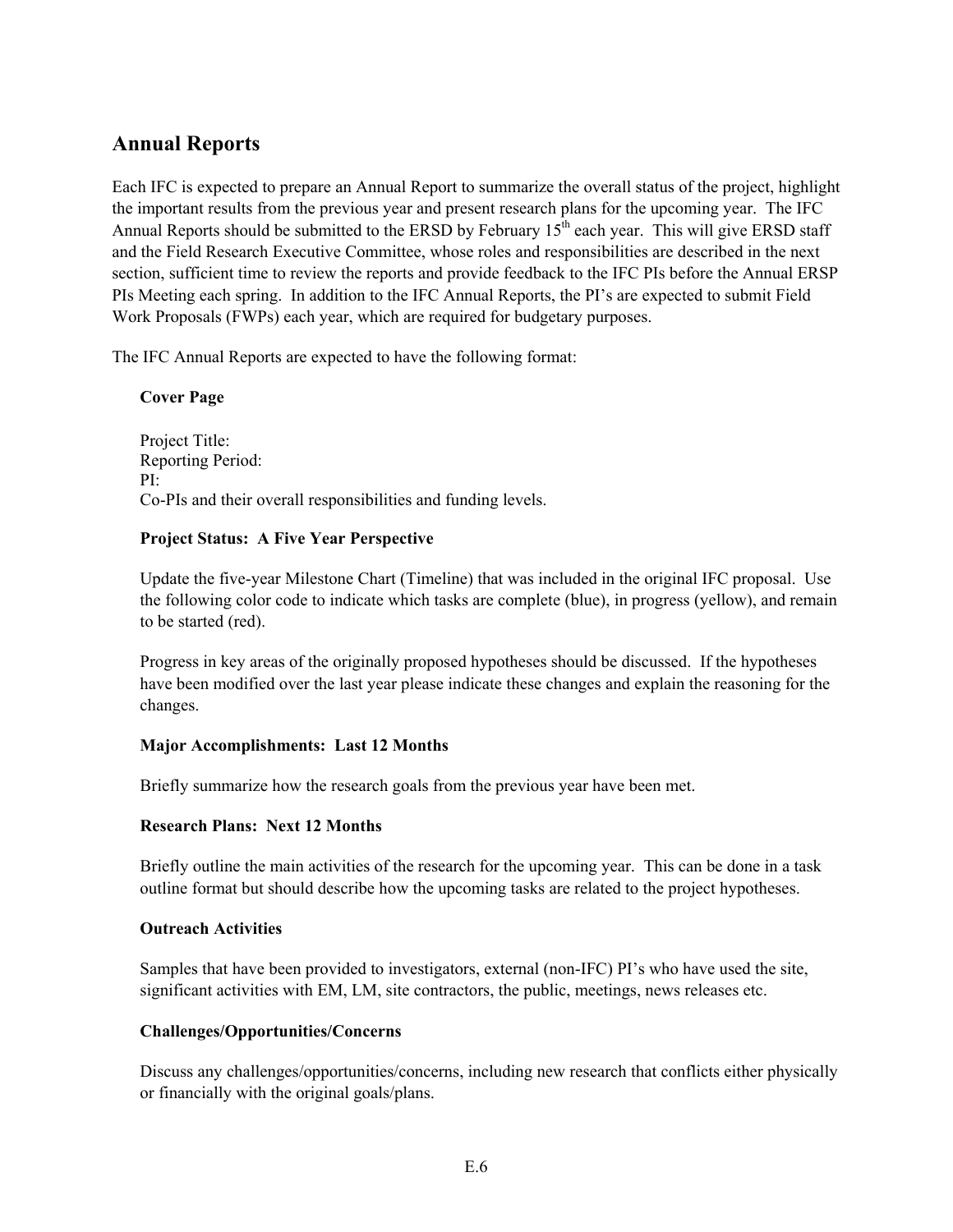## **Field Research Executive Committee: Role and Responsibilities**

The primary role of the Field Research Executive Committee (FREC) is to provide ERSD with technical support and oversight for the management of the ERSD field research programs. The FREC is composed of the following scientists who provide a broad range of expertise in subsurface science:

Richelle Allen-King, University of New York at Buffalo

Roger Beckie, University of British Columbia

Susan Clark, Washington State University

Fred Day-Lewis, U.S. Geological Survey, Storrs, CT

Richard Deveraux, U.S. Environmental Protection Agency, Gulf Breeze, FL

Gordon Southam, University of Western Ontario

The FREC members will review the IFC Annual Reports and provide technical feedback to ERSD Program Managers and the IFC PIs. The FREC members also will be invited to attend the Annual ERSP PI Meetings. The IFC PIs should respond to the FREC members review comments before the Annual Meeting.

To enable FREC members to gain a more intimate knowledge of the IFC projects, ERSD will arrange for at least two members of the FREC to visit each of the IFC sites. Dates for the site visits will be arranged by the ERSD staff to accommodate the schedules of the FREC members and the IFC PIs.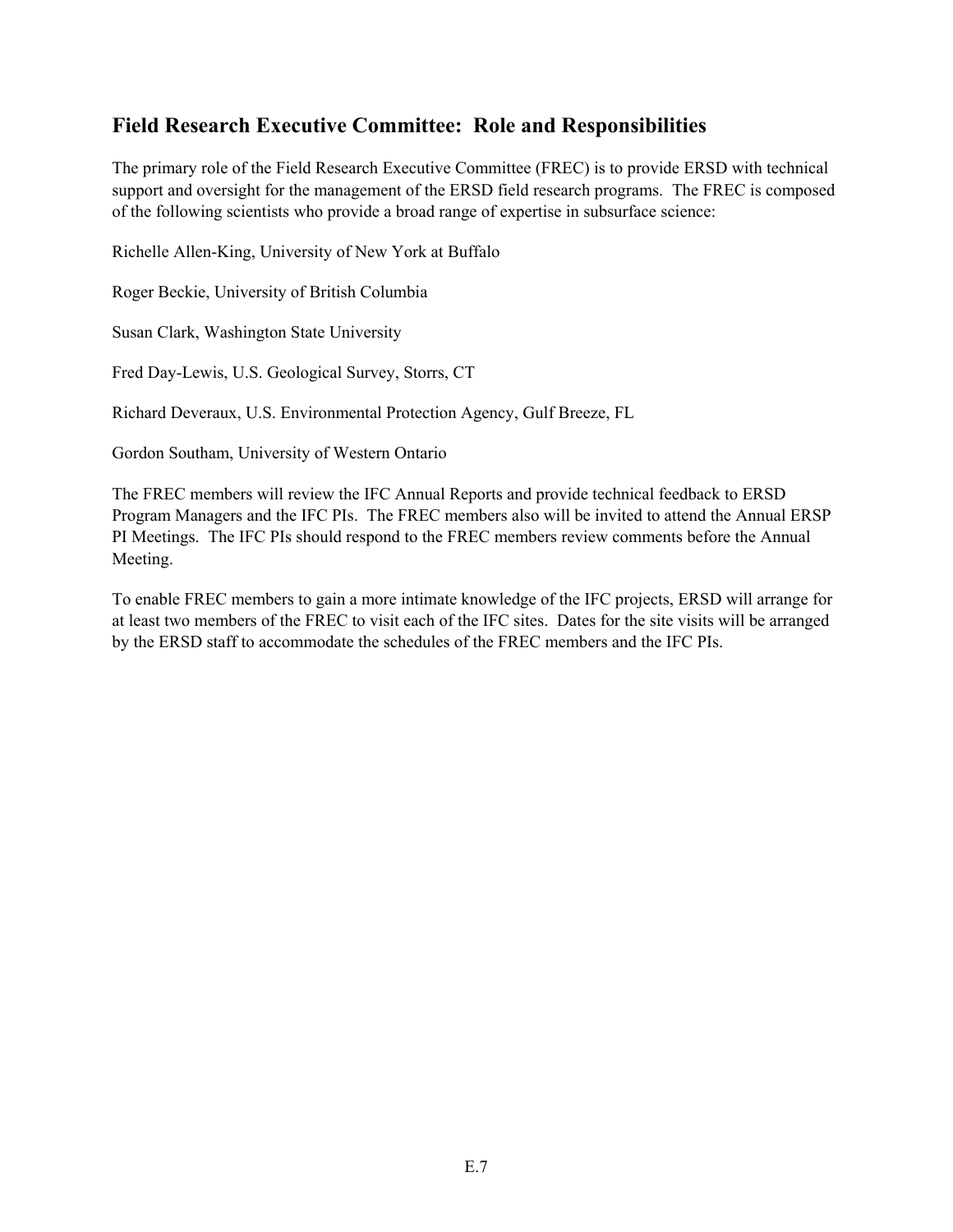## **Appendix A: FY 2007 Research Update**

ERSD plans to organize a teleconference (online presentation) for the IFC leads to update ERSD staff and the Field Research Executive Committee (FREC) on the research activities that have been initiated at the IFCs during the summer of FY 2007. This online meeting is expected to occur during late October early November 2007; the exact date and time will be decided in consultation with the IFC leads and the FREC members.

In these updates, the PIs are expected to summarize the major comments of the proposal reviewers and explain how these comments have been addressed in the experiments/activities undertaken during the summer of 2007, or will be addressed in future research/work. If any of the hypotheses for the project have been modified, these changes should be indicated and explained during the teleconference. These presentations should be about 45 minutes for each IFC, followed by 30 minutes of questions and discussion.

For the Oak Ridge IFC, ERSD required that a FY 2007 Implementation Plan for the IFC be prepared by the end of the second quarter of the fiscal year, in accordance with one of the quarterly milestones for the Performance Assessment Rating Tool (PART)

(http://www.science.doe.gov/ober/performance.html#joule). The Oak Ridge IFC Implementation Plan has been posted to a publicly available web site

(http://www.lbl.gov/ERSP/generalinfo/milestones/pdfs/Implement\_plan\_3\_29\_07.pdf). For the fourth quarter FY 2007 milestone, ERSD requires that a progress report for the Oak Ridge IFC Implementation Plan be prepared. ERSD expects that this progress report will include an outline and explanation of the summer 2007 experimental activities and how they address the hypotheses posed in the original proposal, as well as how the reviewer comments on the original proposal have been addressed. The PI for the Oak Ridge IFC should plan to provide the Implementation Plan progress report to participants on the October 2007 teleconference call.